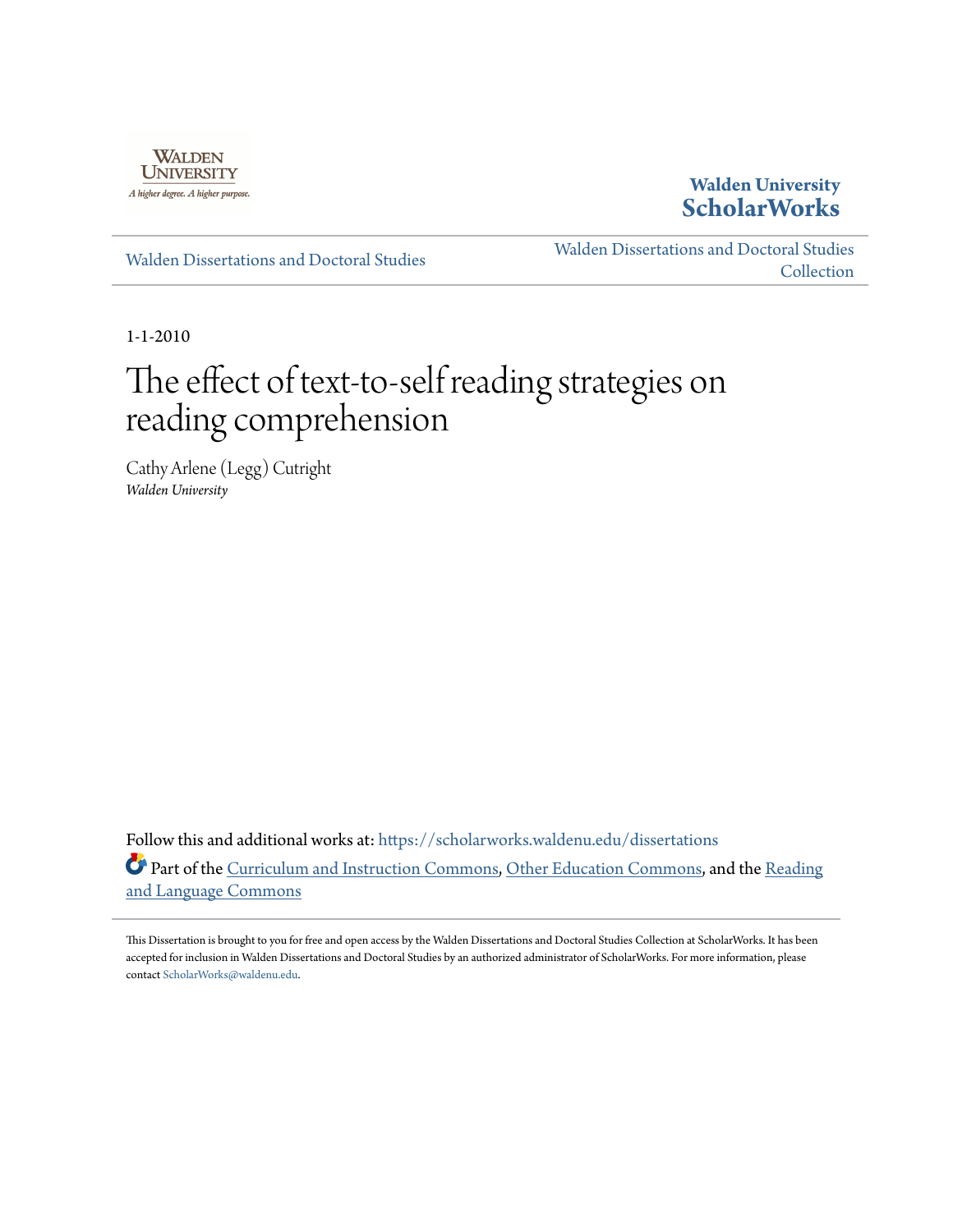## Walden University

## COLLEGE OF EDUCATION

This is to certify that the dissertation by

Cathy Arlene (Legg) Cutright

has been found to be complete and satisfactory in all respects, and that any and all revisions required by the review committee have been made.

Review Committee Dr. Peter Hoffman-Kipp, Committee Chairperson, Education Faculty Dr. Julie Frese, Committee Member, Education Faculty Dr. Reginald Taylor, Committee Member, Education Faculty Dr. Evelyn Johnson, University Research Reviewer, Education Faculty

Chief Academic Officer

David Clinefelter, Ph.D.

Walden University 2010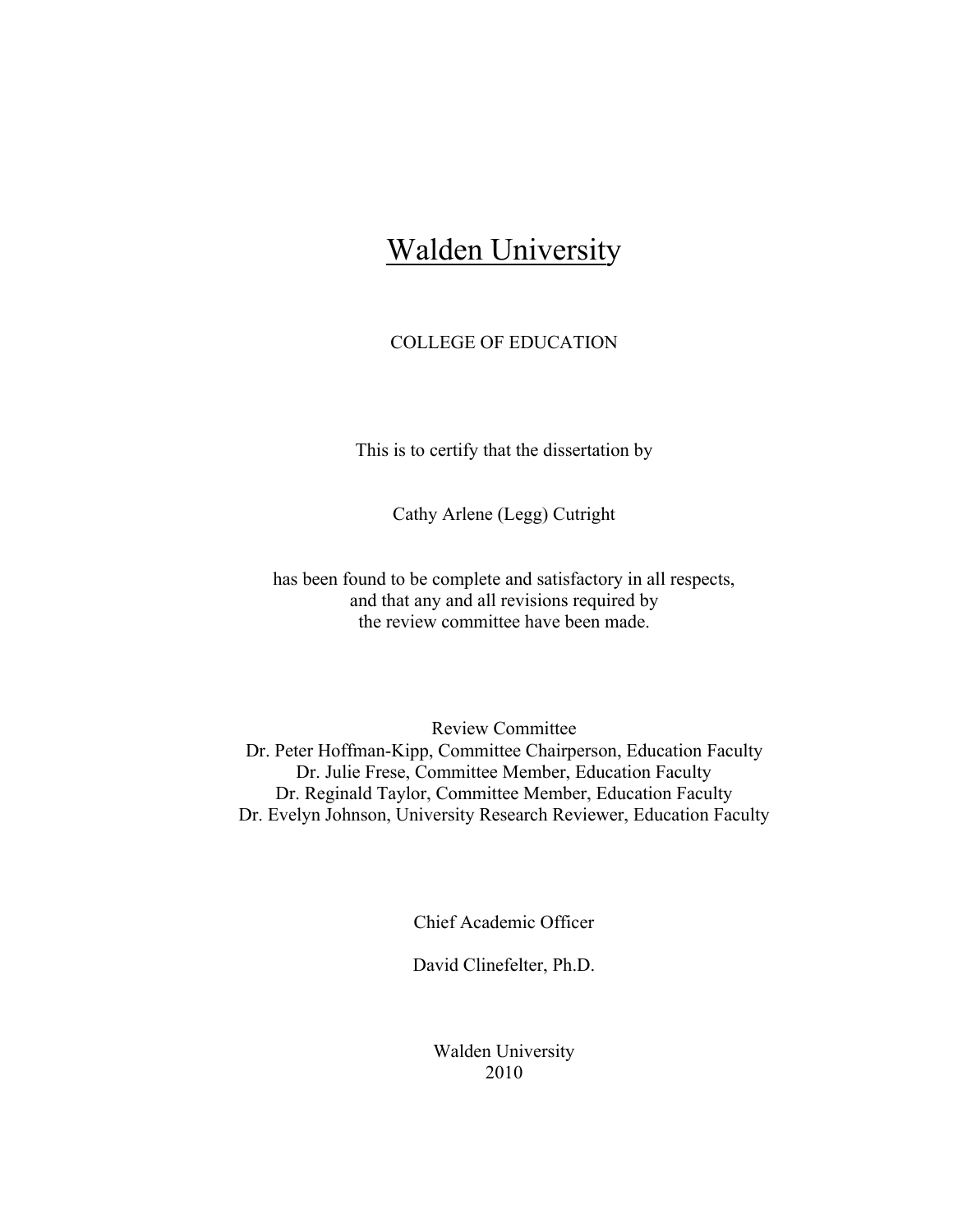### ABSTRACT

The Effect of Text-to-Self Reading Strategies on Reading Comprehension

by

Cathy Arlene (Legg) Cutright

M.A., Marshall University, 1986

B.A., West Virginia University of Technology, 1979

Dissertation Submitted in Partial Fulfillment

of the Requirements for the Degree of

Doctor of Philosophy

Education

Walden University

May 2010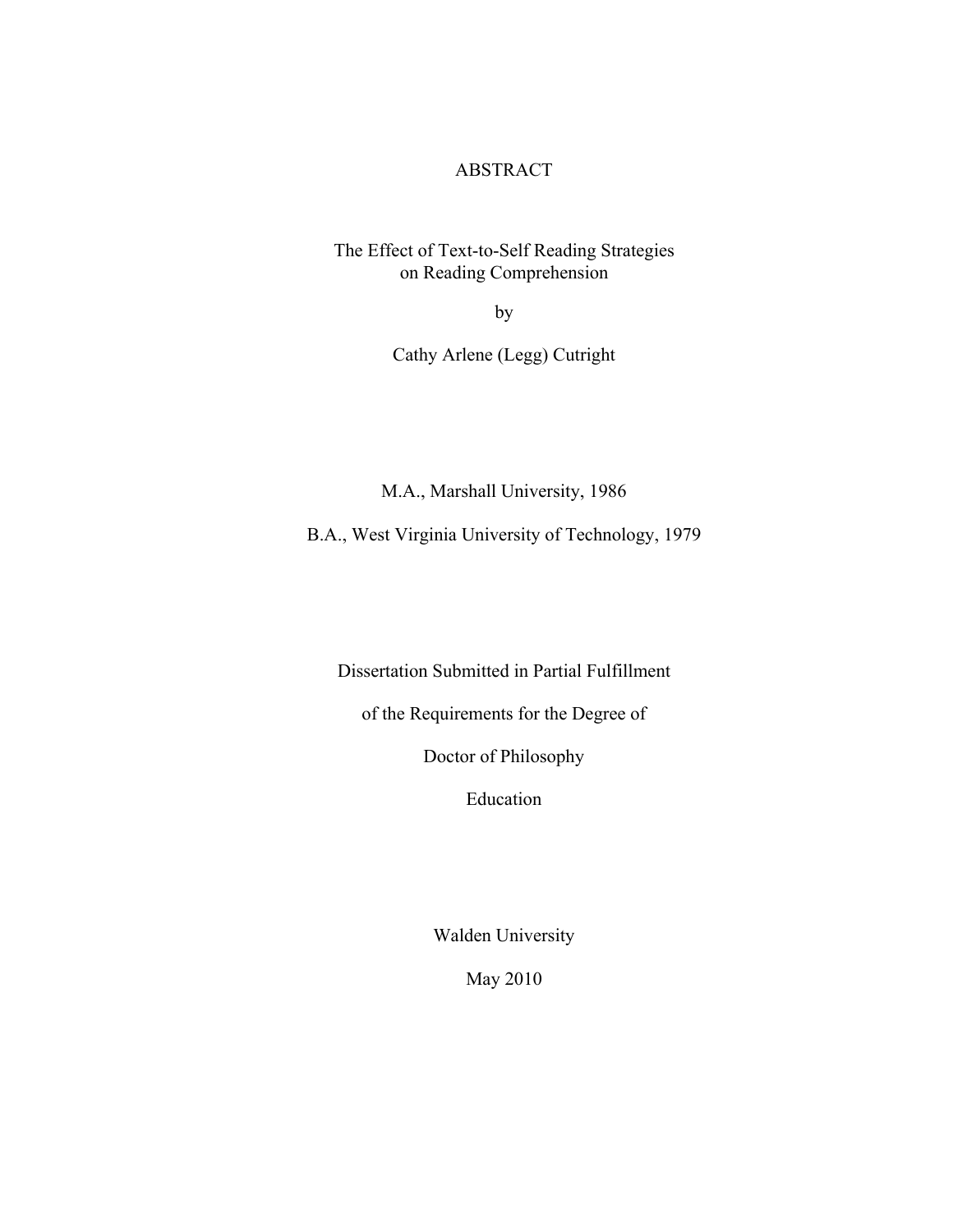#### ABSTRACT

Middle-school male students currently face a disadvantage in reading comprehension compared to female students. Research suggests the problem is that more male students score below grade level in reading comprehension because they require more cognitive scaffolding. The purpose of this study was to evaluate the effectiveness of text-to-self reading instruction and to compare the comprehension achievement of male and female students in 6th-grade reading and language-arts classes using guided reading of text-to-self instruction and guided reading using novels. The foundation of this study was based on constructivist theories including Dewey's pragmatist philosophy, Piaget's developmental theory, and Vygotsky's theory of zone of proximal development. Research questions focused on differences in reading comprehension scores between male and female students, using guided reading with text-to-self reading connections, and using guided reading using novels. The study involved a quantitative methodology using a pretest–posttest, quasiexperimental design. Two-way factorial analysis of covariance (ANCOVA) was used to compute the differences between the means of the experimental and control group students. The 2 independent variables were reading strategies and gender. The dependent variable was the 6th-grade WESTEST reading scores (converted to *z*–scores), and the covariate was the 5th-grade WESTEST reading scores (also converted to *z*-scores). Results indicated that 6th-grade male and female students in the text-to-self reading program had higher levels of reading comprehension, however only the females' gains were statistically significant suggesting that the problem of male literacy achievement is multifaceted. This study offers implications for positive social change by offering 1 strategy for parents, teachers, and policymakers to cognitively scaffold student reading comprehension while also offering a step toward better understanding male literacy underachievement.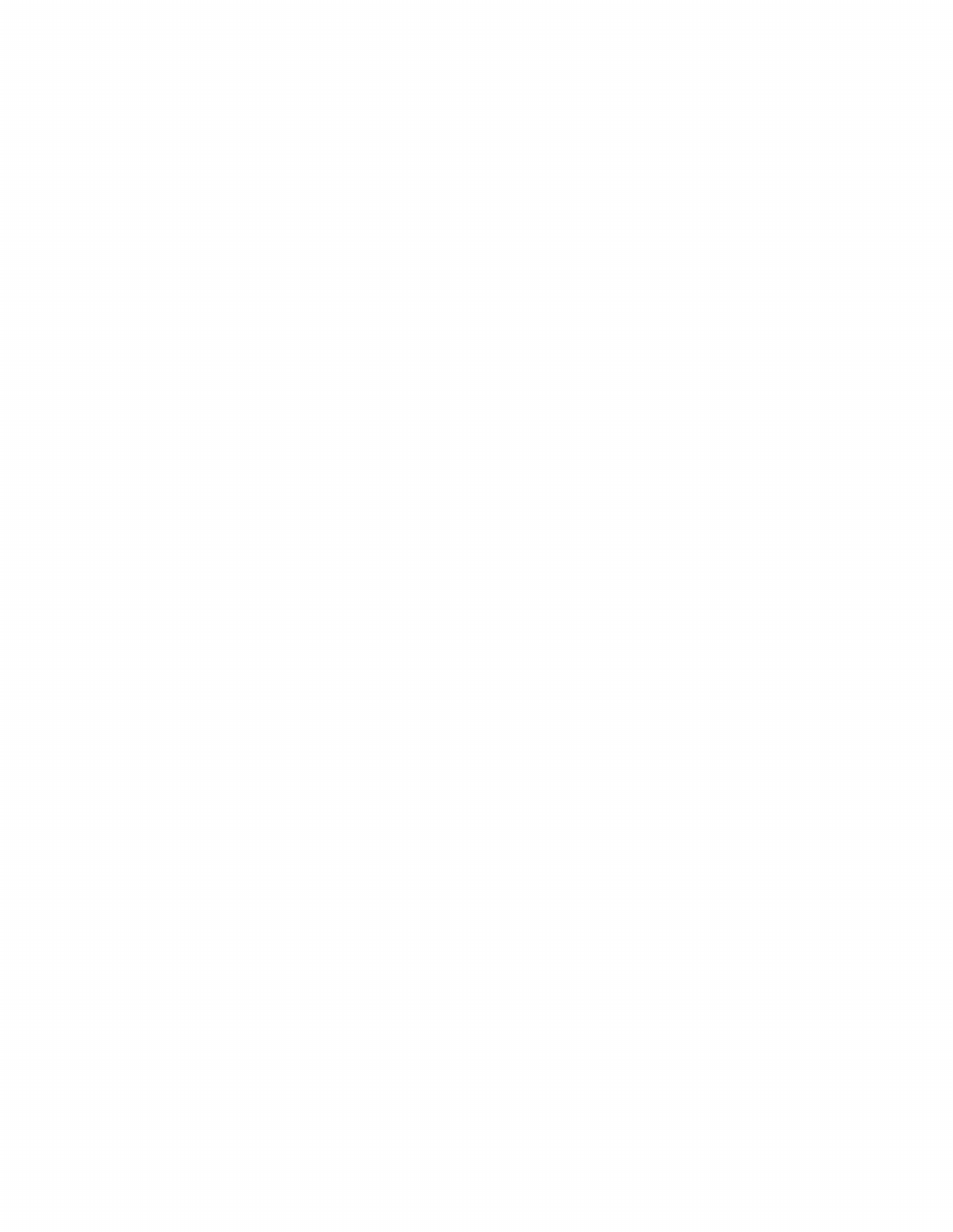The Effect of Text-to-Self Reading Strategies on Reading Comprehension

by

Cathy Arlene (Legg) Cutright

M.A., Marshall University, 1986

B.A., West Virginia University of Technology, 1979

Dissertation Submitted in Partial Fulfillment

of the Requirements for the Degree of

Doctor of Philosophy

Education

Walden University

May 2010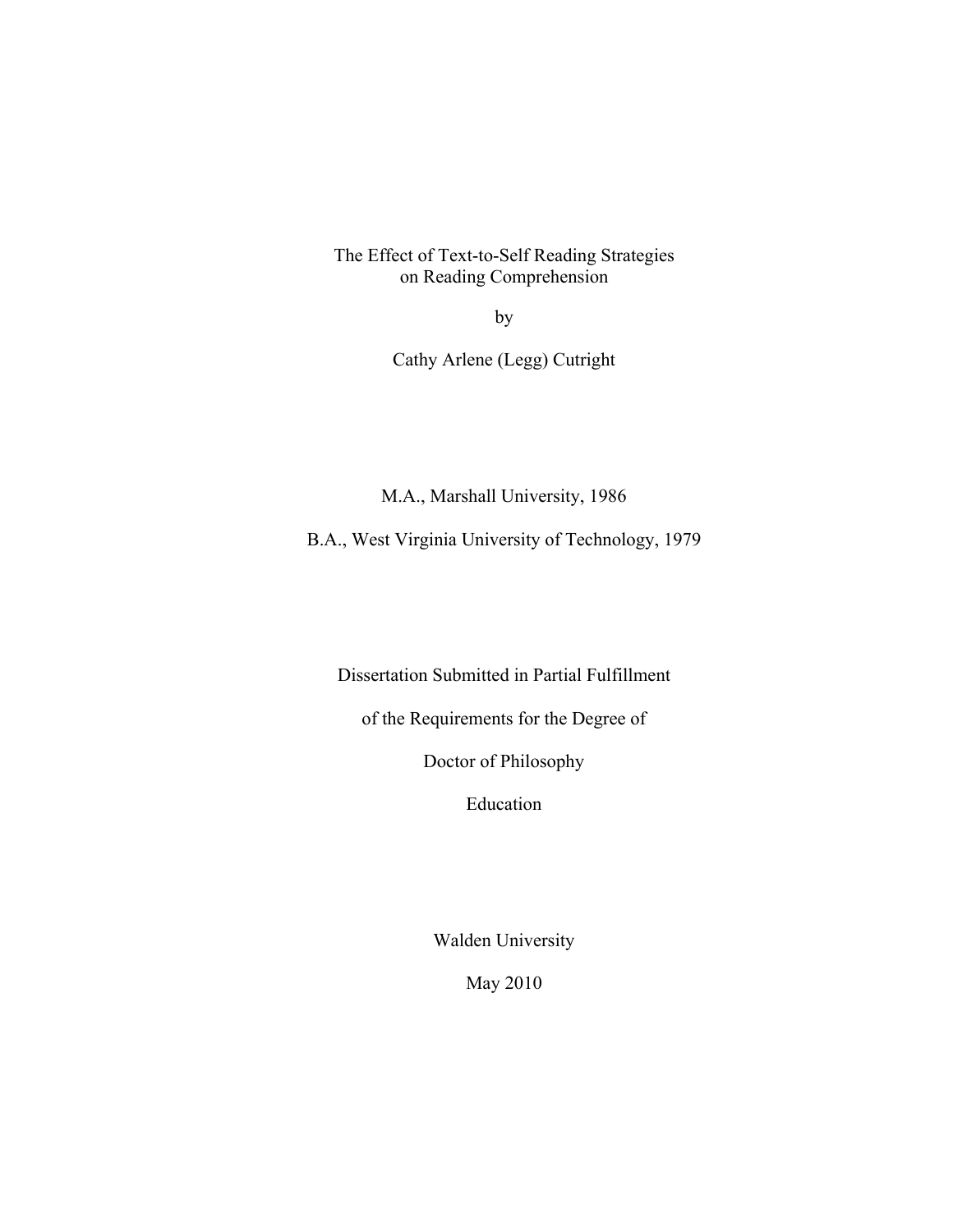UMI Number: 3404265

All rights reserved

INFORMATION TO ALL USERS The quality of this reproduction is dependent upon the quality of the copy submitted.

In the unlikely event that the author did not send a complete manuscript and there are missing pages, these will be noted. Also, if material had to be removed, a note will indicate the deletion.



UMI 3404265 Copyright 2010 by ProQuest LLC. All rights reserved. This edition of the work is protected against unauthorized copying under Title 17, United States Code.



ProQuest LLC 789 East Eisenhower Parkway P.O. Box 1346 Ann Arbor, MI 48106-1346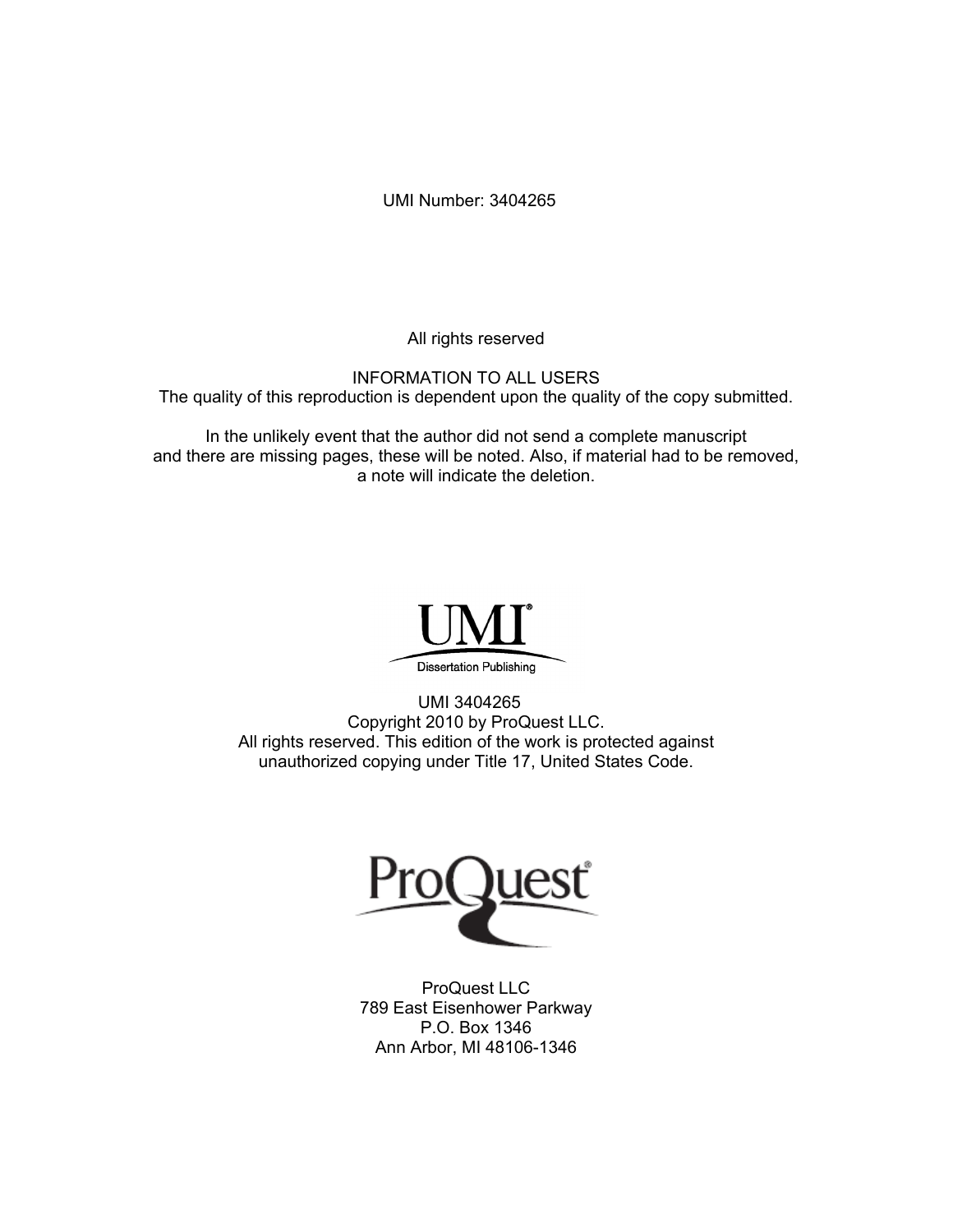#### ACKNOWLEDGEMENTS

I thank God for giving me strength and courage to pursue my lifelong dream and the perseverance and vision to complete the doctoral program. I have had the support of family, friends, and mentors.

I will always be grateful to my husband, Rod Cutright, whose personal sacrifice and dedication made this doctoral journey possible; my dissertation committee, chairman, Dr. Hoffman-Kipp, members, Dr. Julie Frese, and Dr. Reginald Taylor for their assistance and support throughout this study; my mother, Mildred Legg Polk, and my sister, Margaret Lacy, who gave unwavering love and support throughout this doctoral journey.

Grateful acknowledgement to Miriam Glover Locke, my dear friend, for her willingness to review revisions and remain excited throughout the dissertation process; Mary Dale Cruse, my best friend, who has encouraged me through the triumphs and disappointments of this journey; Assistant Superintendent, Damon Hanshaw, his principals, and teachers in the district who participated in this study; Dr. Muhammad Betz at Walden University who was always supportive as the chairman of my proposal; Dr. Sharon Brown, my friend and mentor, for her support and guidance by mentoring me on research topics; my friend and colleague, Fran Speigler, who prayed for me and gave personal encouragement throughout this journey; Dr. Gilbert Austin, who served as teacher, mentor, and coach and whose support and guidance were invaluable.

ii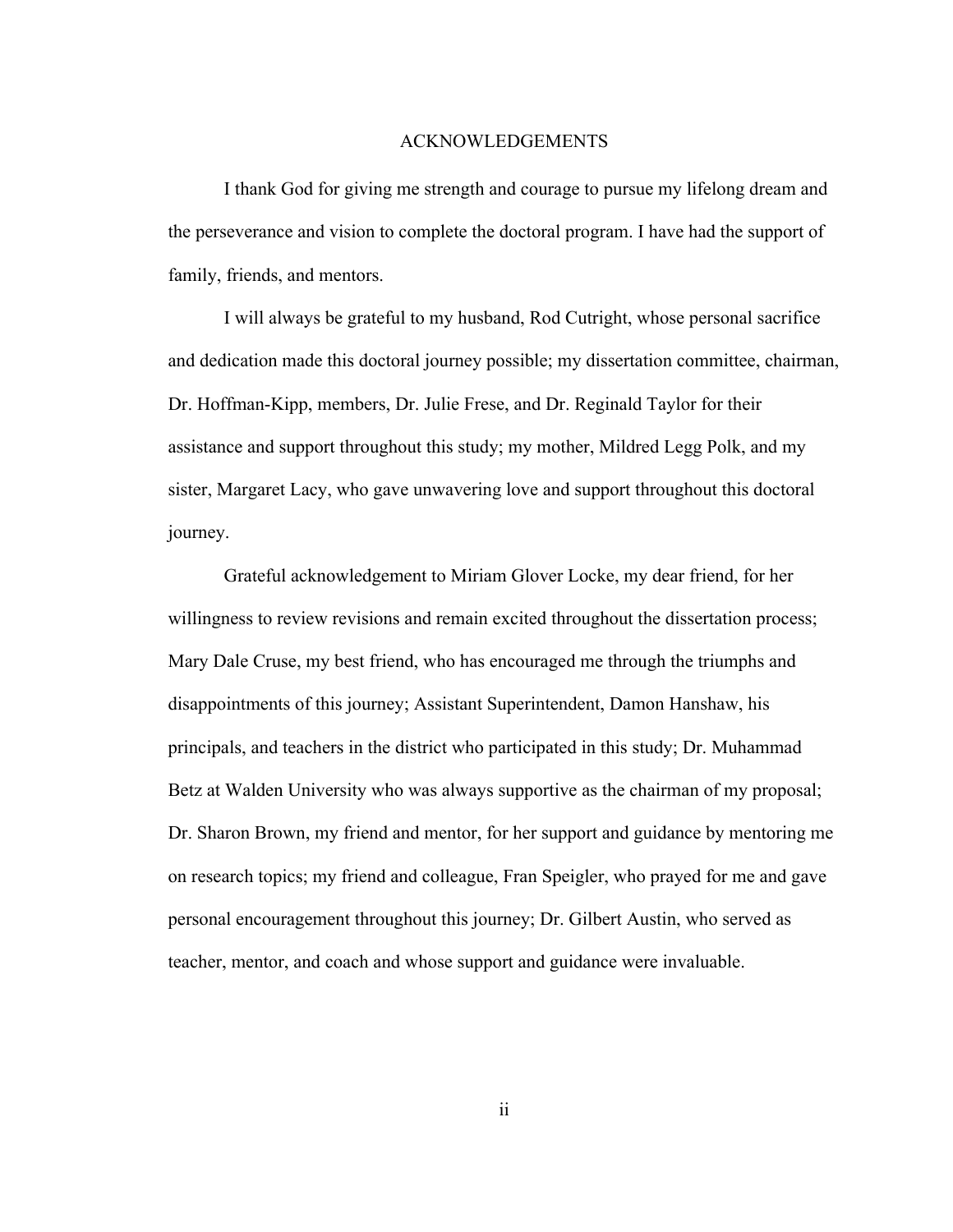## TABLE OF CONTENTS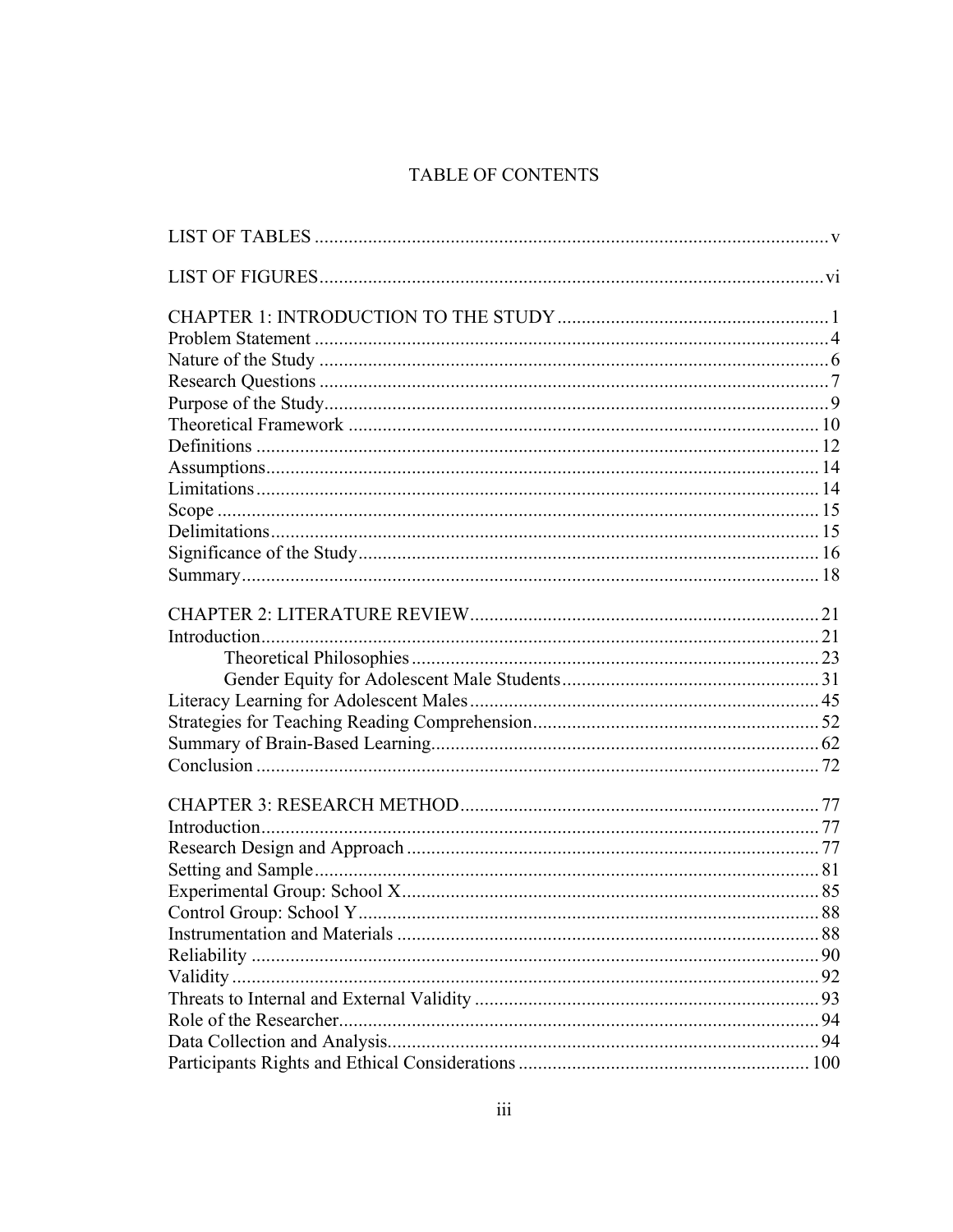| CHAPTER 5: SUMMARY, CONCLUSION, AND RECOMMENDATIONS  120 |  |
|----------------------------------------------------------|--|
|                                                          |  |
|                                                          |  |
|                                                          |  |
|                                                          |  |
|                                                          |  |
|                                                          |  |
|                                                          |  |
|                                                          |  |
|                                                          |  |
|                                                          |  |
|                                                          |  |
|                                                          |  |
|                                                          |  |
| APPENDIX B: REQUEST FOR PERMISSION TO USE DATA 152       |  |
|                                                          |  |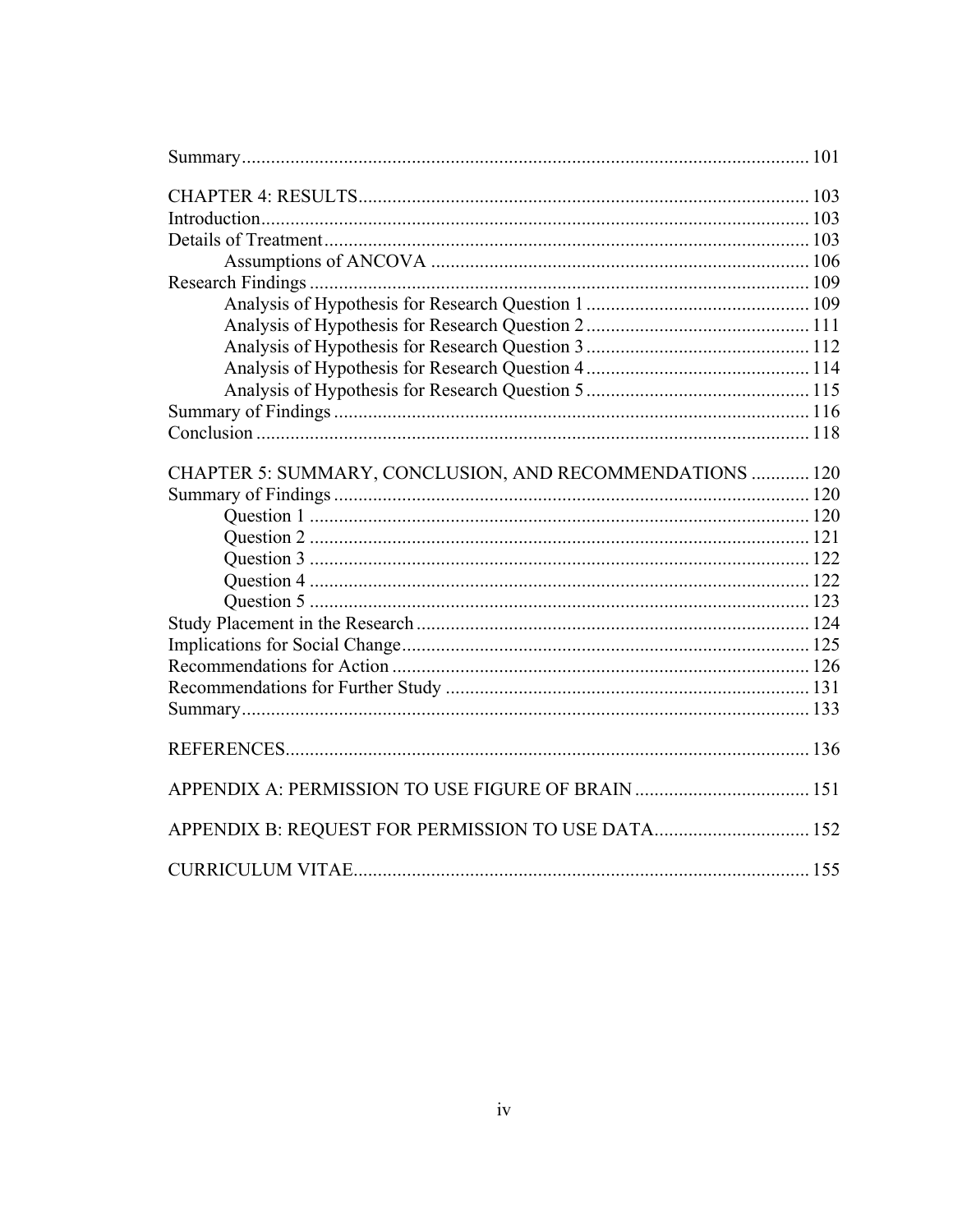## LIST OF TABLES

| Table 1 Diagram of Pretest-Posttest, Nonequivalent Control Group Design with Two    |
|-------------------------------------------------------------------------------------|
|                                                                                     |
| Table 2 Diagram of Performance Level Results for WESTEST in Reading/Language        |
|                                                                                     |
| Table 3 Number of Participants in the Study Sample by Gender and Program  106       |
| Table 4 Means and Standard Deviations of Fifth Grade Students by Gender 109         |
| Table 5 Means and Standard Deviations of Fifth Grade Students by Reading Program109 |
| Table 6 Text-to-Self and Control Group Means and Standard Deviations and F test     |
|                                                                                     |
| Table 7 Male Students' Text-to-Self and Control Group Means and Standard            |
|                                                                                     |
| Table 8 Female Students' Text-to-Self and Control Group Means and Standard          |
|                                                                                     |
| Table 9 Female and Male Students' Text-to Self Group Means and Standard             |
|                                                                                     |
| Table 10 Female and Male Students' Control Group Means and Standard Deviations      |
|                                                                                     |
|                                                                                     |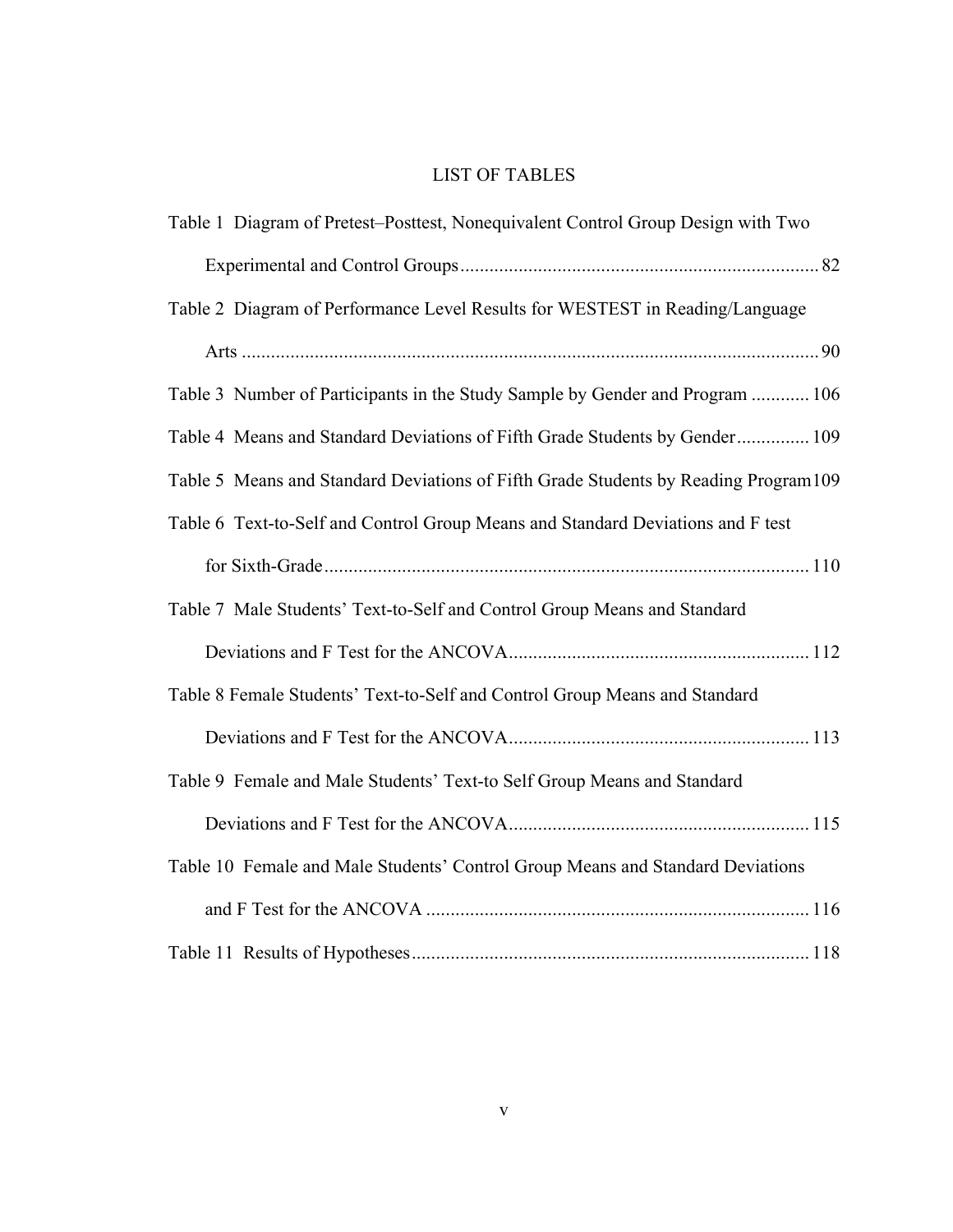## LIST OF FIGURES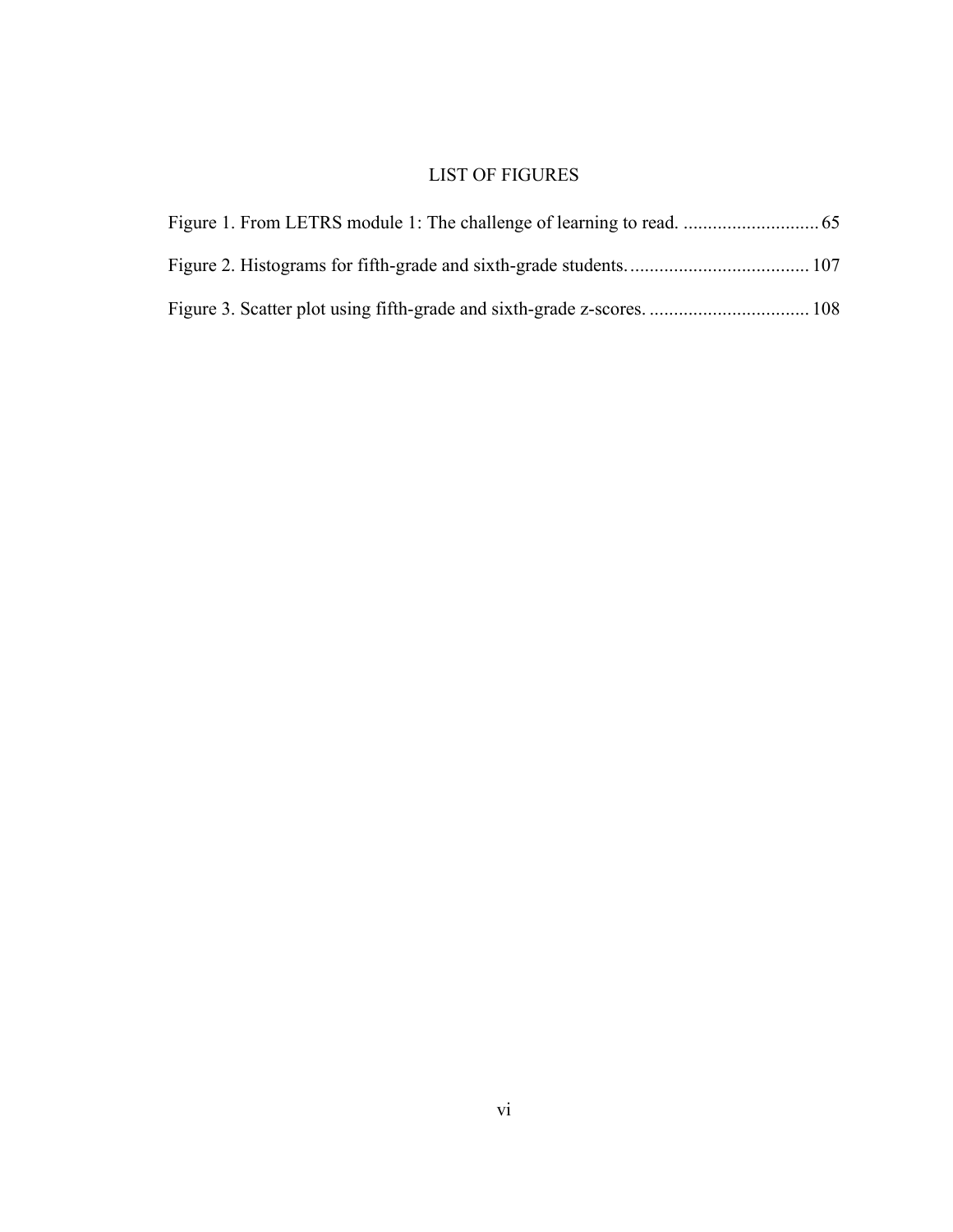#### CHAPTER 1:

#### INTRODUCTION TO THE STUDY

With increasing educational reforms, literacy and reading instruction in the middle grades, 6 through 8, have recently become the focus of educators and researchers. According to Biancarosa and Snow (2006), most research studies have focused on early intervention in kindergarten through fifth grade. Literacy achievement is the most important component for children's success in school (Salinger, 2003; Slavin, Chamberlain, & Daniels, 2007; Xue & Miesels, 2004). Literacy practices usually consist of five components of reading: phonemic awareness, phonics, fluency, vocabulary, and comprehension (Tolman, 2005). Researchers have emphasized the importance of learning to read in the elementary grades (Allington, 2002; Hettleman, 2003; Slavin, Karweit, & Wasik, 1993; Tolman; Xue & Miesels). Xue and Miesels stated that children who have difficulty learning to read and who are reading below grade level may need specialized educational intervention with phonics or balanced literacy, a guided reading approach in the early grades that will lead to future school success. The consequences of reading failure in the early grades may be detrimental to achieving success in middle school.

Disadvantaged third-grade students in a longitudinal study who were reading below the expected grade level and failed more than one grade were "extremely unlikely to complete high school" (Slavin et al., 1993, p. 11). Salinger (2003) noted that "struggling readers in middle school may need systematic, explicit instruction as much as students in earlier grades, and often, they simply do not receive the instruction they need" (p. 81). Hettleman (2003) cited that "our nation's failure to diagnose and treat early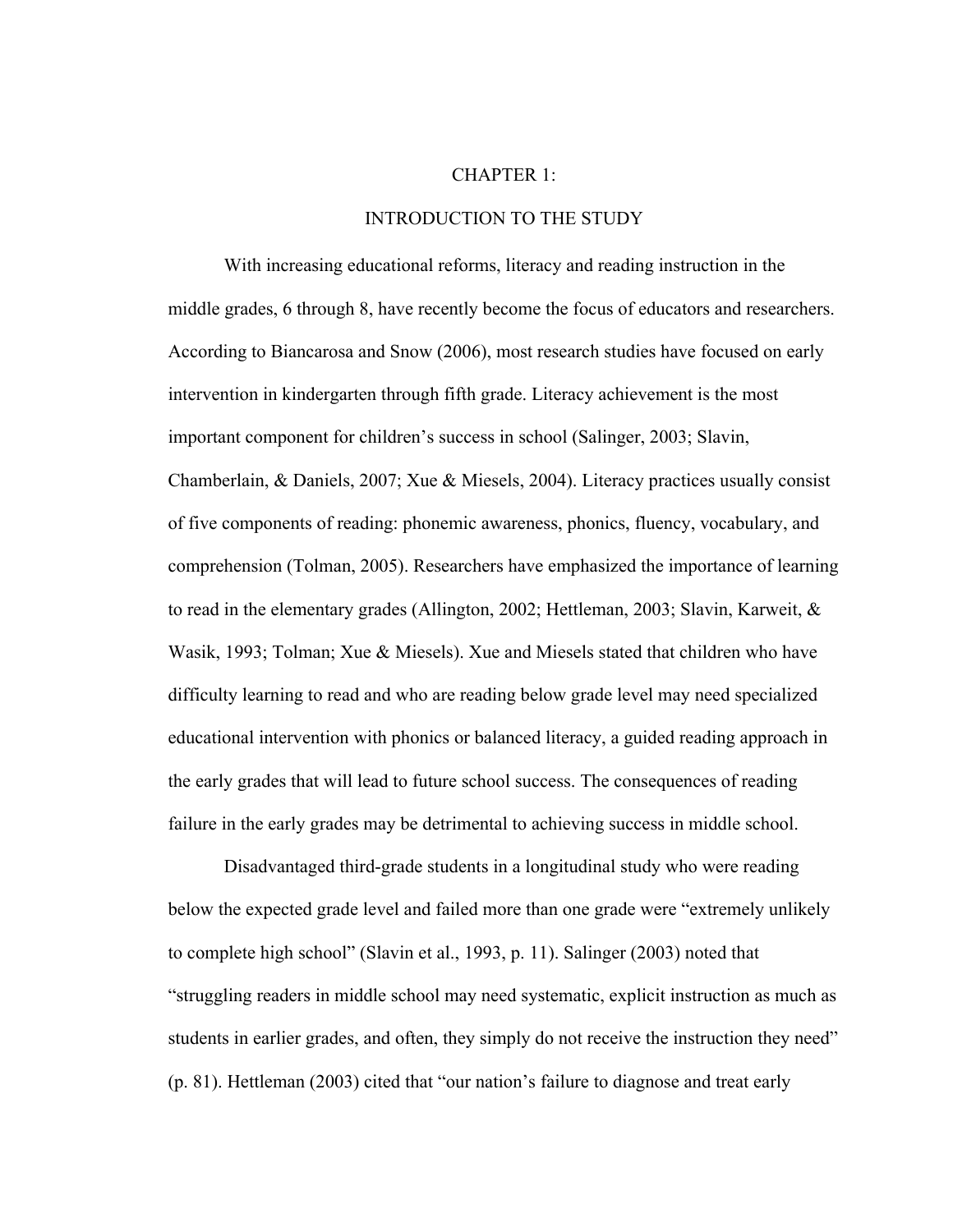reading difficulties disproportionately harms poor and minority students" (p. 3). Slavin et. al. (1993) stated that "reform is needed at all levels of education, but no goal of reform is as important as seeing all children start off their careers with success, confidence, and a firm foundation in reading" (p. 11).

The number of middle-school students who lack literacy skills is not inconsequential. According to the International Reading Association (2007), "every school day in the United States for the past decade, more than 3,000 students dropped out of high school" (p. 1). Most of these students dropped out due to inadequate literacy skills. They did not have the reading capability to decode their textbooks and they could not comprehend the content (Allington, 1994; Kamil, 2003). More than 6 million U.S. students in grades 6–8 are struggling with reading. Kamil stated that "one in four adolescents cannot read well enough to identify the main idea in a passage or to understand informational text" (p. 1). The International Reading Association reported that high school students require targeted literacy instruction in order to meet the demands of college and the work force. It also reported that reading scores have improved for students in fourth and eighth grades. It further stated that "many student groups made gains in both grades; however, these gains were not always accompanied by significant closing of racial/ethnic and gender gaps" (p. 1). Male students lag significantly behind female students in literacy, generally score lower on tests, and have greater difficulty with reading comprehension than female students (Weaver-Hightower, 2003). Several researchers, Goldberg and Roswell (2002), Gurian and Stevens (2004), and D. Taylor and Lormier (2003), found that male students have scored significantly below female students in reading in grades 4, 8, and 12. King and Gurian (2006) stated that boys are struggling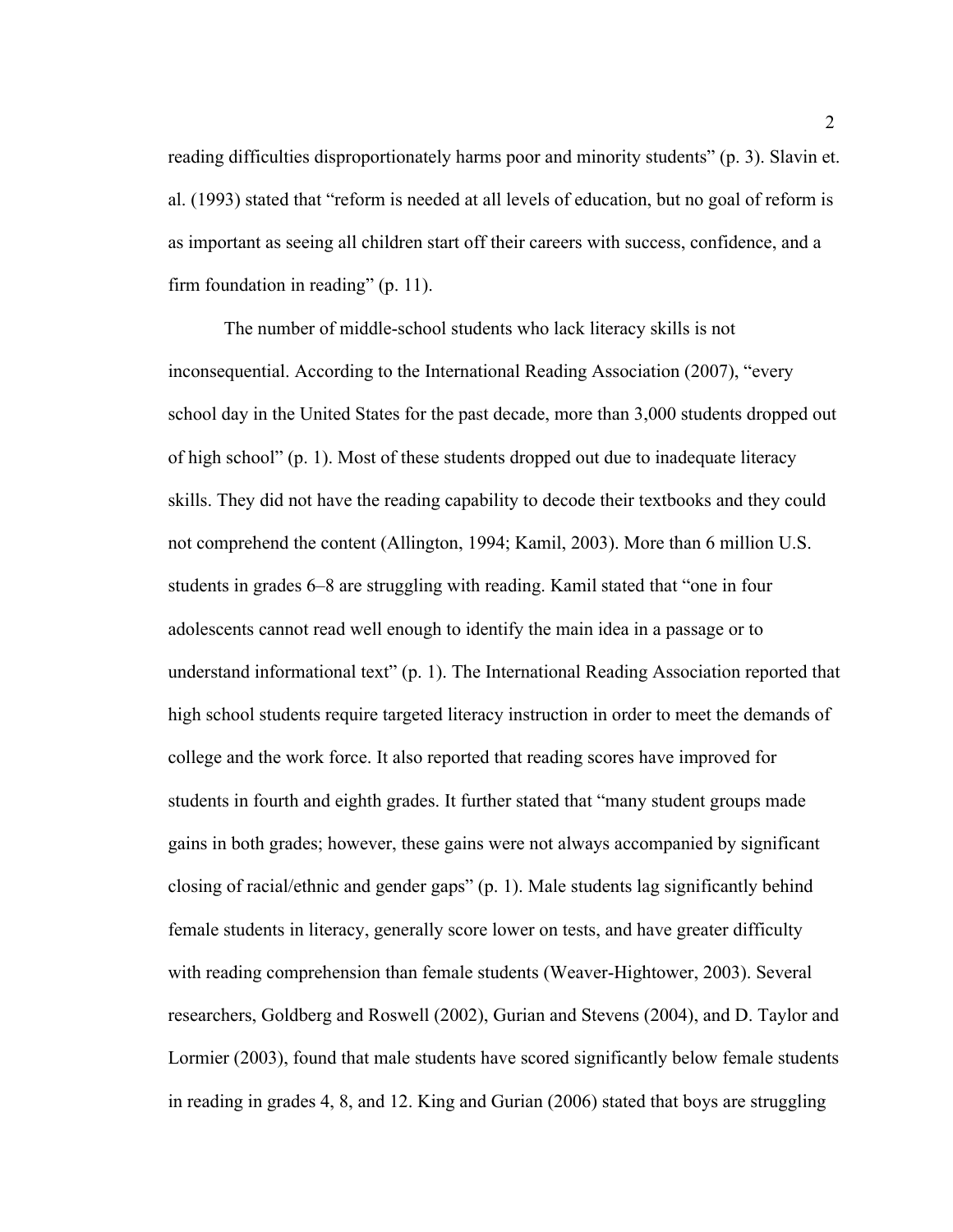in school, with lower grades, more discipline problems, more learning disabilities, and more difficulties with behavior than girls.

The No Child Left Behind (NCLB) Act of 2001 has exerted an increasing influence on educational practice in schools to meet standards in reading/literacy. Paramount to this legislation is the identification of schools that are "failing to meet achievement goals and to label them as schools in need of improvement. The linchpin of that identification and labeling process is accountability" in testing students (Brimley  $\&$ Garfield, 2008, p. 209). To meet these goals, teachers may need to understand how to teach literacy in middle school in order to close the achievement gap between lowperforming students and students reading at or above grade level. High-stakes testing is a result of the NCLB Act. Testing starts in kindergarten and continues through high school. Gender inequity has been documented for some time, and the current culture of highstakes testing appears to have ignited wider attention and the demand for instructional intervention for male students (Goldberg & Roswell, 2002). According to Katsiyannis, Zhang, Ryan, and Jones (2007) asserted:

Under NCLB Act, states are mandated to establish rigorous educational performance standards in reading, mathematics, and eventually science. States must develop or adopt tests to assess student performance and demonstrate Adequate Yearly Progress (AYP) toward 100% proficiency by 2013–2014. (p. 160)

Primont (2006) noted that "the NCLB Act requires that schools make 'annual yearly progress' in raising student achievement, or face possible sanctions" (p. 1). The data have shown a gap between male and female students between Grades 3 and 8 (Goldberg & Roswell, 2002). D. Taylor and Lormier (2003) maintained that there is a disparity between male and female students' achievement scores and advanced-course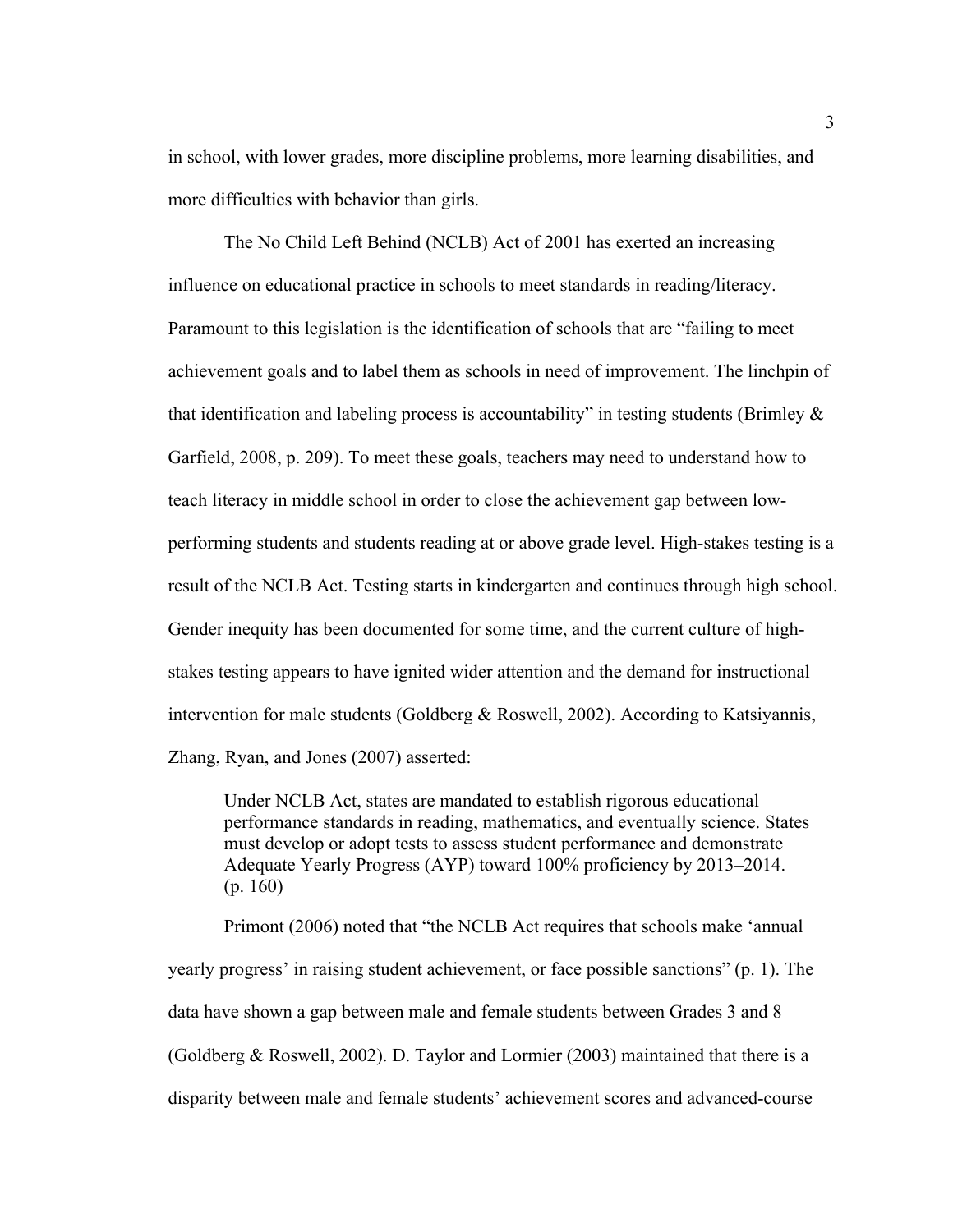enrollments. There is an alarming trend of placing male students in special-education classes. According to the State Report Card (National Center for Educational Statistics, 2007), 75% of male students in this district scored "proficient" in reading on the WESTEST, the state NCLB Act assessment, during the 2007–2008 school year; 85% of the female students in this district scored "proficient" in reading for the same school year.

#### Problem Statement

More male students than female students have lower scores in reading achievement as measured by the WESTEST, conducted in the mid–Atlantic district during the 2007–2008 school year (State Department of Education, 2008d). This study explored the impact of text-to-self reading-connection instruction to measure reading comprehension. This research compared reading comprehension scores between male and female students who used the text-to-self-reading strategies in guided reading and those who did not. The primary goal was to investigate the impact of text-to-self reading strategies on reading comprehension between middle-school male and female students. Text-to-self-reading strategies help students make connections with texts based on their own experiences, thus making connections with their own lives (Harvey  $&$  Goudvis, 2000), and make personal connections that aid in the activation of prior knowledge and meaningful frameworks in order to comprehend texts (Levin & Presley, 1981; Ryan  $\&$ Anstey, 2003; Tovani, 2000). There were two independent variables. The first independent variable was the two different reading strategies, text-to-self reading and reading with novels. The second independent variable was gender. The dependent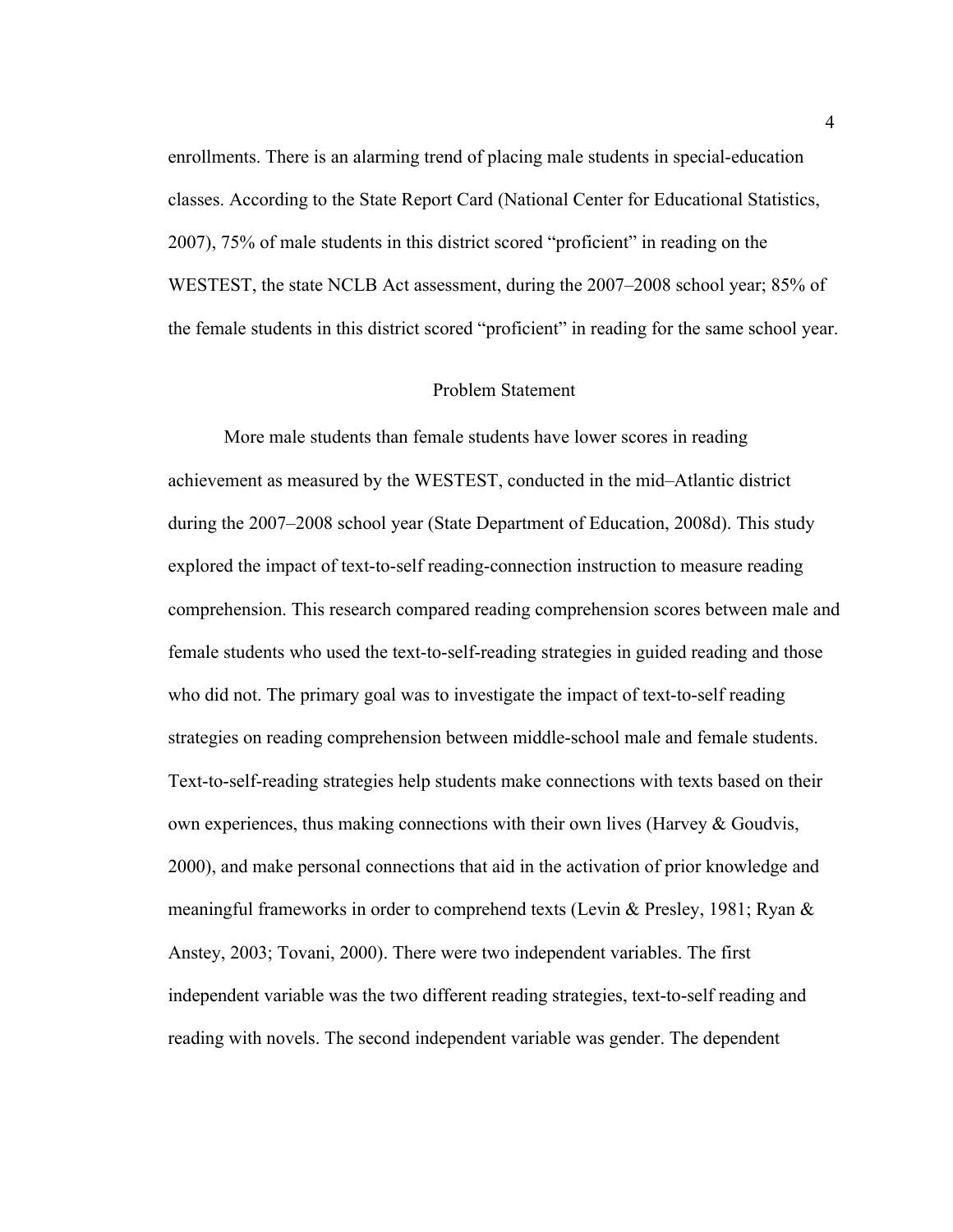variable was the WESTEST scores. The fifth-grade WESTEST was a different test. Therefore, both WESTEST scale scores were converted into *z*-scores.

Educators must try to eliminate the achievement gap in literacy between male and female students in middle school. Compared to female students, middle-school male students face a disadvantage in the educational system with reading comprehension (Goldberg & Roswell, 2002). Gurian and Stevens (2004) observed that, since the Department of Education began recording statistics, it has noted that "males lag behind females in most categories" (p. 23). Literacy is often identified as an area of disadvantage for male students (Weaver-Hightower, 2003). According to Slavin, Cheung, Groff, and Lake (2008), "the secondary years provide a last chance for many students to build sufficient reading skills to succeed in their demanding courses" (p. 290). Recent studies have shown that teachers need to alter teaching strategies to better suit males' learning styles in order to deal with gaps in reading and writing (Goldberg & Roswell; King & Gurian, 2006). Goldberg and Roswell stated that male students have a consistent gap between performance and reading proficiency in the United States. They advised that the gap between male and female students widens from third grade to eighth grade. This study adds to the body of knowledge for educators and instructional leaders who must meet the needs of all students with gender equity, comprehension strategies for male students, and understanding the impact of the differences in the male and female brains in middle-school literacy. Text-to-self reading connection strategies used in this study add to the existing literature that addresses the gap in research in the area of creating meaningful experiences for students, especially in reading comprehension for male and female students.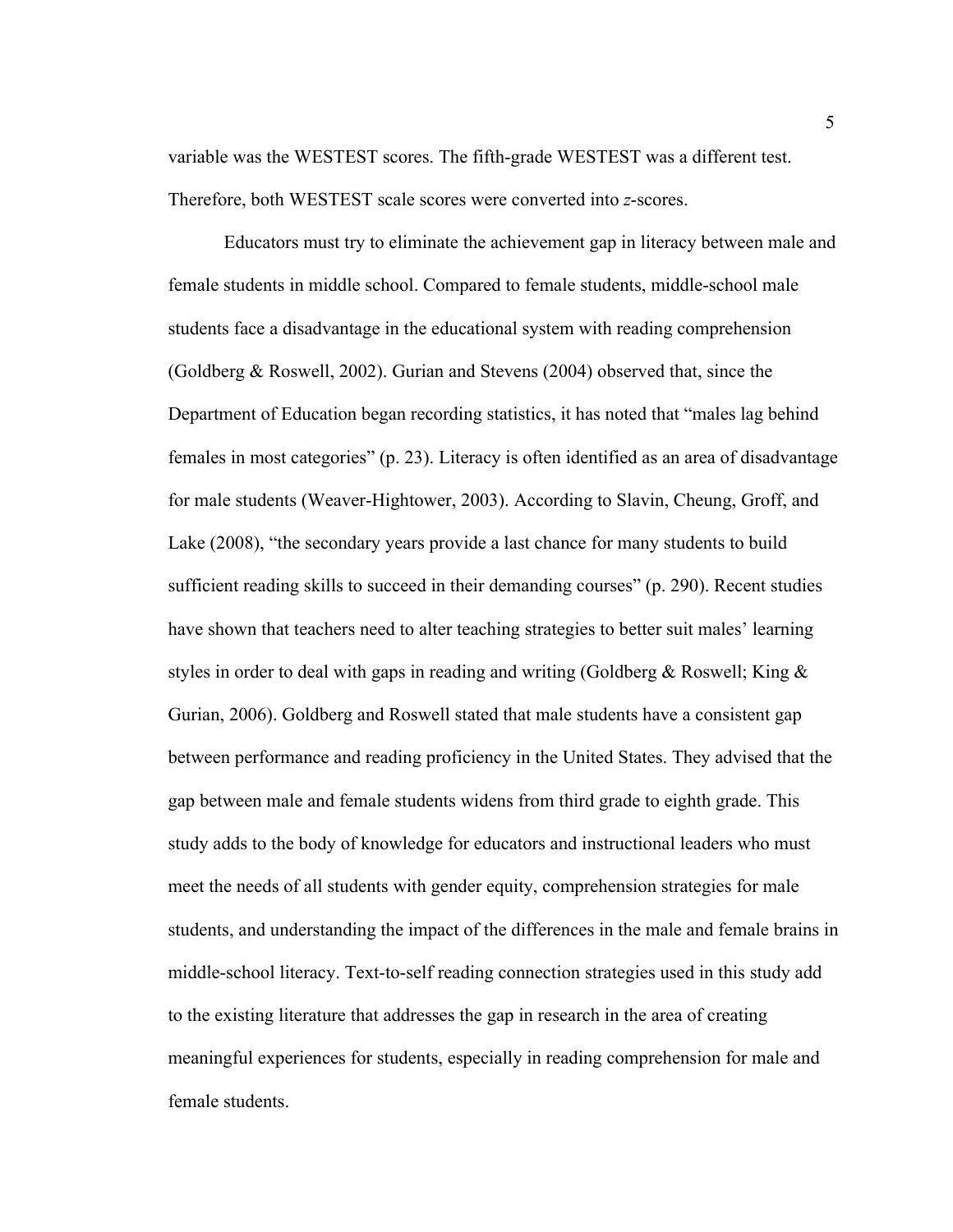#### Nature of the Study

I conducted a quantitative study to determine if text-to-self reading strategies in guided reading would increase student achievement in male students' reading comprehension. Wiersma and Jurs (2005) defined an experimental study as "a research situation in which at least one independent variable, called the experimental variable, is deliberately manipulated or varied by the researcher" (p. 99). This study investigated the differences between students who have guided reading with text-to-self reading strategies and guided reading with reading instruction using novels. Participants were measured before and after receiving experimental treatments. According to Wiersma and Jurs, quasiexperimental research involves using "an experimental variable with intact groups, or at least with groups that have not been found through random selection or random assignment; single subjects, not randomly selected, may also be involved" (p. 491). The research design and hypotheses are presented in detail in chapter 3.

This research study was conducted in two rural middle schools in a district in the mid-Atlantic region with a population of 302 students in School X and 573 in School Y. I used analysis of covariance to answer the research questions, and the pretest (fifth-grade WESTEST) was used as the covariate. A two-way ANCOVA controlled for scores on the covariate (pretest WESTEST score) and then performed a normal two-way ANOVA to determine if there was a significant main effect for the first independent variable (group), a significant main effect for the second independent variable (gender), or a significant interaction between the two independent variables (Wiersma & Jurs, 2005). A factorial design was used with two independent variables, each with two levels. Wiersma and Jurs cited that the "factorial design provides the economy of a single design rather than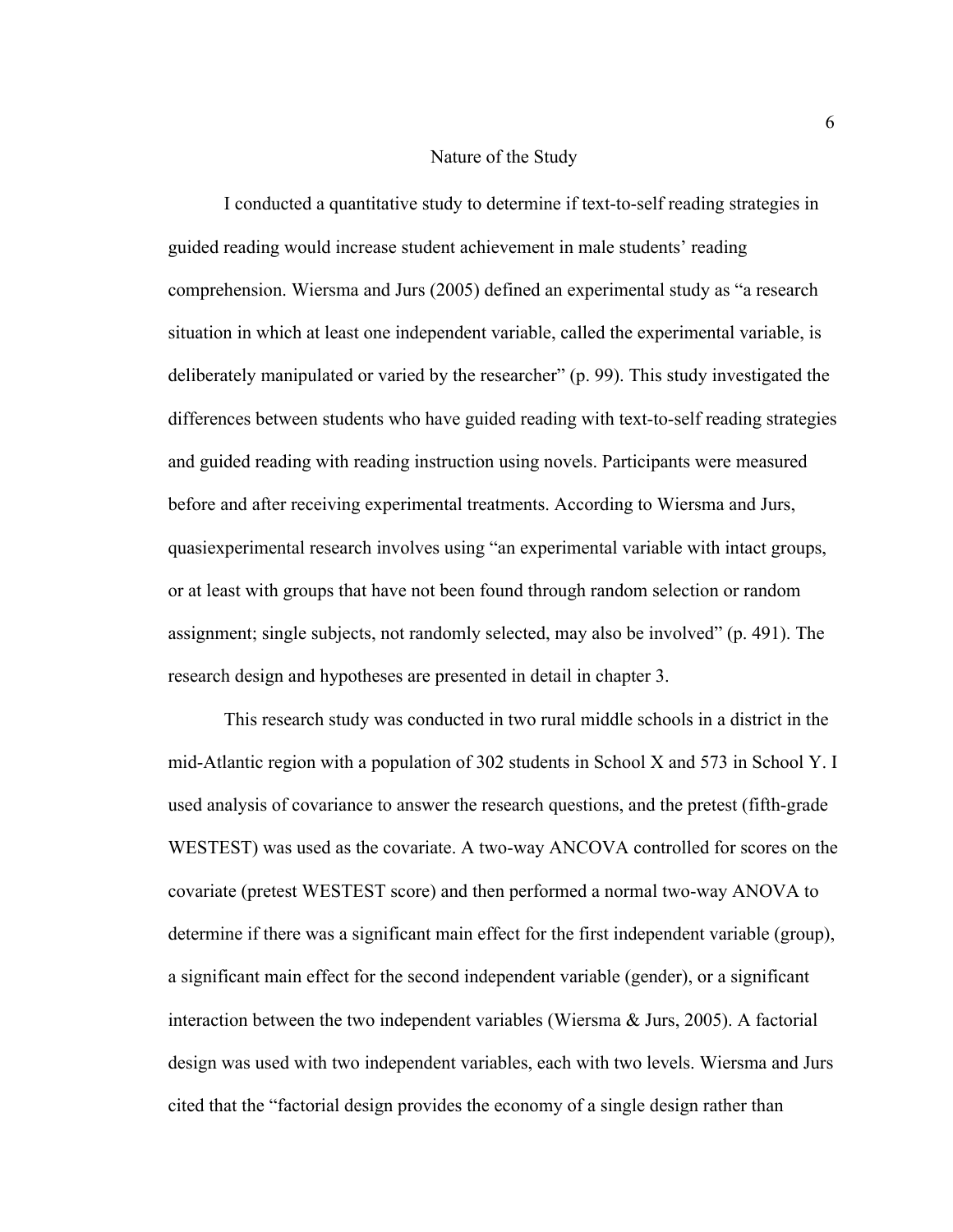separate designs for each of the independent variables, and it allows the researcher to investigate the interaction between the variables" (p. 116). This statistical analysis provided information on interaction effects and differences in the means of the two groups. The state WESTEST was administered at the end of the school year. This study used end-of-year fifth-grade results for 2007-2008, and end-of-year sixth-grade results 2008–2009.

#### Research Questions

*Question 1*. Is there a statistically significant group mean difference in readingcomprehension posttest scores between students who participate in the use of text-to-self reading-connection strategies in guided reading using the McDougal Littell Reading (2002) basal series and students who use the guided-reading approach using novels?

*Null Hypothesis 1*. There is no statistically significant group mean difference in reading-comprehension posttest scores between students who participate in the use of text-to-self reading connection strategies in guided reading using the McDougal Littell Reading basal series and students who use the guided-reading approach using novels.

*Question 2.* Is there a statistically significant group mean difference in readingcomprehension posttest scores, between male students who participate in the use of textto-self reading connection strategies in guided reading using the McDougal Littell Reading basal series and male students who use the guided approach using novels?

*Null Hypothesis 2*. There is no statistically significant group mean difference in reading-comprehension posttest scores between male students who participate in the use of text-to-self reading connection strategies in guided reading using the McDougal Littell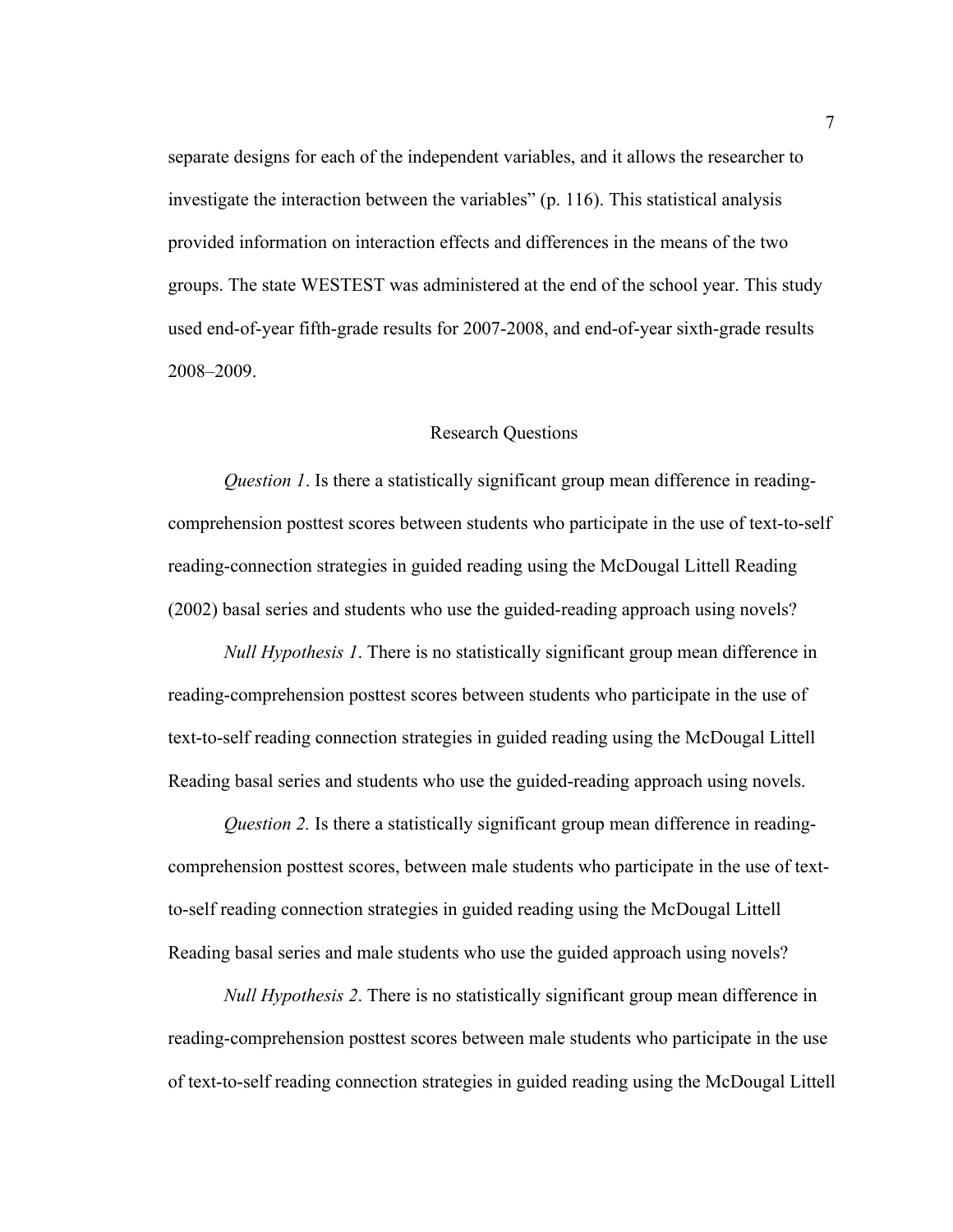Reading basal series and male students who use the guided reading approach using novels.

*Question 3.* Is there a statistically significant group mean difference in readingcomprehension posttest scores between female students who participate in the use of textto-self reading connection strategies in the guided reading using the McDougal Littell Reading basal series and female students who use the guided-reading approach using novels?

*Null Hypothesis 3.* There is no statistically significant group mean difference in reading-comprehension posttest scores between female students who participate in the use of text-to-self reading connection strategies in the guided reading using the McDougal Littell Reading (2002) basal series and female students who use the guidedreading approach using novels.

*Question 4.* Is there a statistically significant group mean difference in readingcomprehension posttest scores between male and female students who participate in the use of text-to-self reading connection strategies in guided reading using the McDougal Littell Reading (2002) basal series?

*Null Hypothesis 4.* There is no statistically significant group mean difference in reading-comprehension posttest scores between male and female students who participate in the use of text-to-self reading connection strategies in guided reading using the McDougal Littell Reading (2002) basal series.

*Question 5.* Is there a statistically significant group mean difference in readingcomprehension posttest scores between male and female students who use the guidedreading approach using novels?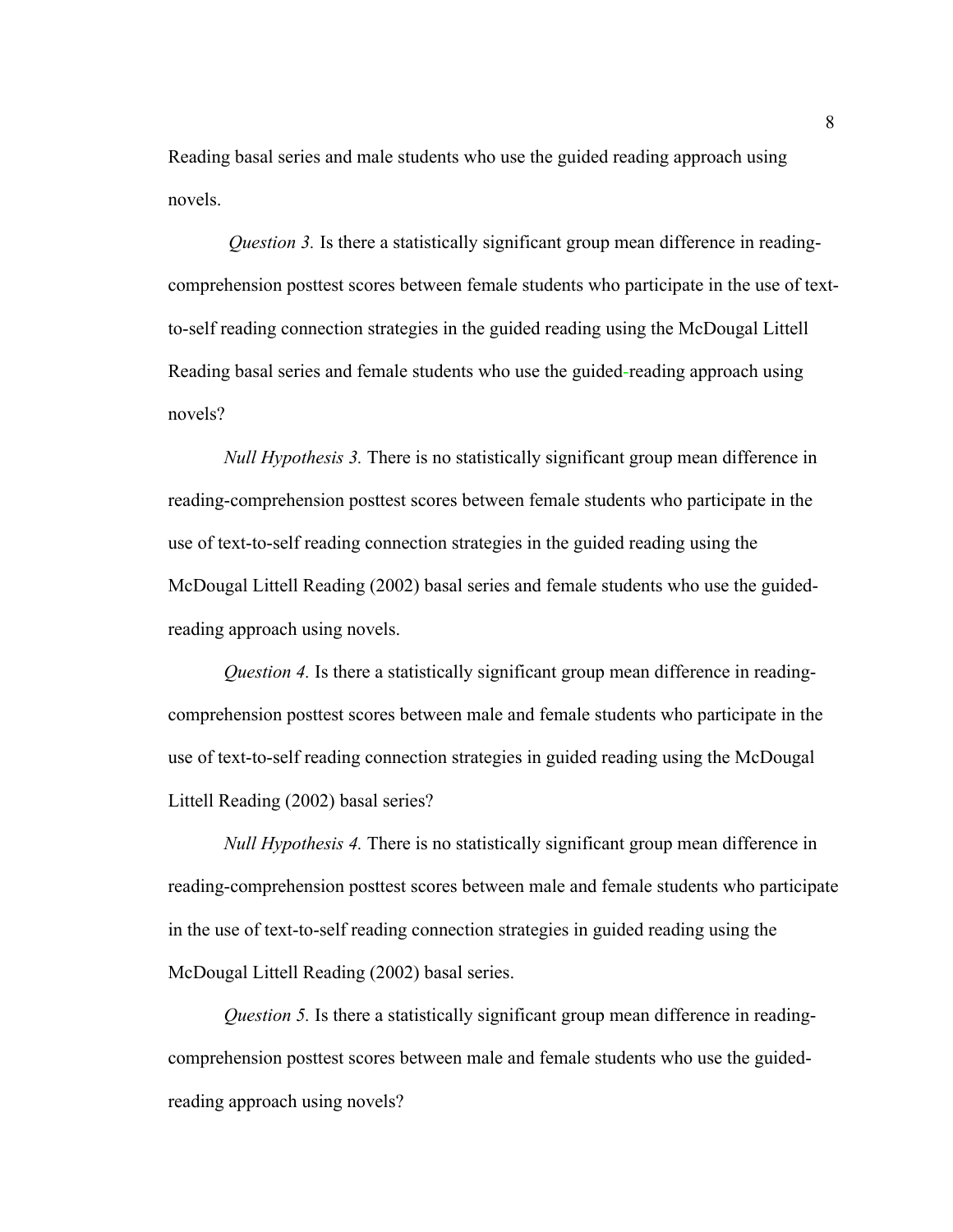*Null Hypothesis 5.* There is no statistically significant group mean difference in reading-comprehension posttest scores between male and female students who use the guided-reading approach using novels.

#### Purpose of the Study

The purpose of this study was to evaluate the effectiveness of text-to-self reading instruction and to measure comprehension achievement (scores) of male students in sixth-grade reading and language-arts classes with and without text-to-self reading instruction. According to Harvey and Goudvis (2000), the text-to-self reading instruction helps "good readers make connections between the texts they read and their own lives" (p. 3). When students activate prior knowledge with reading connections and experiences, they are able to mediate meaningful frameworks in order to comprehend texts (Harvey & Goudvis; Levin & Presley, 1981; Ryan & Anstey, 2003; Tovani, 2000). According to Tovani, "understanding how meaning is constructed from print is essential if teachers are to improve the comprehension of their students" (p. 17).

This quantitative research study evaluated the effectiveness of text-to-self reading strategies used by middle-school students in an experimental group on their reading comprehension scores. Text-to-self reading connections were taught directly in two classrooms in conjunction with the McDougal Littell Reading (2002) basal series. Their scores were compared to students in a control group who were taught directly in two classrooms using a balanced-literacy approach with guided reading, self-selected reading, and vocabulary development with the reading of novels. The scores of both male and female students were compared for the two groups. Students in both the experimental and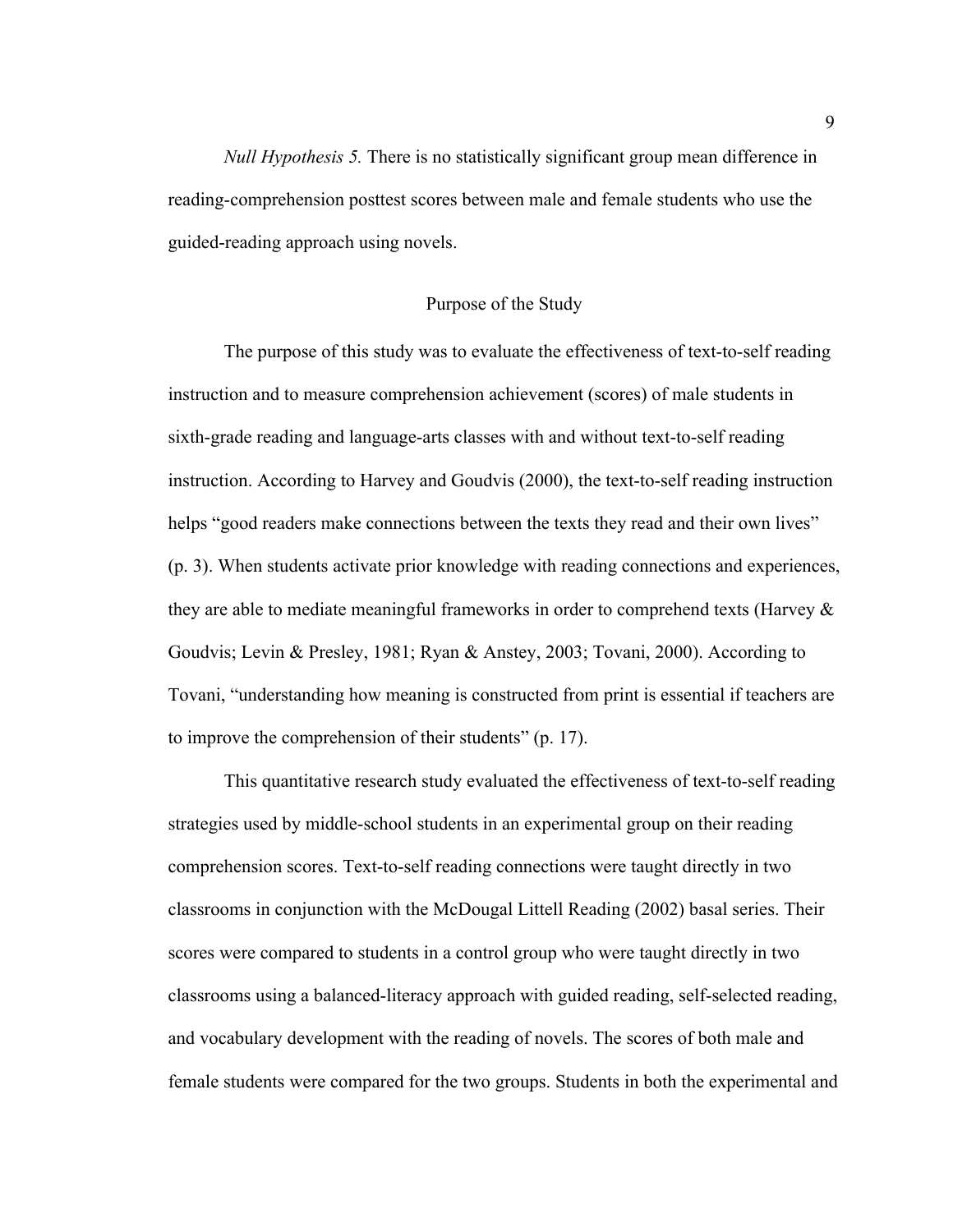the control groups received one 90-minute block of instruction in reading and language arts, as well as one extra 45-minute "flex" class of reinforcement in reading and written language. Choosing the best method of teaching reading improves reading comprehension for adolescent students.

#### Theoretical Framework

The theoretical framework for this study was Dewey's progressive-education theory that reflected his philosophy of pragmatism and experiential learning. This theory holds that children "learn by doing" and by using problem-solving methods (Thanasoulas, 2009). Dewey saw the classroom as a miniature society and learning as integrated into real-life experiences. At the center of the learning process was motivation, as well as a focus on the needs and interests of the child and their natural curiosity (Webb, 2006). Dewey proposed that children be given the opportunity for creative selfexpression and that their interests be considered in the learning process (Webb, 2006). This theory applies to the present study showing the improvement of reading comprehension through the use of text-to-self strategies. Text-to-self reading-connection strategies helped the student connect the text to prior knowledge and experiences in order to make sense of the world (Harvey & Goudvis, 2000; Ryan & Anstey, 2003).

As a constructivist, Dewey detested the uniformity of curriculum, the massing of students, and rigid guidelines of education in 1894. His philosophy was to develop the full potential of each student, and he devised a different approach to learning that encouraged learning to be self-motivating and child-centered. According to Rippa (1997), Dewey developed a viable alternative that "gave children the freedom to develop and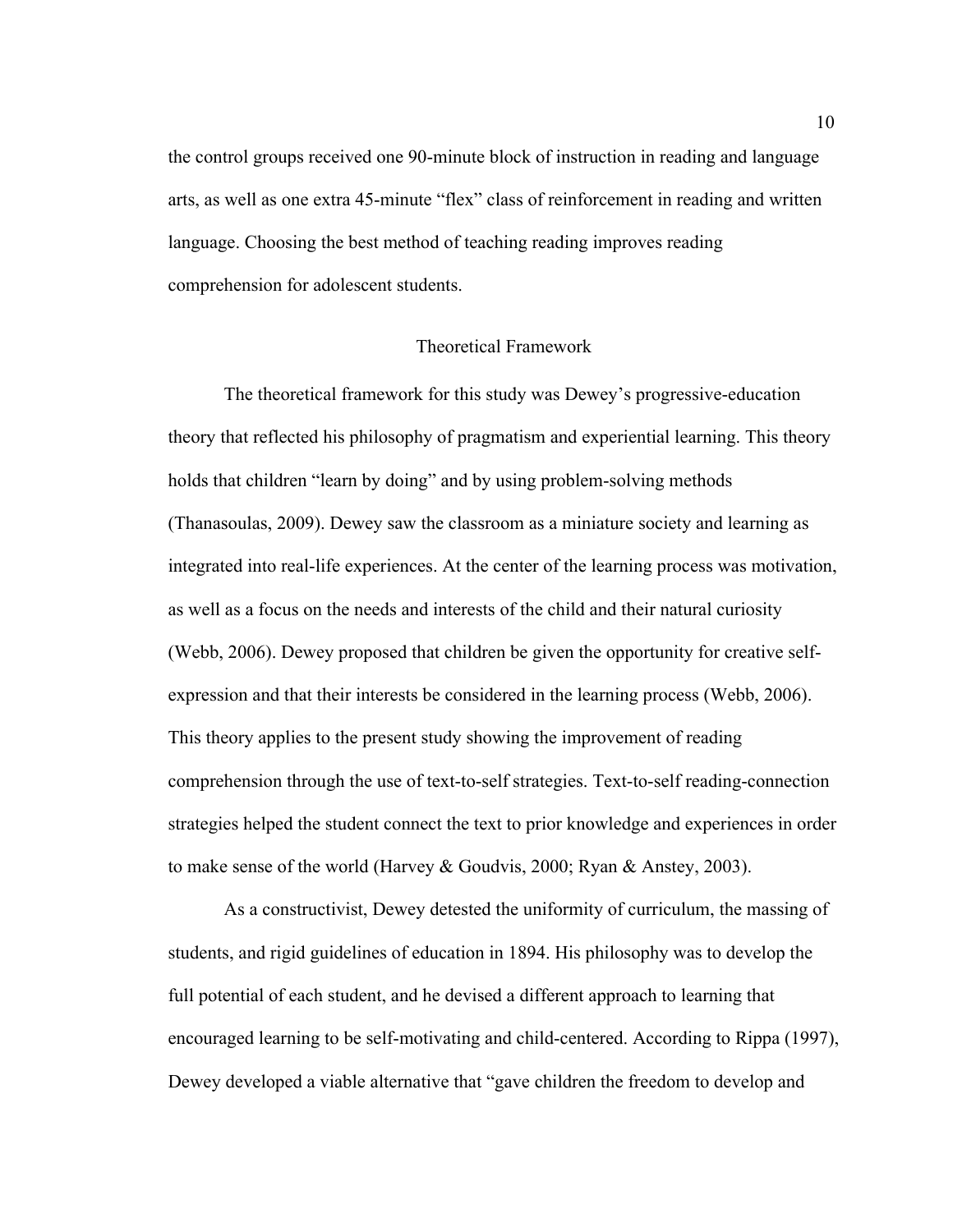understand themselves in the context of the world around them; a practical education based on experience, participation and hands-on-exercises" (p. 165). Thus, Dewey focused on making sense of students' lived experiences. Rippa explained the significance of the lived experiences:

No longer would children be forced to memorize information that had no practical meaning to them. Instead, they would be encouraged to investigate, experiment, and discover those things that sparked their interests. They would be given the opportunity to reach their own conclusions when participating in experiments that had a direct correlation to the world around them. (p. 165)

The theoretical framework for the present study was also built on Vygotsky's (1978) constructivist theory. In the sociocultural theory of Zone of Proximal Development (ZPD), Vygotsky introduced the concept of learning as occurring through social interactions with peers and adults (Hawkins, 2004). Vygotsky defined the ZPD as "the distance between the actual development level as determined by independent problem solving and the level of potential development as determined through problem solving under adult guidance or in collaboration with more capable peers" (p. 86). Learning is mediated through the "sense we make of the world by using intellectual tools that in turn profoundly influence the kind of sense we make" (Reed & Johnson, 2000, p. 264).

This study was also built on the theoretical framework of Piaget (1896–1980). Piaget's constructivist approach was based upon the concept that children form conceptual categories of developmental stages of human development (Piaget, 1965). Piaget was a Swiss biologist who theorized about developmental thinking (R. Campbell, 2001). Children learn through the schema that describes cognitive development as the gradual acquisition of knowledge through experience (Reed  $&$  Johnson, 2000).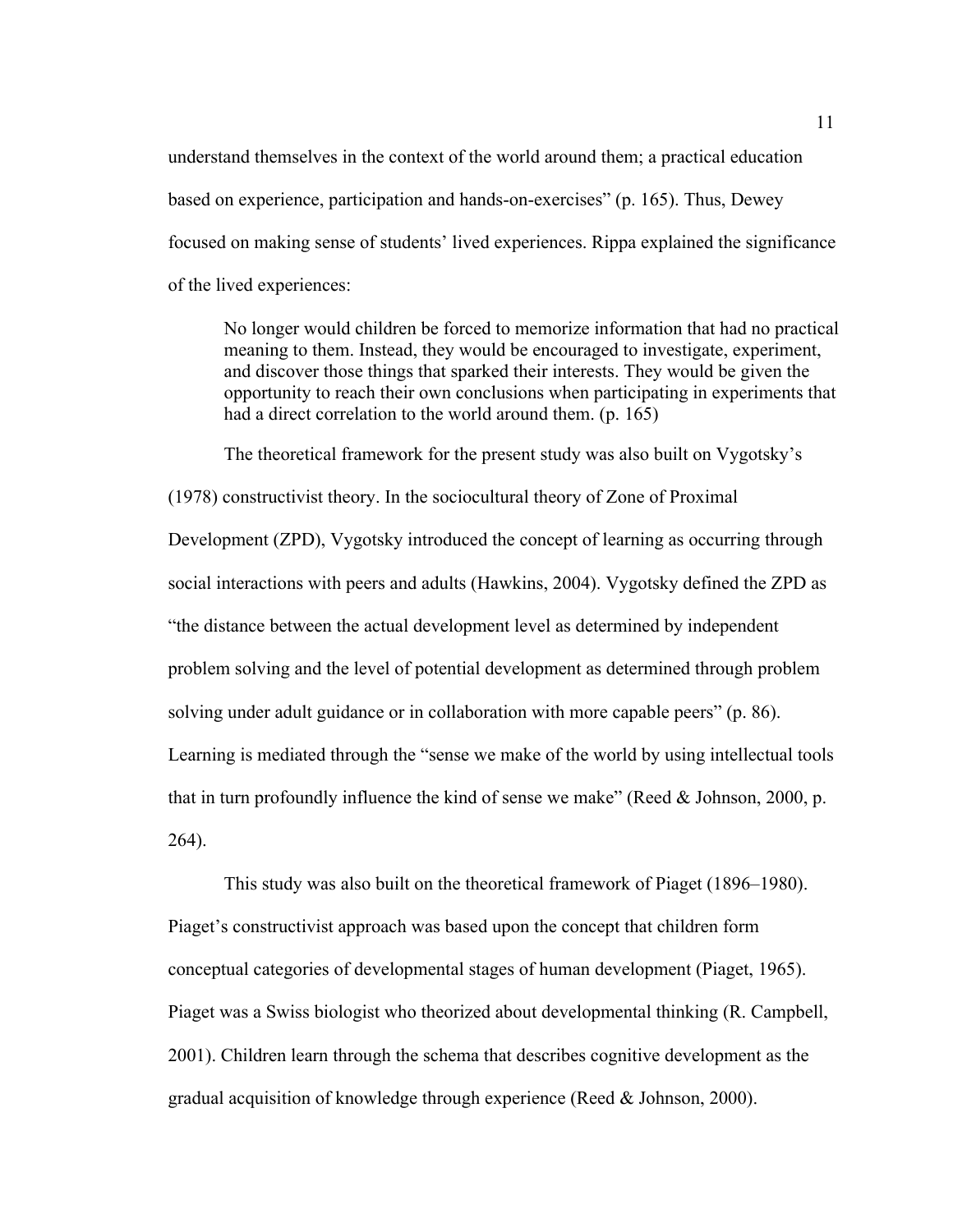Thanasoulas (2009) found that "children go through stages in which they accept ideas they later discard as wrong. Understanding, therefore, is built up step by step through active participation and involvement" (p.1).

#### **Definitions**

*Adequate yearly progress (AYP).* Under NCLB, public schools must meet academic standards in academic achievement and must meet proficiency with AYP in reading and mathematics (Brimley & Garfield, 2008, p. 209).

*Brain-based learning.* Learning is based on the structures of the four lobes of the brain: the frontal, parietal, occipital, and temporal lobes (Jensen, 2000).

*Comprehension.* The ability for students to understand what they have read at "a deep level" (Tolman, 2005, p. 21). Comprehension is the ability to understand written text (Tannenbaum, Torgesen, & Wagner, 2006, p. 381).

*Constructivist.* The active manner in which students construct knowledge through a process of reflection (Kinsella, 2006). The term also refers to "the idea that learners construct knowledge for themselves—each learner individually and socially constructs meaning" (Hein, 1991, p. 1).

*Flex time*. An extra 45-minute class is devoted to extra assistance in reading comprehension and written language. Students can also receive assistance in other content area such as mathematics, science, and social studies.

*Gender equity*. Both genders have an equal opportunity (Weaver-Hightower, 2003).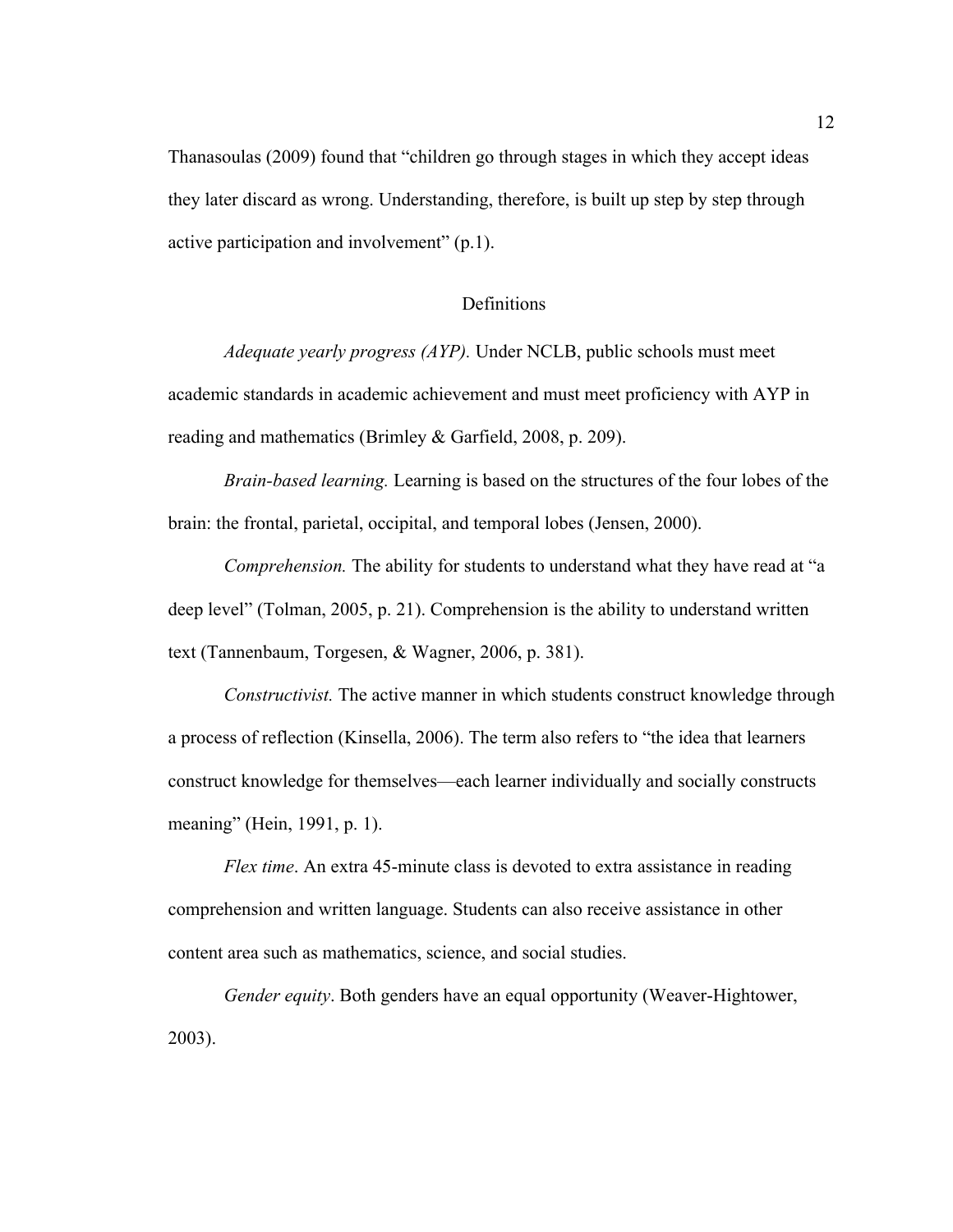*Guided reading.* Small, flexible group instruction according to instructional level. Guided reading focuses on strategies used before, during, and after reading. Minilessons on explicit decoding and comprehension skills are provided during guided reading.

*Guided writing.* Guided writing includes the use of minilessons with opportunities for flexible grouping (Fountas & Pinnell, 2001, p. 13).

*Literacy.* Being facile in reading and written language (Cunningham & Allington, 2007).

*Literacy coaching*. A form of highly targeted staff development for improving reading skills (International Reading Association, 2007).

*McDougal Littell Reading*. According to McDougal Littell (2002) the reading series consists of the following reciprocal strategies: Questioning, Summarizing, Clarifying, and Predicting.

*No Child Left Behind Act (NCLB).* The NCLB Act is a federal law with the purpose of improving the performance of elementary and secondary schools by increasing standards of accountability, requiring every state to "test students in grades 3 through 8 annually in reading and mathematics" (Brimley & Garfield, 2008, p. 209). The NCLB Act also requires states to have highly qualified teachers (Brimley & Garfield, p. 209).

*Reading gap.* Describes the difference between the target level of reading proficiency, which should be possible for students to achieve, and the actual level of reading proficiency (McDougal Littell, 2002).

*Text-to-self reading strategies.* Active reading strategies are used to promote critical reading skills. Often the strategy involves previewing texts and making personal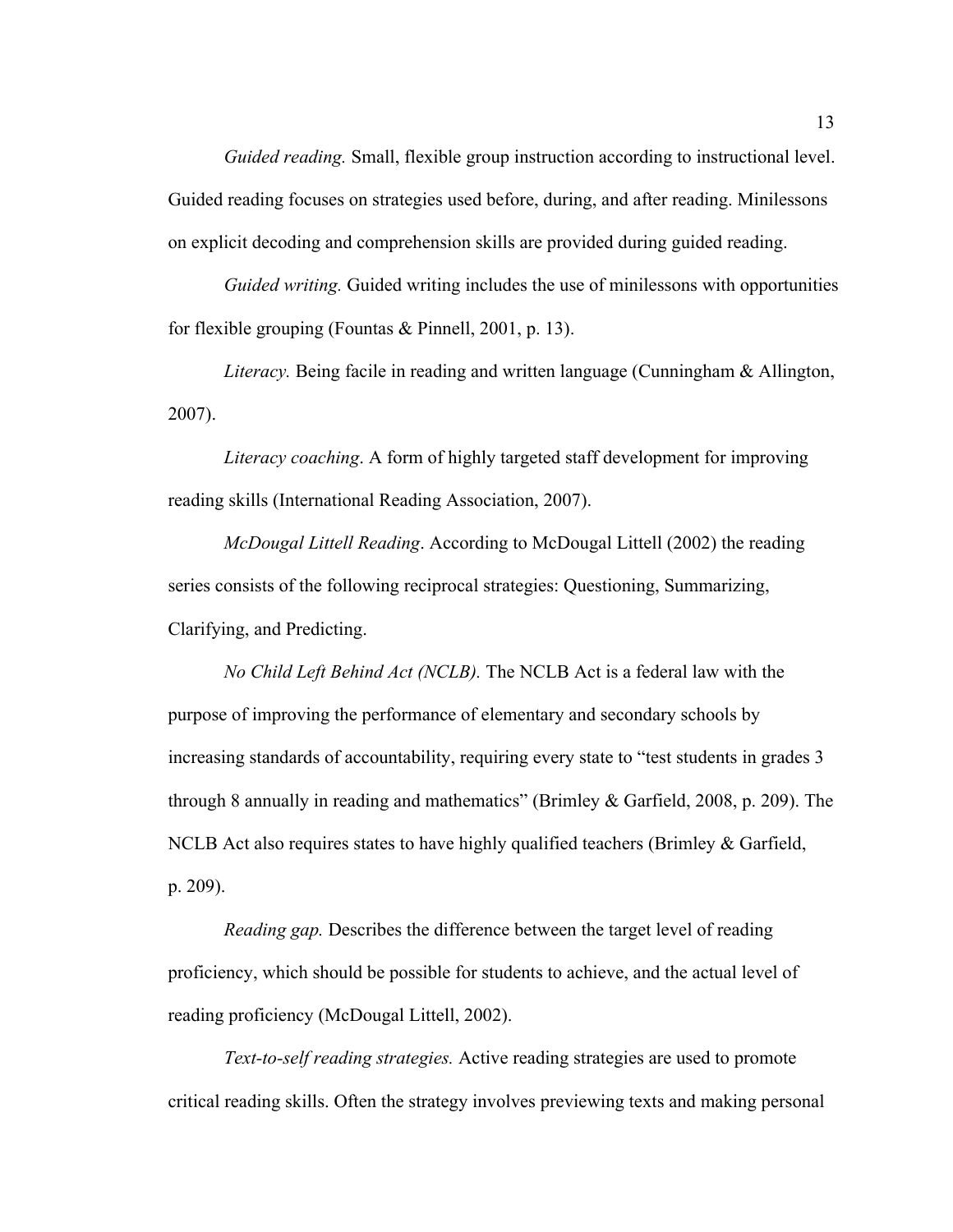connections in order to construct meaning. These strategies focus on the student's prior knowledge and experiences (Harvey & Goudvis, 2000; Ryan & Anstey, 2003; Tovani, 2000).

*Zone of proximal development.* Vygotsky's (1978) ZPD is defined as "the distance between the actual development level as determined by independent problem solving and the level of potential development as determined through problem solving under adult guidance or in collaboration with more capable peers" (Vygotsky, p. 86).

#### Assumptions

I assumed that the fifth and sixth grade students in the present study were representative of all students in this district, but were not necessarily representative of students in other districts or states. Another assumption was that students took the WESTEST under normal testing conditions and performed to the best of their abilities. I assumed that teachers with more experience and training in the teaching of reading would observe their students experiencing higher reading comprehension scores. It was assumed that teachers may need coaching in instructional strategies to improve competency in adolescent literacy (Steurtevant & Linek, 2007, p. 240).

#### Limitations

Different teaching styles and training may interfere with the validity of readingachievement scores. The attitudes of teachers and students were limited by motivational factors and may have impacted student achievement in reading/literacy. The research and effectiveness of teaching methods are limited to reflect the opinions and attitudes of the teachers conducting the instruction and their level of teaching expertise. This research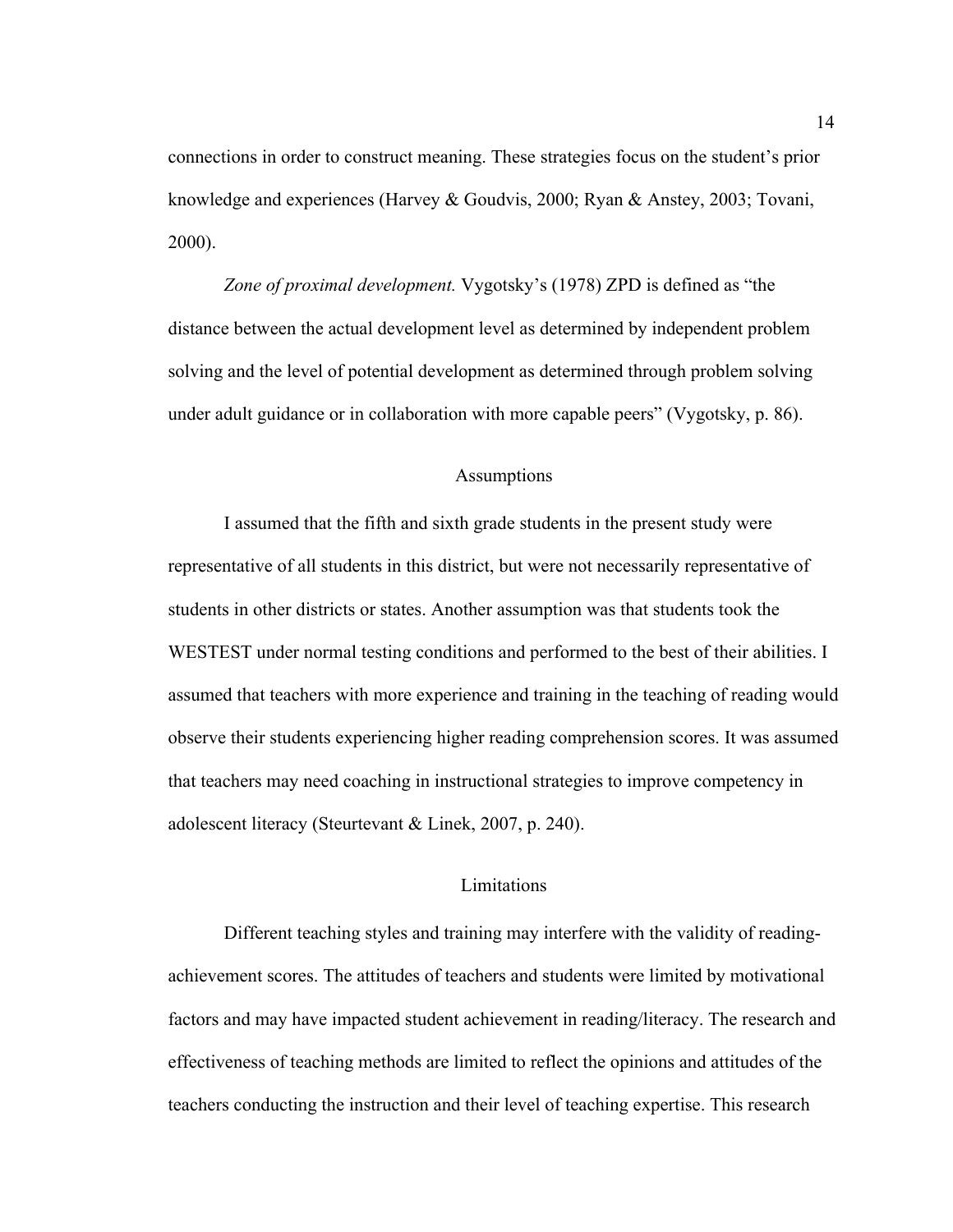was limited by the qualifications of teachers and their level of experience and may be varied from school to school. This research study was limited to ability levels of those students in the study. According to Morrow, Gambrell, and Pressley (2003), researchers must carefully consider "influences such as context, motivation, teaching methods, social interaction, and student interactions" (p. 1). Despite the limitations of this study, the results provide educators, instructional leaders, and policymakers with targeted literacy strategies to ensure that students become proficient readers. The findings of this study are applicable to the population of students in a mid-Atlantic district because the two selected schools were similar in size and demographics.

#### Scope

The study analyzed data using a pretest and posttest of the WESTEST. The implications of the findings of this study should promote change in teaching methods for adolescent male students in literacy and brain-based learning, and their impact on middleschool literacy. As a result of this research study, the district staff should be able to develop research-based practices in order to eliminate the reading-achievement gap for adolescent male students in literacy.

#### **Delimitations**

The specific parameters of this research study were limited to four language-arts classes in two middle schools in a mid-Atlantic school district. In School X, there were two heterogeneously grouped language-arts classes (experimental group) using text-toself reading connections and guided reading, in the McDougal Littell reading basal series. In School Y, there were two heterogeneously grouped language-arts classes with guided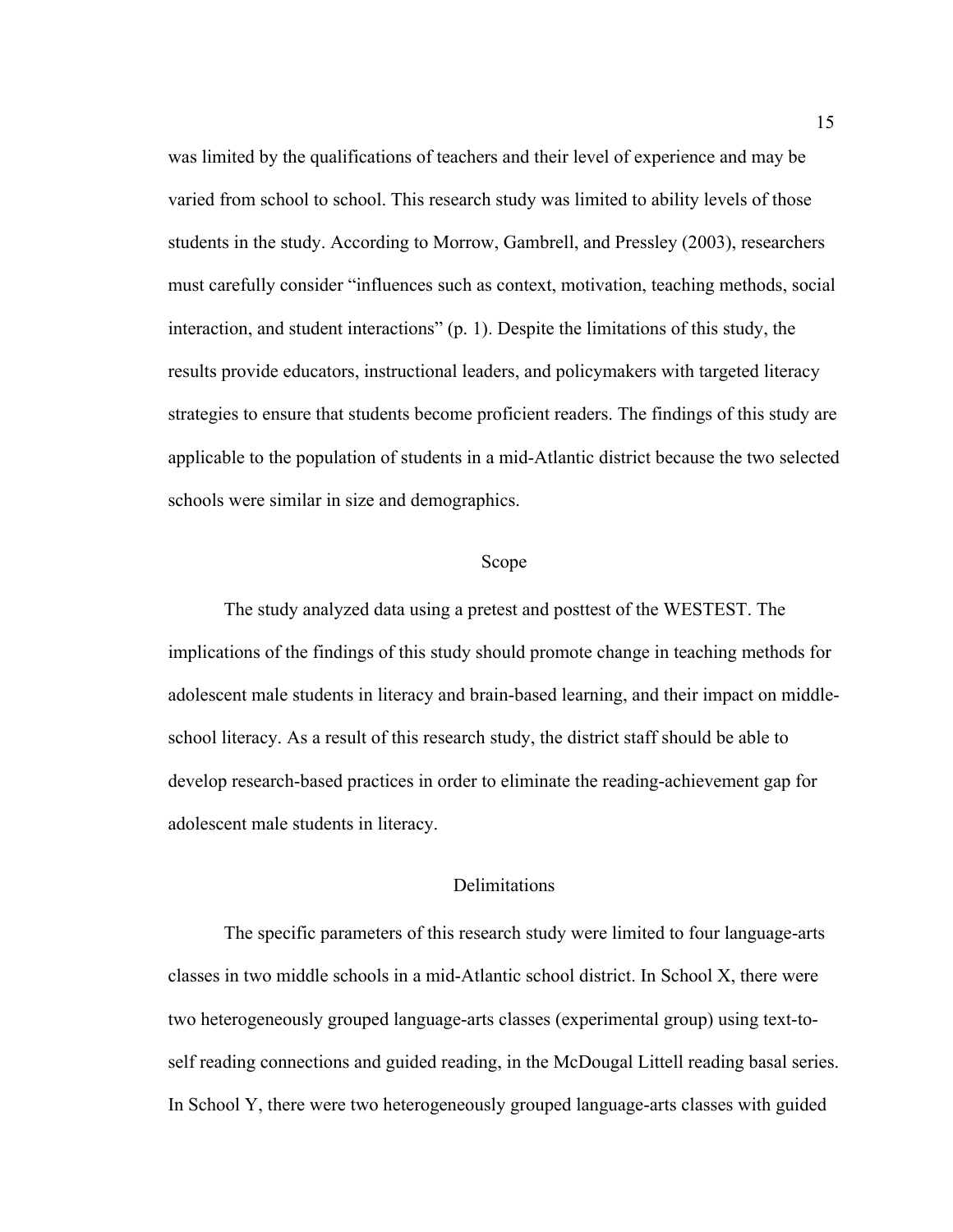reading with the use of novels (control group). The sample was a convenience sample since the classes in both schools have been previously scheduled by the school administration. According to Creswell (2003), "a convenience sample makes it difficult to randomly assign individuals to groups, a hallmark of a true experiment" (p. 164). One delimitation in this study was the confinement to a single geographical area with a high percentage of predominately White, low-income families. This factor limited the study and might be a weakness of generalizability of the study with other general populations and school districts. A fact assumed to be true for this present study was that male students perform significantly below female students in reading comprehension. The delimitations noted by D. Campbell and Stanley (1963) will be discussed in chapter 3.

#### Significance of the Study

In the middle-school setting, educators acknowledge the pervasiveness of differences between male and female students in literacy activities. The research of Weaver-Hightower (2003) and Gurian and Stevens (2004) indicated that there is a disconnect between theory and practice concerning the needs of male and female students in literacy/reading in middle school. Since 1981, when the Department of Education began recording statistics, it has been noted that male students lag behind female students in most academic areas (Gurian & Stevens, 2004). Educators can assist male students in eliminating the achievement gap in middle school by introducing strategies to support learning styles to teach reading comprehension and written language skills (Biancarosa, 2007; King & Gurian, 2006; Mills, Martino, & Lingard, 2007). More male students than female students score below grade level in reading and do not make AYP in literacy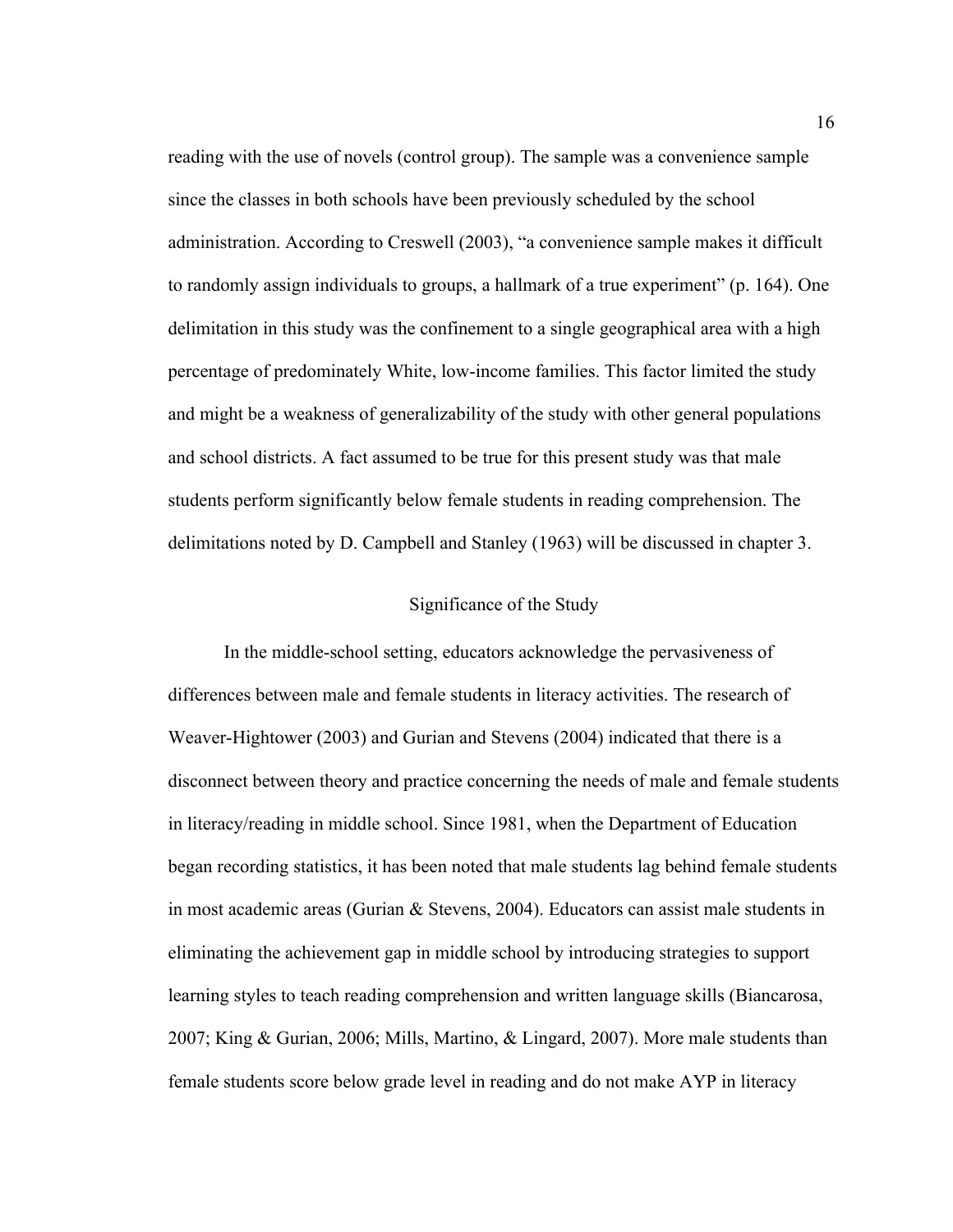(Goldberg & Roswell, 2002). I believed that this study would help educators develop reading comprehension strategies to close the literacy gap between male and female students.

Merisuo-Storm (2006) and Gurian and Stevens (2004) argued that there has been a decline in male students' literacy performance. Merisuo-Storm stated that "due to their poorer reading and writing skills, males are less successful students than female students. Many previous studies have indicated that gender differences are strongly associated with males' and females' different reading attitudes" (pp. 114–115). Recent research by Merisuo-Storm (2006) and Wilhelm (2000) indicated that adolescent male students prefer non-fiction texts that connect to their area of interest. Text-to-self reading-connection strategies help students "connect their own life experiences to the text" (Harvey  $\&$ Goudvis, 2000, p. 266). With this comprehension strategy, students use past experiences and prior knowledge to connect to the text. Harvey and Goudvis further stated that "strategic readers address their thinking in an inner conversation that helps them make sense of what they read" (p. 5). King and Gurian (2006) found that "researchers have identified more than 100 structural differences between the male and female brain" (p. 3). These differences include verbal/spatial and frontal lobe development, and natural rest states. These areas of research will be explored in chapter 2.

Middle-school literacy teachers need to

understand how they can develop content knowledge at the same time that they improve literacy; that, in fact, effective teaching in their subject areas will be boosted by complementary literacy instruction related to the texts (and the communication demands) characteristic of their subjects. (International Reading Association, 2007, p. 2)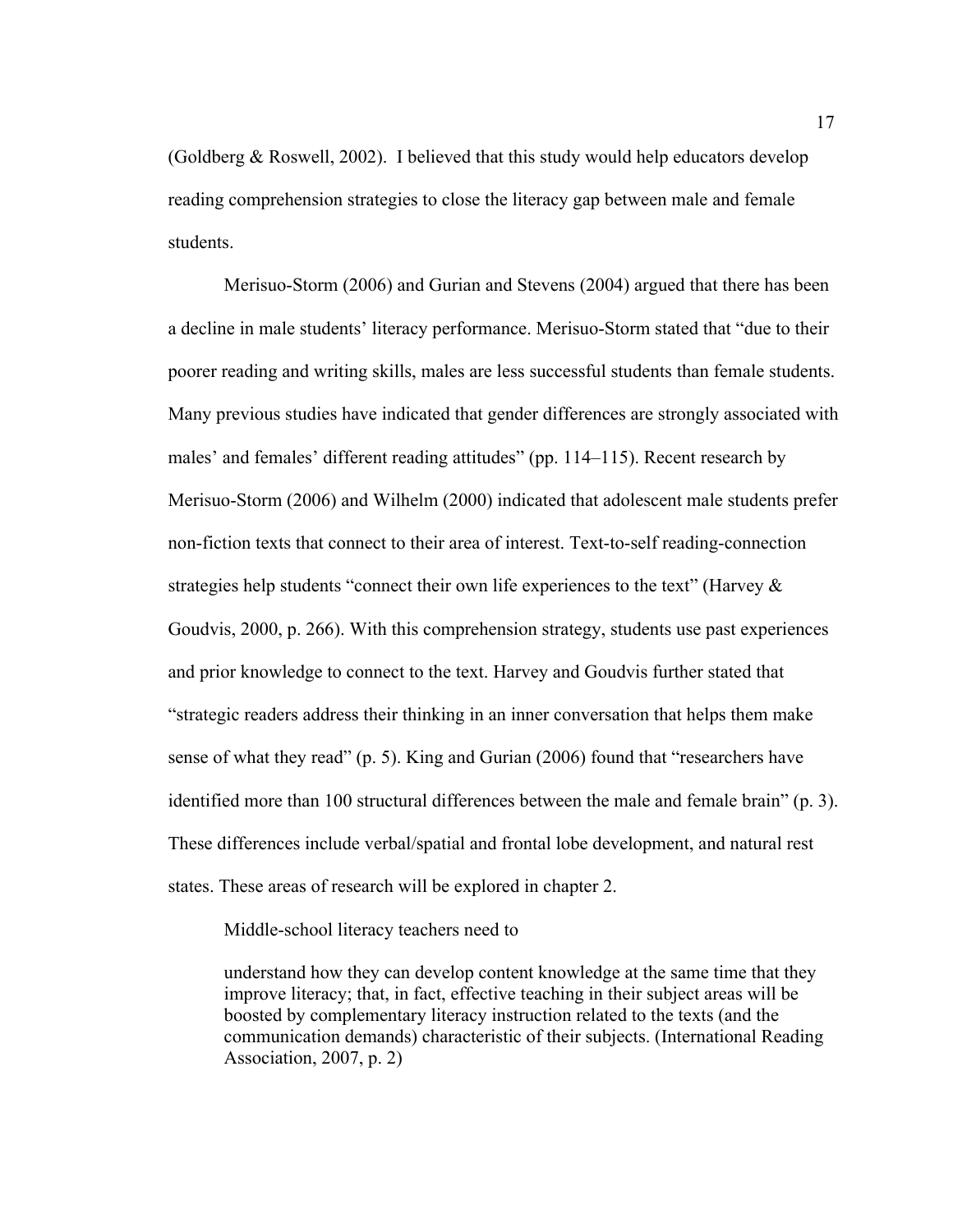Wong-Fillmore and Snow (2003) recommended teacher preparation and professional development to ensure that teachers know how to teach reading to all children. Wong-Fillmore and Snow have argued that teachers need in-depth expertise training and professional development in language development and acquisition as well as the ability to provide for individual differences. The NCLB Act also requires states to have highly qualified teachers (Brimley & Garfield, 2008; Onafowora, 2004), and according to Lewis (2006), under the NCLB Act, "highly qualified teachers" are defined as having certification in a content area.

This study will contribute to the existing body of knowledge that will address the different needs of adolescent male students by examining the effectiveness of text-to-self reading-connection instruction to measure reading-comprehension achievement scores of male students. The recent research in brain development and language supports the importance of teaching reading by incorporating brain research. Word recognition, syntactic processing, and comprehension are associated with literacy. In middle school there is a need for understanding how adolescent male students learn (Gurian & Stevens, 2005). The implications for social change are that this study has the potential to assist teachers in developing strategies for improvement of reading comprehension by adolescent male students. It has the potential to be beneficial for policymakers in staff development workshops and literacy coaching.

#### Summary

This quantitative study of the pretest–posttest, nonequivalent group design compared differences between an experimental group, who had guided reading with text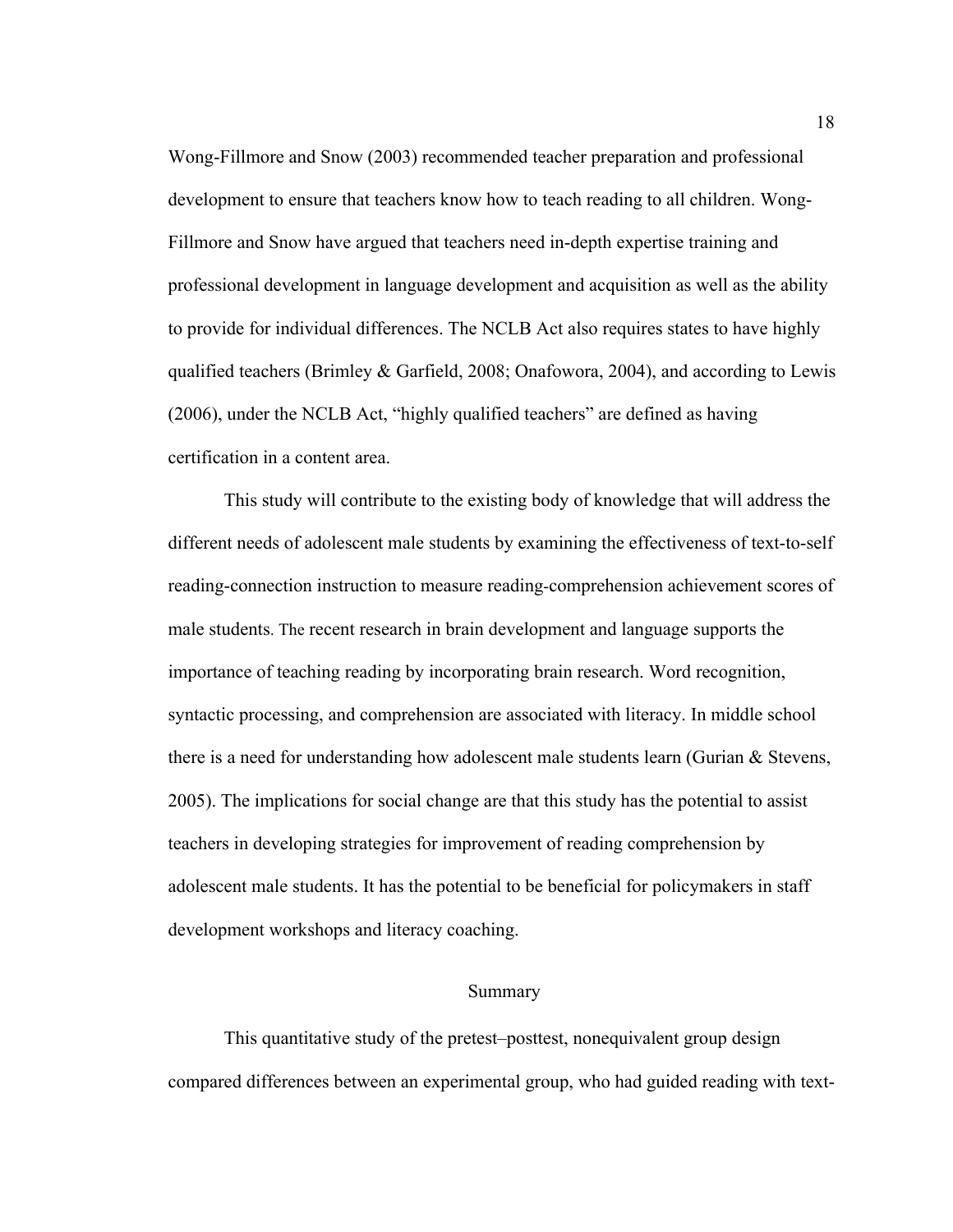to-self reading strategies, and a control group who received instruction in guided reading with the use of novels. An analysis of covariance (ANCOVA) was used to determine if there were differences in reading achievement between the experimental group and the control group. Data analysis was used to compare the statistical differences of reading comprehension scores for (a) all students in the experimental group with the control group; (b) male students in the experimental group with male students in the control group; (c) female students in the experimental group with female students in the control group; (d) male students in the experimental group with female students in the experimental group; and (e) male students in the control group with female students in the control group. The comparison of these two reading strategies (text-to-self reading connections with the McDougal Littell reading basal series versus reading with novels) for both male and female students may provide insight into the causes of the reading discrepancy between male and female students.

This chapter provided key points of this study, including an introduction, the purpose, definitions, assumptions, delimitations, and limitations were presented. This quantitative study compared the use of text-to-self reading-connection instruction to measure comprehension achievement scores as compared to guided reading instruction with the use of novels. The recent research in brain development and language support the importance of the scientific investigation of reading comprehension and equity for adolescent male students. This dissertation will has five sections. A review of the literature in chapter 2 investigated gender equity, reading comprehension, text-to-self instructional strategies for adolescent male students, the differences in the male and female brains, and their impact on middle-school literacy. Chapter 3 described the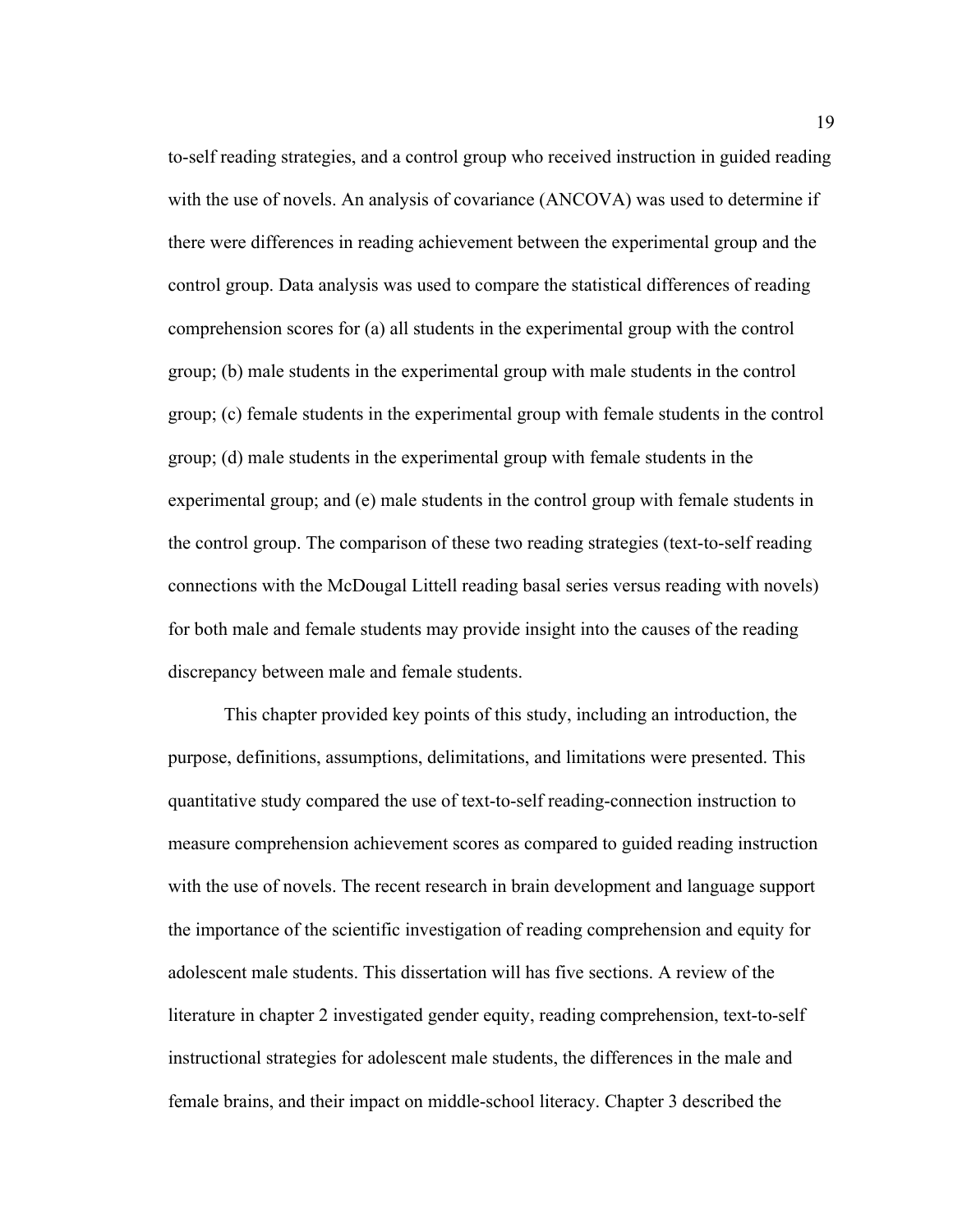methodology and approach to be used in the quantitative study. Chapter 4 provided the findings, and chapter 5 interpreted the findings and gave recommendations and conclusions for the text-to-self reading strategies in guided reading for adolescent male students. Recommendations for future research and the possibility for social change were discussed in chapter 5.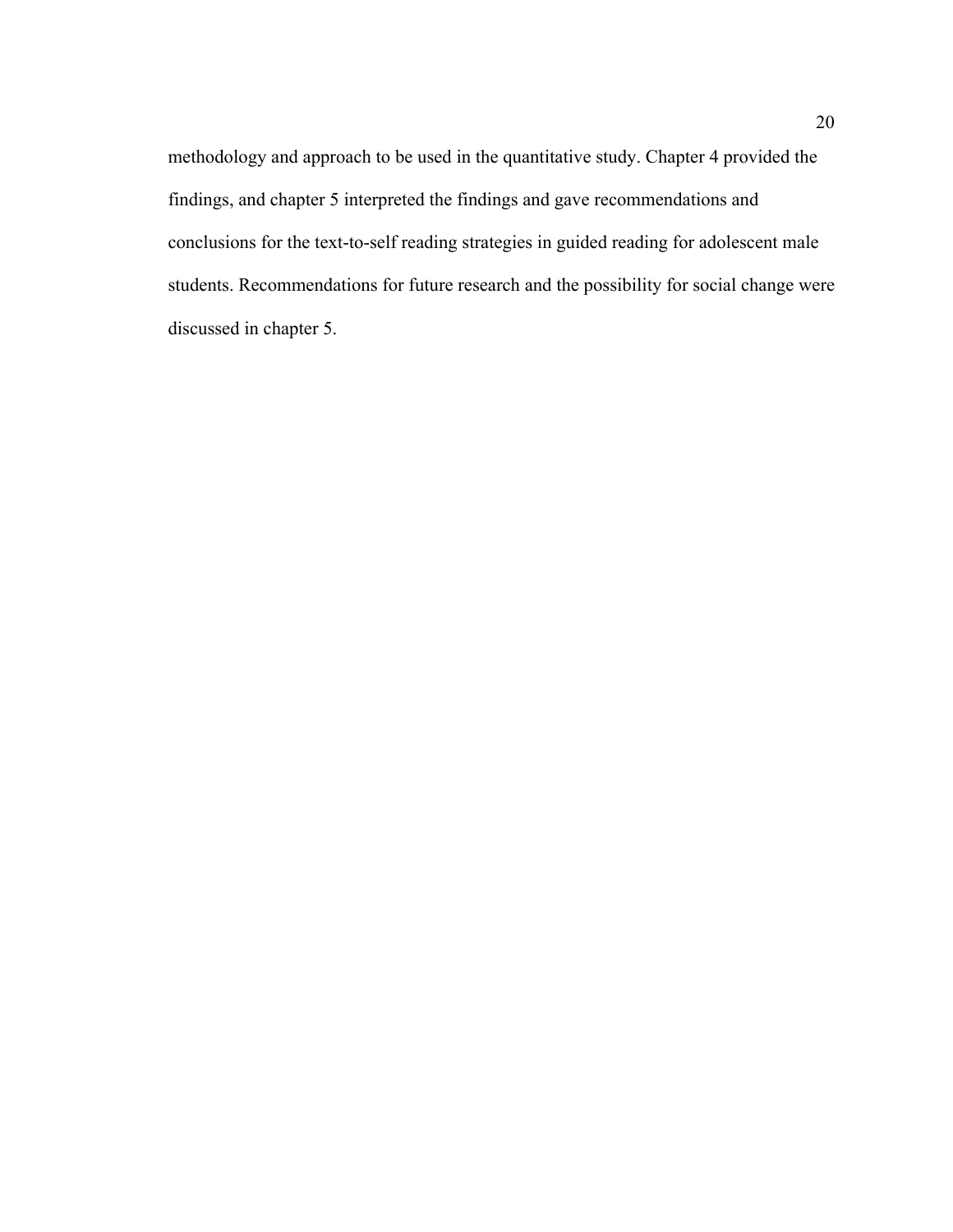#### CHAPTER 2:

#### LITERATURE REVIEW

#### **Introduction**

The purpose of this study was to understand how adolescent male students in middle schools make personal connections in literacy in order to improve reading comprehension. Chapter 2 includes a review of the literature that focuses on theoretical philosophies, gender equity, comprehension strategies for male students, and differences in the male and female brain and their impact on middle-school literacy. The strategy used for researching the literature includes various searches compiled from multiple sources including the researcher's personal library on adolescent reading; teaching textto-self reading connections; reading in middle school; differentiated instruction; brain development; staff development for teachers; gender equity for male students, and engaging adolescent male students in literacy. A broad search of libraries was conducted at Walden University Online and at other local universities. This search yielded articles, books, and other documents pertinent to this study.

The review of the literature included a collection of current articles for using ProQuest in content and methodology. The major strategy employed in the collection of research articles from the Walden University Online Library, included ERIC, EBSCO database, Education Research Complete, and SAGE. The key searches included brainbased learning, text-to-self connections, reading comprehension, gender equity, staff development, teacher development, sex fairness, adolescent literacy, and middle-school literacy.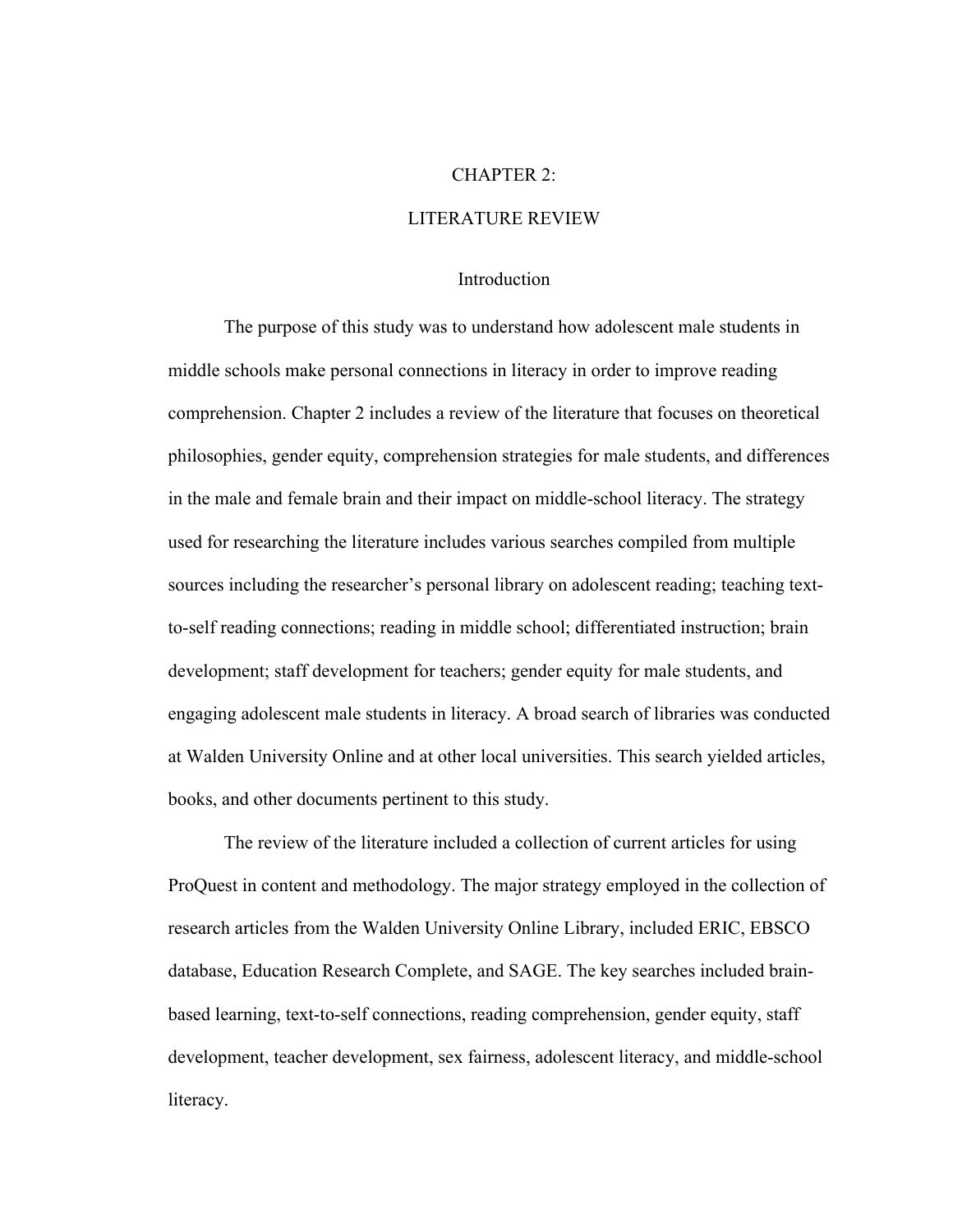The Walden Online Library was accessed to search for dissertations that related to reading comprehension and middle-school literacy. I consulted books related to teaching reading in middle school, books related to engaging male students in literacy, books for instructional strategies for teaching reading and writing for male students, and books related to strategies for adolescent literacy. Journals used in this review include *Educational Psychology*, *American Educational Research Journal*, *Review of Educational Research*, *Journal of Special Education*, *Reading Research Quarterly*, *The Reading Teacher, Journal of Adolescent and Adult Literacy, Reading Psychology*, and *Journal of Educational Psychology.*

The theoretical frameworks of Dewey (1916), Piaget (2001), and Vygotsky (1978) were discussed as they relate to middle-school literacy and adolescent male students. The literature review focused on gender equity for male students, strategies to help middle-school male students succeed with literacy, brain-based differences in learning between male and female students, and helping teachers understand how they can improve student literacy. Educators should have an in-depth understanding of literacy to meet the needs of diverse classrooms (International Reading Association, 2007; Merisuo-Storm, 2006; Wong-Fillmore & Snow, 2003).

Reading is a skill that is essential for the success of middle school and high school students to succeed in life (Salinger, 2003). According to Ness (2007), "many middle and high school students lack the strategies they need to comprehend the demanding contentarea textbooks used in secondary classrooms. Their teachers lack the time and knowledge to help them develop those strategies" (p. 229). As students progress through the upper elementary grades to middle school, being able to comprehend expository texts is crucial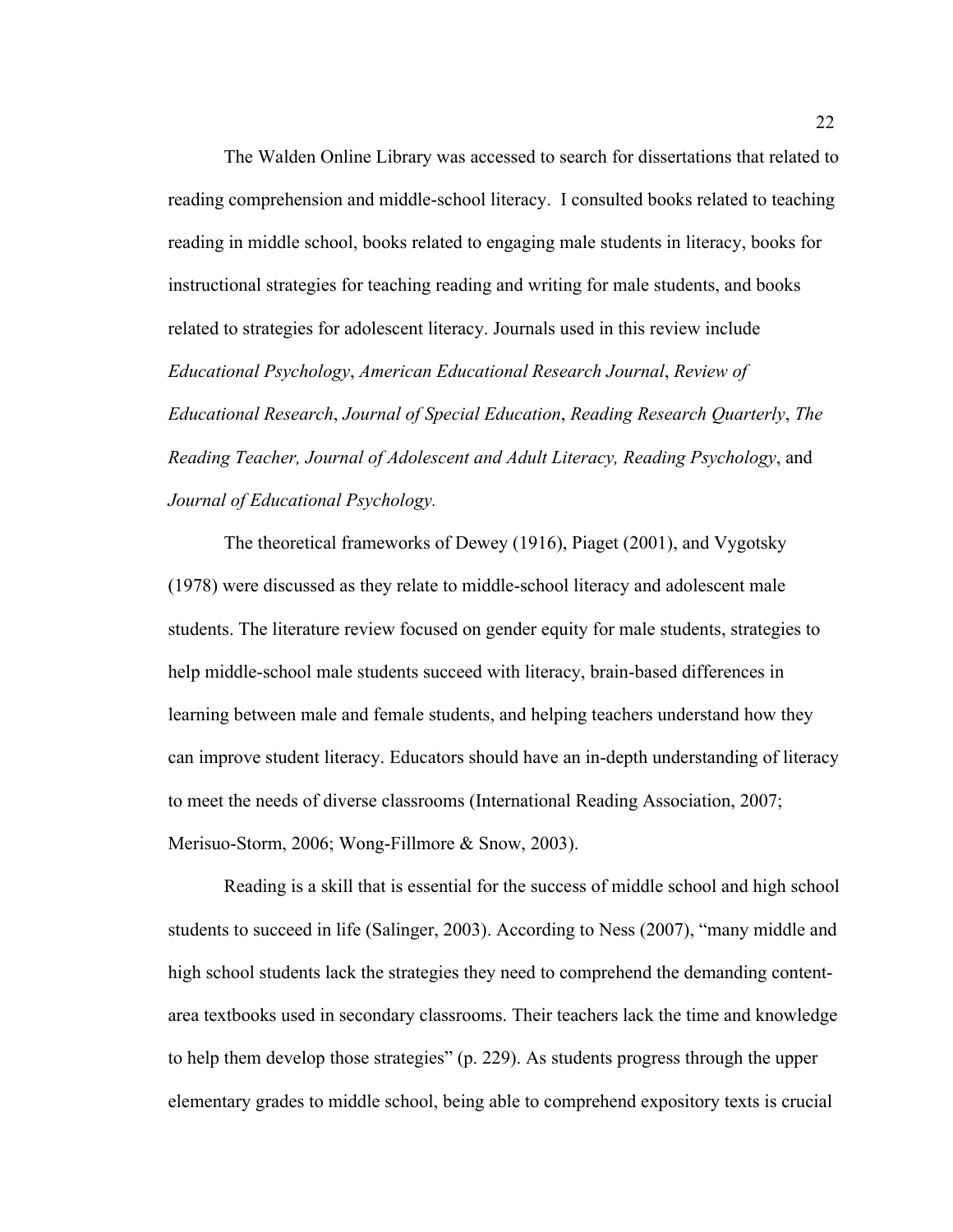to understand complex concepts or technical vocabulary (Flynt & Cooter, 2005; Merisuo-Storm, 2006; Ness; Salinger; Santoro, Chard, Howard, & Baker, 2008). Middle-school students need interventions that help them build "on what they know about reading and learn more new skills than repetition of instructional strategies that are appropriate for earlier grades" (Salinger, 2003, p. 79). According to the National Education Association (2008), teenagers are not reading as well as previous reports had indicated: "Only onethird of high school seniors read proficiently, whereas in 1992, about 40 percent did. The reading gap between females and males is widening—a fact that correlates suggestively with the widening gender gap among college students" (p. 216). Fifty-six percent of undergraduates are women, and by 2012 the number is expected to be about 60%. Merisuo-Storm (2006) stated that, in the United States, male students are significantly less successful in school; male students are three to five times more likely to have a learning-disability placement in school. Male students score significantly lower on standardized measures in reading achievement, and they are 50% more likely to be retained for a year. Several research studies (Newkirk, 2000; Pirie, 2002; M. Smith & Wilhelm, 2006) have maintained that aligning curriculum practices, changing pedagogy practices, and appealing to males' interests will increase their literacy skills.

#### Theoretical Philosophies

Dewey's theoretical framework is based on the progressive educational theory that reflected his philosophy of pragmatism. Applying the theory of pragmatism may improve reading comprehension using text-to-self reading-connection strategies. Text-toself reading connections help students relate meaning to their own lives (Duman, 2007).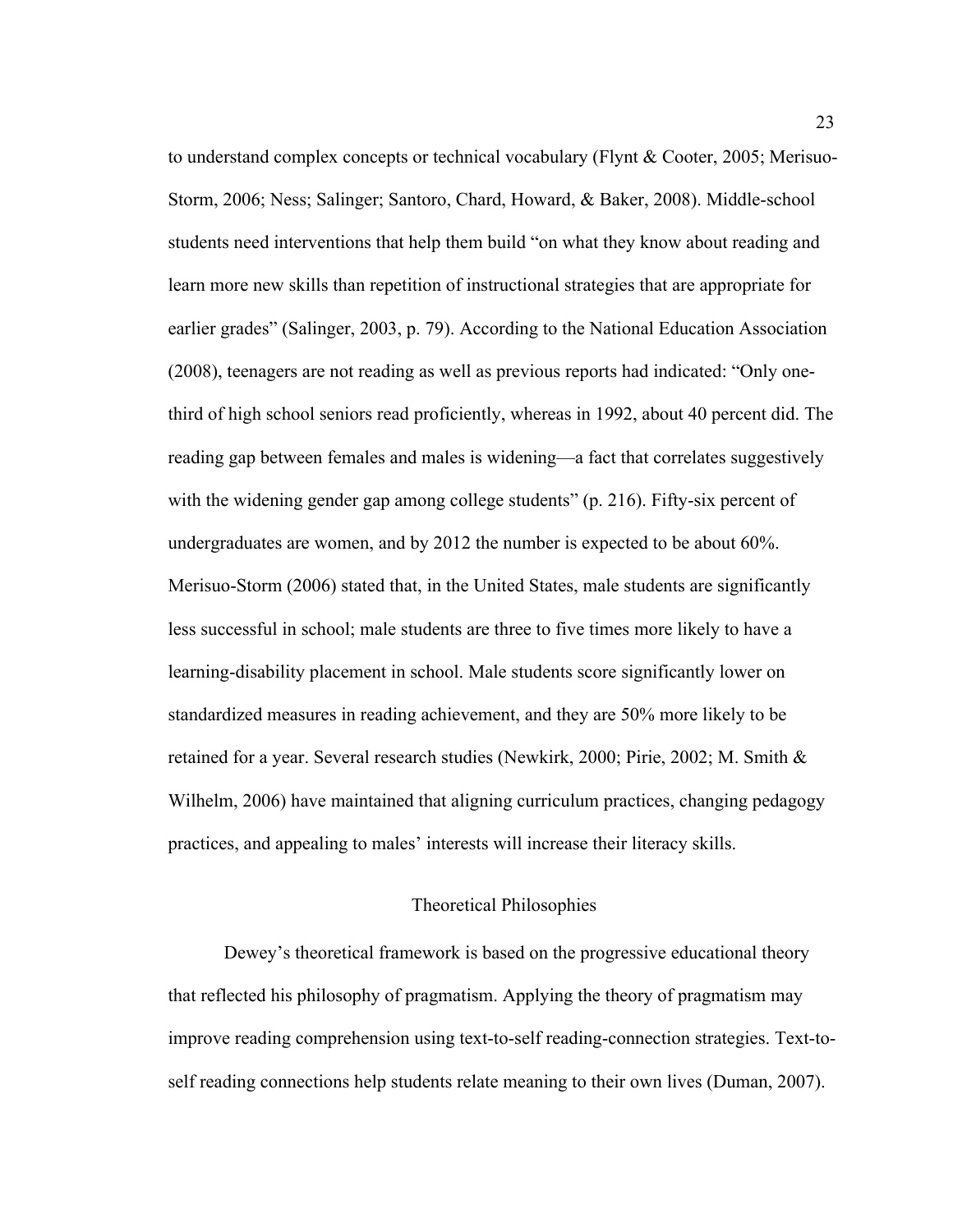"When we begin teaching connection-making in reading, we often share realistic fiction or a memoir, because these genres are likely to bring up thoughts and ideas that are close to the reader's own experience" (Harvey & Goudvis, 2000, p. 69). Franzak (2006) asserted that if students are encouraged to develop personal responses to reading, they may exhibit increased engagement and motivation. Rippa (1997) explained that Dewey rejected the old, rigid, subject-centered curriculum in favor of the child-centered curriculum in which the student learns through experience, not rote memorization of facts and figures (Webb, 2006). Dewey advocated for "learning by doing" and the problemsolving method. In Dewey's laboratory school, the classroom was considered a miniature society and learning was integrated into real-life experiences. At the center of the learning process was motivation, as well as focusing on the needs and interests of the child and their natural curiosity (Webb). Dewey asserted that thinking is the method of intelligent learning, and students learn how to think through experiential learning (Rippa).

Dewey's philosophy was to develop the full potential of each student; Dewey (1916) devised a different approach to learning that encouraged learning to be selfmotivating and child-centered. Rippa (1997) indicated that Dewey developed a viable alternative that gave children the freedom to develop and understand themselves in the context of the world around them. It was a practical education based on experience, participation, and participatory exercises. Thus, Dewey focused on making sense of the lived experiences of the students (Reed & Johnson, 2000). Dewey stated that instructional activities have changed somewhat, a slight change in comparison to the development of meanings attached to activities. Dewey's theory can be used to make text-to-self reading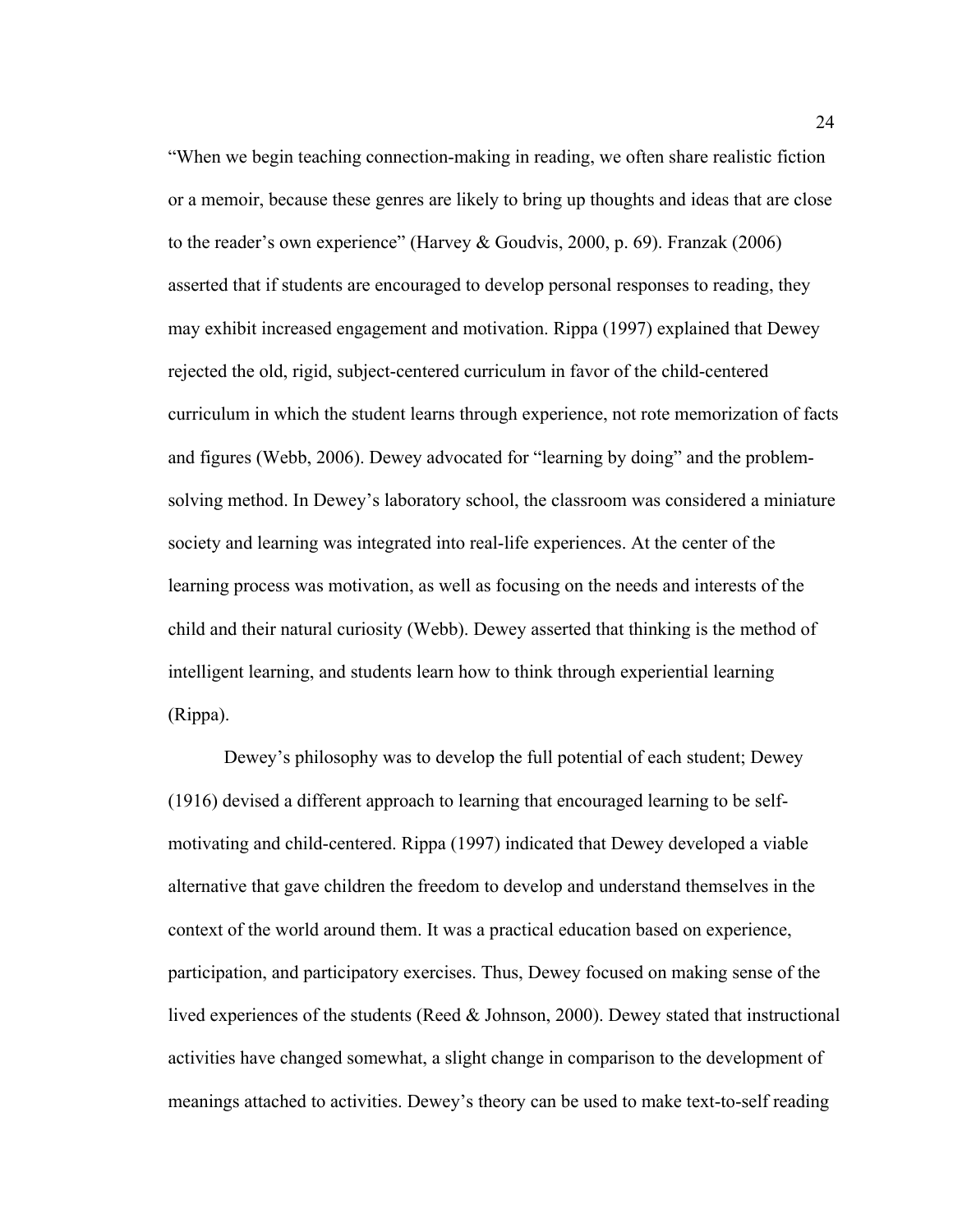connections meaningful and engaging to students with student-centered instruction (Brooks & Brooks, 1993; Marzano, Pickering, & Pollock, 2001; Ryan & Anstey, 2003). The teaching of critical-thinking skills and the use of participatory laboratory skills enhance instruction. Dewey recognized that experiences are linked to previous learning (Reed & Johnson) and suggested that it is a unique ability to reflect on activities before acting.

This concept applies to reading for comprehension. Teachers should have a good knowledge of their students, their subject matter, and the situation to identify the most appropriate instructional strategies (M. Smith & Wilhelm, 2006). Incorporating lessons that emphasize different learning styles will help students be successful (Biancarosa, 2007; Goldberg & Roswell, 2002; King & Gurian, 2006; Mills et al., 2007). Teachers should connect key concepts and themes within and across the curriculum, as well as build a wide range of perspectives to extend the learning for all students (Costa  $\&$ Garmston, 2002).

Dewey (1916) thought that educators erroneously inferred that their goals and instructional methods were appropriate for all children and concluded that learning should be interconnected and not isolated. Dewey's constructivist theory suggests that teachers should incorporate lessons that are child-centered, with a progressive or pragmatic view, while emphasizing the utility value and active engagement to give students opportunities to be successful (Reed  $&$  Johnson, 2000). All students should be provided authentic learning experiences. Reading activities should be connected to prior knowledge (Flynt & Cooter, 2005; Harvey & Goudvis, 2000; Marzano, 2004; Robb,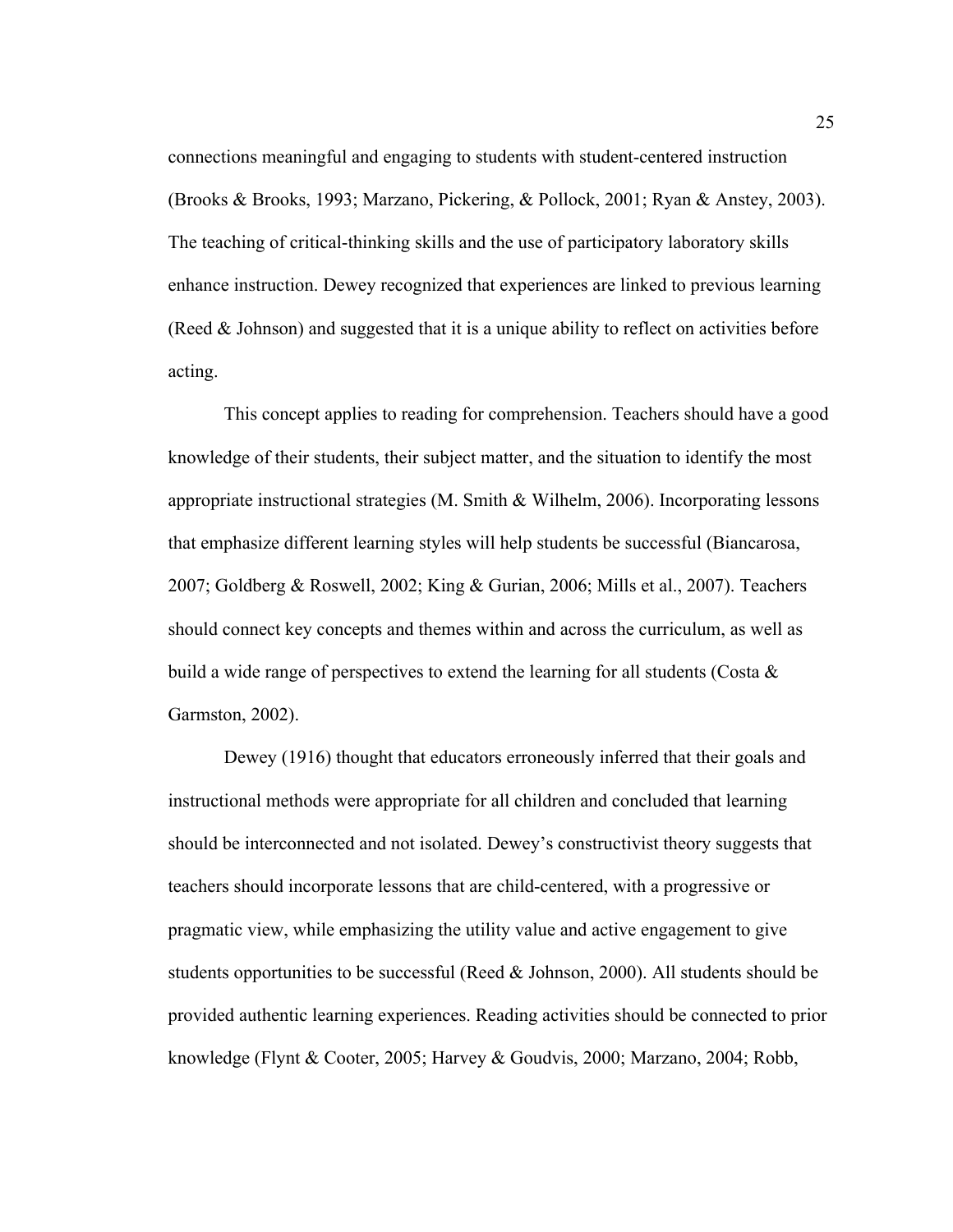2000; Shapiro, 2004; Tovani, 2000). Ultimately, all students (males and females) should become life-long learners and active constructors of knowledge.

Piaget's (1896–1980) constructivist philosophy and theory in the area of developmental thinking (Piaget, 1972) became known as genetic epistemology (Boeree, 2000; Brooks & Brooks, 1993; R. Campbell, 2001; Piaget, 1972; Reed & Johnson, 2000). R. Campbell (2001) compared Piaget with Dewey (1916), stating that the constructivist theory of genetic epistemology is "about two things: what knowledge consists of, and the ways in which knowledge develops" (p. 2). Piaget is credited with defining four stages of cognitive development: (a) the sensorimotor period (ages 0–2); (b) preoperational period (ages 2–7); (c) the concrete operational stage (ages 7–11); and (d) the period of formal operations (age 11 through adulthood; Rippa, 1997).

Piaget's philosophy was that children learn through constructing, assimilating, and accommodating new knowledge into their schema (R. Campbell, 2001). The assimilation stage is the most basic type of structure, already available to infants in the sensorimotor action schema. This stage involves physical interaction with the environment and how it works (Funderstanding, 2007). In this stage of development, the infant explores the world through the senses. Piaget noticed that babies develop certain skills in order to interact with the environment (Boeree, 2000). For example, babies know how to grab a favorite rattle and thrust it into their mouth. When babies come across some other object, they learn to transfer their grab-and-thrust schema to the new object (Boeree). Children must develop a schema for replacing or accommodating the old schema into a new one; thus the child will develop a new schema. This is referred to as accommodation (Boeree). Adaptation is a combination of assimilation and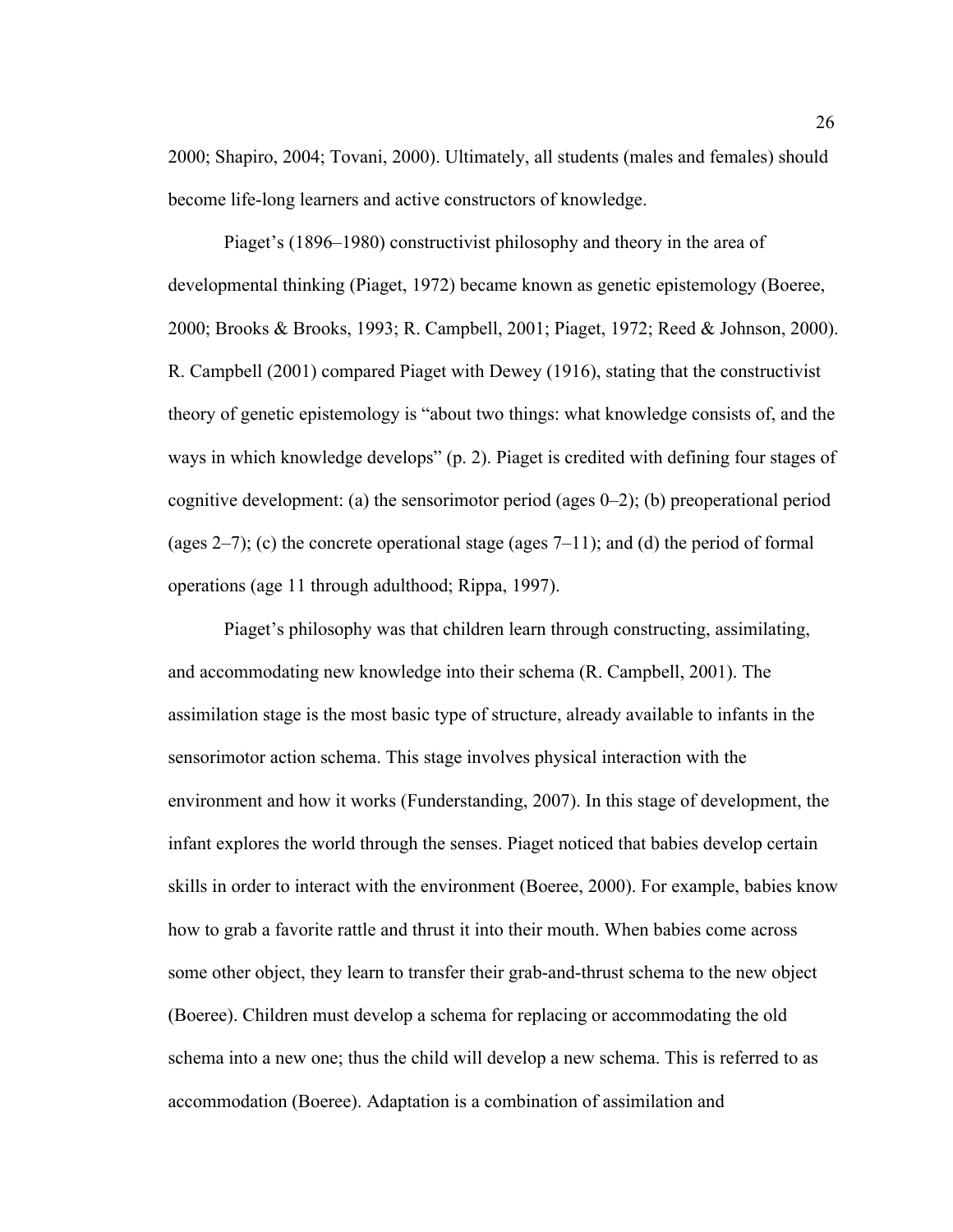accommodation. Piaget defined this concept as "learning," and saw adaptation as a fundamentally biological process (Boeree). "Assimilation is what is done to what has to be learned so it can be learned, and accommodation is what the learner has to do within himself in order to learn" (Ekwall & Shanker 1983, p. 343).

Rippa (1997) cited that children do not progress through the developmental stages at the same rate. For example, in Piaget's second stage of development, the preoperational stage is from ages 2 to 7, which prepares the child for concrete operations. During the preoperational stage, the child learns to use language skills as well as to form mental images. In this stage, children form an innate learning capacity (Davies  $\&$  Elder, 2006). Parents and teachers must be cognizant that children in this stage cannot conceptualize abstractly; they must have concrete physical situations (Funderstanding, 2007). Piaget's third stage of development is the concrete operational stage, from ages 7 to 11. The child begins to think abstractly during this developmental stage (Boeree, 2000; Rippa, 1997). The child begins to use logic and think objectively (Rippa, 1997). Middleschool students in this developmental stage can use problem-solving skills and can manipulate symbols. At this stage, Piaget stated that students can begin to solve mathematical equations and create logical structures (Boeree).

A child's cognitive development and formal operations become established in middle school at the ages of 12 to 15 years (Piaget, 1972). Piaget (1972) stated that important changes take place in cognitive functioning and development in adolescence when a child has the ability to reason hypothetically and independently on concrete states of affairs. In this fourth stage, children use hypothetical thinking and can think abstractly (Boeree, 2000). This is the stage when most students attend middle school and are able to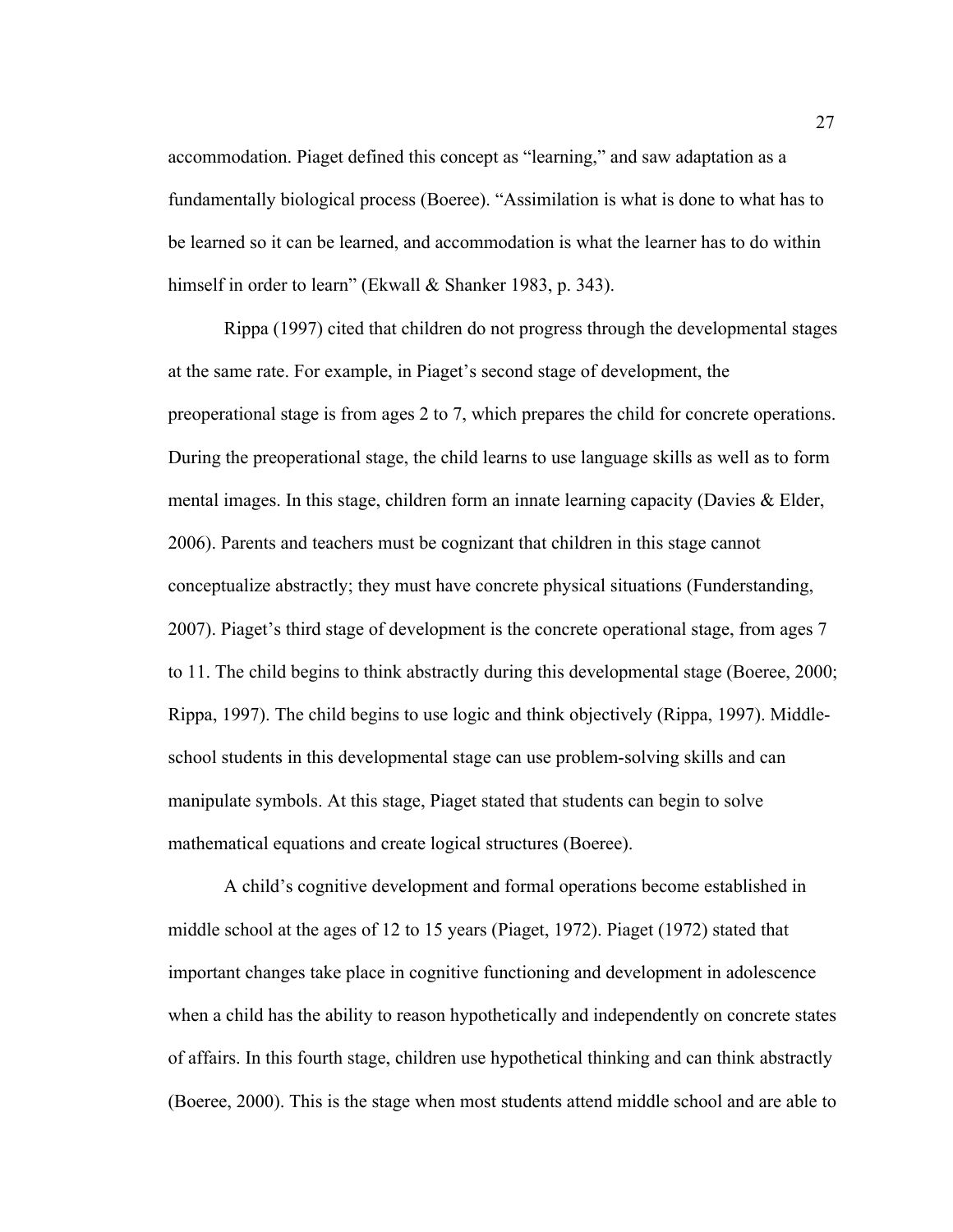draw conclusions from available information with abstract thinking. To solve problems, the child uses logical processes in which all possibilities are considered (Rippa, 1997). Cognitive thinking in this stage can be conceptualized with abstract thinking in the brain without performance of the action. Most students develop to the formal operational stage (Piaget, 1972).

Piaget's constructivist theory (Funderstanding, 2007) emphasized the importance of developing cognitive structures such as the permanence of objects, which take into account the role that fundamental objects play in literacy learning. Literacy teachers should look at developmental stages of learning to enhance their students' conceptual growth. According to Funderstanding (2007), "during all developmental stages, the child experiences his or her environment using whatever mental constructs he or she has developed so far" (p. 2). Middle-school teachers should be cognizant of Piaget's developmental theory in the critical role that a student's experiences play in conjunction and interaction with the surrounding environment. Thanasoulas (2009) suggested that there are contrasting points of view between Piaget and Dewey. "For Dewey, knowledge emerges only from situations in which learners have to draw them out of meaningful experiences. Piaget's constructivism is premised on his view of the psychological development of children" and discovery learning (p. 2). Teachers must develop appropriate curriculum and reading strategies for all students that enhance logical and conceptual growth (Funderstanding, 2007). In addition, children need mental maps and graphic organizers to create cognitive structures. Ekwall and Shanker (1983) used Piaget's theory to demonstrate the importance of developing mental imaging with word pairs. Students who used mental imaging were better able to use this technique. Ekwall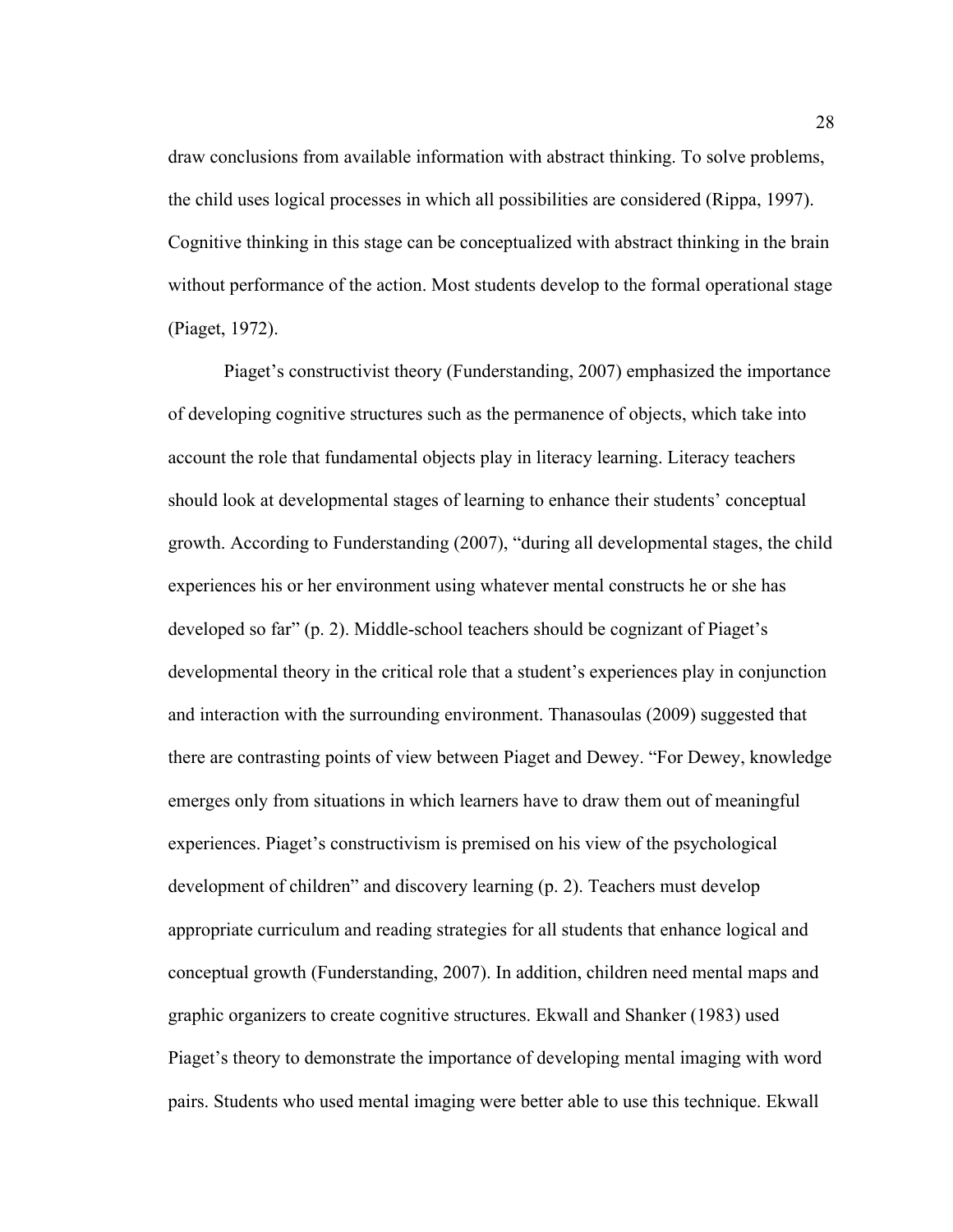and Shanker found that better readers possess a greater innate ability to form mental images. They also point out that younger children cannot form concrete mental images as well as older children.

Reed and Johnson (2000) cited that the modern philosopher, Egan, connected Piaget's theory to literacy with the story-telling approach and teaching middle-school students for understanding. Egan's philosophy suggested that these principles proceed "from the concrete to the abstract, from simple to complex, from the known to the unknown, and active manipulation to symbolic conceptualization" (Reed & Johnson, p. 260).

Vygotsky (1978), a constructivist philosopher, developed the ZPD sociocultural theory, which introduced the concept of learning as occurring through social interaction with peers and adults (Lightbrown & Spada, 2006; Vygotsky; Wong-Fillmore  $\&$  Snow, 2003). The Social Interactionist Model is shaped by culture and traditions (Lightbrown  $\&$ Spada). Vygotsky was a child development psychologist who focused on interaction and scaffolding learning in language development based on the child's development (Roblyer & Edwards, 2000). Vygotsky observed interactions among children and also between children and adults in the Soviet Union in the 1920s and 1930s (Lightbrown & Spada). The ZPD presupposes that the learner cannot achieve independence without scaffolding (Davies & Elder, 2006). The support may be provided by peers or expert teachers. Davies and Elder concur that "the zone of proximal development is the domain of performance that a learner cannot yet achieve independently but is capable of achieving with the help of scaffolding" ( p. 519).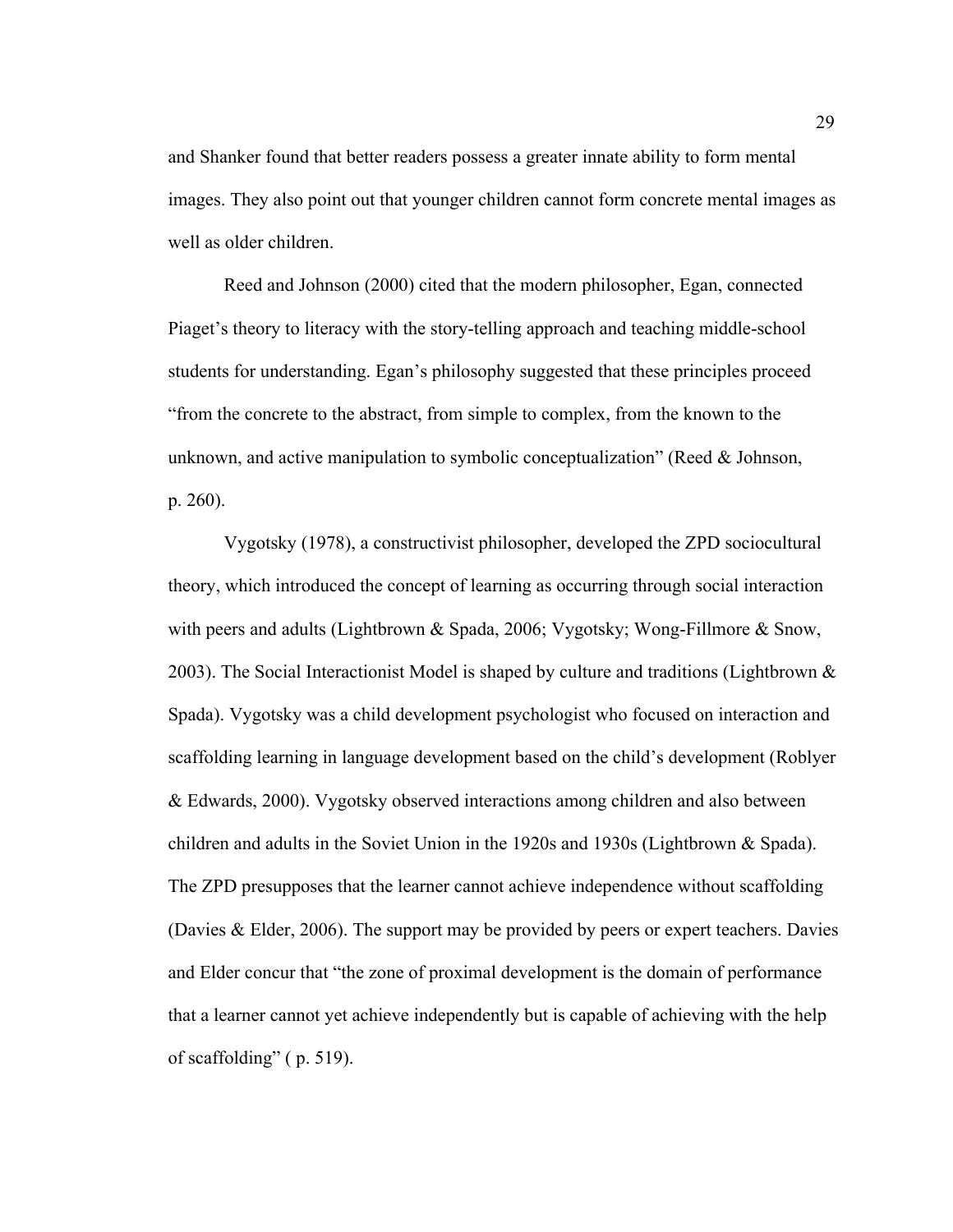According to research, second-language learners may not be able to produce language without scaffolding and social interaction. Scaffolding is a process in which a more knowledgeable (or expert) speaker helps a less knowledgeable (novice) learner by providing assistance (Lightbrown & Spada, 2006). Scaffolding produces immediate results and provides skills necessary for independent problem-solving (G. Caine & Caine, 2006; Funderstanding, 2008). Therefore, assignments should be differentiated to meet the individual needs of children (Lightbrown & Spada; Simon, 2008). Simon used scaffolding techniques to support reading comprehension by accessing texts with guided role-playing in order to explore opportunities for multiple and contradictory responses to text. In this context, the student becomes the expert. Assessment must also be considered in the ZPD and the methods must target the level of actual development and what they can do with help at their level of potential development (Funderstanding, 2008).

Vygotsky's theory makes the connection between cultural development with the past and educational development in the present (Reed & Johnson, 2000), Vygotsky's philosophy is that we make sense of the world by the use of mediating intellectual tools that in turn profoundly influence the kind of sense we make. Hawkins (2004) explored literacy practices and Instructional Technology with Vygotsky's as part of three components: (a) focus on meaning, (b) focus on language, and (c) focus on use. The present study relates to this previous research.

The social cognition learning model asserts that culture is the prime determinant of a child's development. Vygotsky (1978) asserted that human beings are the only species to have created culture, and every child develops in the context of culture (Pass, 2007). Davies and Elder (2006) asserted that Vygotsky's sociocultural theory is the basis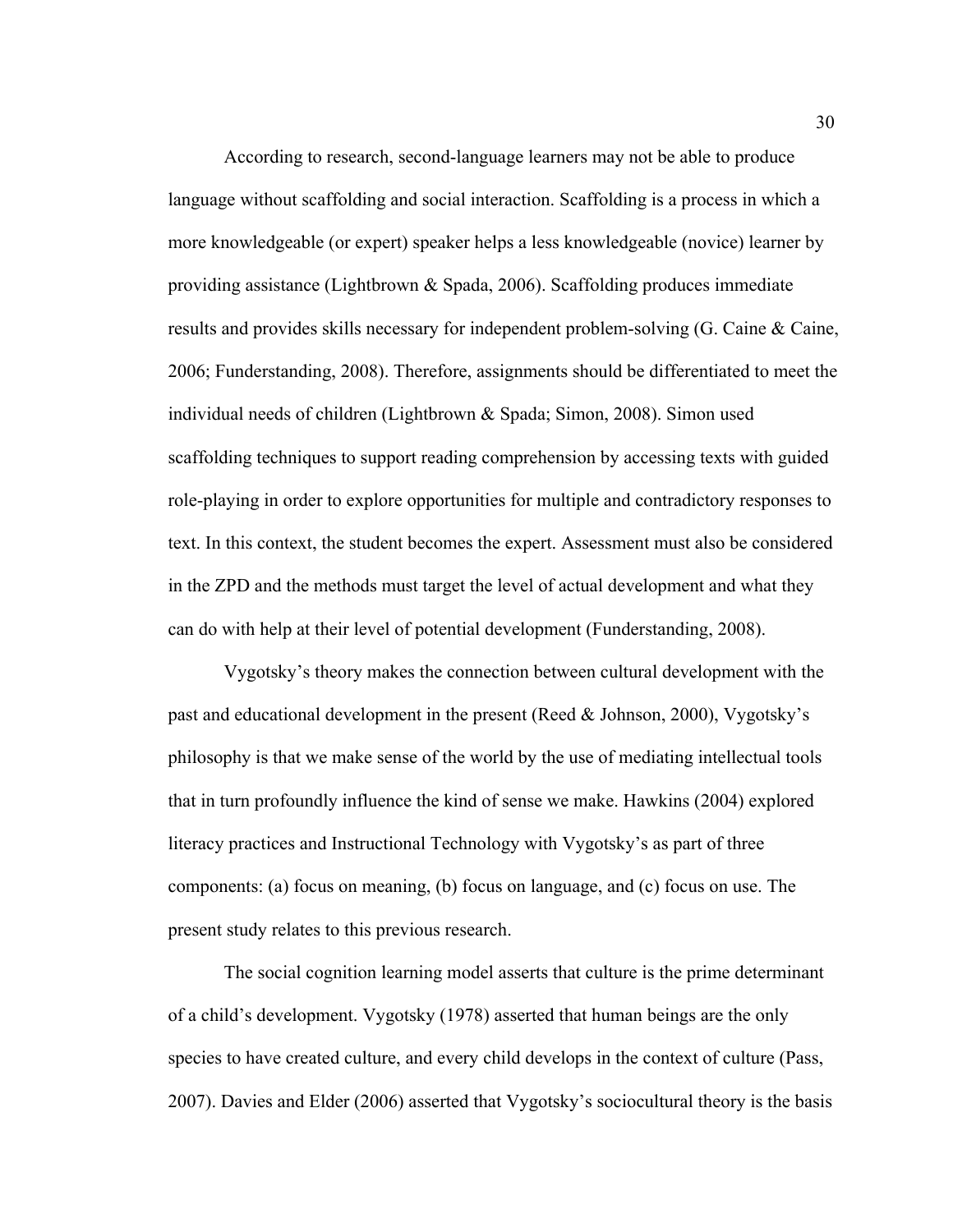for social interaction and is the most important stimulus for all learning. The implications are that a child's learning and development are influenced by the cultural environment of the family and school environment. Therefore, there are differences between Piaget and Vygotsky. Pass stated that "Vygotsky's ideas for bringing the importance of the social context in learning appear to be antinomious to those of Piaget, who focused on individualization of learning" (p. 277). For Piaget, human inquiry is through the individual student who constructs knowledge through their actions on the environment.

The implication of Vygotsky's theory is that children learn through social interactions (Purdy, 2008). S. Dahl (2001) described the acquisition of culture as the family and immediate social surroundings, and the social reality. "Interactions with surrounding culture and social agents, such as parents and more competent peers, contribute significantly to a child's intellectual development" (Pass, 2007, p. 2). Wong-Fillmore and Snow (2003) stated that teachers are important agents who help students function comfortably with culture as well as another language. Because students need social interactions, the curriculum should be designed to emphasize interactions between students and learning. For example, teachers may need to design cooperative learning activities to encourage social interactions with peers and teachers with literacy (Biancarosa, 2007; Purdy; Slavin et. al, 2007; D. Taylor & Lorimer, 2003).

## Gender Equity for Adolescent Male Students

Concise summaries of the literature that help define the most important aspects of the text-to-self reading-connection strategies are included in this chapter. The research of gender equity is not a new topic (Taylor & Lorimer, 2003). The majority of research has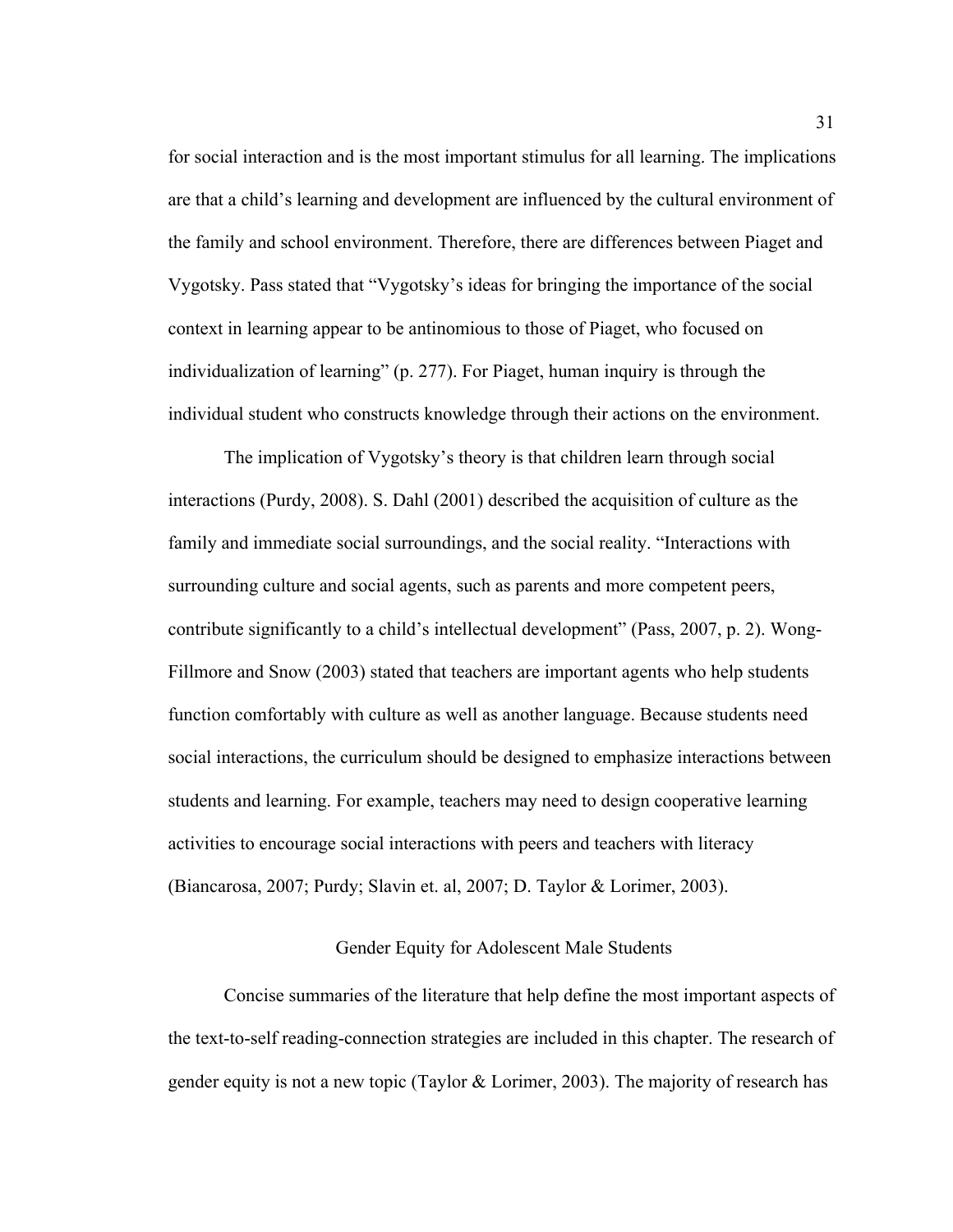focused mainly on female and gender issues. Weaver-Hightower (2003) stated that beginning roughly in the mid-1990s, a distinct growing shift toward examining male students' education has occurred internationally in research on gender and schooling. For the past decade, there has been a larger gender gap between male and female students in academic achievement (Clark, Lee, Goodman & Yacco, 2008, p. 111). Weaver-Hightower argued that male students currently face a disadvantage, compared to female students in the educational system. Male students are falling behind female students in lower grades across school subjects as a group, and they exhibit higher dropout rates (Clark et al., 2008). Until recently, male students have had more opportunities than female students for education in the United States. In the early 1700s, a select group of from grammar schools attended Latin grammar schools. Female students were almost never admitted to these schools. After male students learned to read from their hornbook and the *New England Primer*, they worked as apprentices or attended writing and reading school (Rippa, 1997, p. 33). "Boys destined for college enrolled in the Latin grammar schools at the age of seven or eight. These schools were designed to prepare male students for entrance into Harvard College and, after that, for leadership in the church or colony" (Rippa, 1997, p. 33).

Blackburn (2003) found that recent research has shown male students' failure in school and the grim consequences of this failure. Blackburn quoted Brozo as stating that male students are often portrayed as disenfranchised, an identification that was found to be problematic because it ignores male students' need to control their school experiences (Blackburn). Part of the school experience may be attributed to cultural and psychological theories that emphasize the need for adolescent male students to assert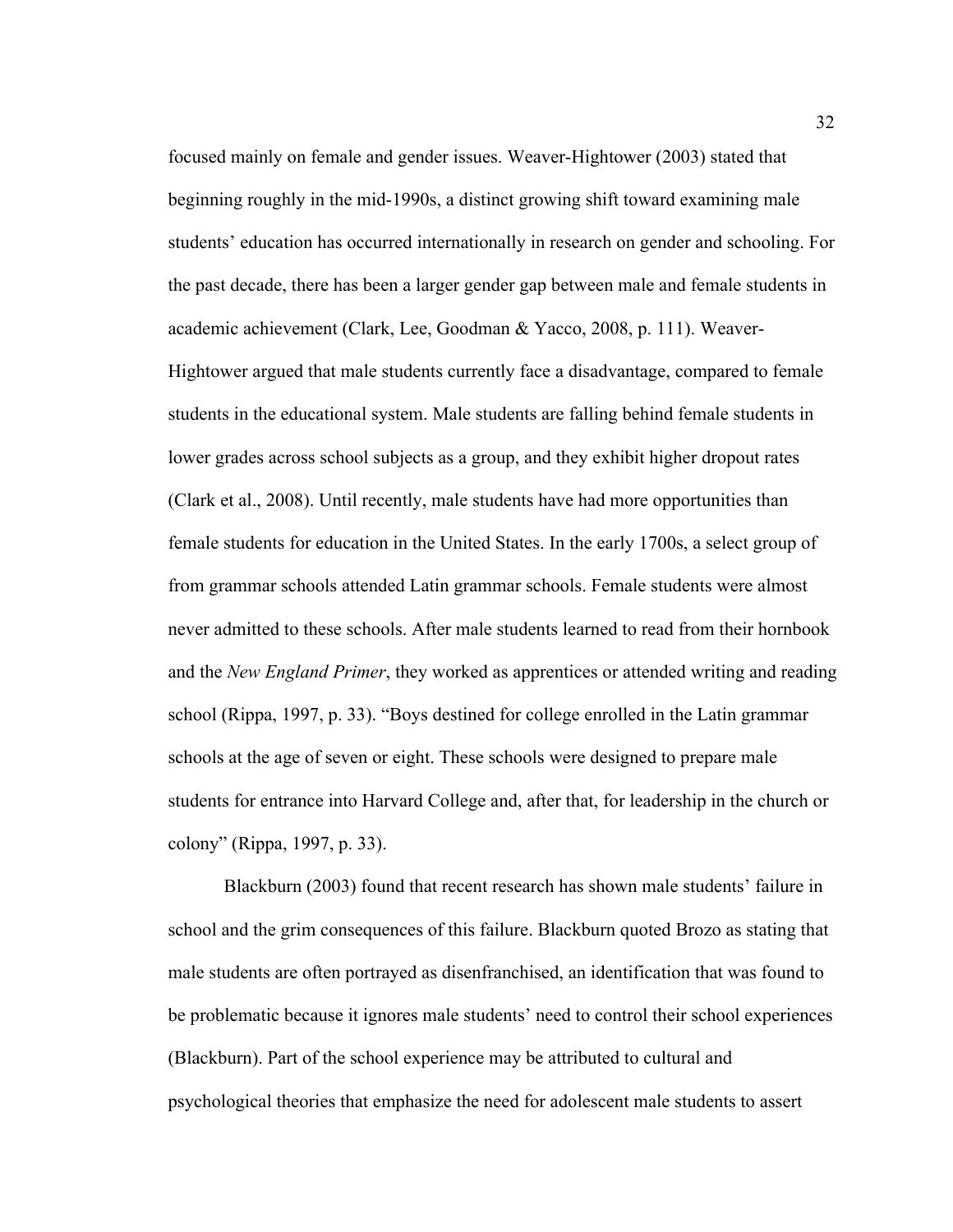independence, especially in peer groups, and to establish their masculinity (Goldberg  $\&$ Roswell, 2002; Kommer, 2006; D. Taylor & Lorimer, 2003). Taylor and Lorimer found that adolescent male students are strongly influenced by peers and demonstrate increased skills when a high school or college-age mentor spends time with them.

Blackbeard and Lindegger (2007) conducted a multimethod study within a qualitative study in South Africa that examined adolescent boys' male-identity positions in relation to the unconscious construction of masculinities. The participants of this study consisted of 29 male students aged 15 to 17 from one urban and one rural school located in Kwan Zulu-Natal, a male-only, affluent urban college. Blackbeard and Lindegger sought a theoretical approach to understand how adolescent male students aged 15 to 18 positioned themselves in dialogs relative to dominant norms of masculinity in microcultural contexts.

Blackbeard and Lindegger (2007) used data analysis in the form of research practice called autophotography, which involves issuing cameras to participants and asking them to select and photograph aspects from their social, cultural, and physical environment. The researchers also used a photoelicitation interview method, which involves using photographs to prompt interview responses to open-ended questions. This methodology was used to triangulate data consisting of 371 photographs, focus-group discussions, and individual interviews. Blackbeard and Lindegger stated that the visual research offered a number of benefits including opportunities for the participants to develop skills, personal and social competencies, and self-efficacy. Blackbeard and Lindegger stated: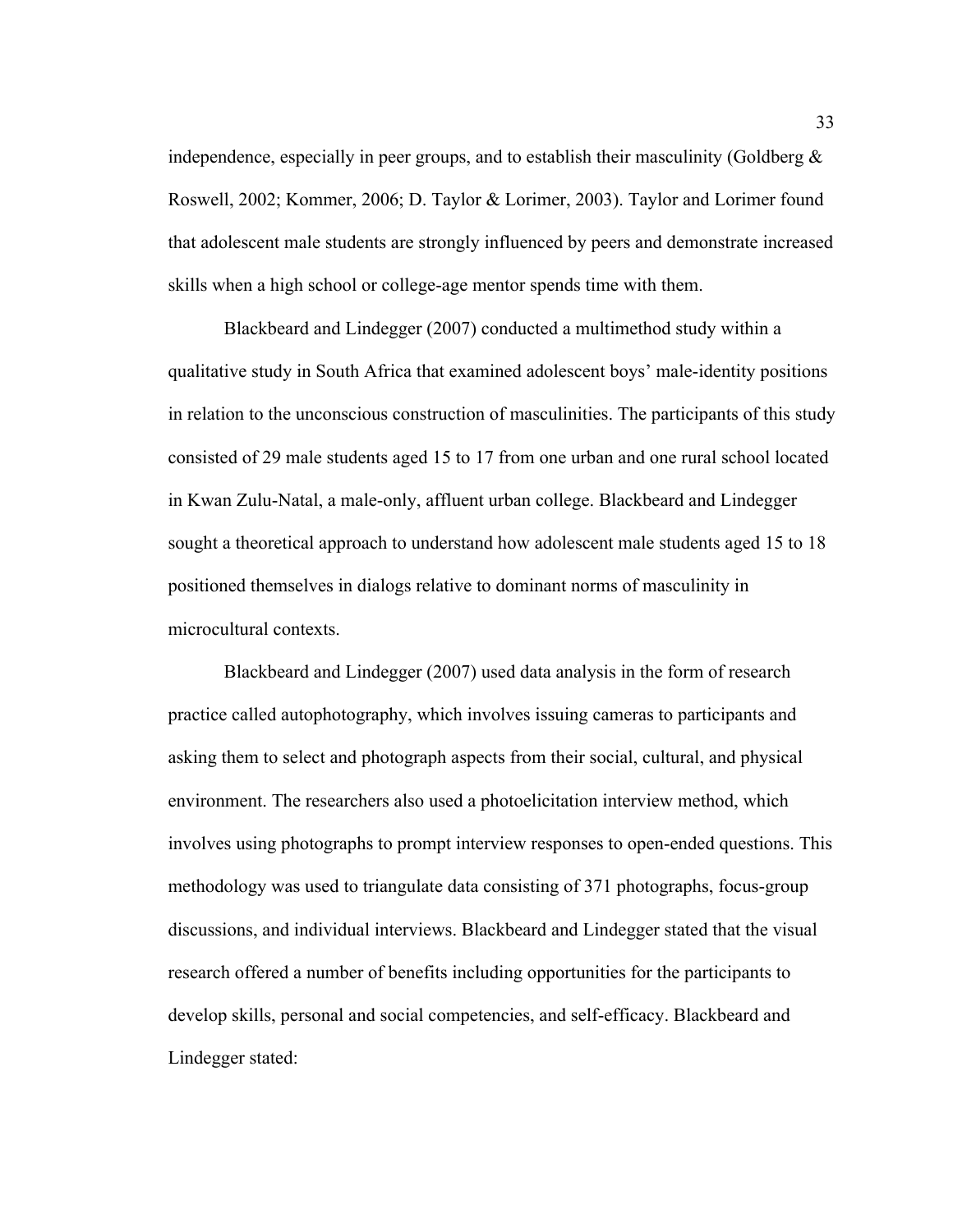While such research methods carry the risk of being fairly intrusive, with adequate briefing of participants and appropriate informed consent processes, this method can assist adolescents in identifying needs and goals, and understanding contexts in which they live, and enhance self-awareness. (p. 32)

The findings of Blackbeard and Lindegger indicated that adolescent male students have identities that are located in sociocultural contexts and settings. School contexts, sports, academic activities, and male peer groups were important microcultural contexts that participants identified as places for forming and expressing one's identity as an adolescent. However, Blackbeard and Lindegger concluded that if auto-photography is used with empirical goals in mind, there is an inherent subjectivity of the process (p. 32).

As noted by Blackbeard and Lindegger (2007), the implications of this study are that any intervention to promote gender equity in schools needs to consider the challenge that micro-cultural contexts such as management styles, dominant discourses, or constitutive elements play, and ways in which educators and learners resist them. These findings suggested that educators and policymakers should be cognizant of normative practices that may empower male students to be actively engaged in their own learning. The authors suggested that schools employ a critical awareness and gender sensitivity in activities in all schools. Educators and policymakers need to challenge meanings of masculinity in a way that show awareness of the complexity and depth of identities. Kommer (2006) also found that gender identity is derived from peer acceptance in middle school. Therefore, male and female students have different interactions with each other when they are in the same gender group.

Dowson, McInerney, and Nelson (2006) studied the effects of school climate and sex differences on middle-school students' motivational goal orientations. Their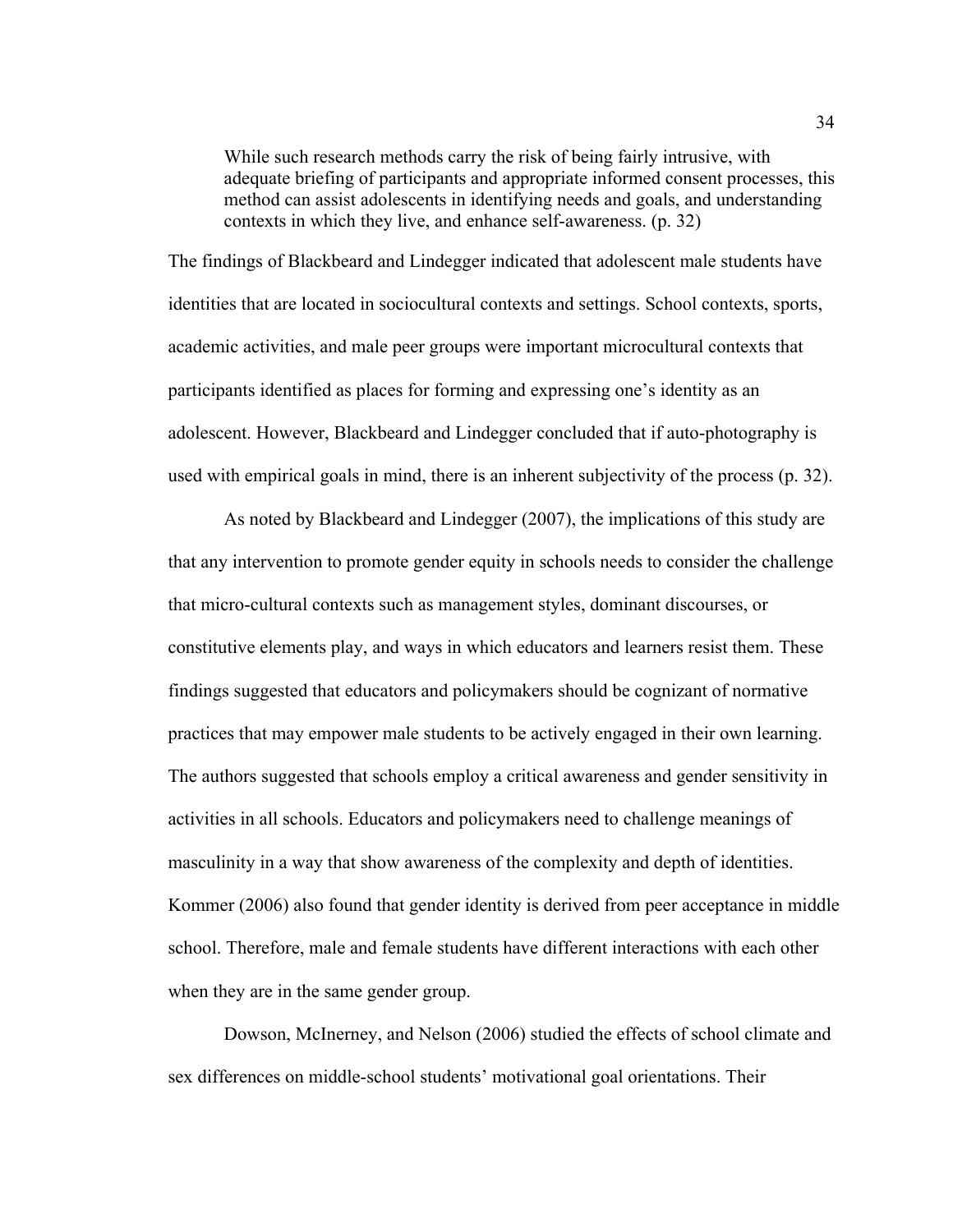quantitative study included participants of 602 middle-school students in four schools located in the Liverpool Local Government Area. Students from Australia, with primarily English speaking backgrounds, were given the Goal Orientations and Learning Strategies Survey, a psychometrical instrument designed to measure a range of variables relevant to students' motivation and cognition in academic settings. The researchers used descriptive statistics to determine the effects of school and sex on three academic goals and five social goals. Dowson et al. found that "constructs such as future goal orientations have been shown to influence students' academic and social goals, which in turn have been shown to influence students' uptake of deep and surface learning styles" (p. 783). Dowson et al. stated that this study predicts student achievement and student engagement. The results of Dowson et al. suggested that students' goals, particularly social goals, are sensitive to the interacting effects of school climate and sex differences. The male students in this study had less interest and lower perceived ability than female students in English, psychology, and subjects involving the arts. The researchers found that, consistent with the literature, in creative/cooperative and low-achieving/struggling schools, female students reported greater adherence to social-affiliation goals. This result changes in high-achieving schools, in which male students reported greater affiliation goals than female students.

The implications of this study are that educators and policymakers should be aware of the effects of the school environment for both male and female students that promote mastery and performance orientations, competition, and social vitality (Dowson et al., 2006). The authors of this study concluded that male students in high-achieving schools reported stronger adherence to social goals. In contrast, male students in both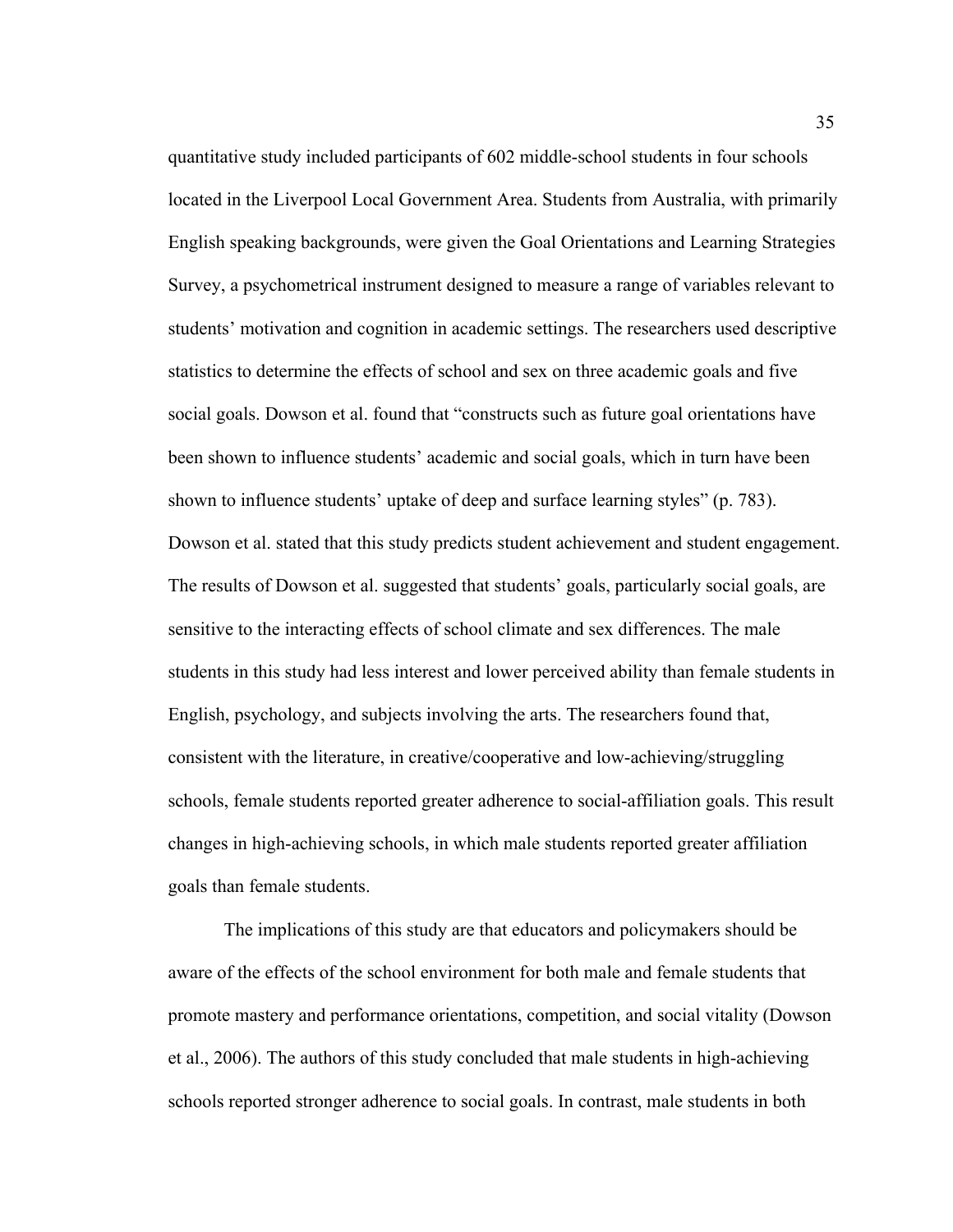creative/cooperative and low-achieving schools, reported significantly lower social-goal orientations. P. Peterson and Fennema (1985) and Sanford (2005) found that engagement of male students was enhanced by social activities and cooperative-learning activities. The implications are that policymakers and educational leaders should have high expectations in reading and literacy to ensure that adolescent male students are performing well in middle school.

Blackburn (2003), in a review of research, concluded that teachers can instruct both male and female students without excluding either gender. Learning environments must be created to support both genders. Contrary to other research in gender-equity for adolescent male students, Weaver-Hightower (2003) cited that most of the disadvantages that males encounter are based on gaps in literacy tests. Weaver-Hightower also concluded the following:

First, on most tests the gender gaps are small or insignificant. Second, complex factors of race, urbanity as opposed to rurality, and socioeconomic status make simple boy-versus-girl comparisons insufficient (Arnot & Gubb, 2001; Epstein et. al., 1998b; Lingard & Douglas, 1999). Some scholars (e.g., Cole, 1999) point out that the apparently lower scores of boys simply reflect the larger spread of boys' scores; although more boys are at the very bottom, boys are better represented in the top scores. (p. 485)

Mills et al. (2007) focused on the Australian Parliamentary Inquiry of an influential document, *Getting Boys' Education "Right*," in terms of the new gender framework for Australian schools. This report, *Getting Boys' Education "Right*," received support from all major political parties that inquired into and reported on the social, cultural, and educational factors affecting the education of male students in Australian schools, particularly in relation to their literacy needs and socialization skills in the early and middle years of schooling (Mills et al.). Strategies were recommended for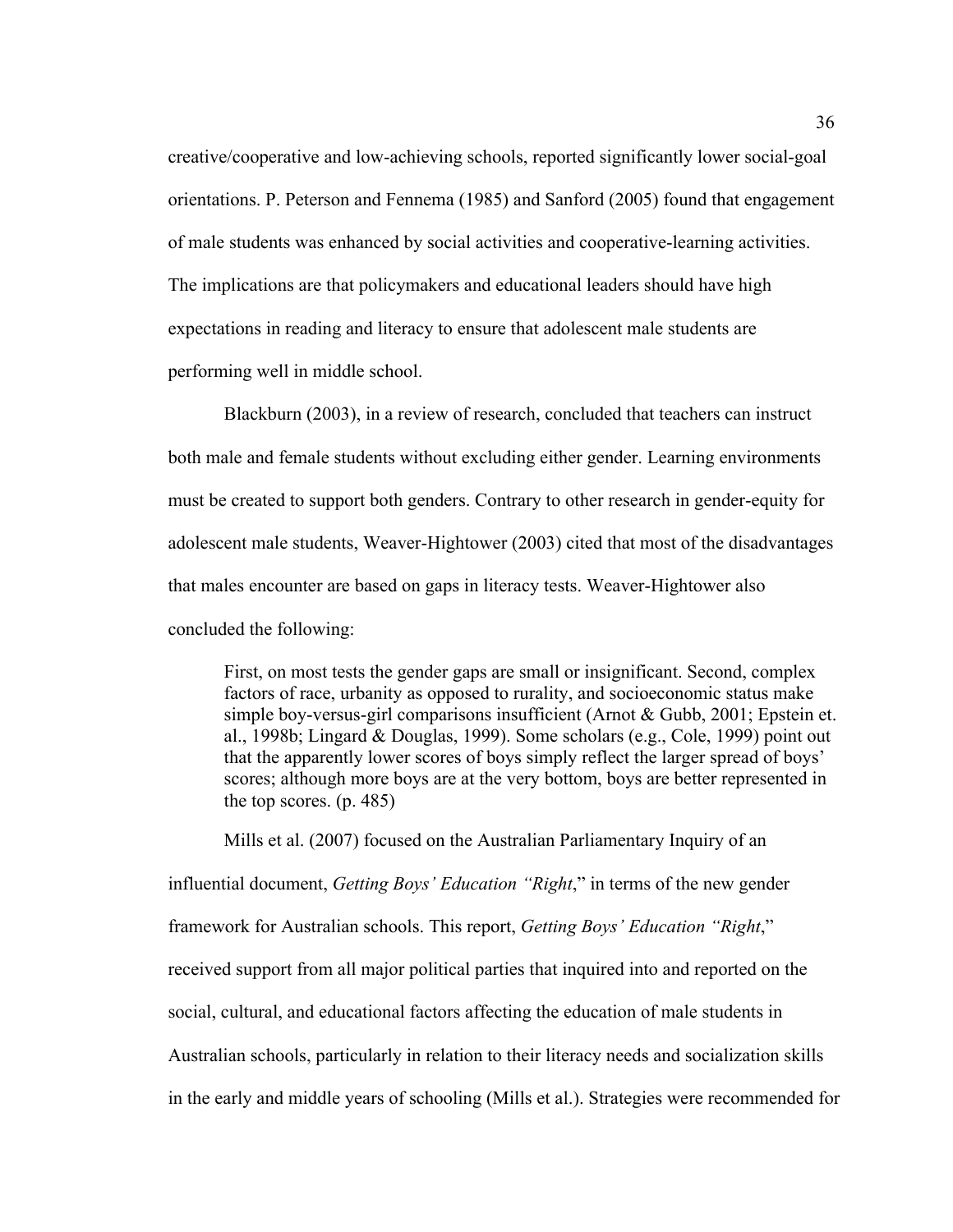a broader scope or increased effectiveness of the curriculum. According to Mills et al., *Getting Boys' Education "Right*," recommended creating boy-friendly curricula, assessment, and pedagogical practices in schools, and employing more male teachers. *Getting Boys' Education "Right*," stated that boys need male role models due to the absence of male role models in the family and in schools. The failure to be exposed to male role models leads to boys' inability to develop the necessary emotional and communicative literacies required in a changing labor market (Mills et al.).

D. Taylor and Lorimer (2003) stated that male students benefit from having positive role models, which increases their academic achievement and increases their self-confidence. More men are needed in teaching and the library profession (Giles, 2008). Male teachers can serve as role models for students with examples of alternative forms of masculinity, and thereby, redirect the negative attitudes of male students about education and school (Driessen, 2007). Mills et al. (2007) summed up the reasons for lack of male teachers in primary schools as:

*Boys Getting it Right* expresses concerns with the lack of male teachers in primary schools and suggests the reasons for this include the status of teaching, salaries, career opportunities and child protective issues. Elsewhere, we have been critical of the focus on these kinds of reasons alone for explaining a lack of male teachers (Mills et al., 2004), as they often do not take into account the "glass elevator" effect for male teachers in promotion away from the classroom (Williams, 1993), the ways in which men are often privileged in early childhood education (King, 1998, 2000), the masculinized nature of school structures and practices (Skelton, 2002) and the feminist struggles to get child protection issues into the educational agenda. (p. 17)

Mills et al. suggested that teacher qualifications are more important than the gender of the teacher. Goldberg and Roswell (2002) suggested that it is time to get past theories and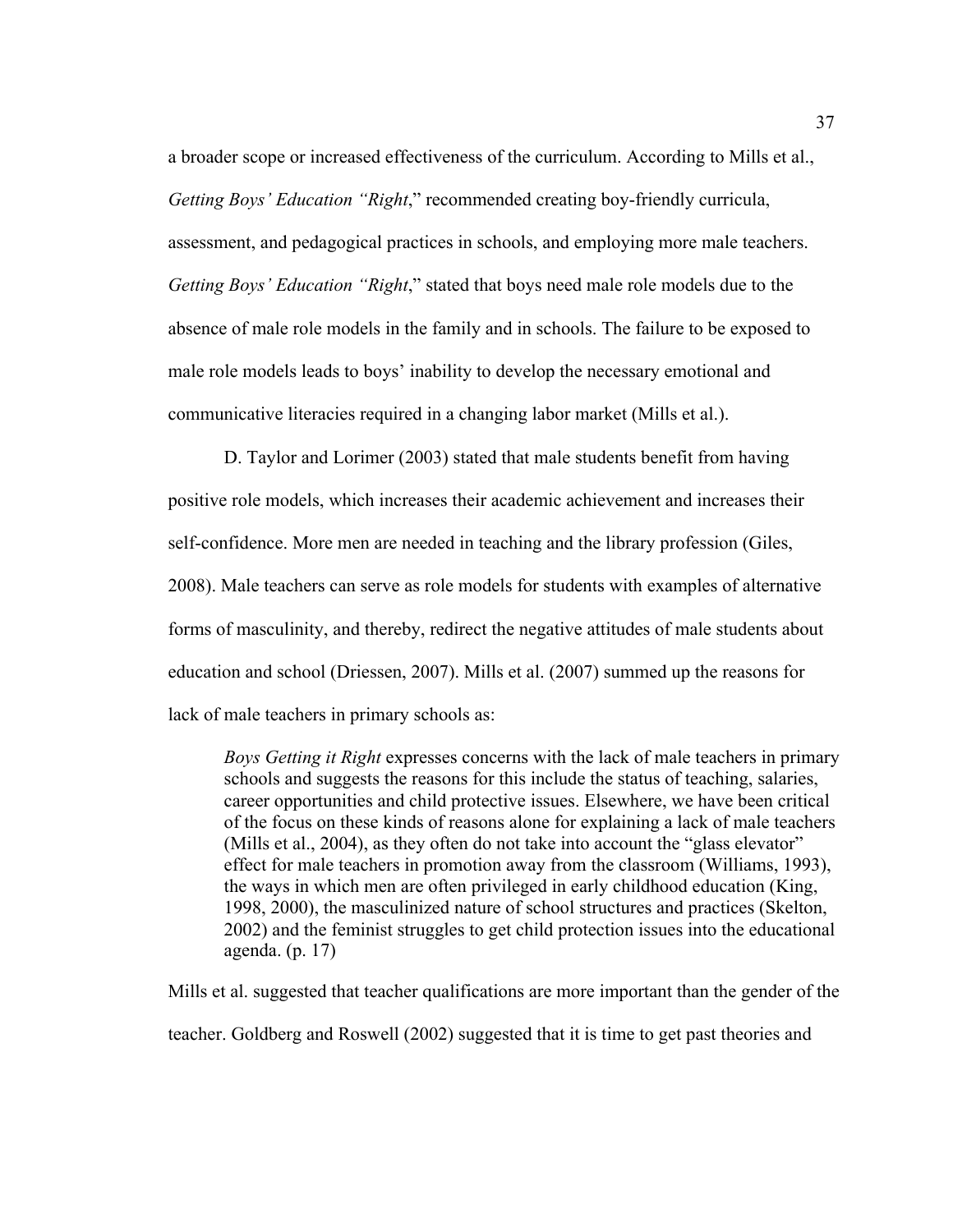truisms, because adolescent male students have a disadvantage when the majority of teachers are women, as they appear to relate better to male teachers.

Educators acknowledge that schools are important formal places of learning that are embedded in social and cultural processes that produce identities that affect adolescent male students (Blackbeard & Lindegger, 2007). Mills et al. (2007) stated there is a problem with the logic of the underpinning of the role-model theory. They espoused that the gap in this report:

mentions the limited range of masculinities propagated by the media, but fails to recognize the investment that men and many schools have in maintaining such a system of gender, with homophobia often functioning as a gate-keeping mechanism of an oppressive normalization in boys' and men's lives. (p. 18)

Mills et al. concluded the report with findings that current schools in Australia work not only against male students, but female students as well. The researchers stated that their findings implied that female students are favored over male students due to pedagogical practices, assessment, and curriculum content. Their report advocated an approach to gender equity that is committed to the individual needs of both male and female students. The report asserted that a focus on male students' education does not necessarily translate into neglecting the educational needs of female students.

Martino and Frank (2006) conducted a qualitative study of 2 male teachers in a single-sex high school in Australia that focused on issues of masculinity that impact their pedagogical practices and relationships with male students. This research explored the impact of gendered subjectivities on male teachers' pedagogical practices, particularly at the secondary level. Martino and Frank advocated the need for effective role modeling to ameliorate the apparent feminizing of schooling on male students' educational and social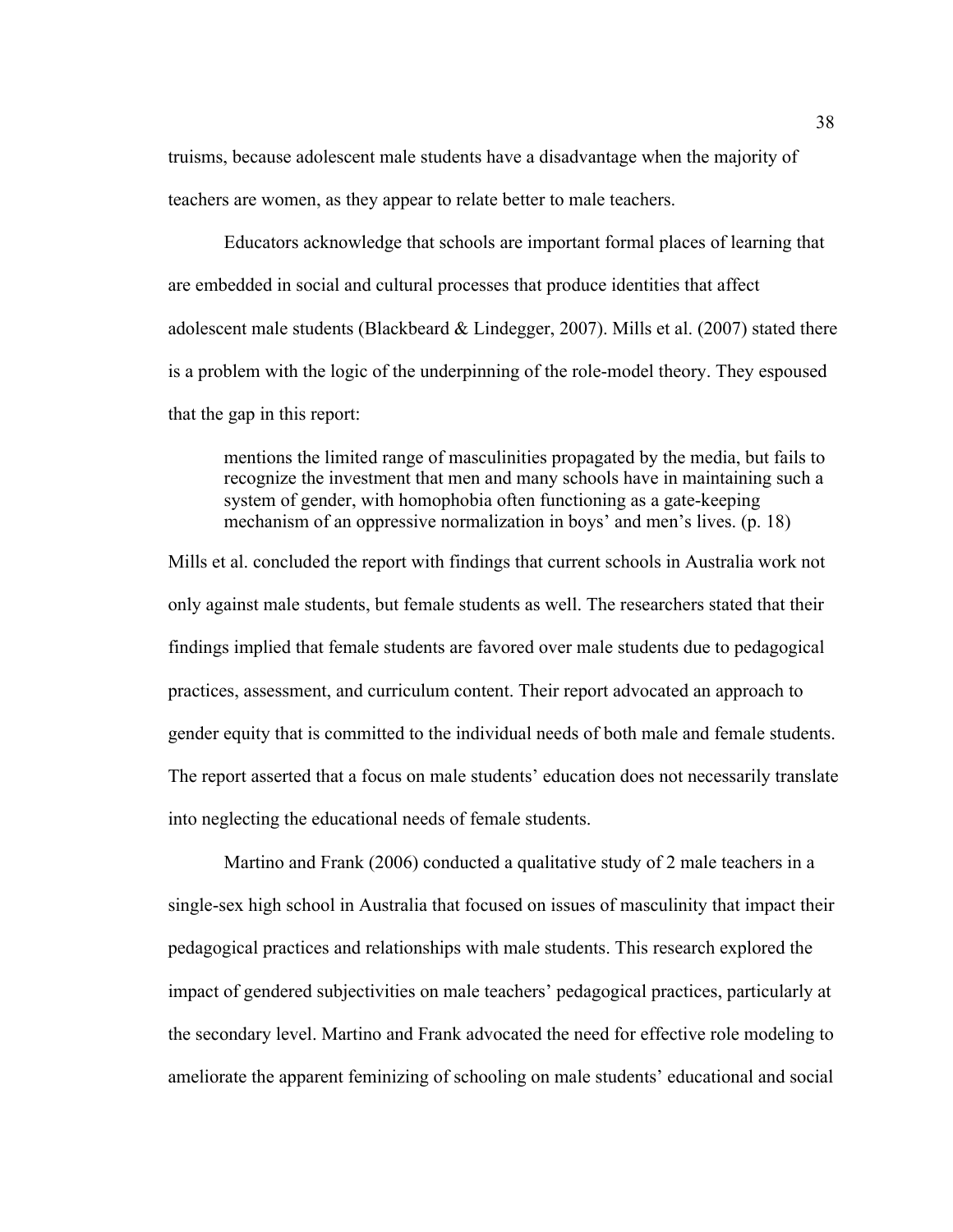development. "Thus, the male teacher as a role model is invested with particular masculinizing capacity considered necessary to counteract the feminization and emasculating effects of schooling on boys' failing masculinities" (Martino & Frank, p. 19). The interviews with the male teachers at the Grammar School provided insights into pedagogical practices with the following themes:

1. The imperative to establish a "normal" masculinity to enable the development of positive relationships with boys that were considered to be essential in executing pedagogical practices. (Berrill & Martino, 2002)

2. The impact of teacher knowledge (Shulman, 1987; Darling-Hammond, 1997; McMeniman et. al., 2000) about boys that involved the perpetuation or rather negotiation of certain essentializing discourses about boys' interests, behavior and how they learn.

3. The significance of male teachers' construction of schoolboy masculinities in terms of insights it provides into their own gendered subjectivity. (Martino & Frank, 2006, p. 21)

Martino and Frank (2006) concluded that male teachers cannot be too heavy-

handed with the discipline of adolescent male students. The implication, as one teacher stated in an interview, is that male students react positively to the consistent use of power. Martino and Frank caution against adopting simplistic tips for teachers' approaches to addressing educational needs of male students. In addition, the broader issue of teaching as a feminized profession needs to be addressed (Martino & Frank; Williams, 1993). The implications and conclusions of this research of male teachers' pedagogical practices with male students in a single-sex school highlights the need to address issues of sexuality and gender as an integral part of ongoing professional development for teachers in preservice teacher-education courses (Martino & Frank). The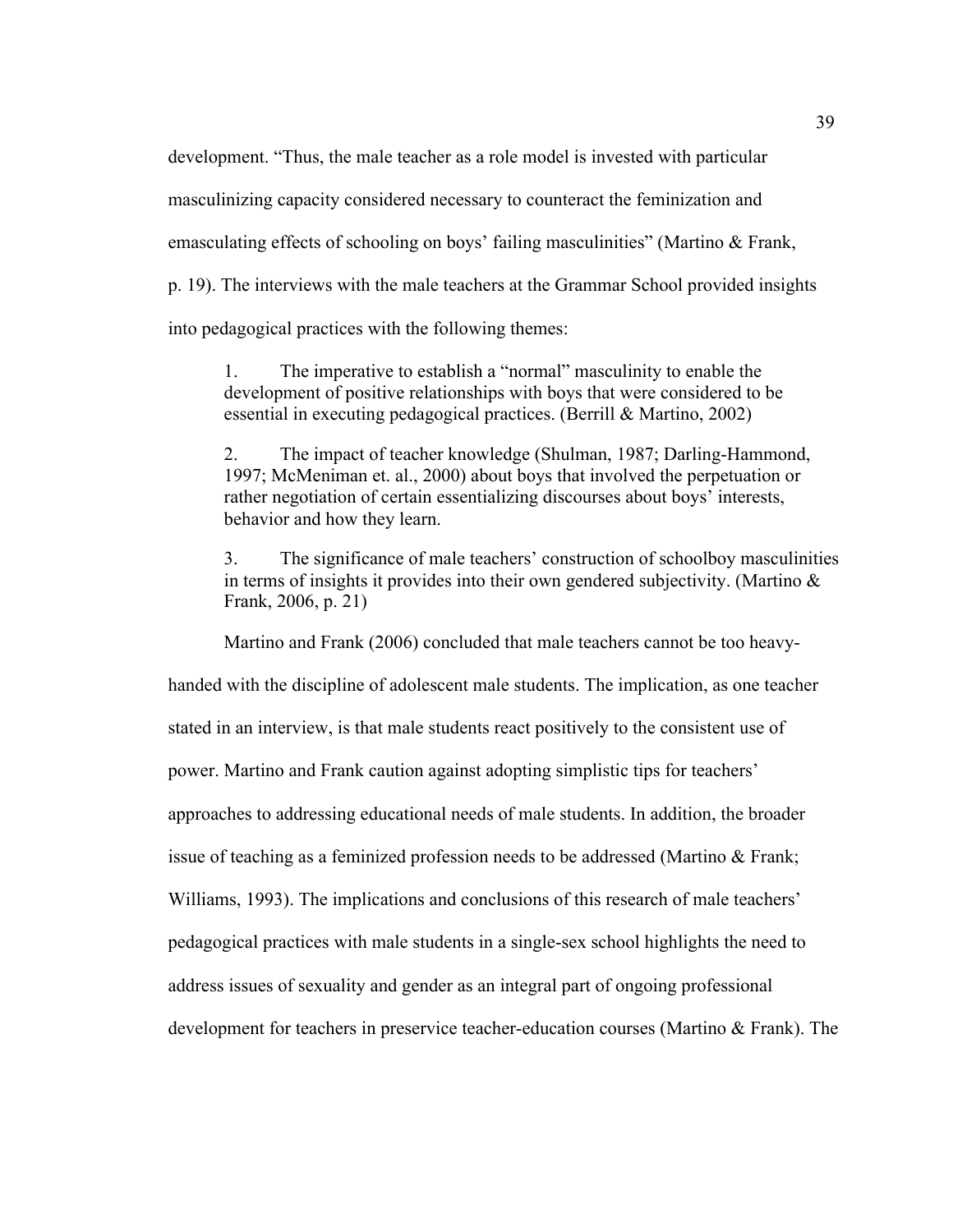gap in the research warrants a deeper investigation of male teachers and their construction of self-perceptions and the curriculum in gender-specific terms.

S. Jones and Dindia (2004) used two types of theoretical theories to explain sex inequity in classrooms as social–psychological in nature: cognitive process theories and development theories. "Cognitive process theories focus on expectancies and propose that perceivers communicate expectations through behavior, which subsequently changes the behavior of the receiver" (p. 456). S Jones and Dindia used Rosenthal and Jacobson's perspective, which emphasized that teachers have formed initial expectations of students, who then behave in ways that confirm these expectations. In this quantitative study, S. Jones and Dindia carefully examined 127 empirical studies conducted between 1970 and 2000. They retained 32 studies for the meta-analysis. This is consistent with previous research by Chesterfield and Enge (1998), which suggested that teachers have more overall reactions and negative interactions with male students than female students. S. Jones and Dindia stated that the gender of a teacher seems to influence sex equity.

Jones and Wheatley (1990) found that female professors reprimanded male students more than female students, whereas male professors reprimand male and female students equally. These studies suggest that teacher sex may influence teacher–student interactions. (p. 448)

S. Jones and Dindia (2004) used procedures for the meta-analysis to code positive, negative, and total interactions. The student interactions were analyzed with Kenny's META-ANALYSIS, which calculated the effect size with *d*. The result of metaanalysis for negative teacher-initiated interactions generated the effect size *p,* which is less than .05; the effect size was heterogeneous. The result suggested that moderating factors other than sampling error influence the sampling distribution. S. Jones and Dindia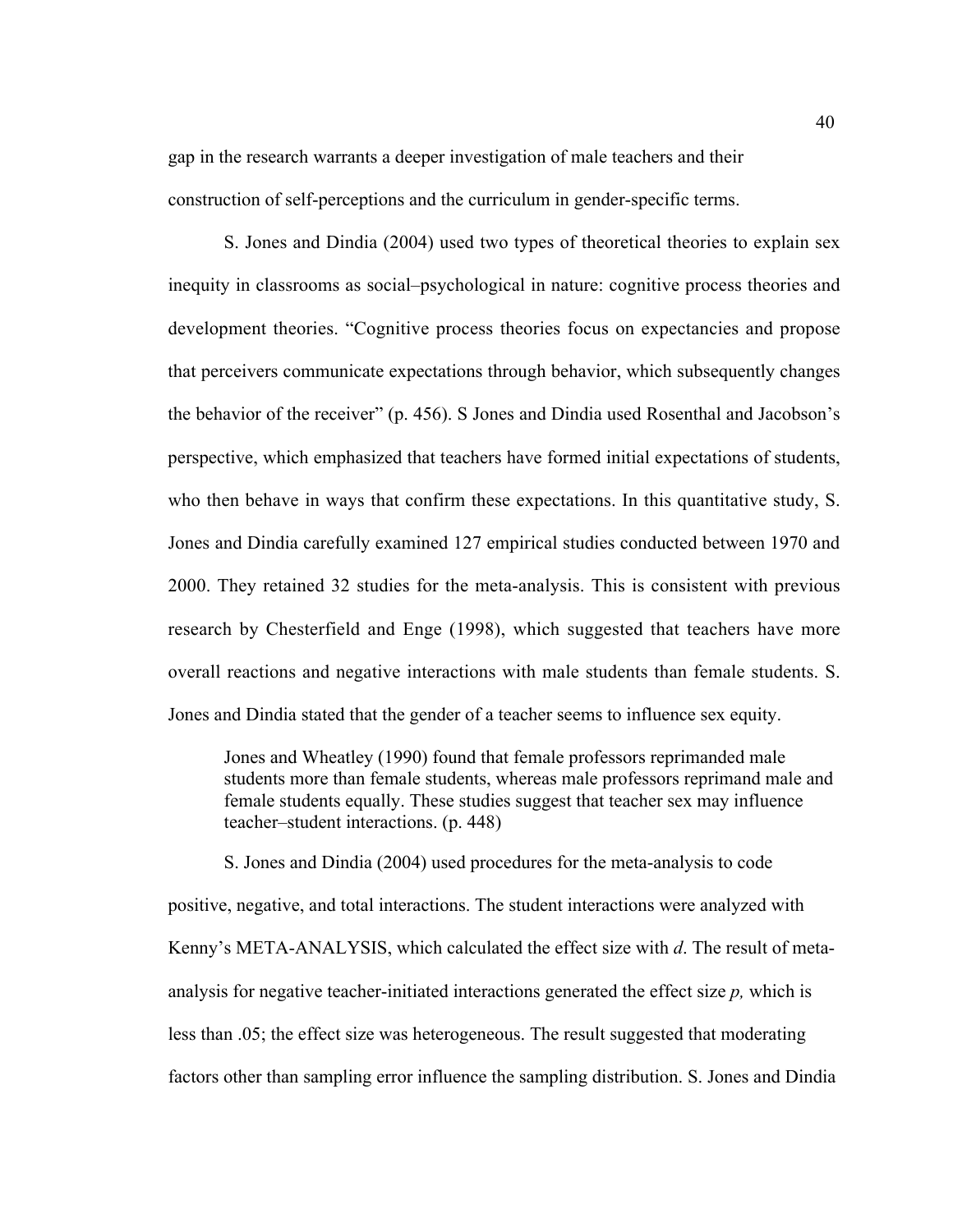stated that too few studies have provided sufficient data for analysis of data of male teachers to male students, male teachers to female students, female teachers to male students, and female teachers to female students. S. Jones and Dindia concluded that sex differences in teacher–student interactions are small to moderate and are moderated by additional factors. Thus, male students are the recipients of total negative interactions with teachers, and this finding should not be exaggerated.

Driessen (2007) concluded that there are no differences in the gender of the teacher on student achievement, behavior, or attitudes of male and female students. Male students generally perform better than female students in some aspects of education (e.g., mathematics and science), while female students perform better than male students in other aspects (e.g., language and behavior). Driessen used the feminist theoretical framework that male students have educational deficits due to the high percentage of female teachers. The purpose of the study was to determine if the increasing number of female teachers is leading to the lack of male role models, which may have negative consequences for the achievement of male students. Some countries such as the United States, England, and Australia are now advocating hiring more male teachers to address the underachievement of male students.

Driessen's (2007) quantitative study examined the differences between 251 male and female teachers in Dutch primary schools for a 4-year period and 5,181 eighth-grade students in 163 schools. Driessen explained:

A final point is that although the present study shows no empirical support for the assumption of detrimental effects due to the feminization of education, there may be emancipatory motives to pursue a more generally balanced distribution of male and female personnel. This should, however, apply to all functions and not just to teaching or educational support personnel but also to head teachers and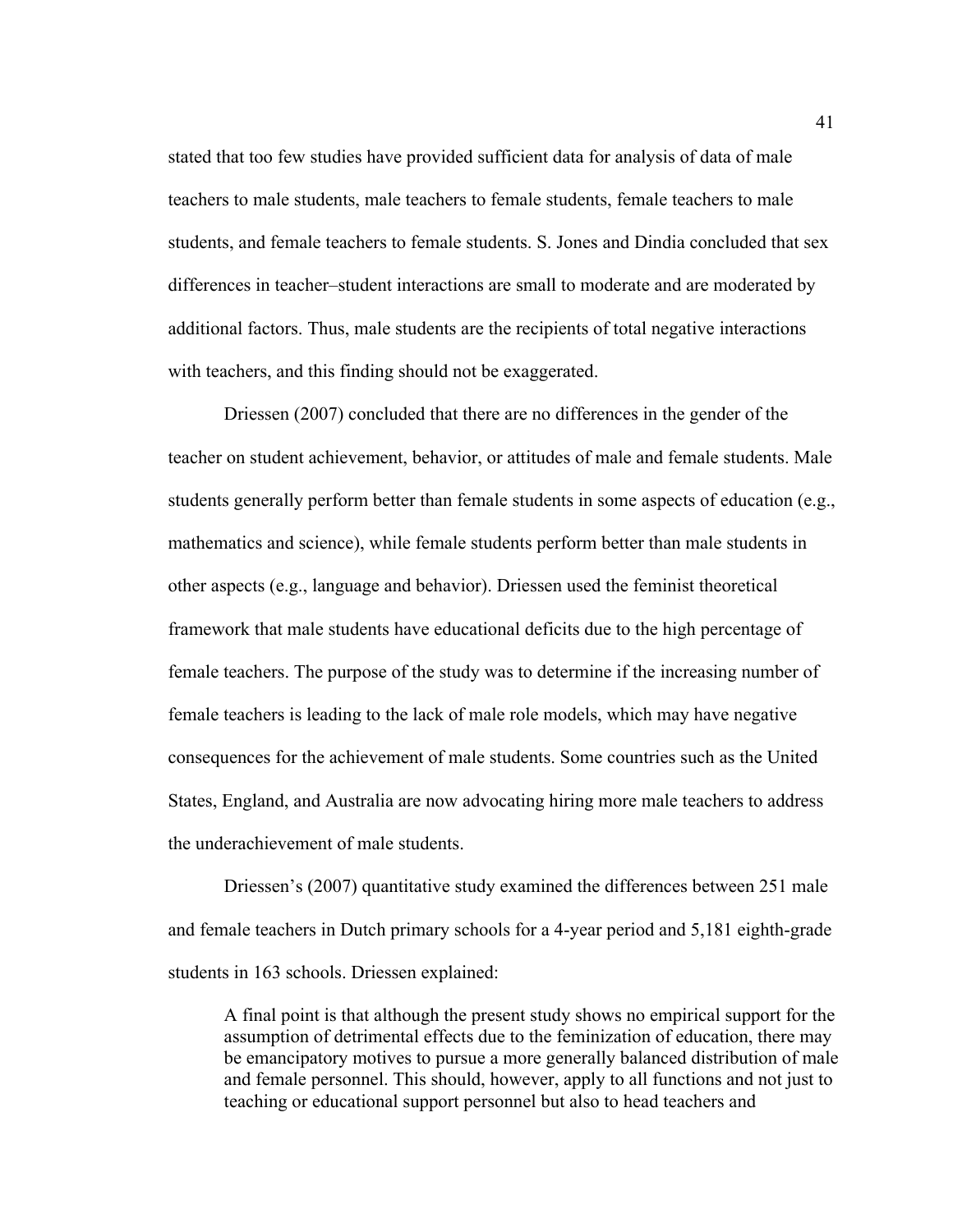management personnel. That is, a call for both men in teaching and more women in management should perhaps be made. (p. 200)

Driessen expressed that few studies have been conducted in the Netherlands on the consequences of the feminization of education. The purpose of the Driessen study was to fill the gap by answering specific questions regarding the distribution of male and female teachers in the primary schools, competencies of male versus female teachers, and characteristics for male and female teachers.

Driessen (2007 investigated the differences between male and female teachers regarding educational experience and teachers' individual background. The researchers calculated differences of competencies of male and female teachers in this study. The results showed few differences between the behavior and attitudes of students. The only difference was the educational experiences of male teachers. Similar to Academic Questions (National Education Association, 2008), female students scored slightly higher in language, and male students scored slightly higher in mathematics. The data show that only clear significant differences exist for a sense of well-being, judged by the students themselves. Work attitude and social behavior were judged by their teachers with female students consistently scoring higher than male students (Driessen). The male teachers in this study had approximately 4 more years of teaching experience than the women. The research design and analyses attempt to explain differences between male and female students in terms of differences among their teachers. Driessen concluded that the teacher's gender did not influence minority and nonminority students, nor students from both lower and higher social–economic milieus. This study found no empirical evidence that present policy in changing the feminization of teachers is warranted. More male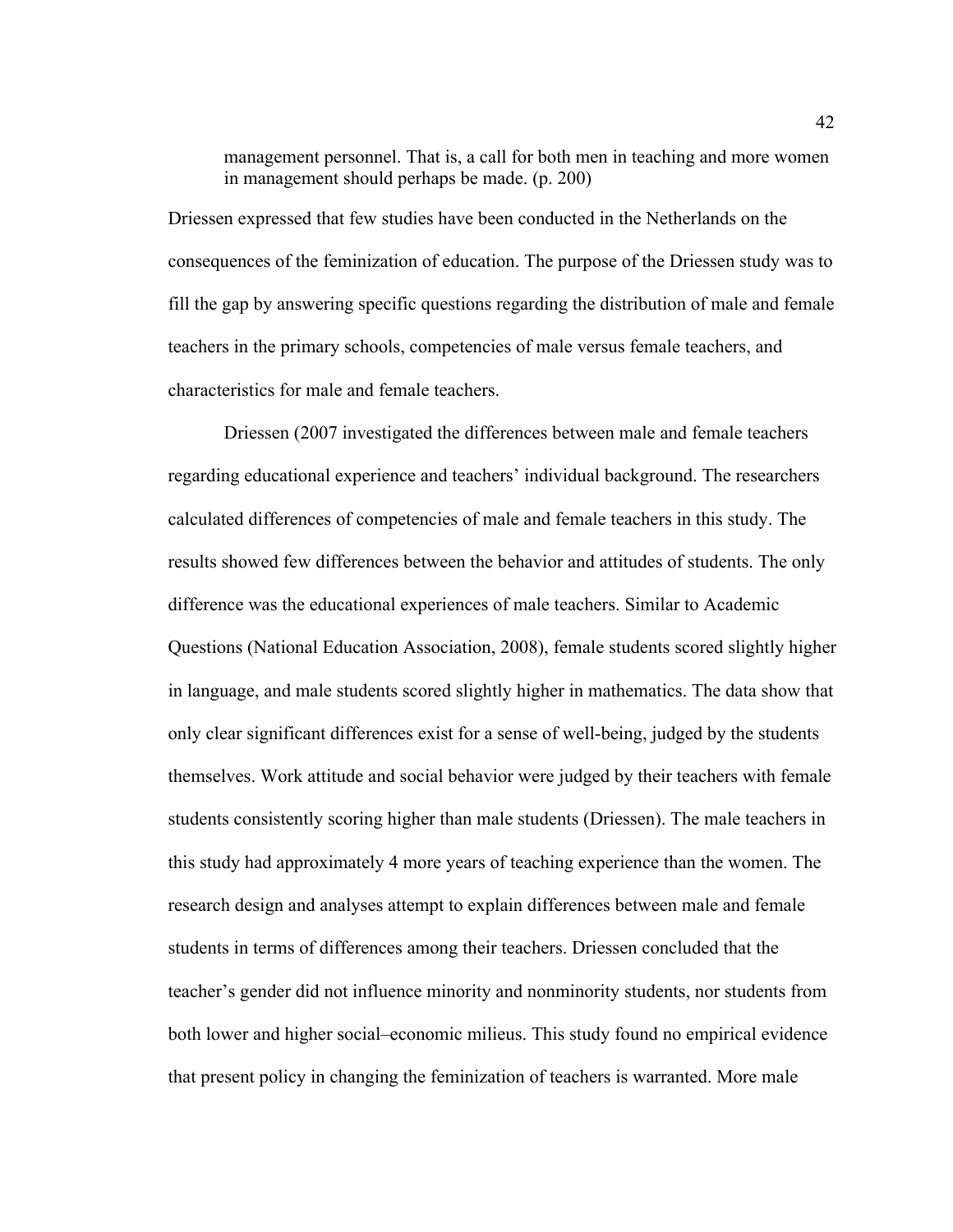teachers will not necessarily lead to better achievement and/or more favorable attitudes and behavior on the part of male or female students.

Clark et al. (2008) conducted a quantitative and qualitative methodology to answer questions about male student underachievement and gender differences between male and female students in educational achievement. The researchers interviewed 15 school-level educators—5 teachers, 5 counselors, 5 administrators—of two schools that differed in student demographics. One school was predominately African American with 92% on free or reduced lunch, a national indicator of low socioeconomic status. The other school was a more diverse group with regard to race and ethnicity, and 36% of the students were in the free or reduced price lunch program. The results of the qualitative study had common themes. Most of the interviewees were aware of an achievement gap between male and female students, and they stated that it was more apparent from the third grade up. All of the teachers indicated that more male than female students struggled with class completion, organizational skills, and academics. Clark et al. (2008) stated:

some of the commonalities mentioned by the middle school educators were that girls tended to do higher quality work in class and earn better grades as a group, that girls displayed more organizational skills necessary for classroom success leading to higher quality assignments, and that girls seem to have more control over their behavior. (pp. 118–119)

The researchers used quantitative data analysis to examine school indicators, gender, and race/ethnicity with 25,962 students (12,788 male students and 13,174 female students) in 24 elementary schools, 7 middle schools, and 6 high schools (Clark et al., 2008). The variable for the main predicator, investigated was gender. Other predictor variables used by the researchers were race and ethnicity. Clark et al. (2008) stated that in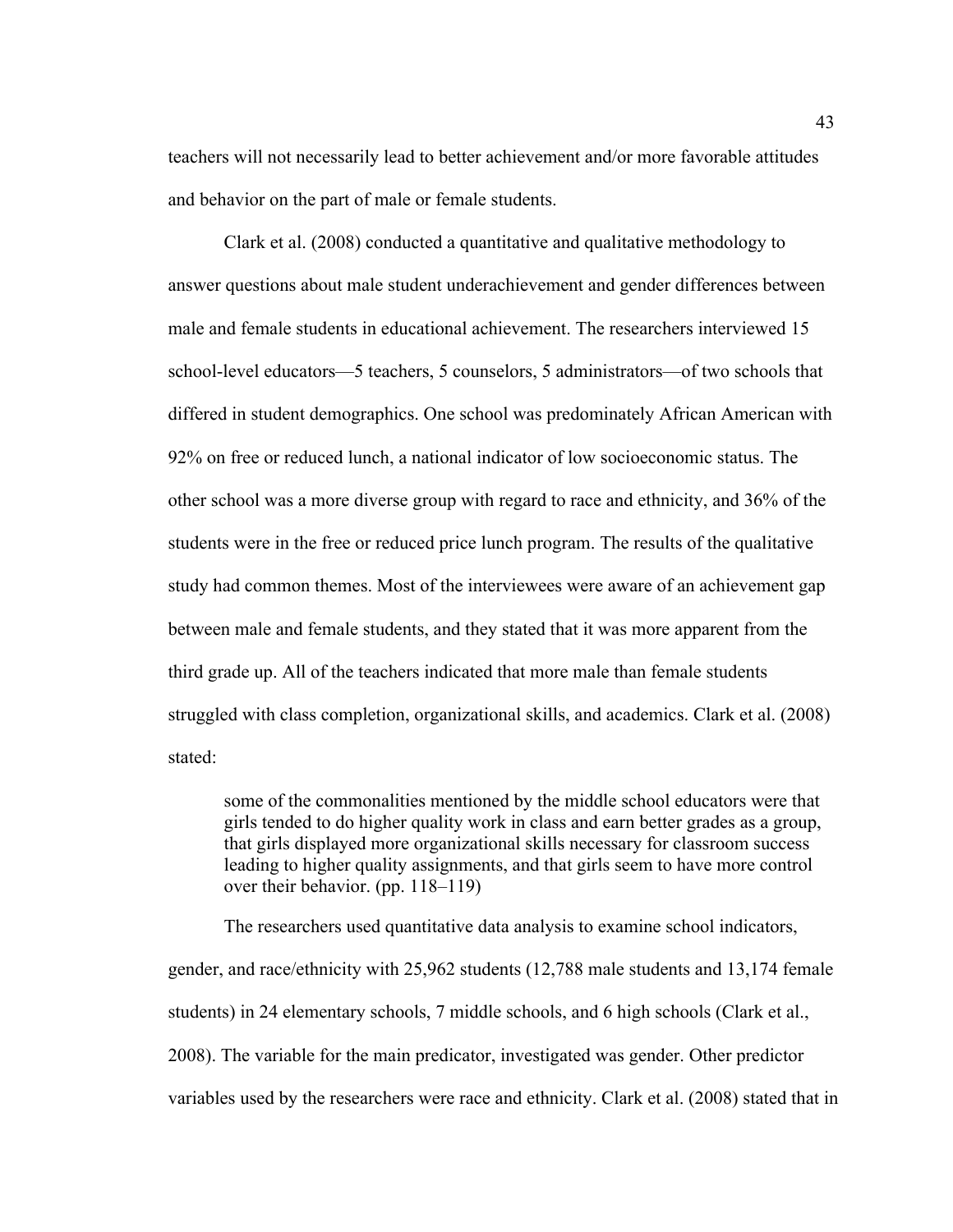examining gender differences by race and ethnicity on high school students' performance, the number of White, Hispanic, and African American participants was sufficient for analyses, but the number of Asian American and multiracial participants was not large enough to perform separate analyses. The criterion variables included the students' grade-point average, number of discipline referrals, and 15-plus unexcused absences. Since elementary-school students do not have grades calculated with gradepoint averages, only middle- and high school students were considered in this study. Student data were collected in 2006, using the district database. Chi-square analyses and cross-tabulations were performed to answer questions regarding underachievement of male students. The researchers used data analyses to conduct the Statistical Program for Social Sciences (SPSS). The study found significant differences with female students achieving at a higher level in middle and high school in all racial and ethnic groups, as measured by their earning grade-point averages greater than 3.0. Clark et al. (2008) found significantly more male students had discipline referrals than female students. No significant differences were found in the 15-plus unexcused absences by race and ethnicity for male and female students.

In order to address the issue of male underachievement and attainment, Clark et al. (2008) stated:

an increased awareness of the issue as a societal and systemic problem is an important step. Educators may need to examine their expectations and perceptions of both boys and girls with regard to school achievement and how we can foster positive attitudes and high but realistic expectations for all students. (p. 127)

The implications are that educators need to consider learning styles to structure lessons that capitalize on motivation and interest for all students (Clark et al., 2008; King &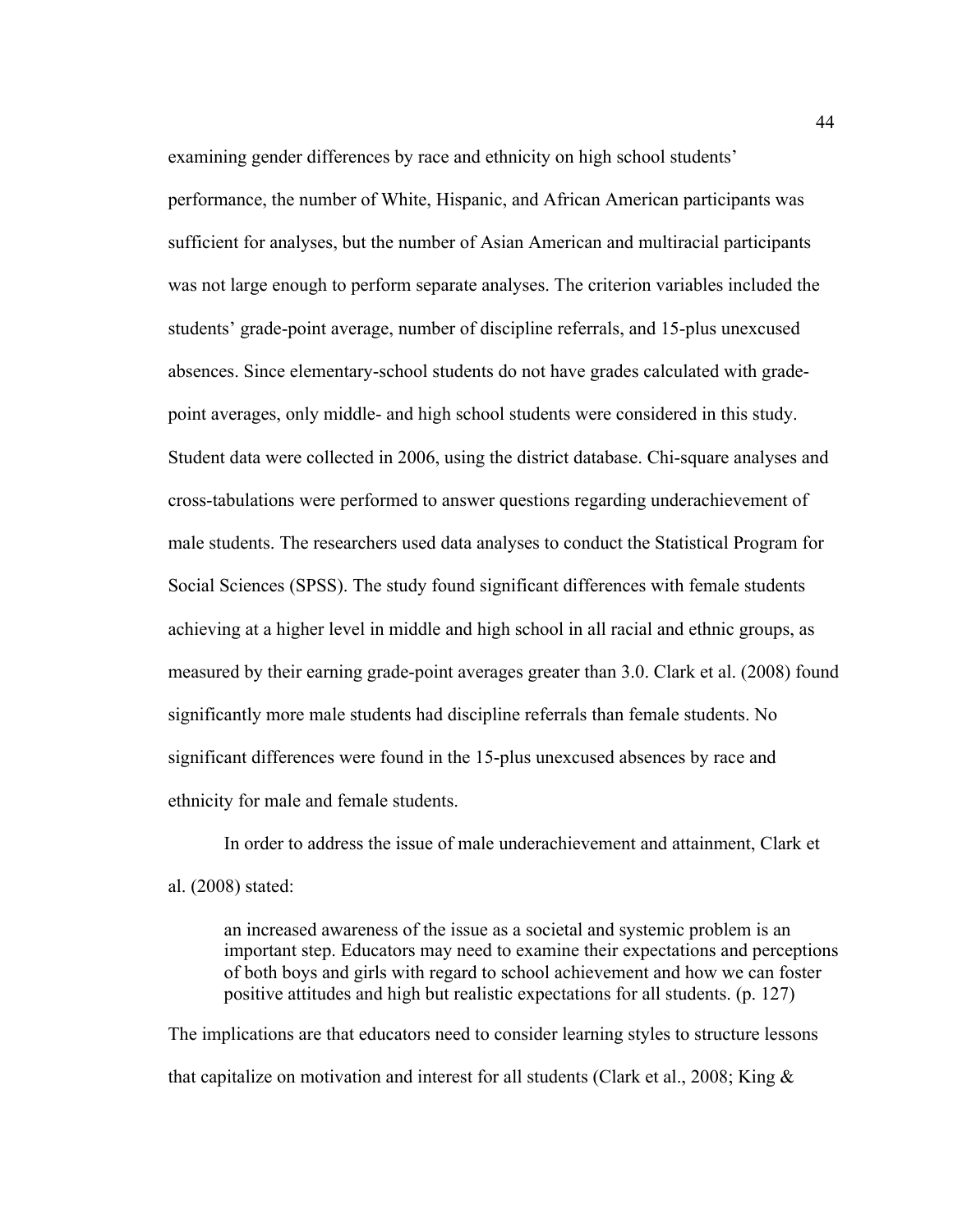Gurian, 2006; Wilhelm, 2008). Clark et al. (2008) felt their study mirrors the national data regarding the gender gap between male and female students (Clark, Oakley, & Adams, 2006; King & Gurian, 2006; M. Smith & Wilhelm, 2006; Tyre, 2006; Weaver-Hightower, 2003). Clark et al. (2008) stated that analyzing data disaggregated by gender can enable district and school-level educators to make important decisions regarding staff development, school mission statements, school-improvement plans, and allocation of resources. The researchers recommended further research on parental expectations for both male and female students, and interventions that take into account gender in order to positively affect the academic achievement and educational achievement of youth. Kommer (2006) recommended educators begin exploring various gender-friendly strategies in classrooms to help adolescent male students succeed. A balance should be maintained between competitive and cooperative activities. Kommer and King and Gurian suggested consideration of providing movement with energy release activities and providing a positive environment that is gender neutral. Other strategies included building of character education lessons, providing effective note-taking strategies, providing gender role-models, direct instruction, and teaching students to be media literate.

## Literacy Learning for Adolescent Males

Researchers acknowledge the pervasiveness of differences between male and female students in literacy activities. Male students generally do not perform as well as female students in reading comprehension (Blackburn, 2003; Goldberg & Roswell, 2002; J. Jones & Cartwright-Fiorelli, 2003; S. Jones & Dindia, 2004; King & Gurian, 2006;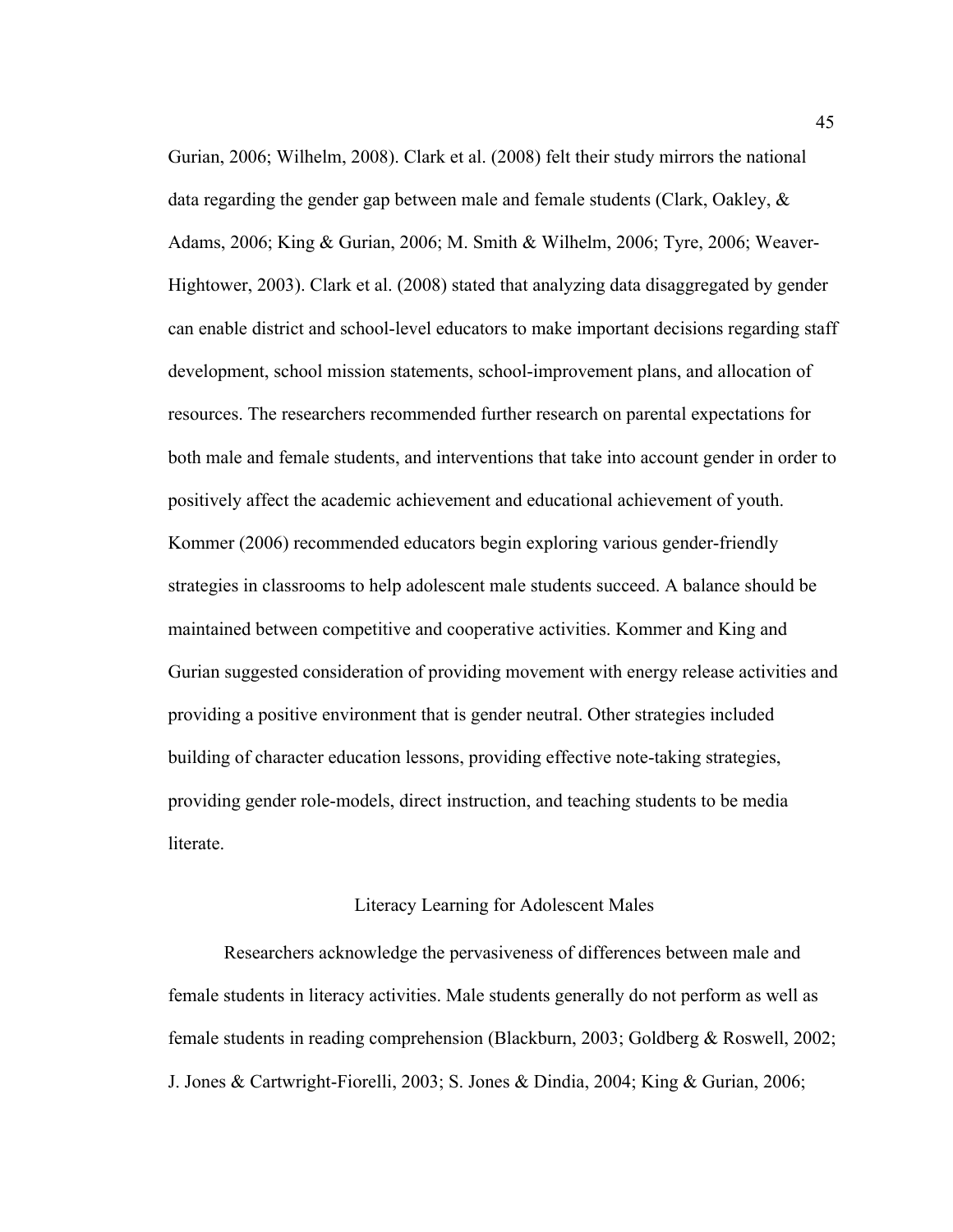Merisuo-Storm, 2006; Newkirk, 2000; Scott, 1986; M. Smith & Wilhelm, 2006; D. Taylor & Lorimer, 2003; Weaver-Hightower, 2003; Wilhelm, 2002). Driessen (2007) concluded that male students have a consistent gap between performance and reading proficiency. Female students have consistently outperformed male students in reading and written language (Driessen; Goldberg & Roswell; Newkirk; Weaver-Hightower). The gap in literacy widens from third grade to eighth grade between male and female students. Adolescent male students need opportunities to read text that is meaningful to them (Tovani, 2000; Wilhelm, 2002). Certain text types (like nonfiction), and features of texts (visuals), tend to engage male students by encouraging them to use these features and to make connections with the world (Wilhelm, 2002). Wilhelm (2002) stated:

Certain text features are more applicable and easily connected to the lives of the students, and that's the reason boys tend to enjoy the texts with these features. The ability to see oneself and one's concerns in a text, and to take the substance of one's reading to the world were significant contributors to engagement. (p. 16)

The text-to-self reading connections help adolescent male students relate meaning to their own lives as well as make connections with the text (D. Fisher & Frey, 2008; Ford & Opitz, 2008; Ryan & Anstey, 2003; Tovani, 2000). In the past 10 years, the research of Harvey and Goudvis (2000) has yielded positive results in improved reading scores when students used text-to-self connections reading strategies. These reading strategies help students connect their own life experiences to the text (Harvey  $\&$ Goudvis). With this comprehension strategy, students use past experiences and prior knowledge to make connections to the text. Other text connections used for comprehension include text-to-text connections and text-to-world connections (Ford & Opitz; Harvey & Goudvis). Tovani (2000) stated that "good readers know that using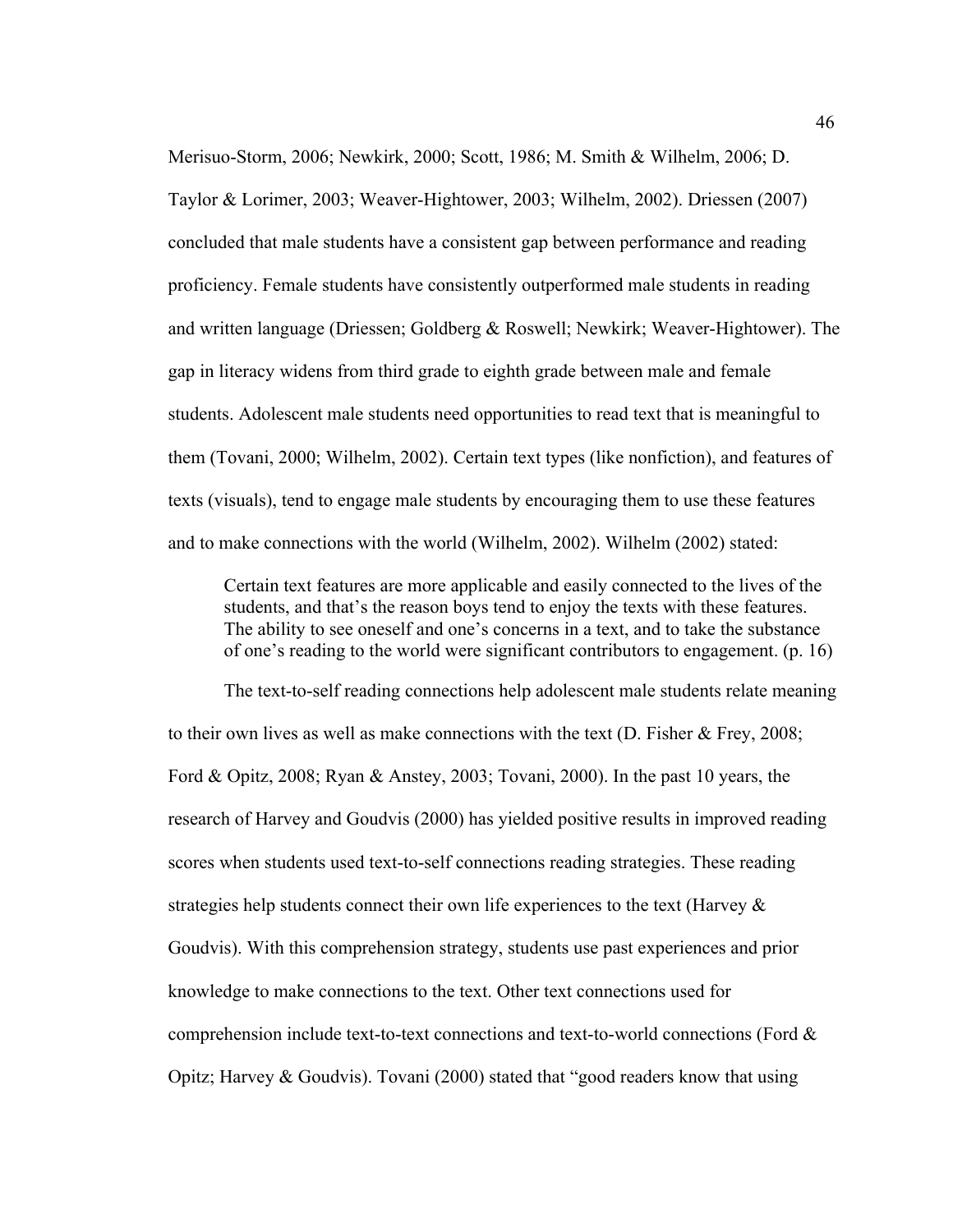knowledge to make a connection will help them better understand their reading" (p. 52). King and Gurian (2006) and Merisuo-Storm (2006) suggested that male students make significant progress when they have meaningful, purposeful, and real-life connections. Once male students become interested and excited about reading, they may be challenged to read more challenging texts (Blackburn, 2003; M. Smith & Wilhelm, 2006; Wilhelm, 2002). Students who are given choices such as challenging tasks and collaborative learning structures increase their motivation to read and comprehend texts (Snow, 2002).

The reading theories surrounding gender equity suggest that male students need more active and participatory activities so that reading and writing during seat-based activities will appeal to middle-school male students (Goldberg & Roswell, 2002; Mills et al., 2007). Wilhelm (2002) stated, "It's not the text so much as the situation that determines why and how boys engage with reading" (p. 16). Wilhelm (2002) cited that male students need texts that are challenging and filled with weird and wonderful facts as well as challenging their previous ideas about the world. Wilhelm (2002) emphasized the importance of the socialization of male students, developing a clear purpose, and giving immediate feedback with literacy activities.

 King and Gurian (2006) conducted a study at Douglass Elementary School in Boulder, Colorado with 470 subjects to address the gap in literacy between male and female students in 2005. The reading scores of male students on the 2005 Colorado State Program at Douglass attained significantly lower points lower than those for female students. The difference reflected a 13-point gap overall. King and Gurian used researchbased strategies from recent brain research regarding gender and learning styles. As a result of the "boy-friendly teaching strategies," teachers were able to close the reading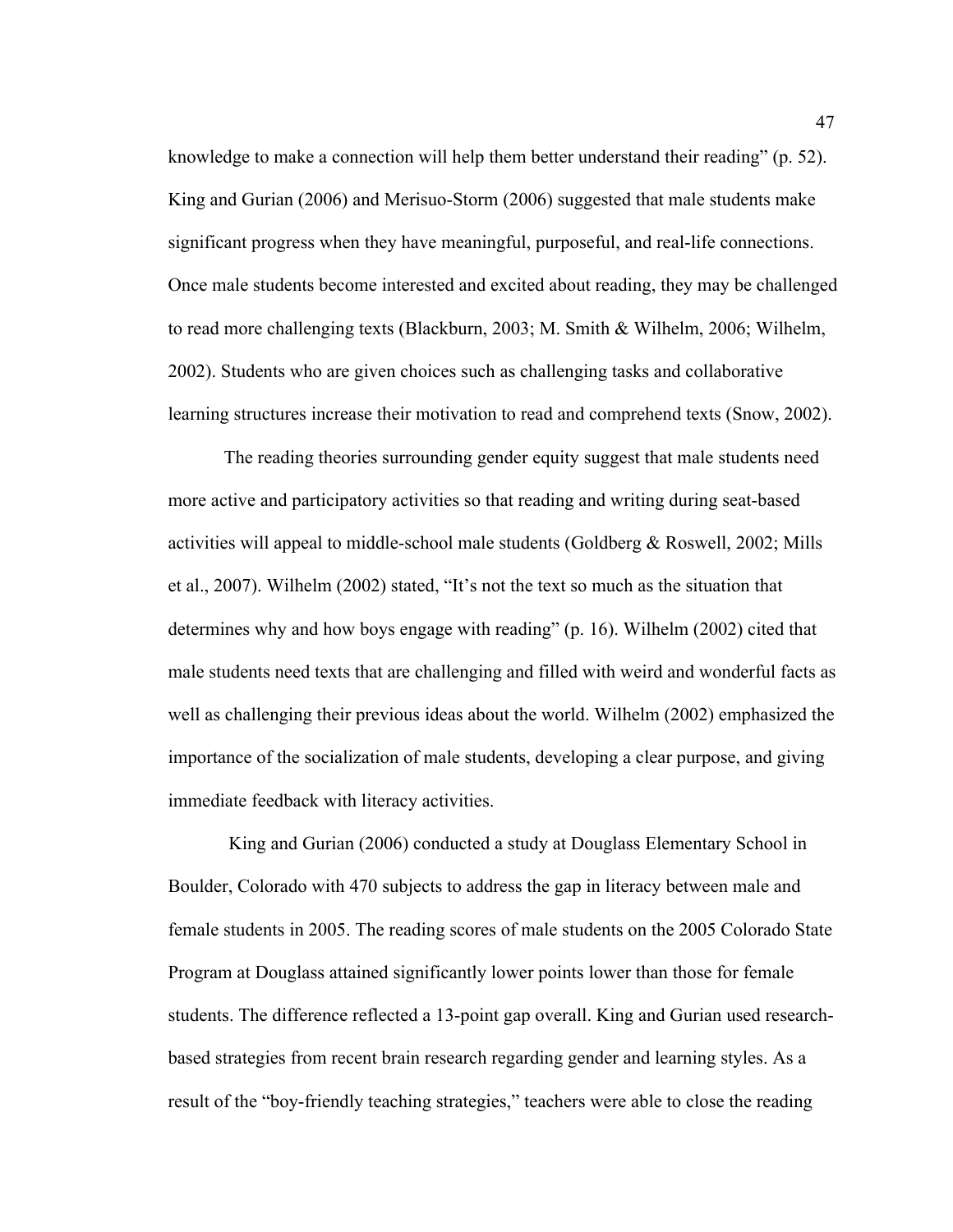and writing gap for male students in 1 year. The reading and written language scores of female students also improved. They stated that on the Colorado State Assessment Program, Douglass Elementary students experienced an overall improvement, which was the highest achievement gain of any school in the Boulder Valley District. For the first time at Douglass Elementary School, the trend was reversed with male students achieving a 24.4% gain in reading and written language, and female students made a 19% gain. Special-education students experienced a 50-point gain, the largest gain for this population.

 King and Gurian (2006) stated that the staff at Douglass Elementary identified brain research that accounted for the differences between male and female students and the implications for creating boy-friendly classrooms. The teachers in this study developed classrooms that were conducive to male students' learning styles. For example, Douglass school staff realized:

teachers tended to view the natural assets that boys bring to learning, such as impulsivity, single-task focus, spatial-kinesthetic learning, and physical aggression as problems. By alternating strategies to accommodate these more typical male assets, Douglass helped its students succeed. (p. 57)

Consistent with previous research (Caskey & Ruben, 2003; Jensen, 2000; King & Gurian; Mandigo, Holt, Anderson, & Sheppard, 2008), teachers increased experiential and kinesthetic learning opportunities to accentuate males' neurological strengths and to provide for physical movement. Literacy skills were taught through spatial–visual representations to bridge the gap between what students are thinking and what they're able to put down on paper (King & Gurian). For example, students create storyboards with pictures that graphically depict a story line. The pictures on the storyboard prompt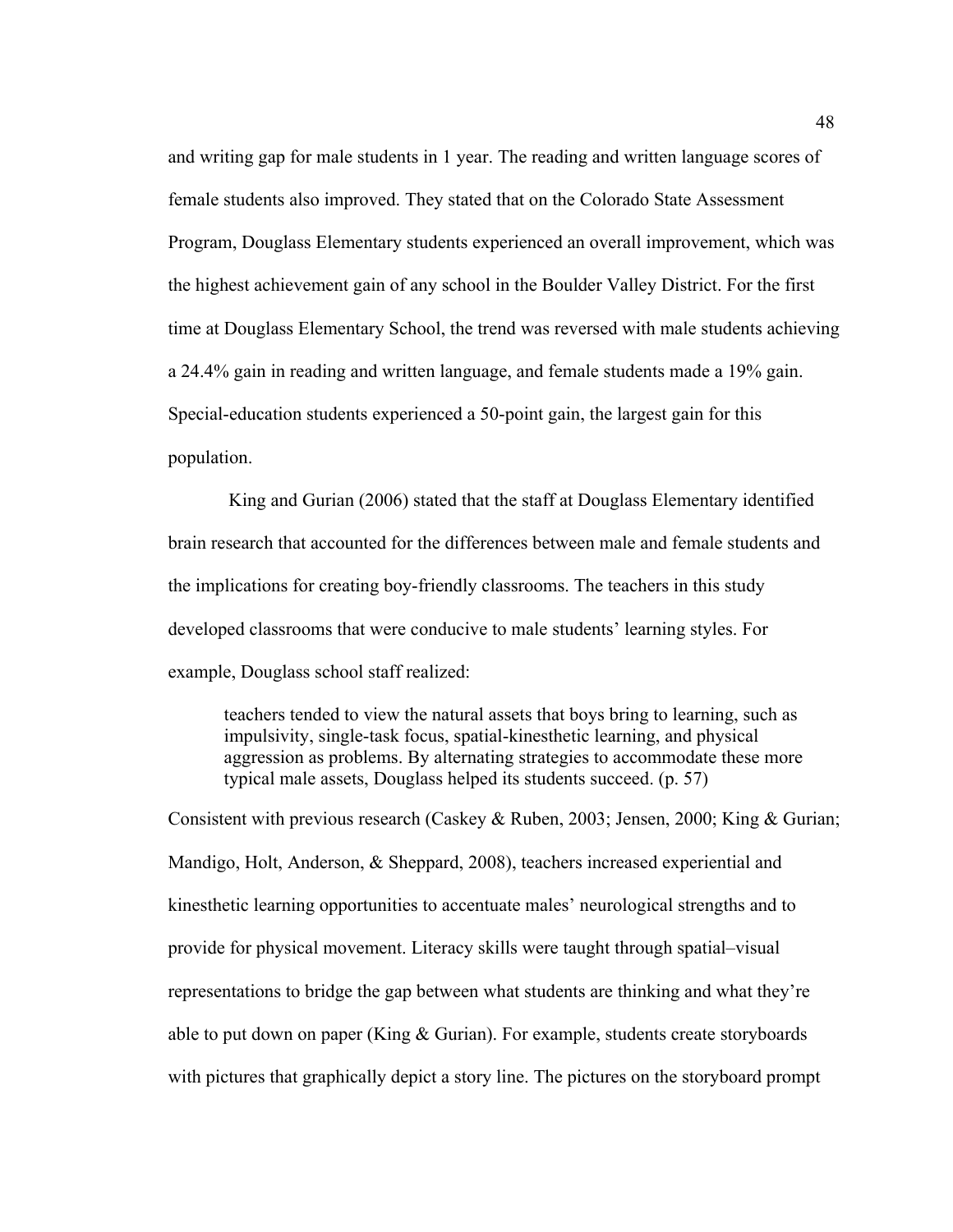the brain to remember relevant words, which are needed for first-stage brainstorming (King & Gurian). Students are then able to complete the writing assignment. Douglass Elementary School developed policies to assist students with homework. Teachers have also used single-gender learning environments at Douglass to give students choices with reading material. Additionally, the staff and teachers sought out male role models for male students. King and Gurian advocated letting male students choose topics that appeal to them. King and Gurian concluded, "When it comes to fulfilling the kinds of assignments that we call 'literacy', boys are often out of their chairs rather than in them" (p. 58). Male students should be to able complete reading assignments that establish authentic purpose and are meaningful.

Sanford (2005) conducted a qualitative research project that examined literacy practices of male and female students and developed an understanding of how students' out-of-school reading experiences influence future learning. The methodology included two classrooms in a suburban middle school in Canada with informal interviews with 2 teachers and 6 male students regarding perceptions of literacy and gender. The findings of this study concluded that the family influenced practices and interests in literacy as well as gendered literacy expectations by teachers. Male students and female students have different interests and attitudes in reading and written language both at home and at school. Sanford stated that female students liked to write about their friends, pets, and families; male students tended to write about fantasy and adventure. Male students need to engage in literacy activities involving the virtual world of technology (Sanford). Nippold, Duthie, and Larsen (2005) found that male students preferred playing video games and sports. Gurian and Stevens (2005) recommended that male students read from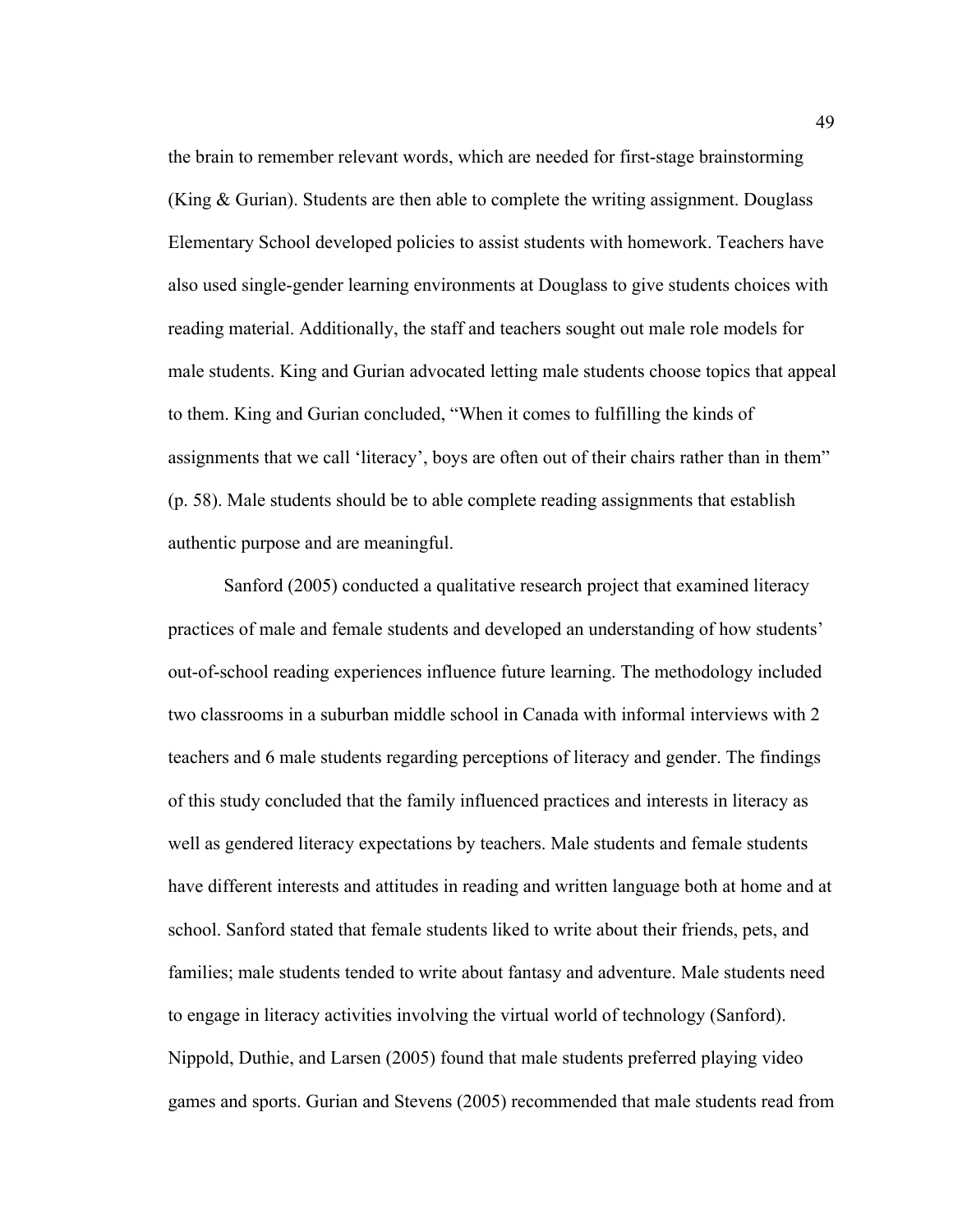more graphic visuals such as comic books and newspapers. Nippold, Duthie, and Larsen (2005) found that male students were more likely to report that they spent no time reading for pleasure. Sanford (2005) stated that an important goal for teachers is to examine expectations they may have with "hidden and deep-rooted gendered assumptions as they engage with students" (p. 314). Sanford further stated that "We need to take more than a passing glance at the gendered issues in classrooms and ensure that surface measures of success do not mask inconsistencies in education where girls are again left behind" (p. 314). Sanford stated that there is a gap in research and practice between issues of gender relating to new and alternative technological, digital, and visual literacies. Teachers should be aware of these inconsistencies in order to prepare students for the ongoing changes of the 21st century.

Mills et al. (2007) quoted the House of Representative Standing Committee on Educational Training, which supports taking into account gender preferences of male students. Educational needs were described in terms of quality teaching and the use of learning styles to address male students' specific differences. Mills et al. stated:

(a) boys more explicit teaching than girls, and tend to prefer active hands-on methods of instruction; (b) structured programs are better for boys because they need to know what is expected and they like to be shown the steps along the way to achieve success; (c)while girls more readily respond to content, boys respond more to their relationship with teachers; (d) activities help boys establish rapport with their teachers; and (e) boys respond better to teachers who are attuned to boys' sense of justice and fairness and who are consistent with the application of rules. (p. 14)

Blackburn (2003) in reviewing books abut gender equity, concurred with Mills et al., adults must model engaged reading. J. Jones and Cartwright-Fiorelli (2003) suggested that adolescents will read nonfiction stories and informational texts, such as comic books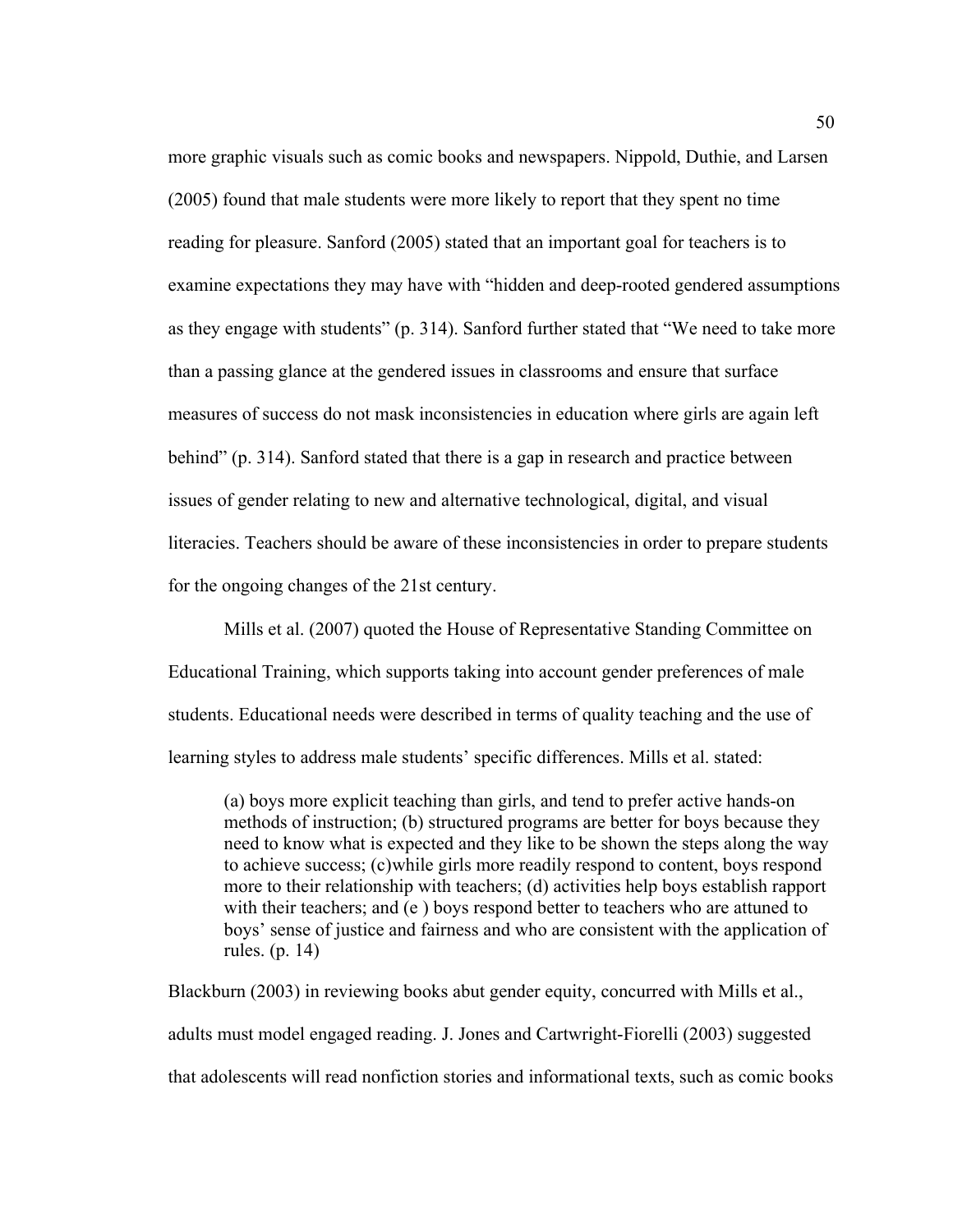and graphic novels. They stated that male students like to read about hobbies, sports, and things they do, or want to do. Prior research by Scott (1986) stated that neither comprehension nor interest was diminished by the use of sex-fair materials (p. 105).

Merisuo-Storm (2006) conducted a study of 145 fourth-grade students (67 male students and 78 female students) in Finland to explore attitudes in reading and written language. The goals were to find out what texts students would choose to read; materials they found; and to find out whether female and male students enjoyed reading different texts. This quantitative study used Mckenna and Kear's Elementary Reading Attitude Survey and Kear et al.'s Writing Survey. This quantitative study found that after 2 years in school, there was no significant difference between female students' and male students' reading skills, but the female students scored significantly higher  $(t = -3.10$ ,  $p = .002$ ) than the male students. The fourth-grade female students enjoyed reading more than the male students in this study.

As a result of this study, Merisuo-Storm (2006) recommended that educators provide male students with reading material that is considered interesting to them and is considered "masculine" (p. 123). Merisuo-Storm quoted the research of Bronzo (2002).

In the USA, boys are significantly less successful in school than girls; boys are three to five times more likely to have learning disabilities placement in school, boys score significantly lower on standardized measures in reading achievement; and they are 50 per cent more likely to be kept down a year. (p. 112)

The results of this study suggested that one of the main goals for the teaching of literacy is to awaken male students' interest in reading and creating interests in reading both at home and at school. Merisuo-Storm and Harper and Pelletier (2008) stated that the implications of gender and literacy studies indicate that early reading is important for the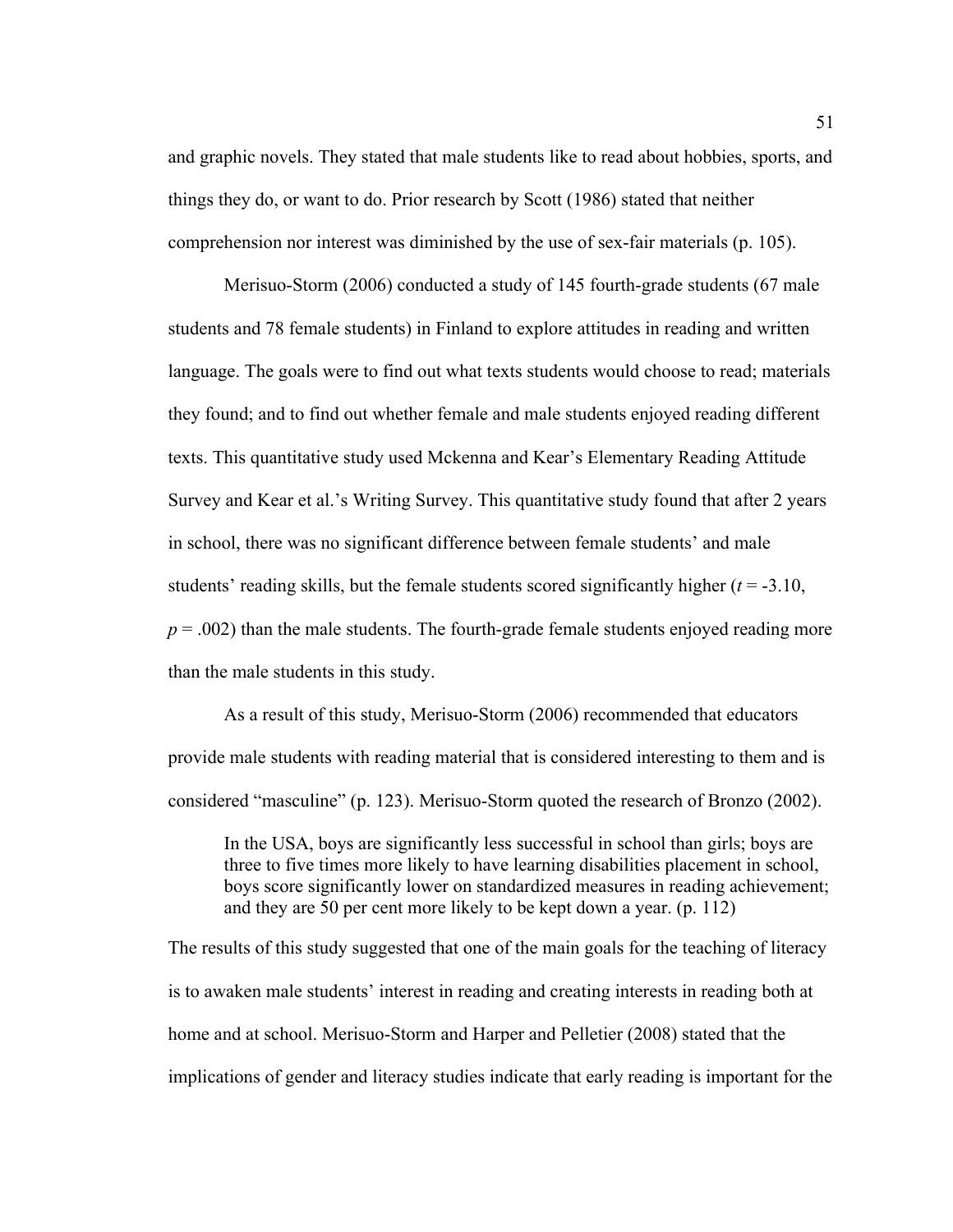success of reading ability/literacy skills of male students in later grades. Prior research by Soderman, Chhikara, Hsiu-Ching, and Kuo (1999) found that reading scores of female students were significantly higher than those of male students.

Newkirk (2000) summarized the research on gender differences of male students. Adolescent male students enjoyed reading and writing about narratives that are more closely aligned to interests in storytelling, film, TV, video games, and graphics. They also ranked humor higher than do female students. Male students needed choices with reading and writing activities (Blackburn, 2003; Goldberg & Roswell, 2002; Newkirk; M. Smith & Wilhelm, 2006). Newkirk postulated that in literacy classes, male students should have opportunities to collaborate with other students and to make sense of individual experiences.

## Strategies for Teaching Reading Comprehension

During the past 30 years, there have been extensive public debates on how to best teach reading to middle-school students. Graves and Liang (2008) concluded that "comprehension instruction is a vital part of the literacy curriculum and ought to receive a great deal of emphasis, particularly in the middle grades" (p. 44). Slavin et al. (2007) stated that "middle school is not too late to accelerate the reading achievement of young adolescents" (p. 24). Tannenbaum et al. (2006) stated that one of the most important skills learned by middle-school students is the ability to read and comprehend informational texts. According to Tannenbaum et al. (2006), "Comprehension of the information in text, or the author's meaning, is the ultimate reason for reading" (p. 381). Wilson (2004) stated that adolescent students with reading problems are likely to have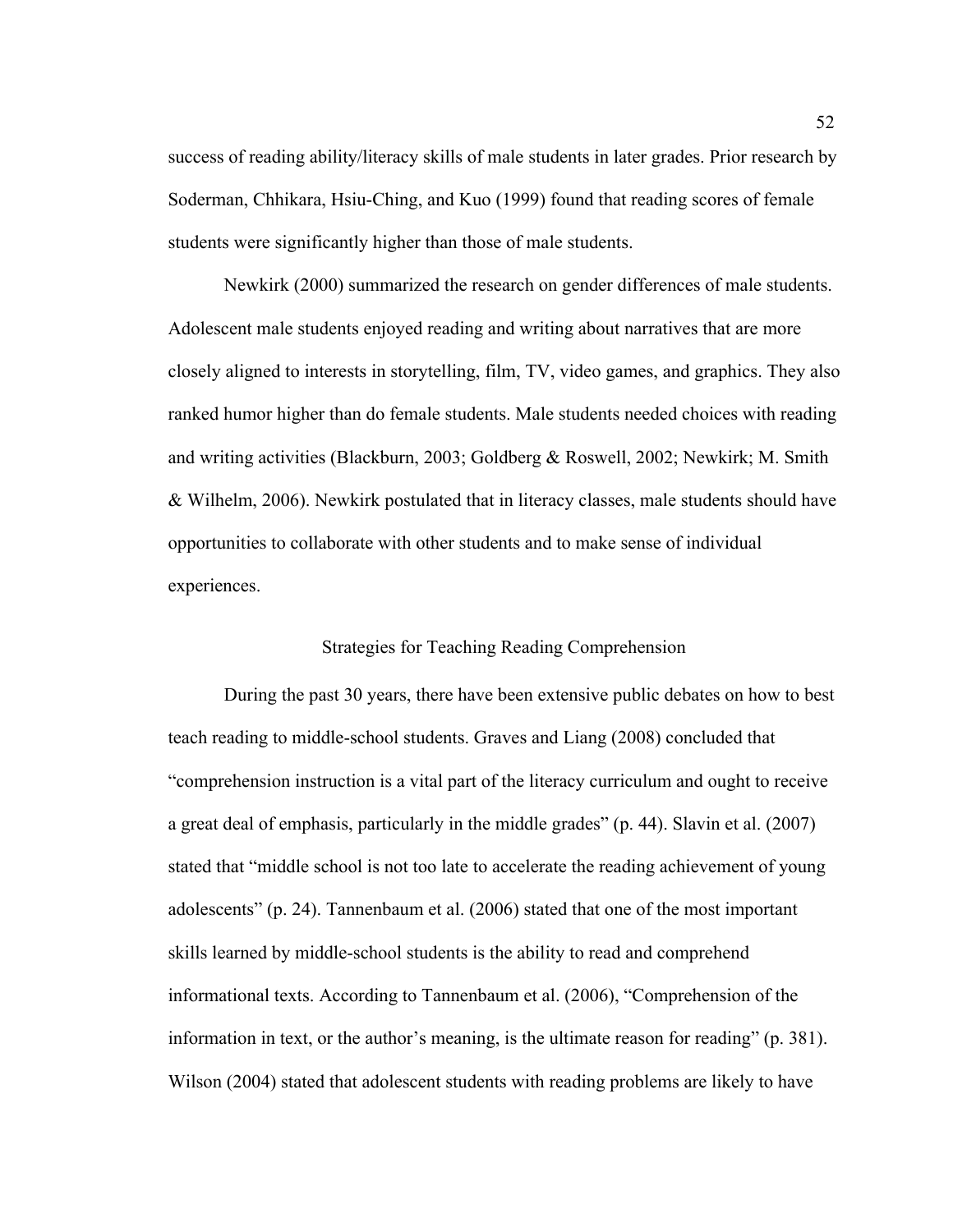problems that are comprehension-based. A majority of struggling readers have decoding difficulties. Some education researchers propose instruction with sound–letter relationships (phonics), while others emphasize immersion in guided reading for reading comprehension (balanced reading). Often, these two methods of teaching reading are at odds with each other (Xue & Meisels, 2004). Xue and Meisels examined the evidence of the balanced-literacy approach for children learning to read. Several studies by K. Dahl and Freppon (1995) and Graham and Harris (1993) showed that engaging children in literature and writing in whole-language classrooms, aids in their understanding of the nature of reading and writing. Students were more likely to read for meaning rather than simply identifying words. The premise is that all students should have the ability to construct meaning (D. Fisher & Frey, 2008; Ford & Opitz, 2008; Harvey & Goudvis, 2000; Iaquinta, 2006; Moats, 2003; Tovani, 2000). Students should be able to read a variety of texts with a variety of purposes by third grade (Goldberg & Roswell, 2002).

The present study will examine text-to-self reading connection strategies in guided reading as part of the McDougal Littell reading basal series. The guided-reading strategies include reciprocal teaching structures (Willis, 2008). These strategies in McDougal Littell include:

(a) predictions: the student predicts what will happen and how the story might end; (b) visualizations: the student visualizes images of characters, settings, and events to help understand the plot of the story; (c) connections: the student connects personally with the text with prior knowledge with text-to-self reading strategies; (d) questioning: the student asks questions about the text while reading in order to analyze events and the characters' feelings; (e) clarification: the student reviews and rereads the text for understanding; and (f) evaluation: the student develops opinions and ideas about the text after reading. (McDougal Littell, 2002, p. C1)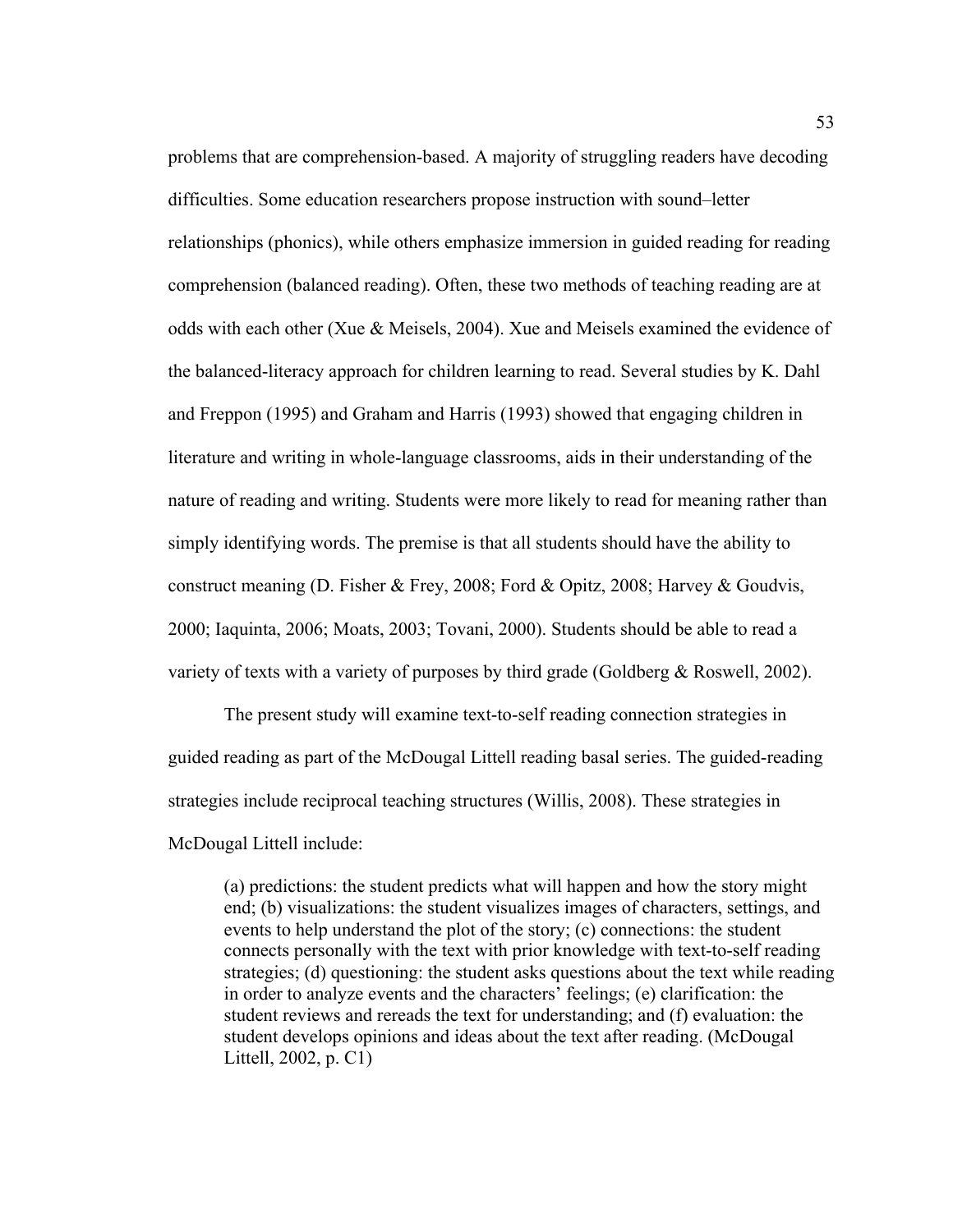These strategies can be taught effectively with direct-teaching methods (McDougal Littell). Research has found that the most useful reading-comprehension skills can be learned best through active dialogue, teacher modeling, explicit teaching, and guided practice (Graves & Liang, 2008; McDougal Littell, 2002, p. 15; Whitehead, 2002).

Allington and Cunningham (1996), Arnold and Colburn (2005), and Dickson, Simmons, and Kame'enui (1998) stated that students learn best by using reciprocal teaching strategies. Students learn best by discussion and sharing of ideas and opinions. Teacher-led discussions help students formulate opinions when appropriate and improve long-term memory and recall (Arnold & Colburn; Moore, Alvermann, & Hinchman, 2000). Researchers stated that years of research on reciprocal teaching have demonstrated that students make large gains in a short amount of time. Questioning is an activity teachers can use to establish a purpose for reading (Purdy, 2008; Salinger, 2003). Reciprocal teaching is an interactive strategy using four substrategies: summarizing, clarifying, questioning, and predicting (Thomson & Nixey, 2005). It is effective when students teach their peers to engage in dialogue (Fielding  $&$  Pearson, 1994, p. 65). This strategy is an interactive strategy where the teacher and students take turns being the teacher and modeling the four strategies after they silently read a meaningful chunk of text. It is a strategy that can be used with other subjects such as science and social studies. Ness (2007) stated that students who are taught comprehension strategies such as "predicting, questioning, and summarizing improve their comprehension scores on both experimenter-constructed tests and standardized tests" (p. 229).

Tolman (2005) stated that "while vocabulary and comprehension are truly the ultimate goals of reading, the teaching of phonemic awareness, phonics, and fluency are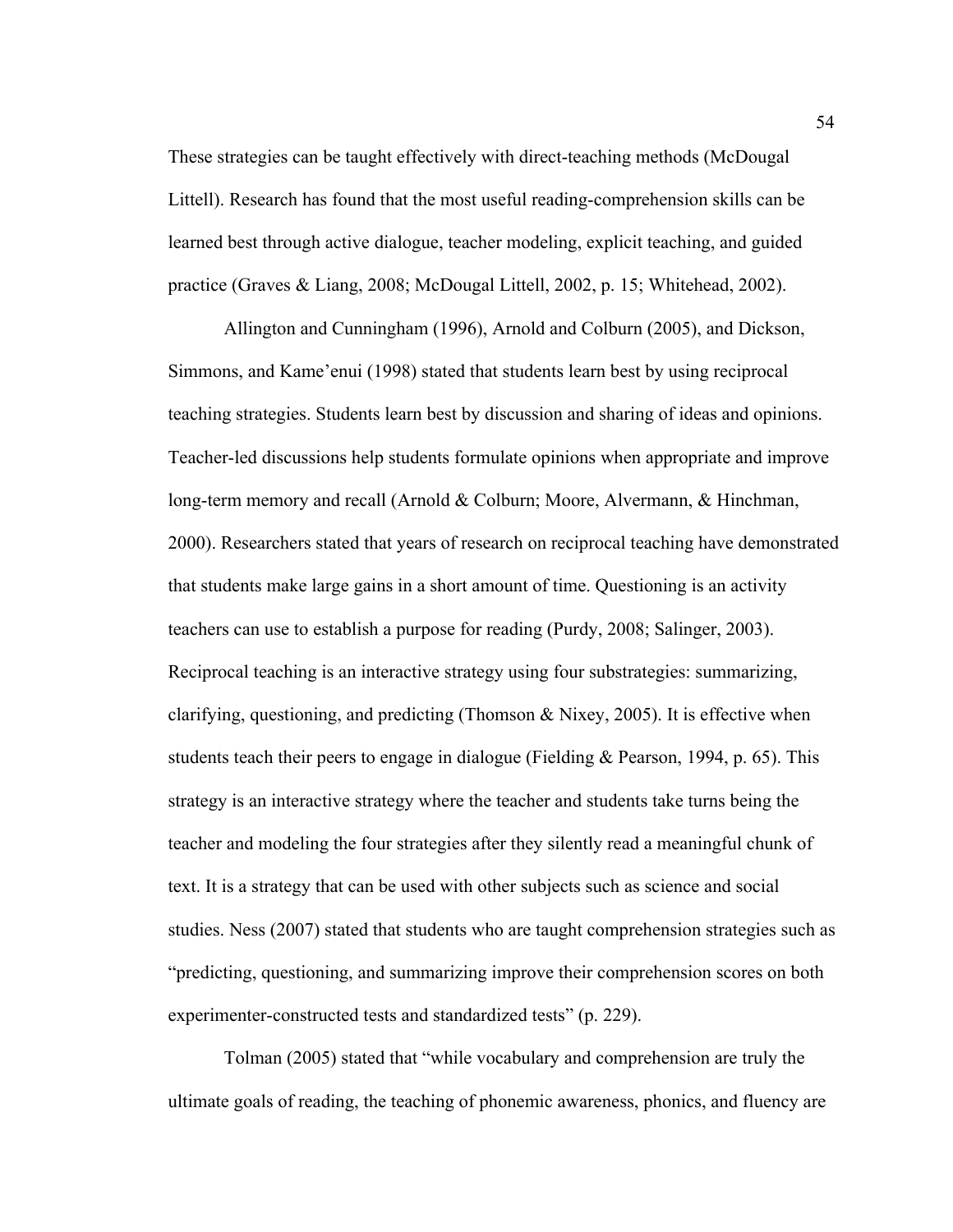steps that must be in place to meet the ultimate goal of comprehension" (p. 16). There is a strong correlation between success in learning to read and the ability to segment words and match sounds to the appropriate letters or letter patterns (Gaskins, 2004). Students need opportunities to read text that make sense to them. Tolman stated that student motivation in reading is of utmost importance. Students' reading difficulties usually extend across the curriculum.

Students can construct meaning through guided reading to aid in instruction with reading comprehension (Cunningham & Allington, 2007). Ford and Opitz (2008) suggested that "reading for meaning is the primary goal of guided reading" (p. 310). Students need guidance in higher-level thinking activities through discussions and making connections with text. Guided reading instruction usually means that the teacher gives instruction to a small group of students on their reading level (Cunningham  $\&$ Allington). With this type of instruction, middle-school students can be provided with direct instruction in order to improve reading comprehension as they read different kinds of text (Cunningham & Allington). Salinger (2003) stated that "struggling readers in upper primary grades need systematic, explicit instruction as much as students in earlier grades, and often they do not receive the instruction they need" (p. 81).

Burns (2007) found that the students in a treatment group were more likely to read at the instructional level and demonstrated progress in the curriculum that significantly exceeded a control group who received guided reading activities. The researchers used a quantitative study to examine the effect of preteaching unknown words to 29 third-grade children identified as having learning disabilities to facilitate an instructional level in a third-grade curriculum. The study also examined the potential implications for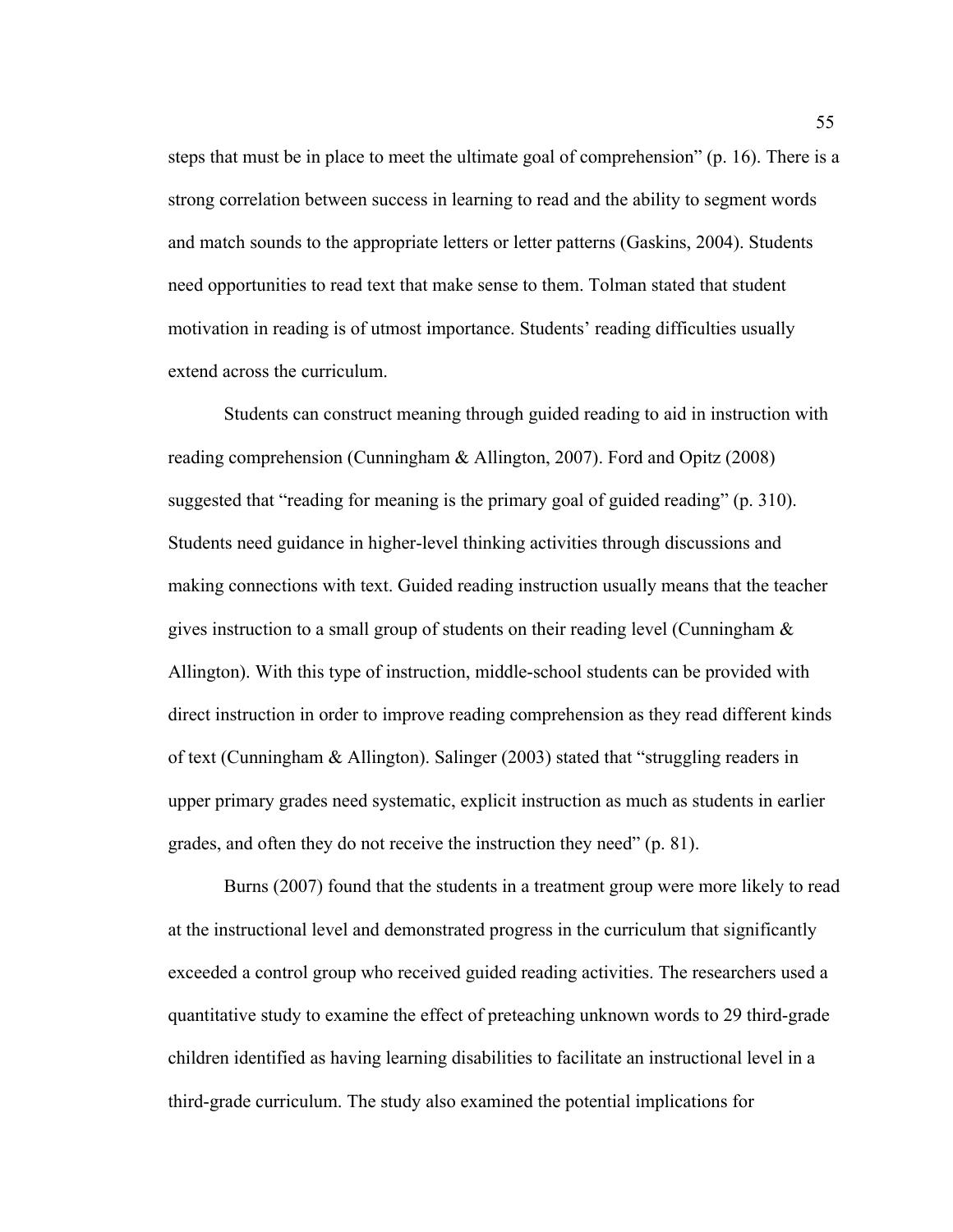implementing response intervention. There were 20 students in the treatment group, and 25 students in the control group. The study was conducted for 15 weeks. Students who were identified as having learning disabilities in basic reading skills participated in the study. Each student participated in specialized reading instruction that consisted of teaching decoding, phonetic skills, and guided-reading strategies from the third-grade basal. Students in the treatment group were taught unknown words from their generaleducation reading curriculum three times a week for 12 weeks. An analysis of covariance (ANCOVA) was used to measure variables. The correlation between the number of passages read at the instructional level and reading progress in the curriculum was .80, which suggested a statistically significant and strong relationship (Burns). The findings are consistent with previous research of (Moats, 2003; Robb, 2000; Tolman, 2005, Willis, 2008) that suggested that reading fluency is essential for reading comprehension. Burns examined only fluency in his research and stated future studies may need to be conducted to examine reading comprehension as well.

Contrary to studies completed by Burns (2007), Iaquinta (2006) found guided reading to be beneficial in reinforcing comprehension, problem-solving, and decoding skills for elementary students. Guided reading can help students develop understanding of the text, to self-correct, and to use self-monitoring skills (Iaquinta). Although this study was conducted in the early grades, the implications are the same for middle-school students. Iaquinta stated that the most critical element of guided reading is the skillful teaching that helps young readers learn the effective strategies they need to become independent learners.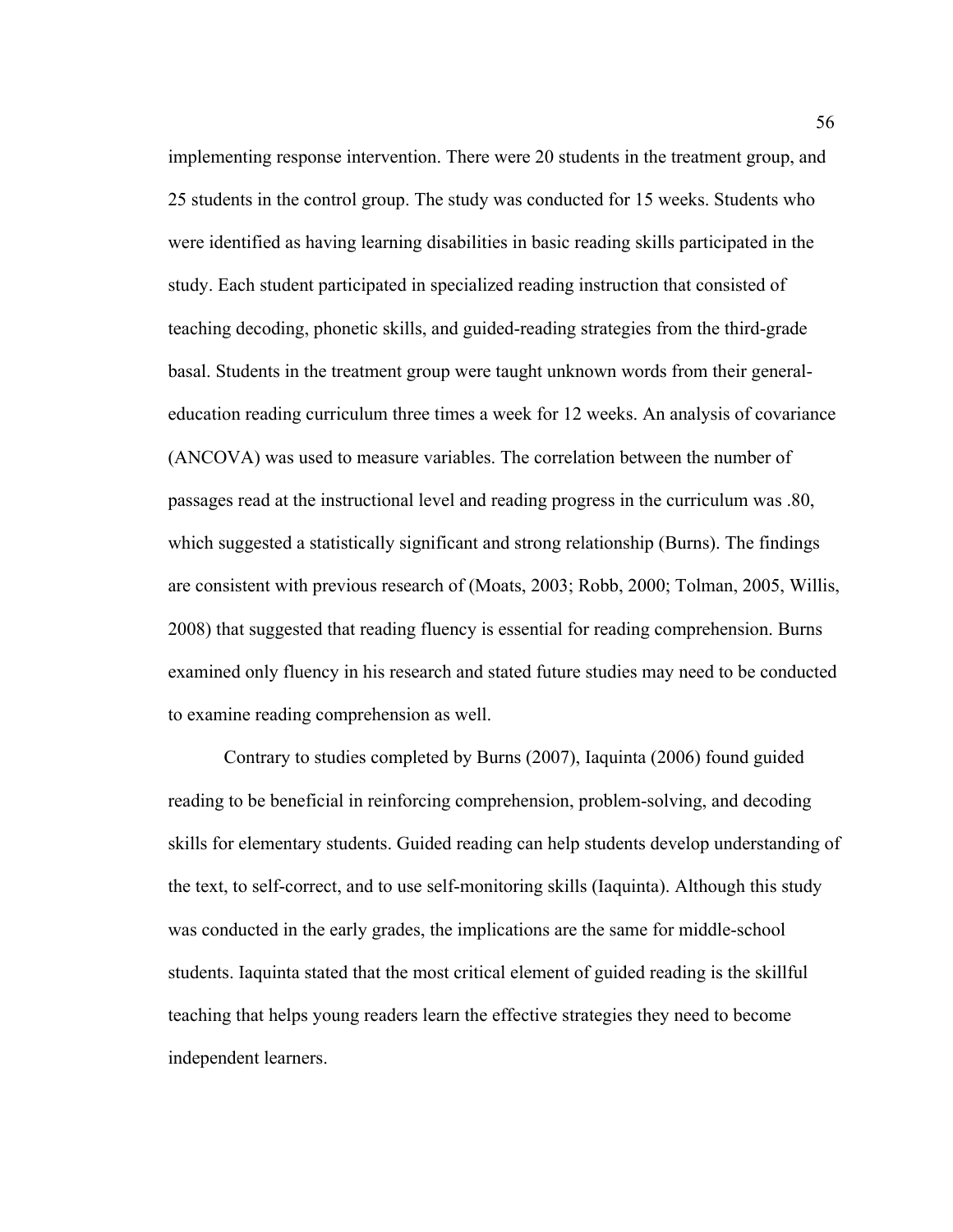Ford and Opitz (2008) conducted a study using 1,500 teachers in kindergarten through second grades to examine their understanding and practices related to guided reading. Teachers were asked to complete a pedagogically focused survey on guided reading. The findings of Ford and Opitz indicated that teachers in this study were inconsistent in their use of leveled texts and understanding of guided reading. Skidmore, Parent, and Arnfield (2003) also found that guided reading is mostly dominated with teacher dialogue, where the teacher controls questioning and normally controls turntaking by nominating the next speaker. Ford and Opitz argued that older students also require small groups with guided-reading instruction. The teachers in this study indicated that the purpose of guided reading was to use explicit instruction and modeling, rather than scaffolding instruction. Ford and Opitz concluded that "because teachers implement reading practices in many different contexts with many different learners, it may be more useful for school district personnel to develop and administer a similar survey locally and interpret the results" (p. 324).

There are students in the upper elementary and middle schools who are reading below grade level. Iaquinta (2006) stated:

It is estimated that one in three children experiences significant difficulties in learning to read. Research conducted during the past two decades has produced extensive results demonstrating that children who get off to a poor start in reading, rarely catch up. (p. 413)

Slavin et al. (2008) found that clear, well-evaluated programs capable of enabling middle and high school students with poor reading skills to meet the demand of complex texts are needed. These skills ensure that these students not only succeed in their high school coursework, but also graduate ready for college and work-related reading tasks. After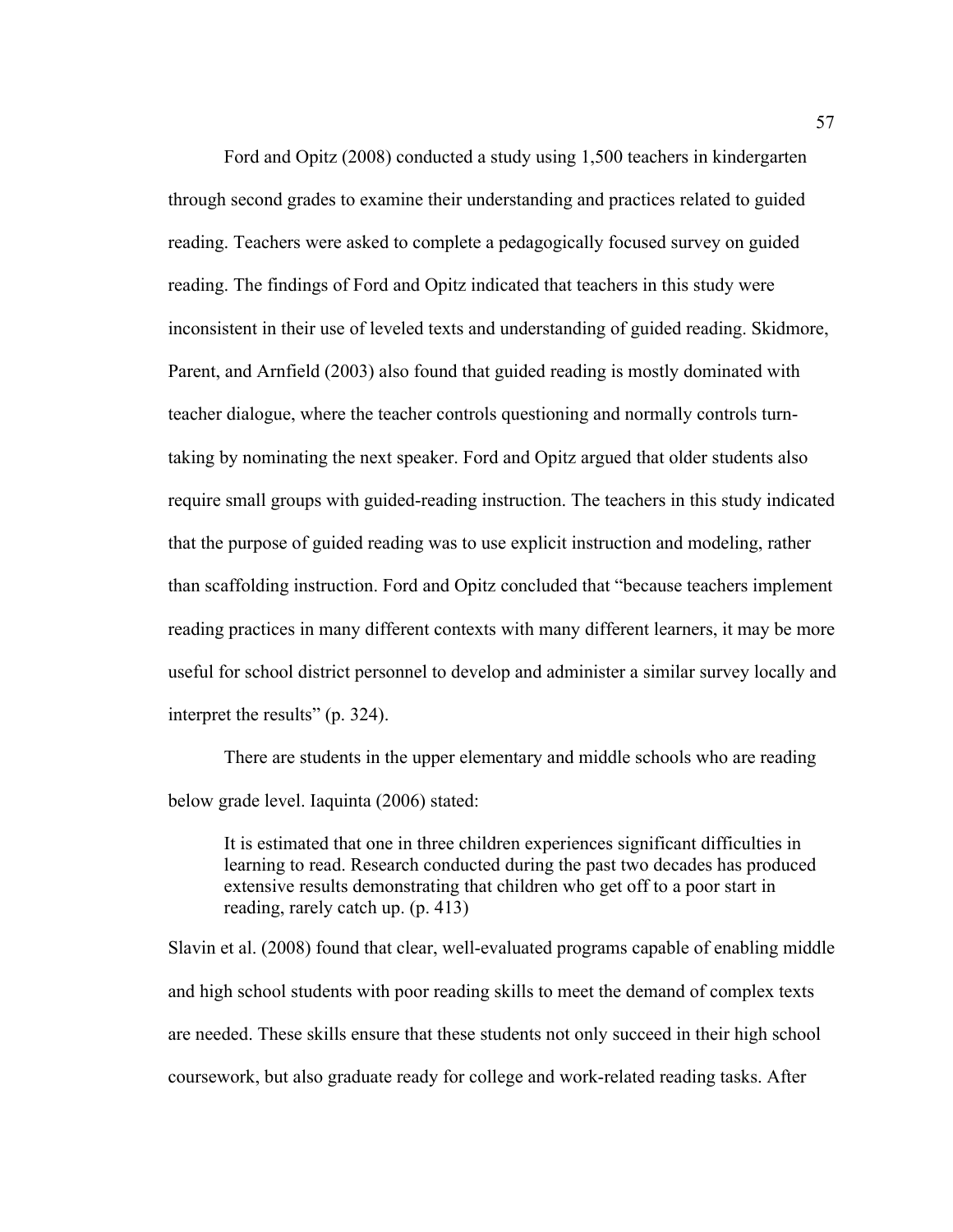reviewing achievement outcomes of effective reading programs, Slavin et al. (2008) concluded what matters for student achievement are approaches that fundamentally change what teachers and students do every day, such as engaging in cooperative learning. Slavin et al. (2007) reported:

more research and development of reading programs for secondary students is clearly needed, but we already know enough to take action, to use what we know now to improve reading outcomes for students with reading difficulties in their critical secondary years. (p. 309)

Methods for teaching reading comprehension are effective for middle-school students through a balanced approach to teaching reading, including the addition of direct instruction in reading comprehension, word attack strategies, and teaching phonetic rules (Liuzzo, 1998; Moats, 2003). The balanced literacy, or the four-block model, is another method to teach guided reading for 30-40 minutes daily (Cunningham & Allington, 2007). The McDougal Littell reading program also provides lessons in reading comprehension for all books and uses fast-paced, structured lessons. Teachers are given on-going coaching and mentoring (McDougal Littell, 2002).

Marzano (2004) concluded that a student's prior knowledge or background knowledge is the most important factor for learning new content. Researchers and theorists refer to what a person already knows about a topic as background knowledge. Marzano (2004) further stated "numerous studies have confirmed the relationship between background knowledge and achievement. Our ability to process and store information dictates whether our experiences parlay into background knowledge" (pp. 1–2). Ryan and Anstey (2003) concluded students naturally focus on prior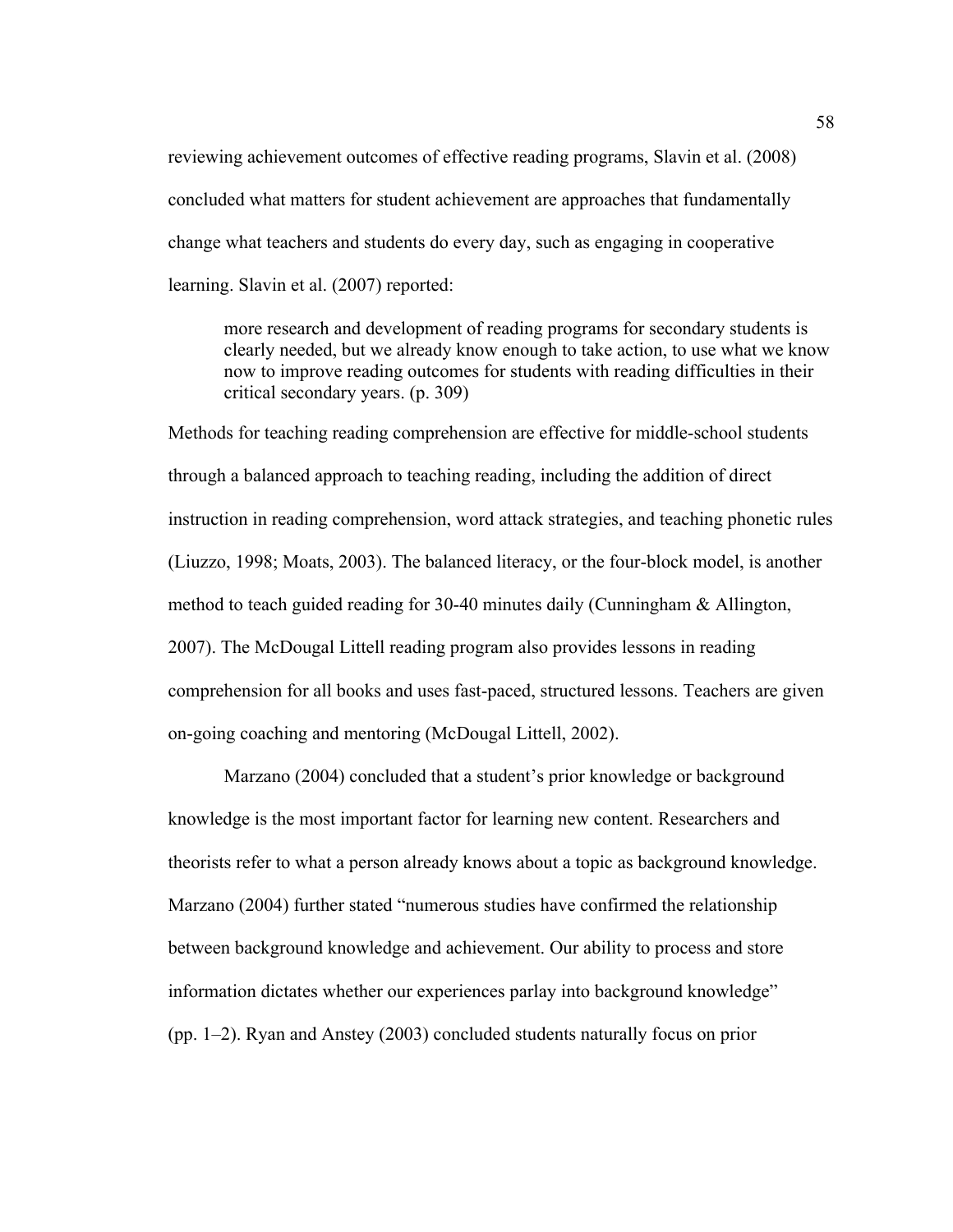knowledge and experience to make sense of the world, and our current teaching practices reinforce this use of reading resources.

Shepard (2005) suggested teachers focus on student knowledge and application by eliciting relevant information connected to previous experiences. Teachers are advised to access prior knowledge before teaching a new concept (Graves & Liang, 2008; Lim, Reiser & Olina, 2009; Moore et al., 2000; Robb, 2000; Salinger, 2003). Robb stated that encouraging the transfer of knowledge strengthens the construction of new understandings when reading and comprehending a text.

Students' background knowledge is both declarative and procedural. Declarative knowledge is what students already know about the topic they will read. Procedural knowledge includes the specific skills and strategies that will help students comprehend, such as reminders of what they know about reading for clues to discern cause and effect relationships. (Salinger, 2003, p. 83)

Lim et al. (2009) recommended that teachers provide effective instructional strategies for promoting learning and transfer of learning. Teachers should also take into "account the learner's prior knowledge in a domain" to enhance students' understanding of concepts (p. 65). Self-motivating skills are important to metacognition and the transfer of skills. Hunt, Touzel, and Wiseman (1999) determined that teachers have the greater responsibility of making their lessons interesting and motivating to the degree that students feel excited about learning and are connected to it. Effective teachers assist students with the application of the transfer of new learning with meaningful activities associated with prior learning and using similarities or associations. Ainley, Hidi, and Berndoff (2002) found the contribution of prior knowledge to topic interest varied substantially across different texts. There was a strong correlation between general individual interest in learning and topic interest. They stated, "Even though our measure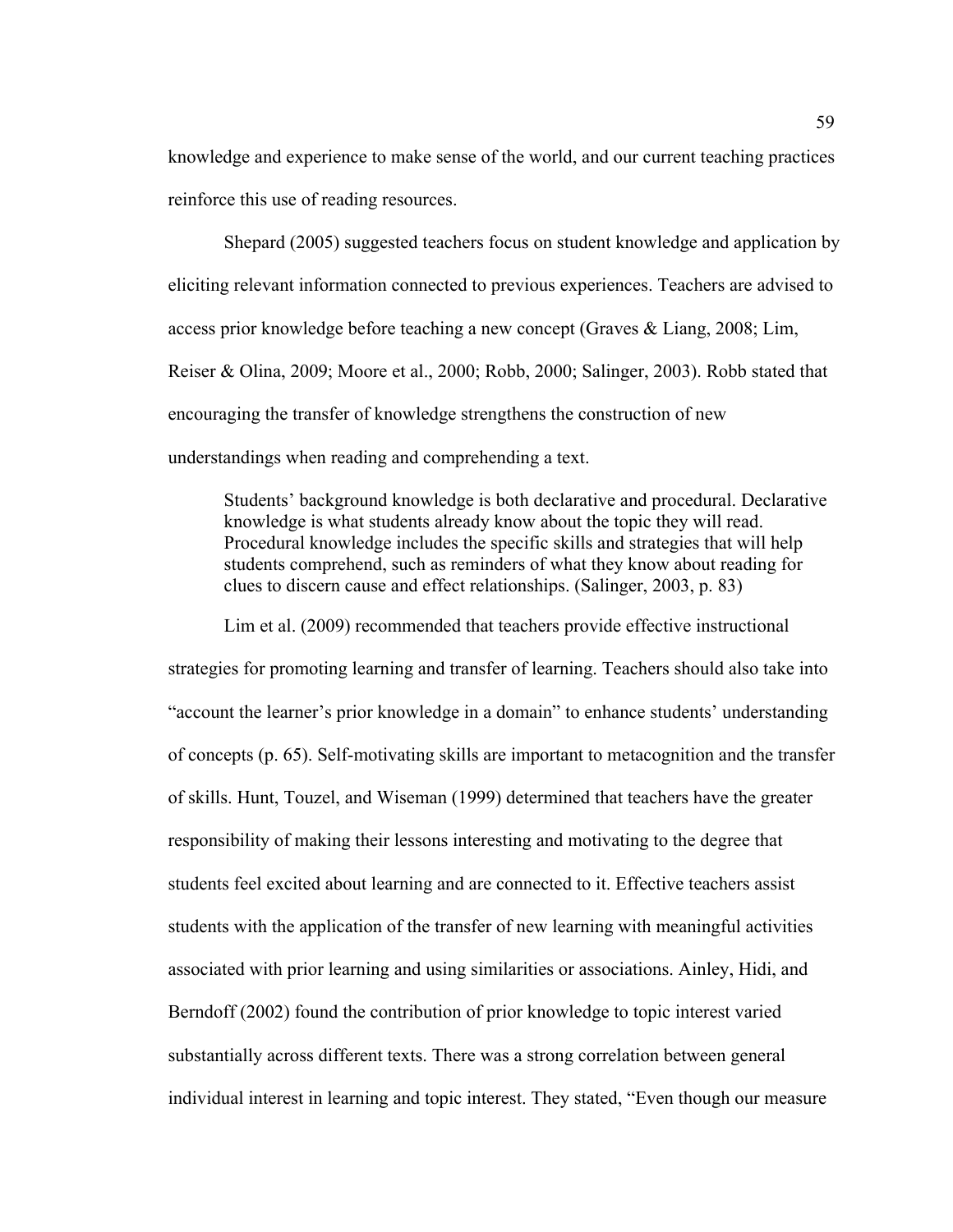of prior knowledge was limited, it allowed us to assess something of the relationship between prior knowledge and topic interest" (p. 557). Previous research has not considered prior knowledge a variable when determining the effects of interest on learning (Ainley et al.).

Reed and Johnson (2000) stated that Egan suggested that history and literature in middle school should be taught in Vygotsky's social context and should include the major events of the people or period being studied. Egan explained students learn literacy skills depending on prior knowledge of various underlying, abstract concepts (Reed & Johnson). Egan advocated teaching literacy through story rhythms, metaphors, analogs, objectives, and storytelling with affective meaning (Reed  $\&$  Johnson). Students learn to read with cooperative learning activities, which allow students to be noisy, active, and social in the pursuit of academic excellence (Slavin et al., 2007; Vygotsky, 1978). D. Fisher and Frey (2008) wrote, "Consistent with the apprentice/expert depiction, as well as Vygotsky's Zone of Proximal Development, the gradual release of responsibility model acknowledges the role of the teacher in guiding students to independent practice or application" (p. 18). Slavin et al. (2007) and Vygotsky (1978) concurred with this theory.

Ryan and Anstey (2003) conducted a case study that examined the methods teachers used to assist students to make reading meaningful in terms of their sociocultural characteristics and their knowledge and experiences as readers. The researchers formed a small case study with a group of sixth-grade students from the UK that explored backgrounds, cultures, and countries that might influence the interpretation of the book, *The Rabbits*. Ryan and Anstey discovered that reading does not occur in a vacuum. They stated that "all literacy practices are a reflection of the socio-cultural processes and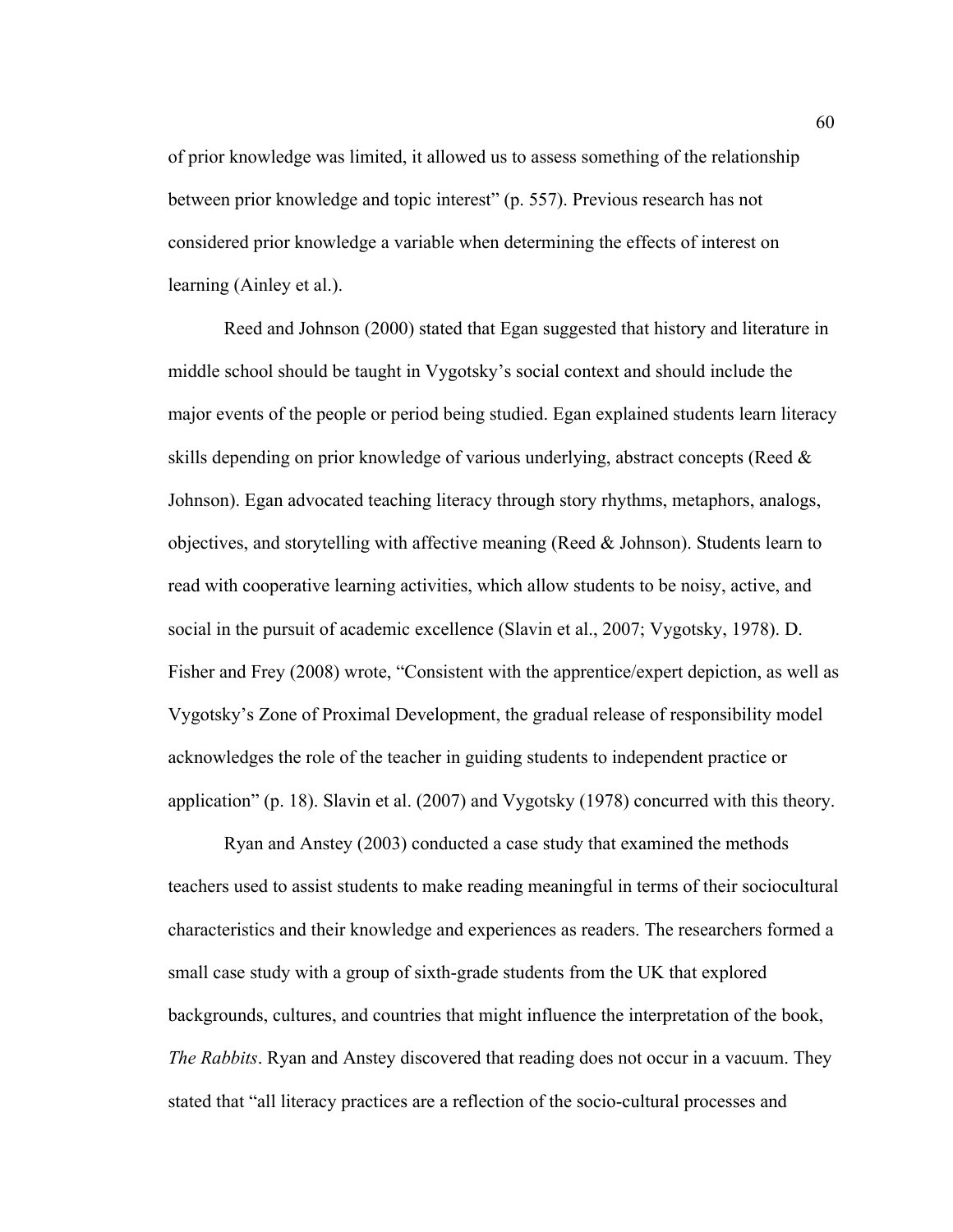knowledge of the learner, and are not static, but dynamic and ever-changing" (p. 11). Consistent with the prior research of Harvey and Goudvis (2000), Ivey and Fisher (2006), Robb (2000), Ryan and Anstey, and Tovani (2000), readers make connections based on life experiences that provide them with resources as readers. Ryan and Anstey affirmed:

the readers may draw on different domains of their identity to make meaning. "Domains are structured, patterned contexts within which literacy is used and learned" (Barton & Hamilton, 2000, p. 11). Cope and Kalantzis (2000), identify these different domains or identities collectively as Discourse Worlds, and suggest that students draw on two in particular to make meaning, their Lifeworld and their School-Based World. (p. 11)

The findings of Ryan and Anstey suggested that knowledge and identity influence students in their ability to make meaning of texts as they develop as strategic readers.

In summary, teachers must be aware that middle-school students are in the concrete operational stage of development and beginning the formal operational stage (Rippa, 1997). The implications are that adolescents are in the latter stage of the development of solving problems and manipulating symbols as well as performing operations in the context of concrete situations. Adolescents are also beginning the formal operational stage of learning from the concrete to more abstract operations, known as hypothetical thinking (Boeree, 2000). The implications are students will be able to use inferences in reading stories as well as reasoning abstractly. Because there are strong correlations between language development and cognitive development, educators should teach literacy through literature circles and traditional storytelling (Lightbrown & Spada, 2006; Reed & Johnson, 2000). Middle-school students can improve their literacy skills with activation of prior knowledge of various underlying, abstract concepts (Reed  $\&$ Johnson, p. 260). Egan advocated teaching literacy through story rhythms, metaphors,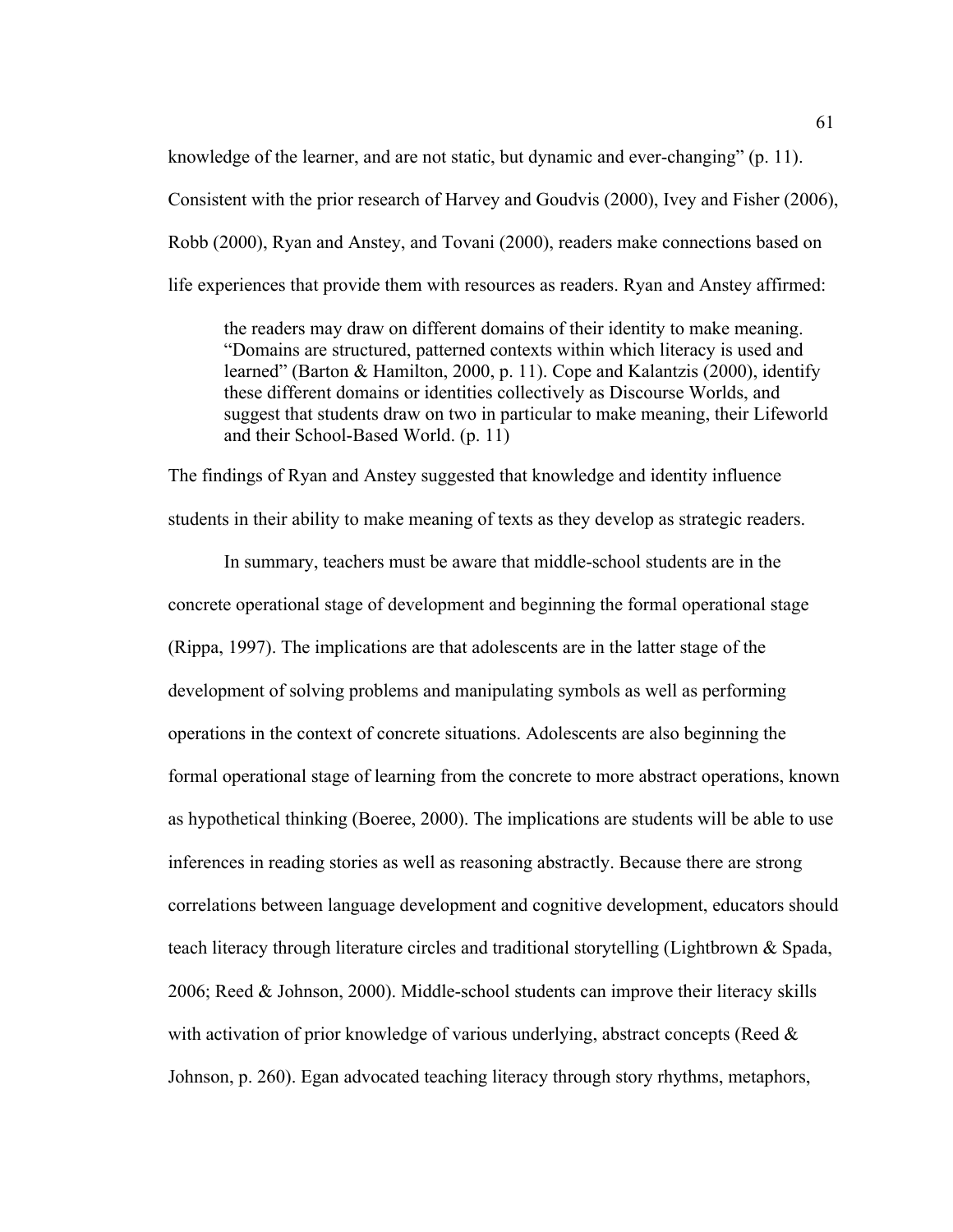analogs, objectives, and storytelling with effective meaning (Reed & Johnson).

Storytelling, as well as other speech skills, are connected to the ability to communicate in reading and written language (Myers & Botting, 2008).

## Summary of Brain-Based Learning

Brain research in recent years has contributed great insights into areas of the brain related to specific learning and reading comprehension. Educators and parents should be aware of the neurological differences between male and female students (Gurian & Stevens, 2005; Jensen, 2000; King & Gurian, 2006; Sax, 2005). Jensen (2000) stated:

Gender issues are extremely complex. The variations within gender groups are as great as those found between genders. This idea does not negate the fact, however, that in general a variety of social and biological differences between men and women exist and impact learning. (p. 91)

Female students generally outperform male students in literacy activities involving fluency or word generation and use of verbal memory (Jensen, 2000; King & Gurian, 2006). This may be due to differences between the male and female brains (Gurian  $\&$ Stevens, 2005; Jensen, 2000; Kommer, 2006; Sax, 2005). Jensen found that "these structural differences may account for behavioral, developmental, and cognitive processing differences between males and females" (p. 93). Jensen stated that female students have lesser known bundles of interhemispheric fibers, called the anterior commissure. This may allow female students to have an advantage over male students with both verbal and nonverbal information. Some male students are generally 1 to 2 years behind female students in language skills (Jensen, 2000). Scherer (2002) quoted Levine (2002) in an interview.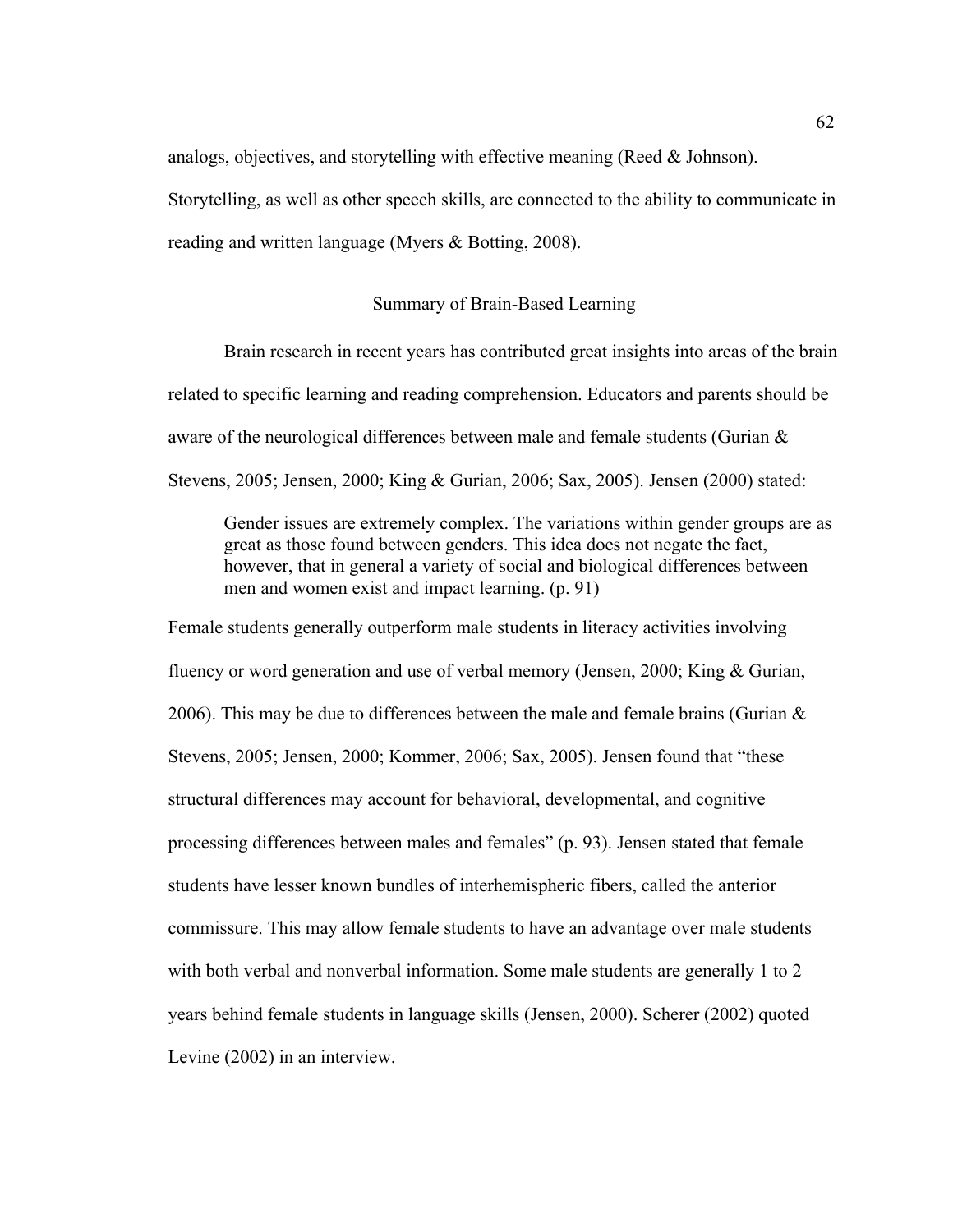The girls seem way ahead of the boys in elementary school in language processing. As school becomes increasingly verbal and linguistically dense, the girls develop more of an advantage. The boys have better spatial abilities, which are useful in kindergarten and 1st grade but become increasingly irrelevant to the curriculum as you proceed through school. To a great extent, you can thrive without spatial abilities in school. You can't thrive without language abilities in school. (pp. 9–10)

King and Gurian (2006) stated that one difference between males' and females'

brains is that male brains have more cortical areas dedicated to spatial–mechanical functioning in general. Kommer (2006) and Sax (2005) found in their studies on males' and females' brains, an indication that females' brains are better able to read facial expressions and also have a better sense of hearing than males' brains. Gurian and Stevens (2005) stated that females' brains have stronger neural connectors in their temporal lobes than males' brains. These stronger connectors appear to facilitate more detailed sensorimemory storage for better listening, especially for tones of voice. Therefore, female students seem to be more proficient readers than male students (Gurian & Stevens 2005; Kommer; Sax). Deacon (1997) wrote:

The right hemisphere of the brain is responsible for nonsymbiotic functions, and is competitive with word processing and phonological analysis. It is the processing of prosodic features of speech. Prosodic features are rhythmic and pitch changes that we generally use to convey emotional tone, to direct the listener's attention to the more or less significant elements in a sentence, and in general, to indicate how aroused we are about the contents of speech. (p. 313)

In the late 1800s, Paul Broca, a French neurosurgeon, maintained that the localization of language functions that play a primary role in speech production is primarily located in the left hemisphere. His research was based on premortem and postmortem observations on a series of patients. Wilson (2004) stated all students generally learn to read using the left frontal part of the brain, or Broca's Area, the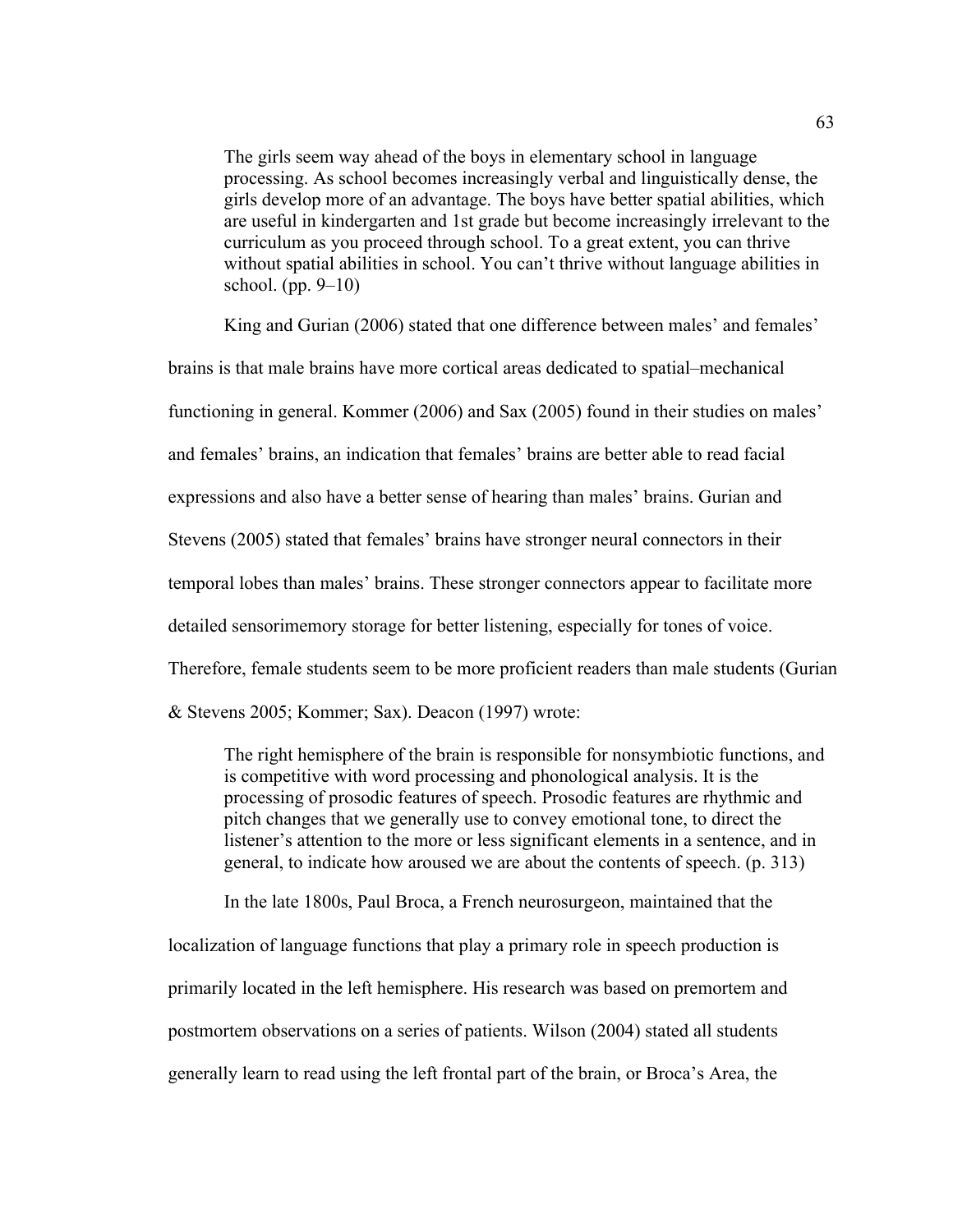parietotemporal region, and the occipitotemporal region of the brain (Perfetti & Bolger, 2004). Willis (2008) found that "comprehension, retention, and use of information obtained through reading appear to be associated with the prefrontal lobe activation and storage in neurons of the neocortex" (p. 11). Harper and Pelletier (2008) studied gender and language-group differences in students' performance in early literacy. The results of this study showed language differences in kindergarten students; however, there were no significant differences between male students' and female students' reading scores on the Test of Early Reading Ability (TERA-2 and TERA-3). Harper and Pelletier stated that future research should examine gender differences using the TERA as a tool to provide data that will confirm or negate the role of gender in children's ability to infer meaning from print.

Recent research in brain development and language supports the importance of teaching reading and incorporating brain research with perceptual processing, word recognition, syntactic processing, and comprehension associated with literacy in middle schools. Gurian and Stevens (2004) stated in their research on gender and education that there is a disconnection between teaching practice for biological differences in the male and female brains. The implications of neurological science and reading-disabilities research are that early intervention is effective in preventing reading failure for all students (Shaywitz & Shaywitz, 2004). Shaywitz and Shaywitz stated that the ability to learn to read requires students to take advantage of what nature provided: a biological module for language. Students also need opportunities to practice reading, reading comprehension, writing, and listening to stories (Coelho, 2004; Hawkins, 2004; Shaywitz & Shaywitz).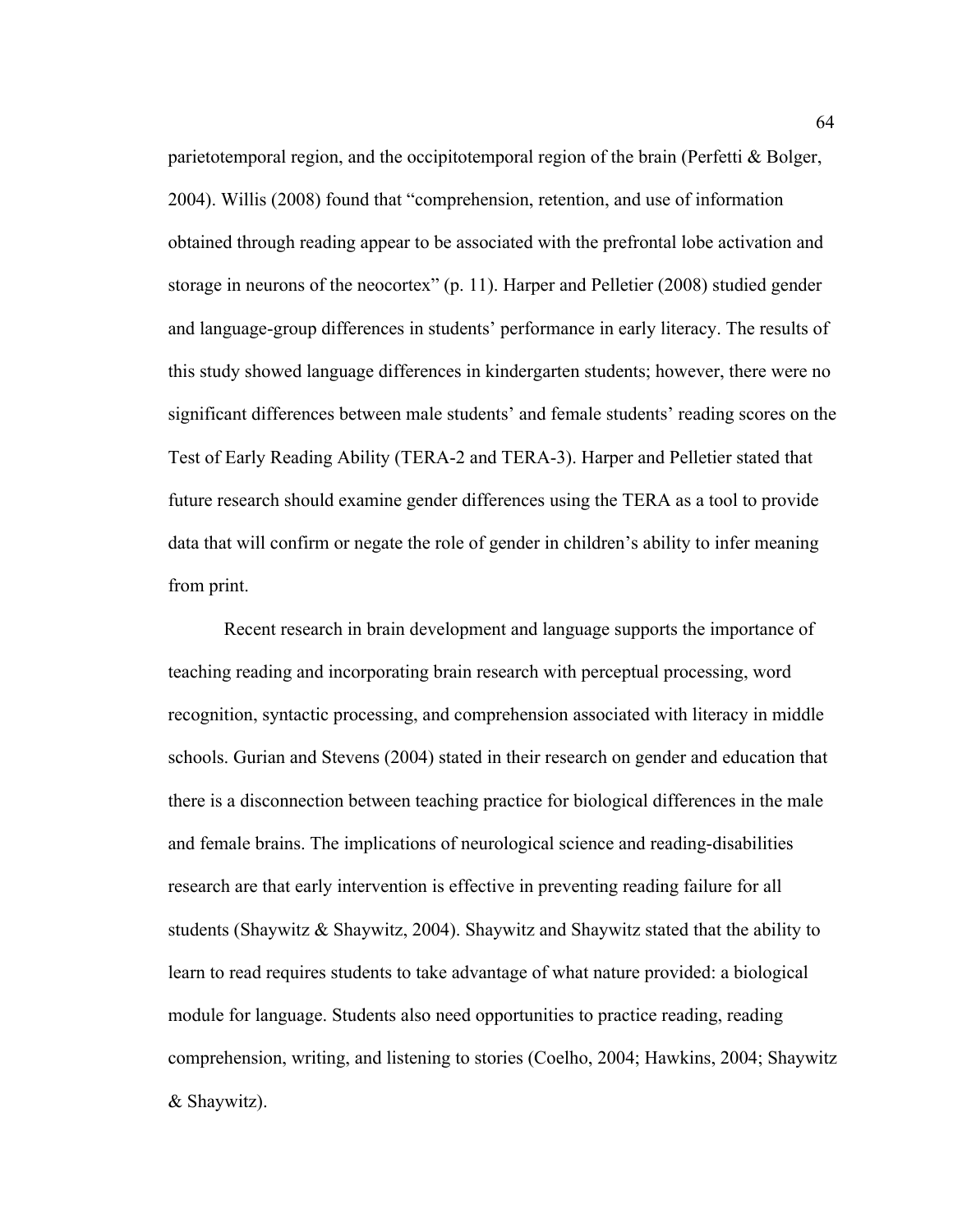Moats (2003) stated that reading proficiency depends on (a) phonological awareness; (b) knowing what words mean; (c) constructing meaning; (d) connecting the text to prior knowledge; (e) monitoring comprehension; and (f) replacing lack of comprehension. Figure 1 illustrates the areas of the brain responsible for reading proficiency.

Gurian and Stevens (2005) found that Positron emission tomography scans and Magnetic resonance imaging show differences between male and female brains. King and Gurian (2006) stated that when teachers are unaware of these brain differences, they often misdiagnose normal male students as having learning disabilities. There are differences in the frontal lobe during development between male and female brains. This area is responsible for the decision-making process as well as word production, reading, and writing. Female students may develop this area of the brain earlier than male students. Gurian and Stevens (2004) cited that male students have less serotonin and less oxytocin than female students, which can increase impulsive risk behavior.



*Figure 1.* From LETRS module 1: The challenge of learning to read. *Note.* From *Language Essential for Teachers of Reading and Spelling, Module 1*, by L. Moats, 2003, Longmont, CO: Sopris West. Copyright 2003 by Sopris West Educational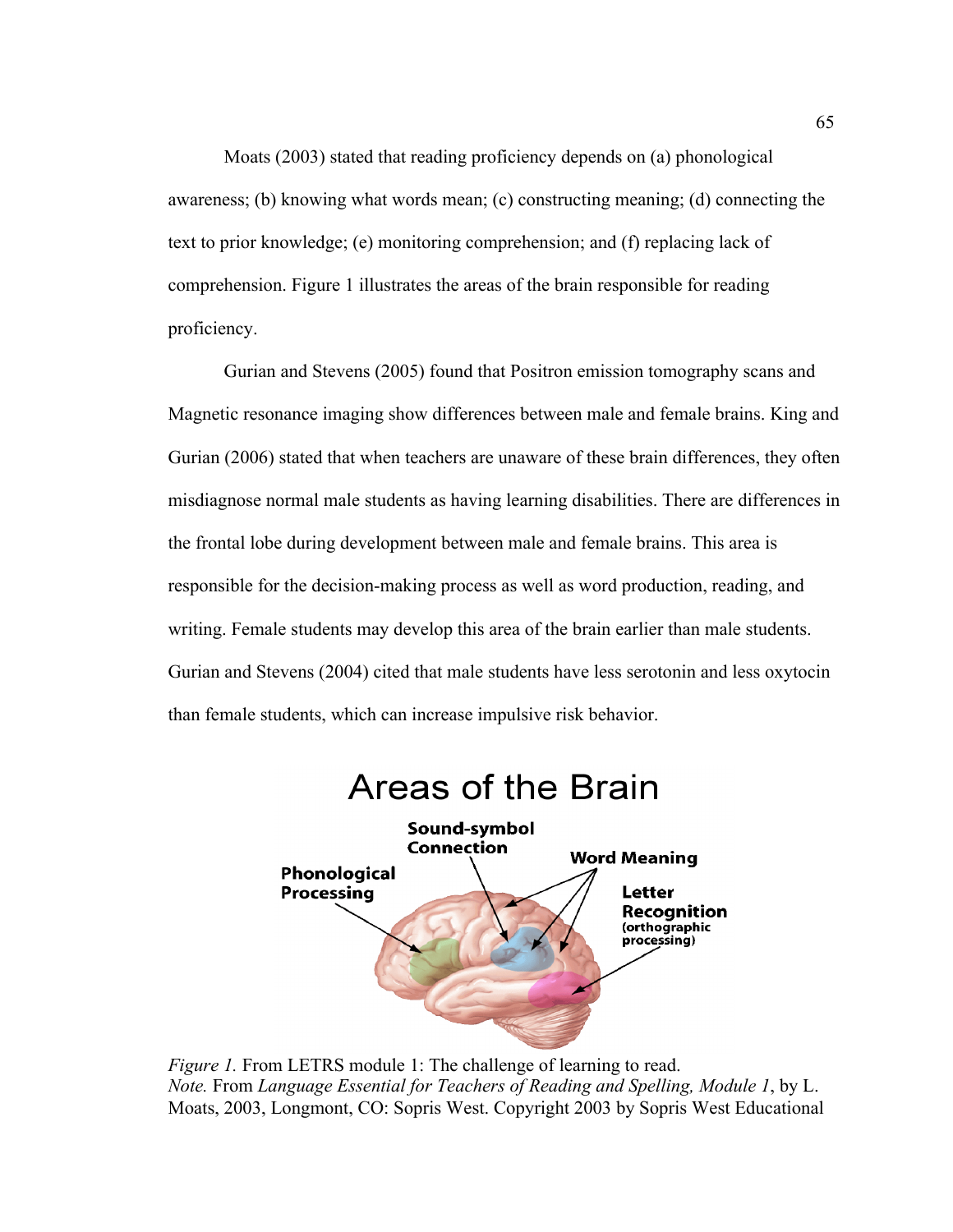Services. Reprinted with permission from Sopris West Educational Services. LETRS *Module 1: The Challenge of Learning to Read, Module 1: The Challenge of Learning to Read,* by Louisa Moats@2005 (see Appendix A).

Healy (1990) posited the left hemisphere of the brain works by arranging things in an orderly manner, analyzing, and sequencing sentences and grammar. Jensen (2000) stated that a well-functioning brain should use both hemispheres at the same time to match the abilities of each hemisphere. Researchers generally believe that the right hemisphere works with wholes, not parts. It is involved with language processing, word meanings, and content words. The left hemisphere of the brain is primarily responsible for language comprehension; the order of words and their relationships (syntax); fine distinctions of sounds (phonology); the order of sounds in words; and some types of word meanings such as function words (Jensen, 2000).

Jensen (1998) advised teachers to expose students to more challenging vocabulary and foreign languages by the age of 12. Synaptic pruning and neuronal loss make the acquisition of second languages more difficult during puberty. Nash (1997) and Kennedy (2006) also cited that there is a window of opportunity for developing language in young children. Nash stated, "The ability to learn a second language is highest between birth and the age of six, then undergoes a steady and inexorable decline" (p. 56) Sharma and Nash (2009) stated "The most optimal period for central auditory development is during the first 3.5 years of life. There is some variability in the data between the ages of 3.5 to 7 years" (p. 14).

Deacon (1997) discovered language functions extend to all the major lobes of the neocortex, including the parietal area (tactile), the temporal area (auditory), and the frontal cortex (planning, working memory, and attention) of the left hemisphere.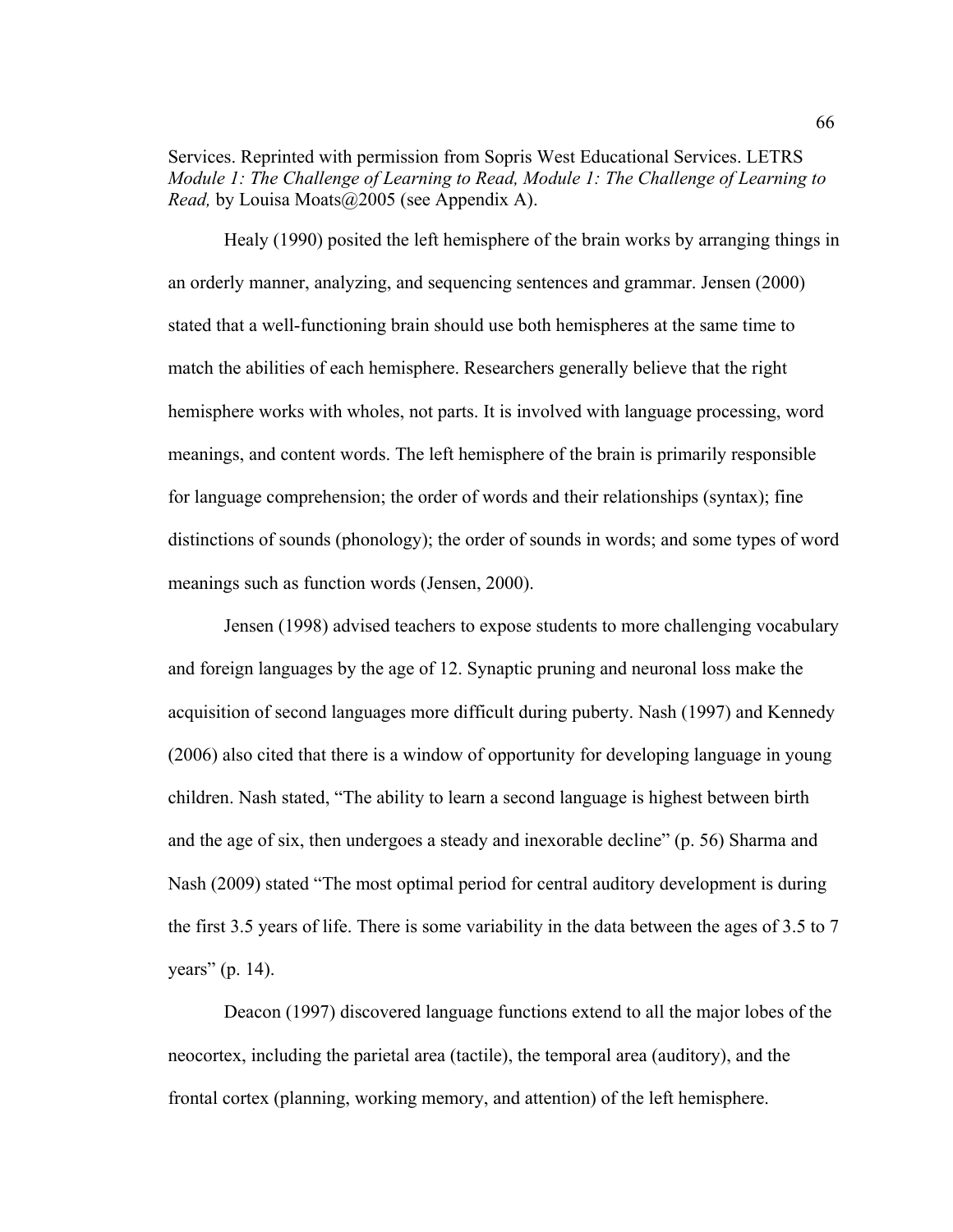O'Malley, Reynolds, Stolz, and Besner (2008) revealed reading aloud requires central attention with word recognition. Sousa (1998) wrote, "Talking activates the brain's frontal lobe, which is necessary for understanding, meaning, and memory" (p. 24). Brookshire (1992) and Kennedy (2006) concluded that children can comprehend speech or spoken messages through the primary auditory cortex and pass it on to the Wernicke's area, where a child's prior knowledge is incorporated and meanings are elicited into the analysis of the message for semantic content. This research relates directly to the need for text-to-self reading connections in reading comprehension.

R. Caine and Caine (1990) have developed 12 principles of brain-based learning. Principle 1 states, The Brain Is a Parallel Processor. An adolescent's brain can function simultaneously with thoughts and emotions with activity shifting several times during a class period (R. Caine & Caine, 1990; Jensen, 2000; Lombardi, 2008). The implications of Principle 1 are that teachers should use different methodologies and learning styles to accommodate the downshifting of the brain (R. Caine & Caine, 1990; Lombardi).

Principle 2 is Learning Engages the Entire Physiology. This principle involves educating the whole child (Dewey, 1916). Student learning is influenced by the whole body and learning is either inhibited or advanced by classroom experiences (G. Caine & Caine, 2006; R. Caine & Caine, 1990; Kommer, 2006; Sylwester, 1994). For example, teachers must provide students with engaging learning activities (G. Caine & Caine, 2006; R. Caine & Caine, 1990; Jensen, 2000; Kommer; Sylwester). R. Caine and Caine (1990) cited stress and threat affect the brain, and it is influenced by peace, challenge, boredom, and contentment. Gurian and Stevens (2004) recommended that teachers make lessons experiential and kinesthetic. They found that male students' "language will be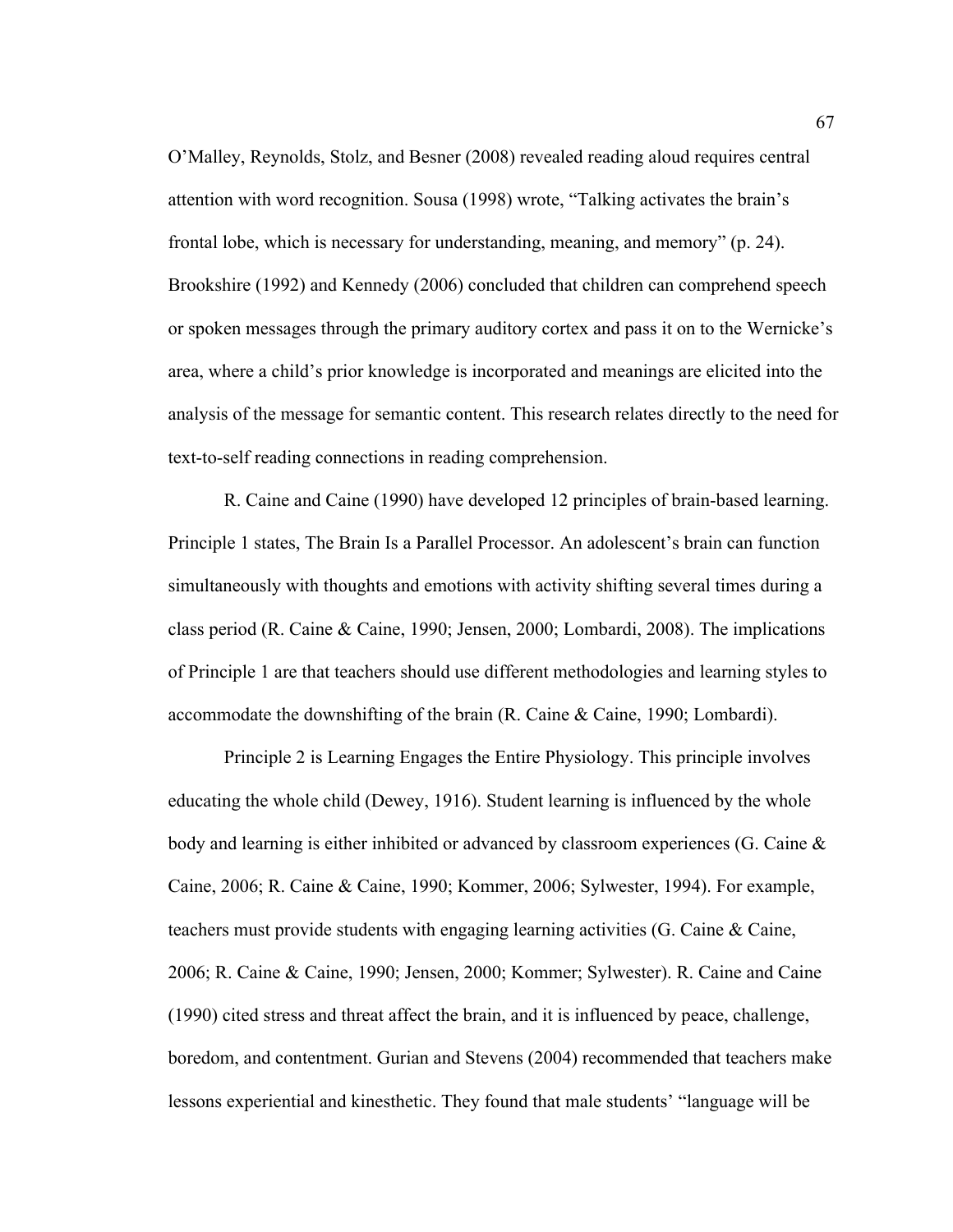richer in vocabulary and more expansive when they are engaged in a task" (p. 25). The implications of Principle 2 are that learning is developmental and there may be a difference in maturation of adolescent students in any given classroom (Piaget, 1972).

Principle 3 states, The Search for Meaning is Innate (G. Caine & Caine, 2006; R. Caine & Caine, 1990; Jensen, 2000; Lombardi, 2008). The brain naturally searches for purpose and relevance (G. Caine & Caine, 2006; Jensen, 2000; Lombardi). Jensen (2000) stated:

The brain is designed to seek meaning. Until we provide learners with the resources (time, context, other learners, materials, opportunities) to discover meaning in what we ask them to learn, we will continue to produce robots and underachievers. Correspondingly, until we provide more meaningful forms of assessment, educators will have little incentive to pursue teaching for deep meaning. Students will simply skim a few facts off the top, pass the test, and call it education. (p. 279)

Meaning can be constructed through social learning (Vygotsky, 1978). Students make connections when information is embedded into socially interactive learning connections. (Bruer, 1999). Lombardi suggested that Principle 3 be taught with discovery and cooperative learning in contexts to promote understanding and enhancing memory.

Principle 4 is The Search for Meaning Occurs Through Patterns (R. Caine & Caine, 1990; Jensen, 2000). When the brain encounters a new idea, it searches for prior knowledge and experiences similar to the new concept (Lombardi, 2008). The implications for Principle 4 are that teachers should influence patterning in the form of critical thinking and problem solving. For example, learners must be able to create meaningful and personally relevant patterns (R. Caine & Caine, 1990). Emotion, experiences, and learning of meaningful information strengthen useful connections in and result in cortical pyramidal cell branching (Kennedy, 2006).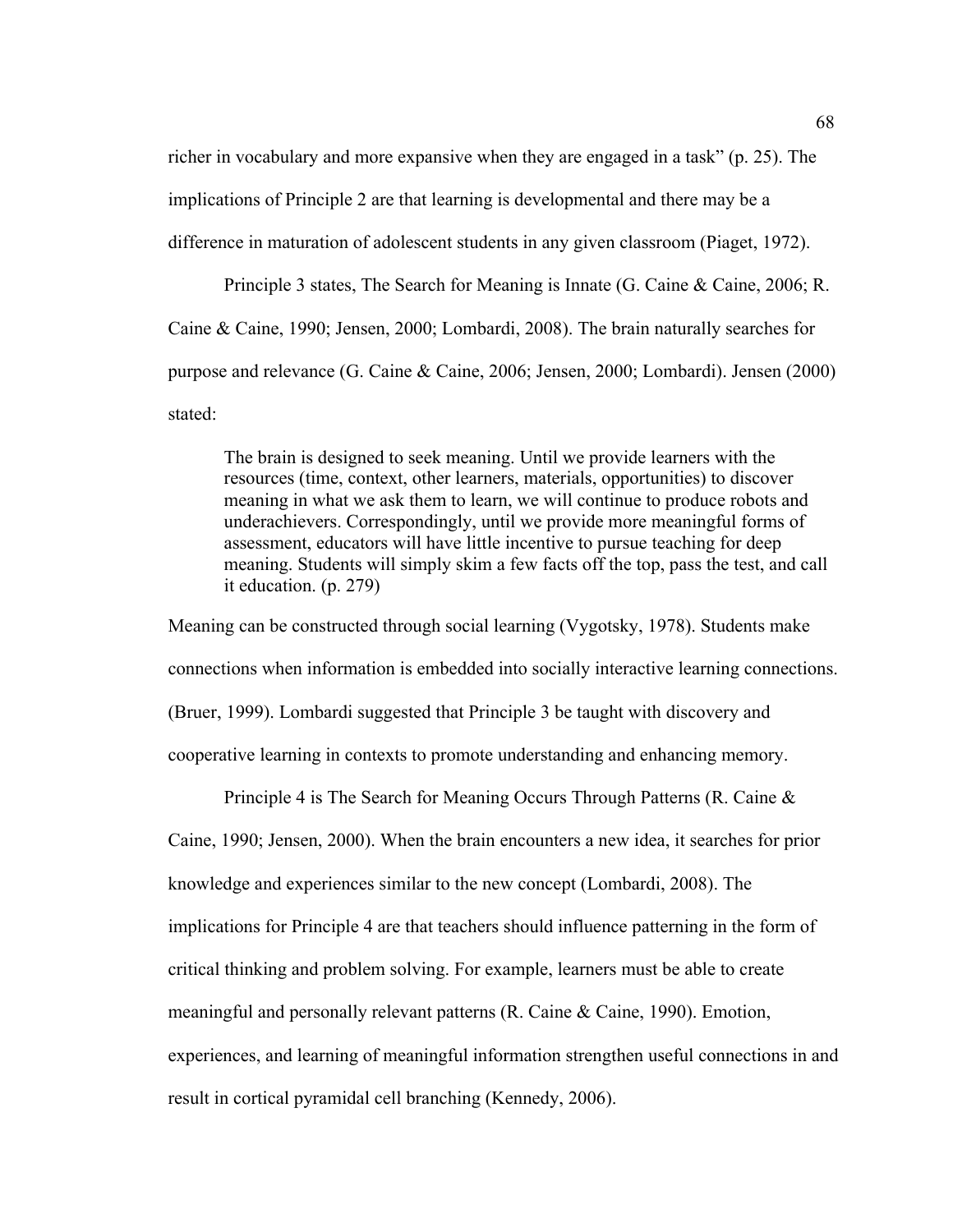Principle 5 states, Emotions are Critical to Patterning (G. Caine & Caine, 2006; R. Caine & Caine, 1990). It implies that emotions and cognition cannot be separated, and emotions are crucial to memory. Jensen (2000) concluded teachers who smile, use humor, have a joyful demeanor, and take pleasure in their work generally have highperforming learners. Kennedy (2006) suggested emotion, experiences, and learning meaningful connections also help students with language acquisition. The implications of Principle 5 are that teachers must be aware of students' feelings and emotions and their impact on learning (G. Caine & Caine, 2006; Jensen, 2000; Sousa, 1998). The attitudes and feelings of students will also determine future learning (R. Caine & Caine, 1990). Teachers must ensure that the emotional climate of the classroom is supportive with acceptance and mutual respect between students and adults by using praise and positive reinforcement with students (G. Caine & Caine, 2006; Jensen, 2000; Sousa). There is a gap in the research literature in the area of creating meaningful experiences for students to enhance their learning (Jensen, 2000; Kennedy, 2006; King & Gurian, 2006; Lombardi, 2008; Sousa).

Principle 6 states, Every Brain Simultaneously Perceives and Creates Parts and Wholes (R. Caine & Caine, 1990). Successful instructors engage learners in tasks that require both sides of the brain, both analytical and creative, to engage students. For example, they might use art to teach a mathematics lesson or music to teach physics (Lombardi, 2008). Teachers must also be cognizant of other principles of brain-based learning (Caskey & Ruben, 2003). These authentic experiences and practices are compatible with adolescent learning styles and can use activities that include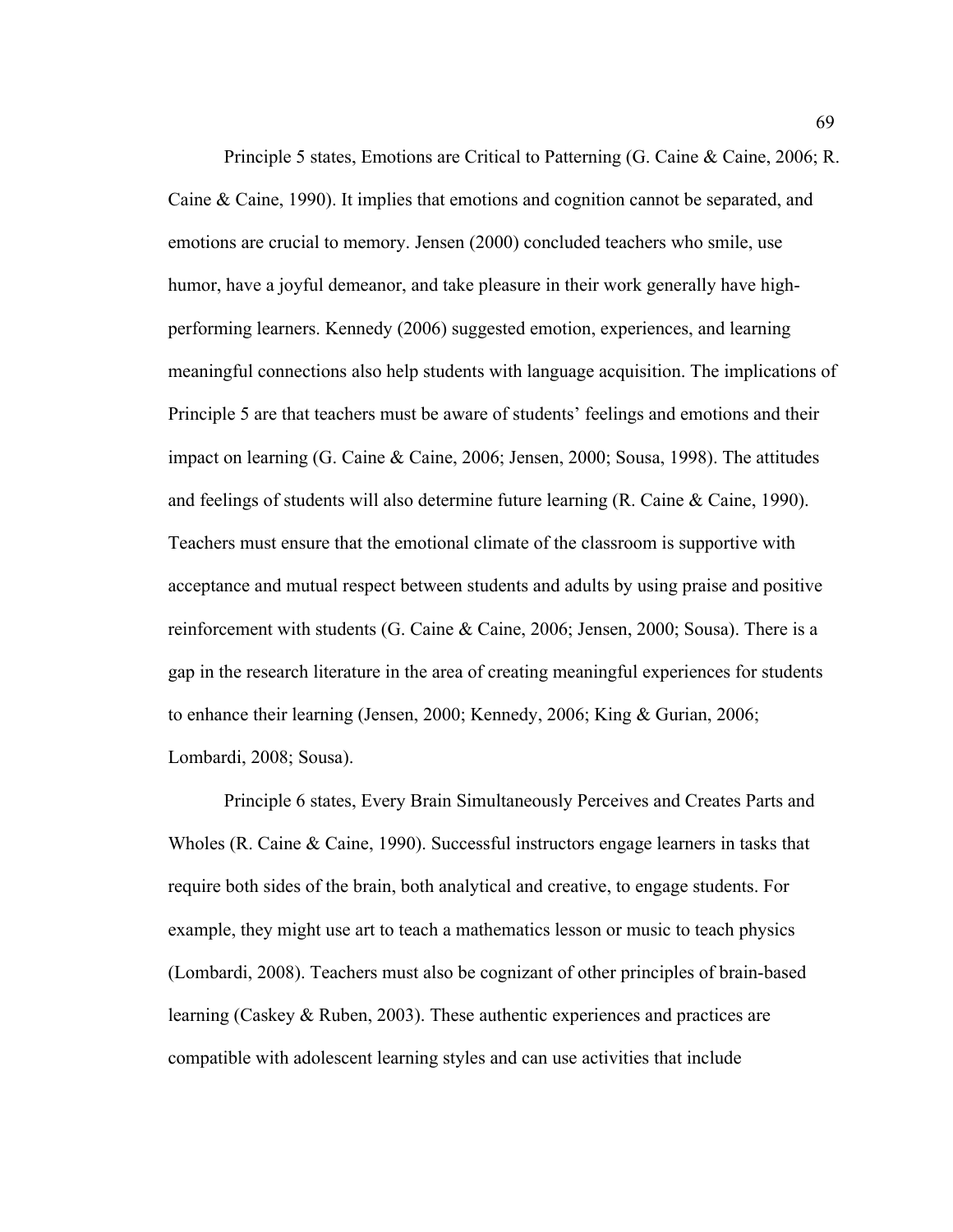sensorimotor activities such as learning laboratories, role-playing, and debating (Caskey & Ruben; Duman, 2007).

Principle 7 states, Learning Involves Both Focused and Peripheral Attention (R. Caine & Caine, 1990; Duman, 2007). The brain absorbs direct information from the peripheral surroundings (Duman; Jensen, 2000; King & Gurian, 2006; Lombardi, 2008). The implications are that teacher demeanor, processing time, reflection, contextual learning, real-life activities, and interdisciplinary courses can contribute to attention, perception, and learning through unconscious processes (Lombardi).

Principle 8 states, Learning Always Involves Conscious Processes (R. Caine & Caine, 1990). R. Caine and Caine (1990) suggested a great deal of effort put into teaching and studying is wasted because students do not adequately process their experiences. For example, some students may learn more through a group project of cooperative learning or through a social experience (Duman, 2007; Jensen, 2000; Vygotsky, 1978; Wilson, 2004). The implication is that in order to bring conscious learning to the classroom, students may need reflection and metacognition through questioning and the application of acquired knowledge (Lombardi, 2008).

Principle 9 states, We Have Two Types of Memory: A Spatial Memory System and a Set for Rote Learning (R. Caine & Caine, 1990). R. Caine and Caine (1990) stated that we have a natural spatial memory system. They explained it does not need rehearsal and allows for "instant memory of experiences" (p. 68). R. Caine and Caine (1990) wrote:

The more information and skills are separated from prior knowledge and actual experience, the more we depend on rote memory and repetition. These systems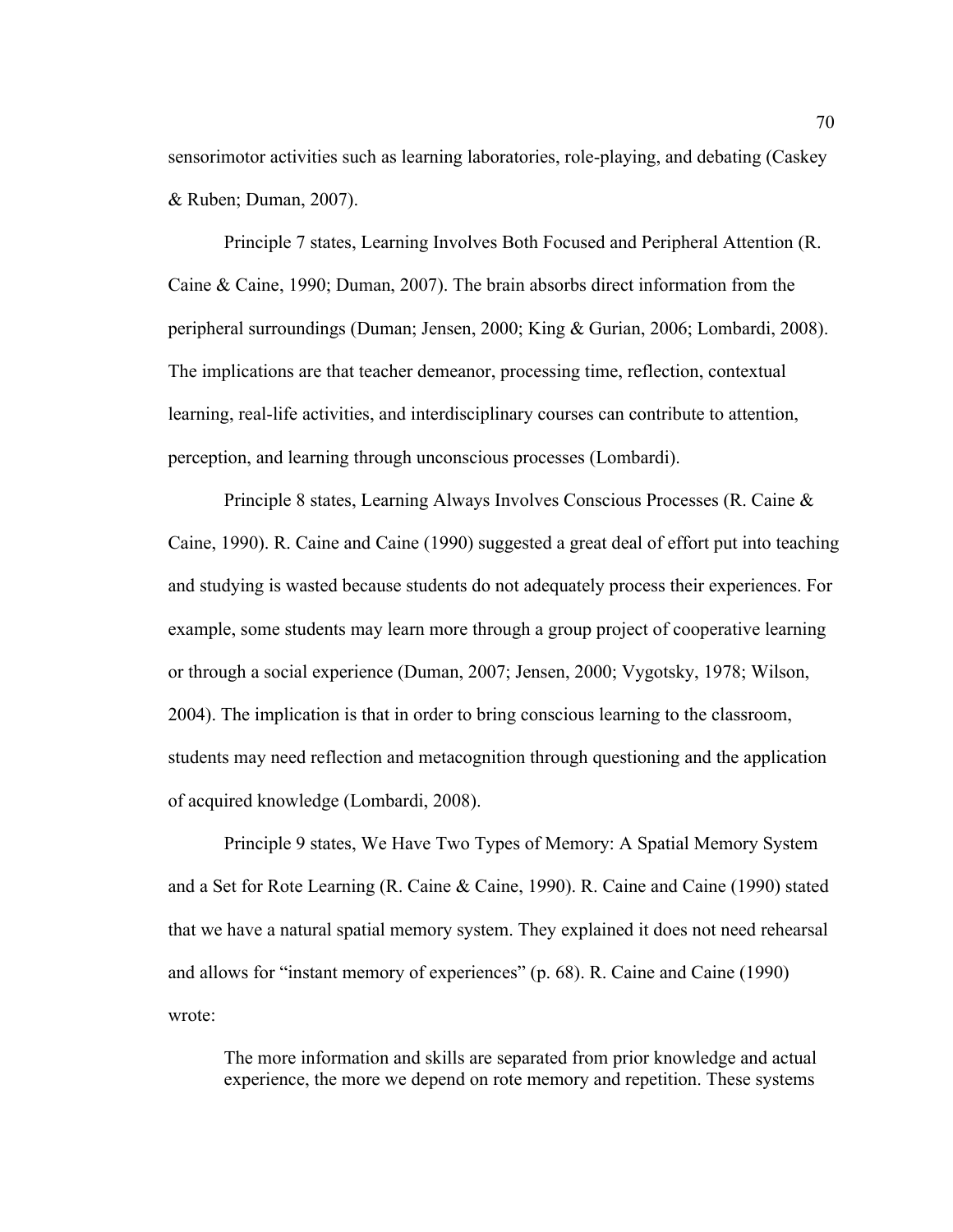operate according to the information processing model of memory which suggests that all new information must be worked on before it is stored. (p. 68)

Principle 10 states, The Brain Understands and Remembers Best When Facts and Skills Are Embedded in Natural Spatial Memory (R. Caine & Caine, 1990). New dendrites and brain connections are formed when a student learns something new (Jensen, 2000; Willis, 2008). R. Caine and Caine (1990) posited, the implications for education involve the fact that spatial memory is generally best invoked through experiential learning. For example, teachers should use classroom demonstrations, projects, and visual imagery of certain experiences such as stories and drama.

Principle 11 states, Learning Is Enhanced by Challenge and Inhibited by Threat (G. Caine & Caine, 2006; R. Caine & Caine, 1990; Duman, 2007). The brain downshifts when it perceives a threat, and the brain learns optimally when appropriately challenged. The implication of Principle 11 is that learning tasks must be adjusted to each student's ability and learning style (Gregorc, 1979; Jensen, 2000). Therefore, teachers must create a state of relaxed alertness in students.

Principle 12 states, that Every Brain is Unique (R. Caine & Caine, 1990). The implication for teachers is that learning should be multisensory with auditory, visual, and tactile preferences (G. Caine & Caine, 1997; Gregorc, 1979).

The cerebellum is the area of the brain "involved with reading" that uses kinesthetic learning. Armstrong (2004) suggested students can learn to read with music (musical learning) through song lyrics and the rhythm of words. Armstrong further recommended "sustained silent reading should include a special room for music-smart readers who need to chant what they are reading" (p. 80). The emotional part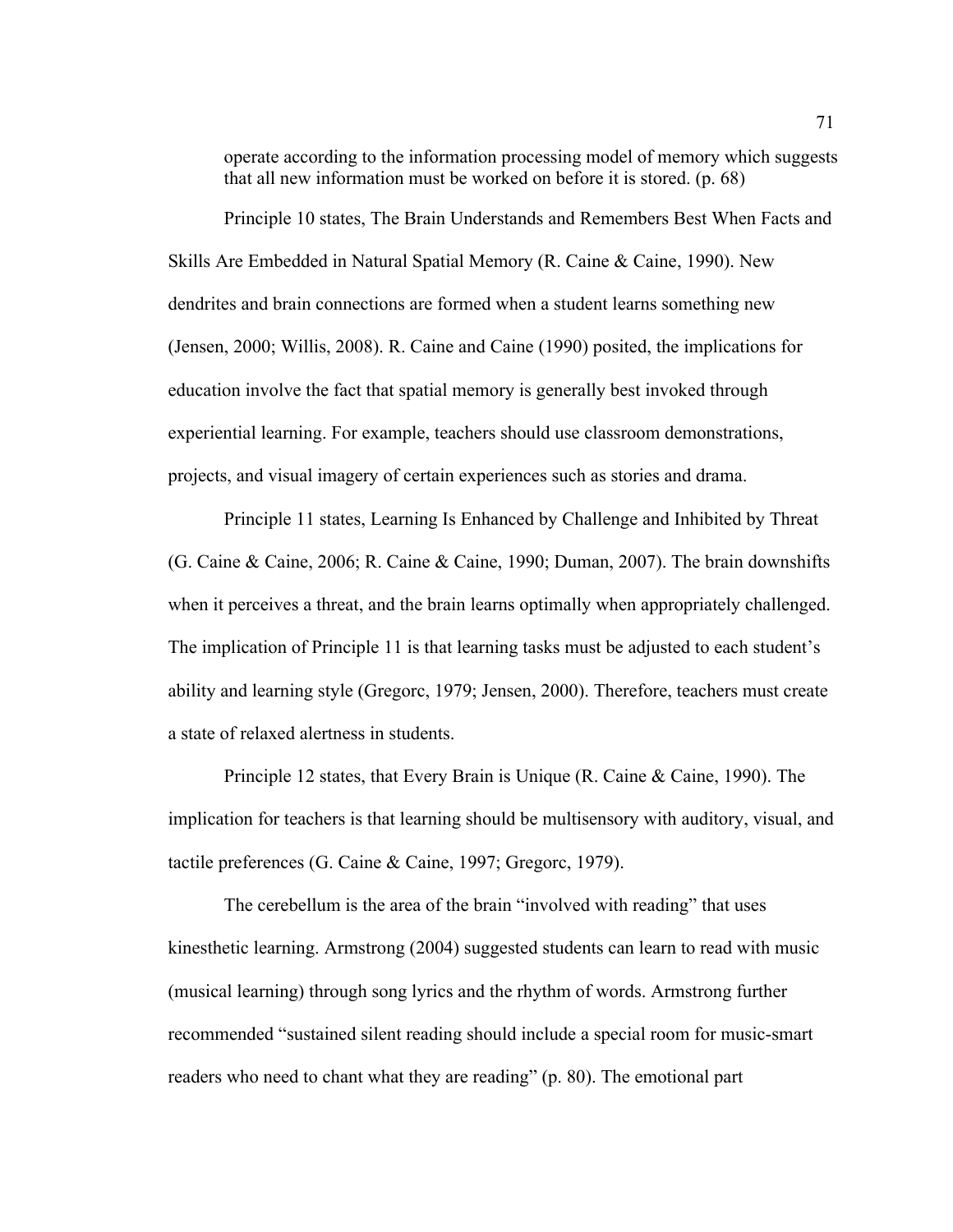(interpersonal learning) of reading is often ignored. Kennedy (2006) cited that "the brain stores information based on functionality and meaningfulness. Emotions drive attention" (p. 479). To provide research- based instruction, teachers must appeal to the "emotional brain" so that students can make personal connections to the text. The limbic system processes word stimuli just as it does all other stimuli (Armstrong).

#### Conclusion

This chapter provided an overview of the literature focusing on gender equity, comprehension strategies for male students, and differences in the male and female brains and their impact on middle-school literacy. This literature review identified the achievement gap between male and female students in literacy (Clark et al., 2008; Driessen, 2007; Goldberg & Roswell, 2002; King & Gurian, 2006; Kommer, 2006; Newkirk, 2000; Weaver-Hightower, 2003). Instructional leaders and policymakers can provide in-service training and staff development for teachers at the local-school level to assist males with instructional interventions and address the disparity between male and female students. Educators should incorporate lessons emphasizing both text-to-self reading-connection strategies for reading comprehension and brain-based strategies, so that students will have opportunities to be successful. In order to meet these challenges, teachers may need in-depth expertise training and professional development in literacy and guided reading (Ash, 2007; A. Fisher, 2008; Ford & Opitz, 2008; International Reading Association, 2007). Students, particularly male students, must have meaningful, child-centered, and experiential activities (constructivist's theory; Dewey, 1916; A. Fisher, 2008; Gardner, 2006; Goldberg & Roswell; Gurian & Stevens, 2004; Jensen,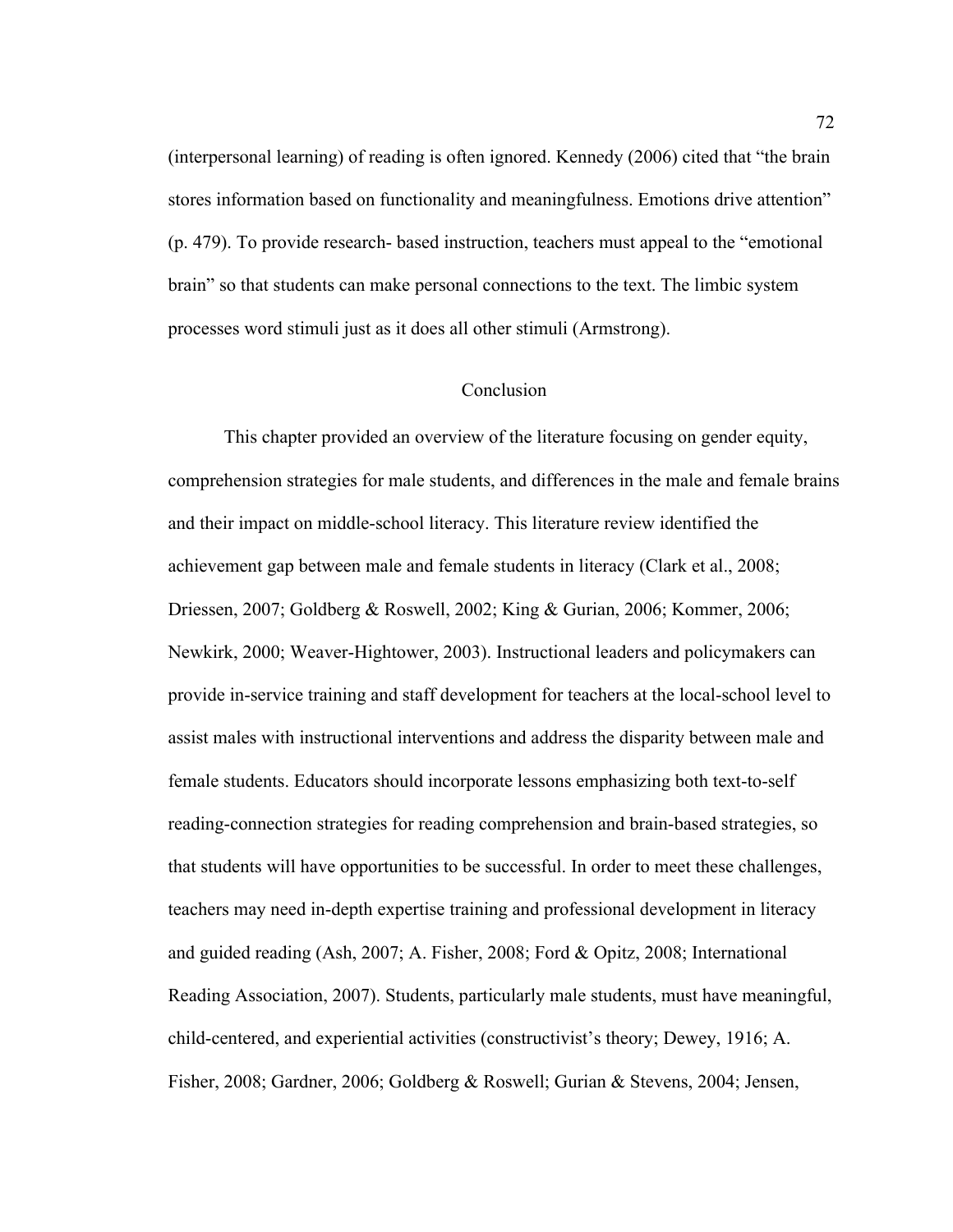2000). Clark et al. (2008) stated that "educators may need to examine their expectations and perceptions of both boys and girls with regard to their school achievement and communication about how we can foster positive attitudes and high but realistic expectations for all students" (Clark et al., 2008, p. 127; King & Gurian; M. Smith & Wilhelm, 2006; Tyre, 2006; Weaver-Hightower). This can be accomplished through staff development and staff in-service programs in the development of reading skills for adolescent male students.

Based on the importance of reading comprehension and reading for meaning, reading skills are crucial to the academic achievement of students in the middle levels (Wilson, 2004). Many students are unprepared to comprehend the content areas of science, social studies, and mathematics, which require strong reading ability and writtenlanguage skills (Salinger, 2003; Wilson). Middle-school students who lack strong comprehension skills may not have the exposure to advanced vocabulary skills and content skills to take academically challenging coursework (Slavin et al., 2008).

Researchers and educators should continue to evaluate the implications of neuroscience research and language development to determine the best language practices for children so that the gap can be closed between research and practice (Armstrong, Kennedy, & Coggins, 2002; Kommer, 2006). By implication, brain research confirms what we already know from language development and educational research. Educators must become experts with their students' learning needs, and they must provide opportunities for students to use both hemispheres of the brain. Learning tasks must be adjusted to accommodate each student's learning style (Kennedy, 2006; Lombardi, 2008). Students will create powerful brain synapses if they are provided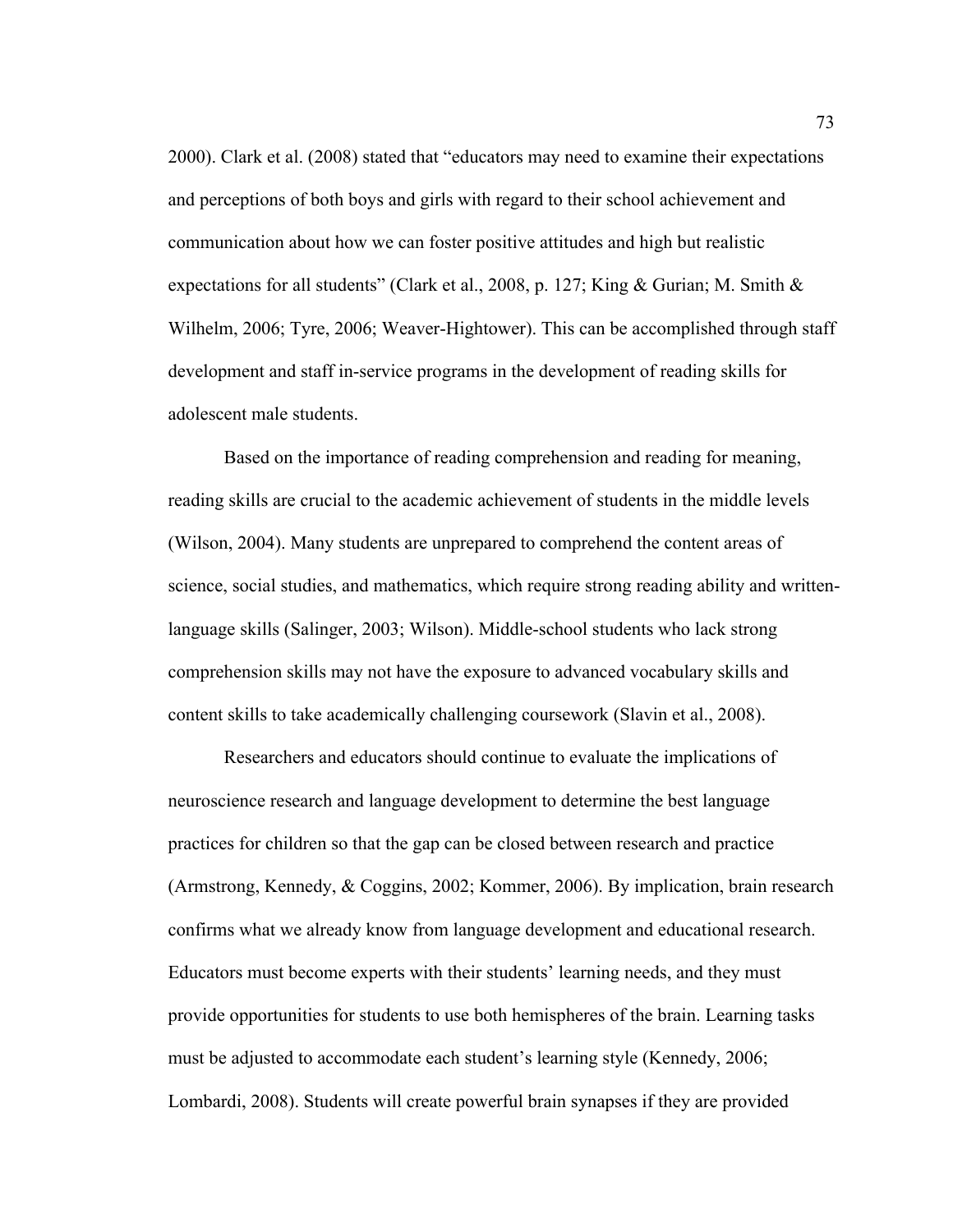stimulating environments conducive to learning (R. Caine & Caine, 1990; Jensen, 2000; Kommer). Children learn best if they are immersed in complex experiences and are given opportunities to process language using the right and left hemispheres of the brain (Gurian & Stevens, 2005; Jensen, 2000). Educators must be aware that language is processed in all the major lobes, including the parietal lobe and the frontal cortex. Recent findings also indicate that the functions of specific regions of the brain are not fixed at birth, but are shaped by learning and experience.

The present study examined text-to-self reading-connection strategies in guided reading as part of the McDougal Littell reading basal series. The guided-reading strategies included reciprocal teaching structures and reinforcement in readingcomprehension skills (Burns, 2007; Iaquinta, 2006; Willis, 2008). Based on the current literature review, there is a gap in the method that teachers use in the implementation of guided reading and practices with different contexts in the elementary grades (A. Fisher, 2008; Ford & Opitz, 2008; Skidmore et al., 2003). Slavin et al. (2008) found there is a strong correlation between students' academic performance of reading ability and success in the workplace. These skills are dependent on reading difficult texts, which include context-dependent vocabulary, context development, and graphic information. Salinger (2003) suggested middle-school students must be active and purposeful users of text. Students need to know how to extract meaning from what they read; connect what they read to what they know; and expand on ideas presented in text. Therefore, students should be able to make connections based on life experiences and to use them as resources for comprehension of reading (Harvey & Goudvis, 2000; Ivey & Fisher, 2006; Robb, 2000; Ryan & Anstey, 2003; Tovani, 2000). The present study may extend the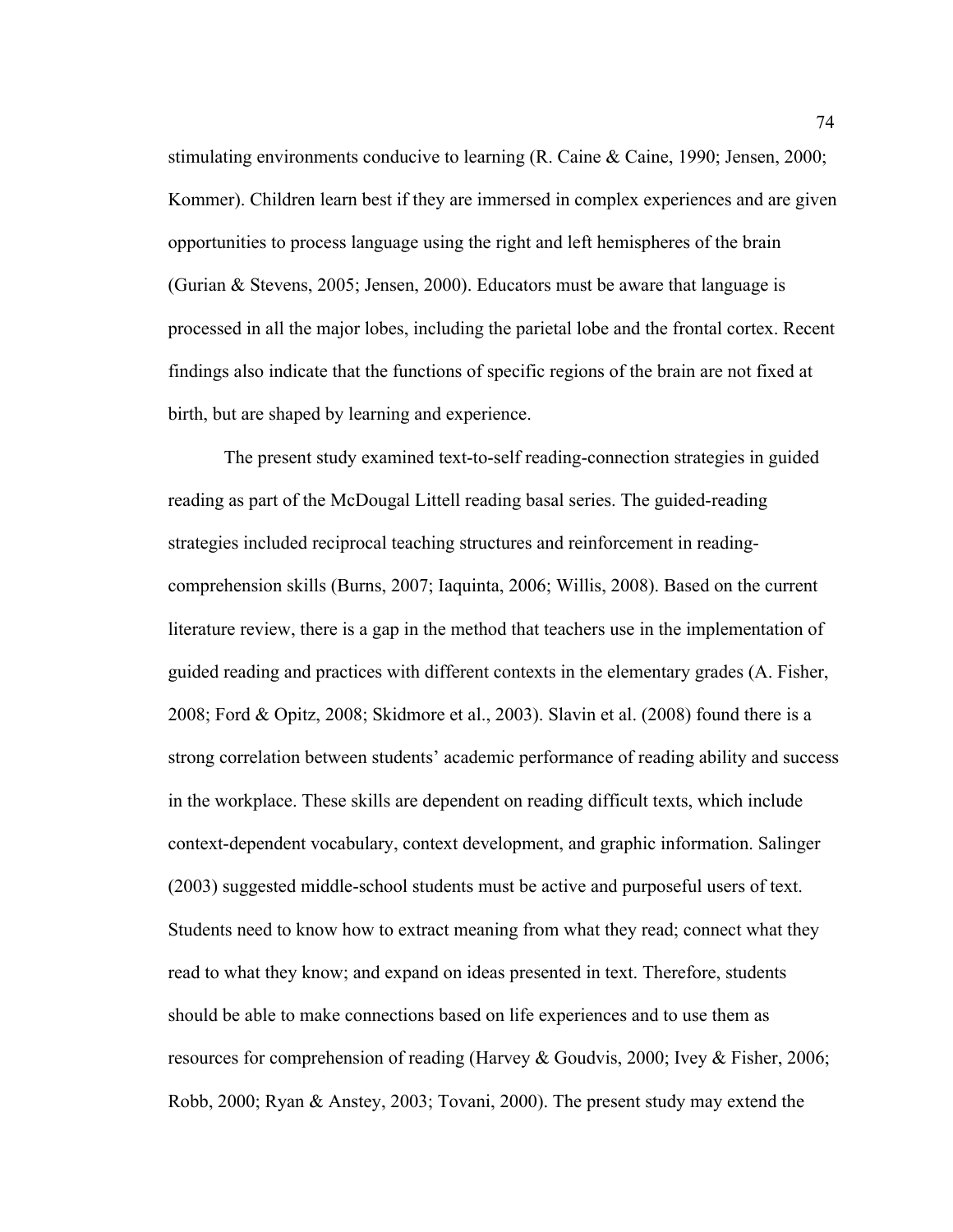existing literature that addresses the gap in research in the area of creating meaningful experiences for students to enhance their learning in text-to-self reading connections. In order to teach literacy skills to adolescent students, teachers must be prepared to meet the developmental needs of middle-school students (Hall, Sabey, & McClellan, 2005; Robb; Slavin et al., 2008).

The impetus of this study is that educators and instructional leaders can meet the needs of all students with gender equity, with comprehension strategies for male students, and can understand the impact of the differences in the male and female brains in middleschool literacy. In order to meet these challenges, Wong-Fillmore and Snow (2003) have argued that teachers need in-depth expert training and professional expertise and development in language development and acquisition. They also need to develop an ability to provide for individual differences (Rosemary & Feldman, 2009; Tolman, 2005). In addition, Kommer (2006) stated that teachers need to understand gender differences between male students and female students (Gurian & Stevens, 2005; Kommer). Thus, educators and policymakers need to understand how to design classroom environments to optimize constructivist student learning.

The focus of this chapter was an overview based upon the literature review that male students need opportunities to read texts that make sense to them across the curriculum (Ivey & Fisher, 2006; King & Gurian, 2006; Wilhelm, 2002). Allington (2002) stated that students need more guided reading and independent practice in reading to become proficient readers. Therefore, reading should be taught in content areas as science, social studies, and mathematics across the curriculum in order to improve reading comprehension. Allington (2004) concluded that "some students may need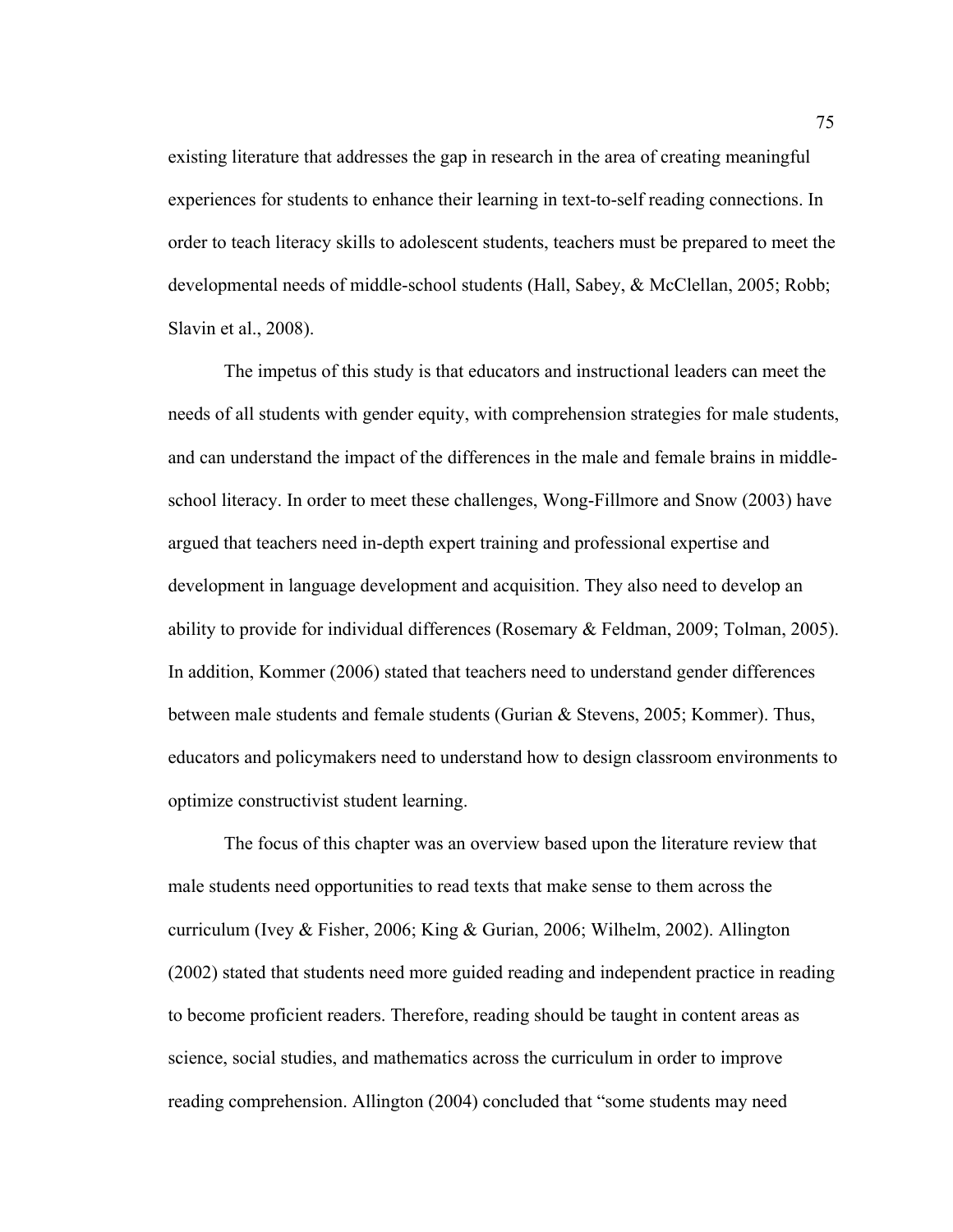expert, intensive intervention for sustained periods of time—possibly throughout their entire school careers-if they are to attain and maintain on—level reading proficiencies" (p. 24).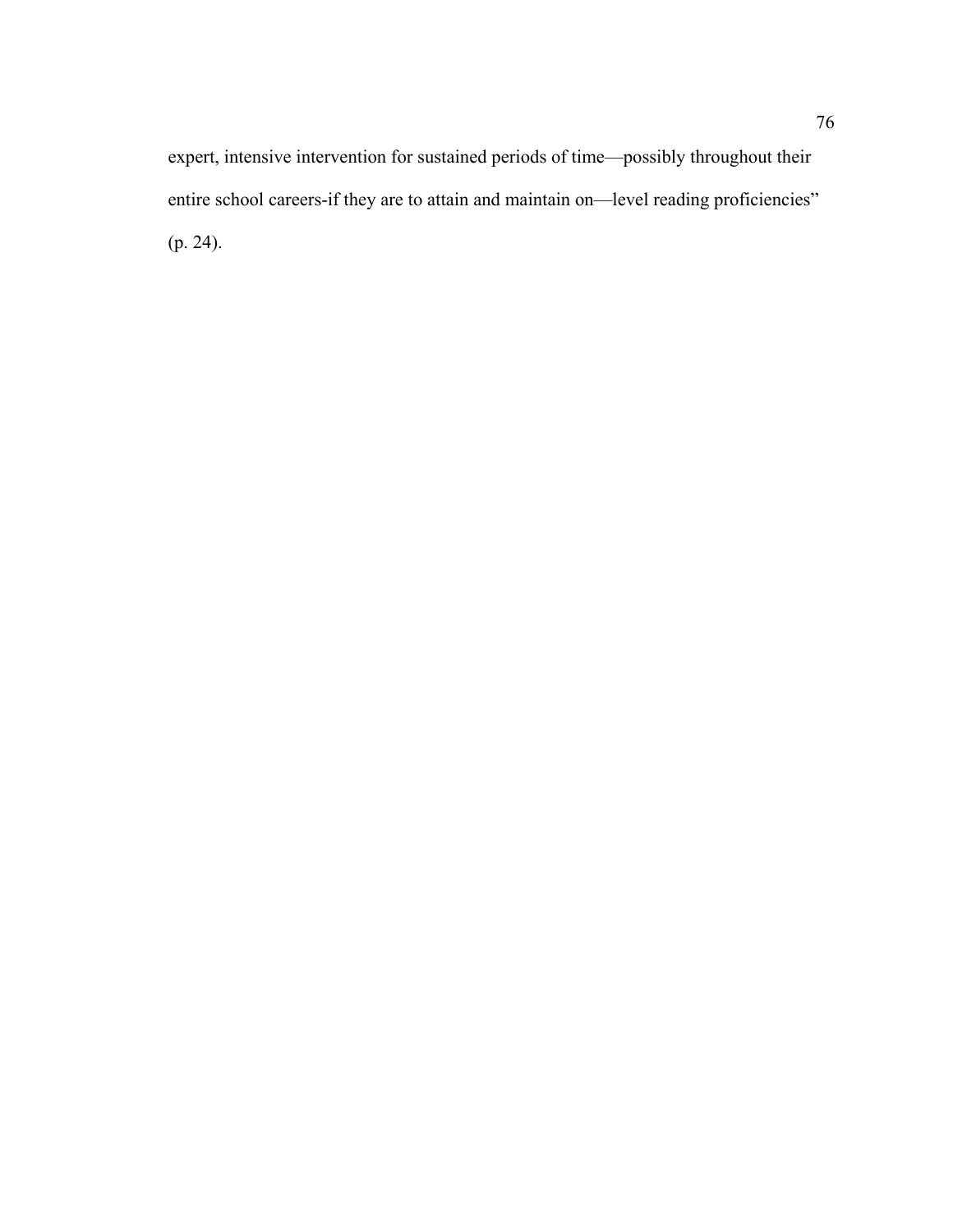# CHAPTER 3:

# RESEARCH METHOD

#### Introduction

Chapter 3 begins with a description of the research design, research questions, and the justification for the design. The researcher outlines the research design and approach, the population and sample, the sample size, and the study participants. The methodology section describes the instrumentation and materials.

This chapter presents the research method that was used to investigate the effectiveness of text-to-self reading-connection instruction in literacy using guidedreading instruction in middle school, Grade 6. This study measured comprehensionachievement scores of male students compared to those of female students in language classes with text-to-self- reading-connection strategies, using the McDougal Littell basal series balanced-literacy approach compared with guided reading using novels. Wilson (2004) stated that "reading skills are crucial to the academic achievement of students at the middle and high school levels" (p. 1). More male students than female students have lower scores in reading achievement as measured by the WESTEST, conducted in the mid-Atlantic district during the 2007–2008 school year (State Department of Education, 2008d).

#### Research Design and Approach

The quantitative research approach for this study was a pretest–posttest, quasiexperimental design. Wiersma and Jurs (2005) described quasiexperimental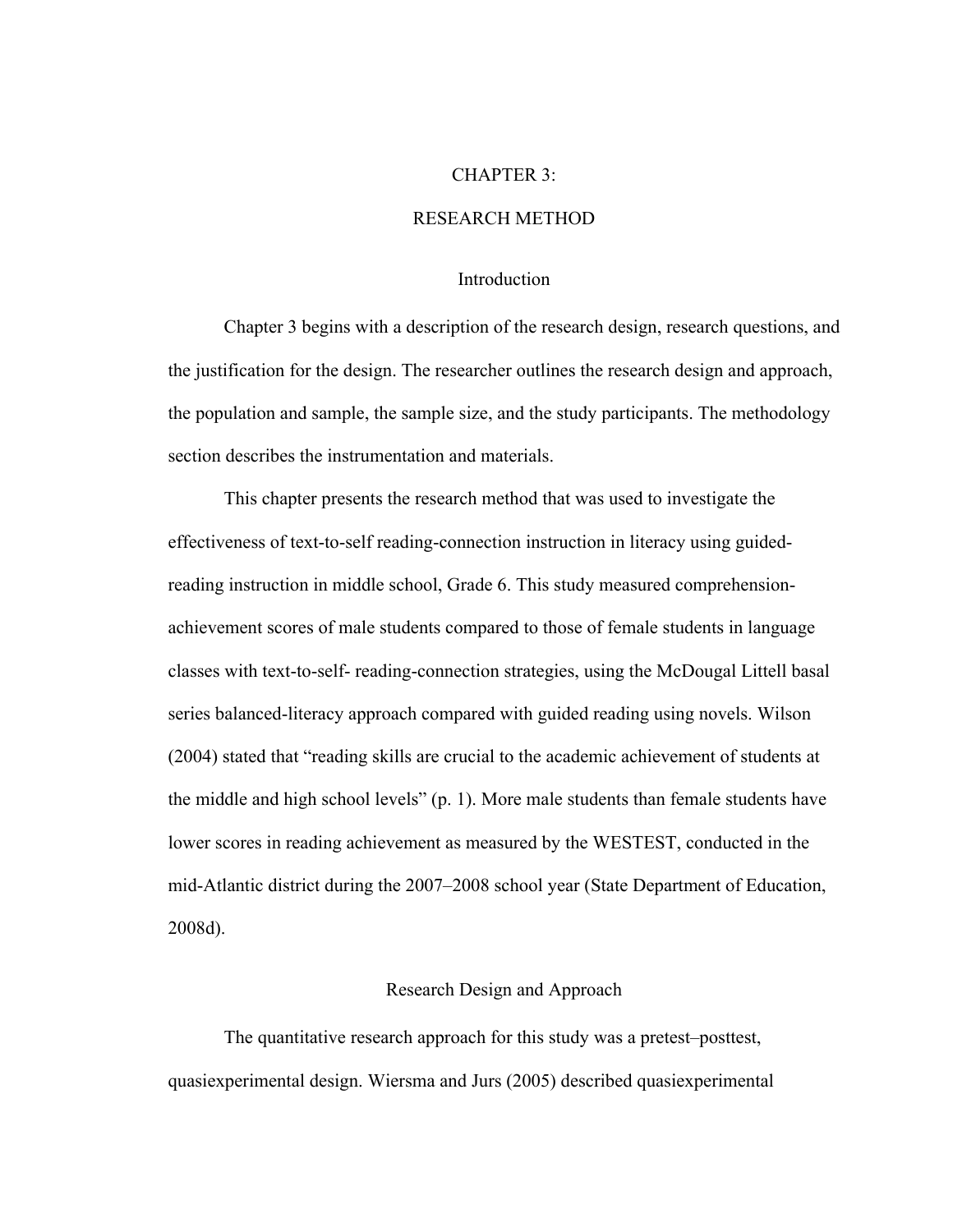research as involving "an experimental variable with intact groups, or at least with groups that have not been formed through random selection or random assignment; single subjects, not randomly selected, may also be involved" (p. 491). The pretest–posttest, nonequivalent control group was chosen to represent two groups, an experimental and a control group (Wiersma & Jurs). Wiersma and Jurs cited that "the pretest-posttest, nonequivalent control group aids in checking the extent of group similarity, and the pretest scores may be used for statistical control for generating gain scores" (p. 134). The quasiexperimental approach attempted to answer questions with cause and effect with a manipulated variable and its influence on assessment in ex post facto analyses using equivalent groups (Wiersma  $\&$  Jurs). I chose an ex post facto analysis design in order to consider the "after-the-fact" archival data, or the natural setting, composed of classes previously scheduled by the school administration (Wiersma  $\&$  Jurs). In ex post facto analyses, the researcher does not manipulate variables but considers variables in the natural setting. This study utilized classes and teachers already determined by school administrators and current reading programs already established.

The independent variable in this study was the experimental variable. Students in two sixth-grade language arts classes participated in text-to-self reading strategies were compared to students in two sixth-grade language arts classes participating in guided reading with the use of novels. The dependent variable was reading comprehension in both the experimental and control groups, as measured by the sixth-grade WESTEST scale scores. The study conducted a factorial ANCOVA with the sixth-grade WESTEST reading using *z*-scores as the dependent variable and the fifth-grade WESTEST reading using *z*-scores as the covariate. There were two independent variables, each consisting of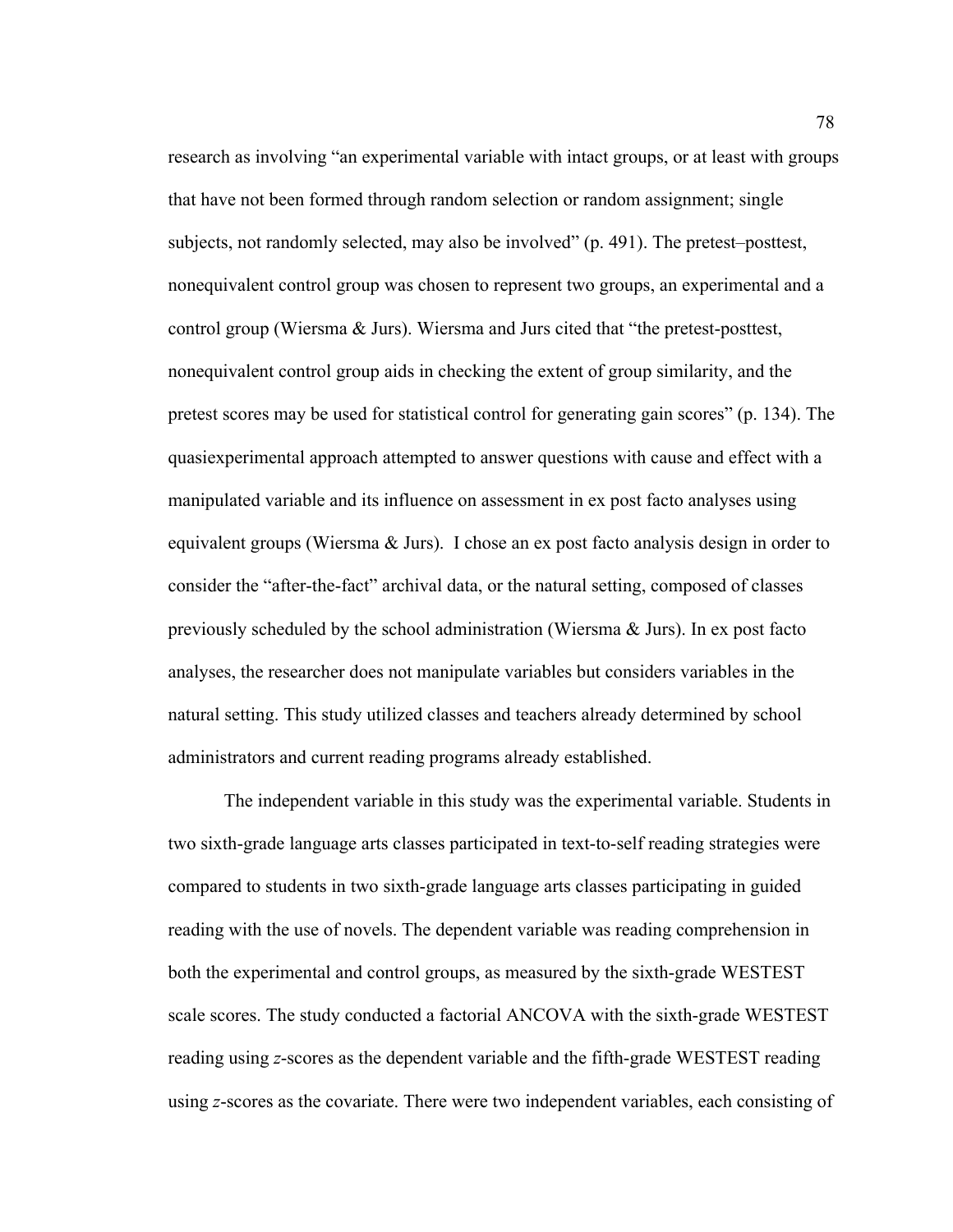two levels. The first independent variable was reading strategies of text-to-self and novel reading. The second independent variable was gender. The ANCOVA tested the main effects of reading strategy and gender as well as the interaction of these two variables.

The state WESTEST was administered at the end of each school year. This study used fifth-grade results for 2007–2008, and sixth-grade results for 2008–2009. All fifthgrade students in this district received balanced-literacy instruction in reading with the county-adopted basal, the Scott Foresman reading series. The Scott Foresman reading series consisted of reading comprehension, critical reading, fluency, phonemic awareness, vocabulary, and written language (Baughman, 2005). The sixth-grade students in the experimental group received instruction in text-to-self reading strategies with guided reading with the district's basal series, McDougal Littell reading series. Sixth-grade teachers in the experimental group were required to use the McDougal Littell basal reading series with fidelity to their model using text-to-self reading connection strategies. The control group received guided reading instruction with selected novels.

The two schools, School X and School Y, were selected because both schools are similar in size and demographics. This study used a convenience sample because the classes in both schools have been previously scheduled by the school administration. The four sixth-grade teachers in this study had at least five years of experience and were considered to be highly qualified. Fifty percent had master's degrees and were certified in reading and language arts in middle school (D. Hanshaw, personal communication, July 24, 2009). According to the State Department of Education (2009a), "the NCLB's definition of highly qualified requires teachers to be fully certified and be able to demonstrate subject competence in one of four federally approved methods that include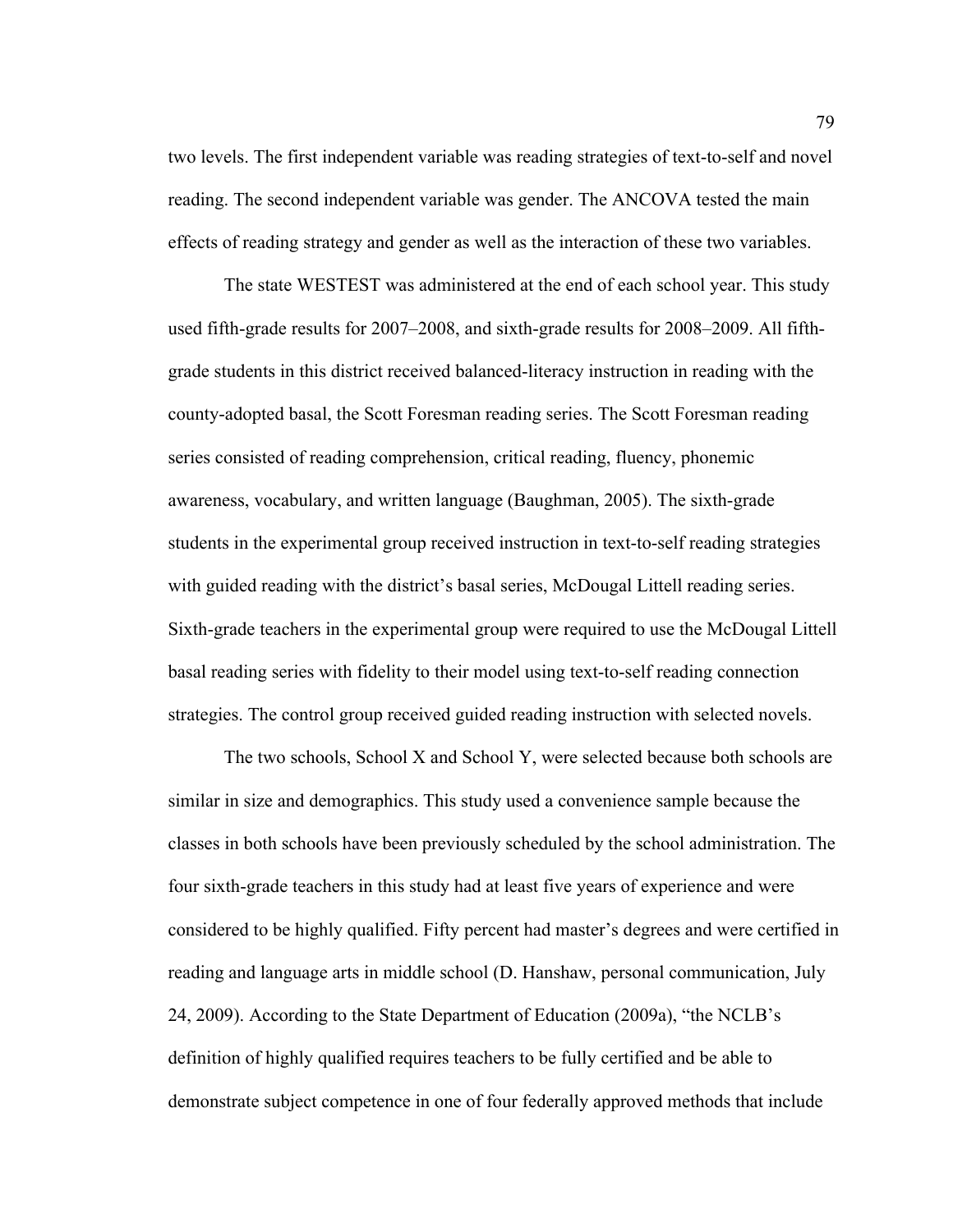testing, advanced credential, academic major or performance evaluation" (p. 1). All of the fifth-grade teachers of the students in this study were highly qualified, with 90% of the teachers having master's degrees and an average of 15.7 years of teaching experience (D. Hanshaw, personal communication, July 24, 2009). Additionally, all of the fifth-grade teachers were certified in elementary education. The system requires all elementary and middle-school teachers to earn 18 hours of staff development in their content areas each year.

I considered using a qualitative methodology with a phenomenological approach, which includes interviewing up to 10 people (Creswell, 1998). The goal of the phenomenologist, according to Creswell (1998), is "to reduce the textual (what) and structural (how) meanings of experiences to a brief description that typifies the experiences of all the participants in a study" (p. 235). This methodology was rejected because of the inability to answer the research questions with outcomes and causes. Quantitative data can be measured with emphasis on "facts, relationships, and causes. Quantitative researchers place a great value on outcomes and products" (Wiersma & Jurs, 2005, p. 14). According to Creswell (2003), qualitative data measure "multiple meanings of individual experiences, meanings socially and historically constructed with an intent of developing a theory or pattern" (p. 18). This study explored the impact of text-to-self reading-connection instruction to measure reading comprehension. The research in this study compared reading comprehension scores between male students and female students who used the text-to-self-reading strategies in guided reading and those who did not. A quantitative analysis was the best method for this study. The research design and approach were derived logically from the stated problem. The quasiexperimental,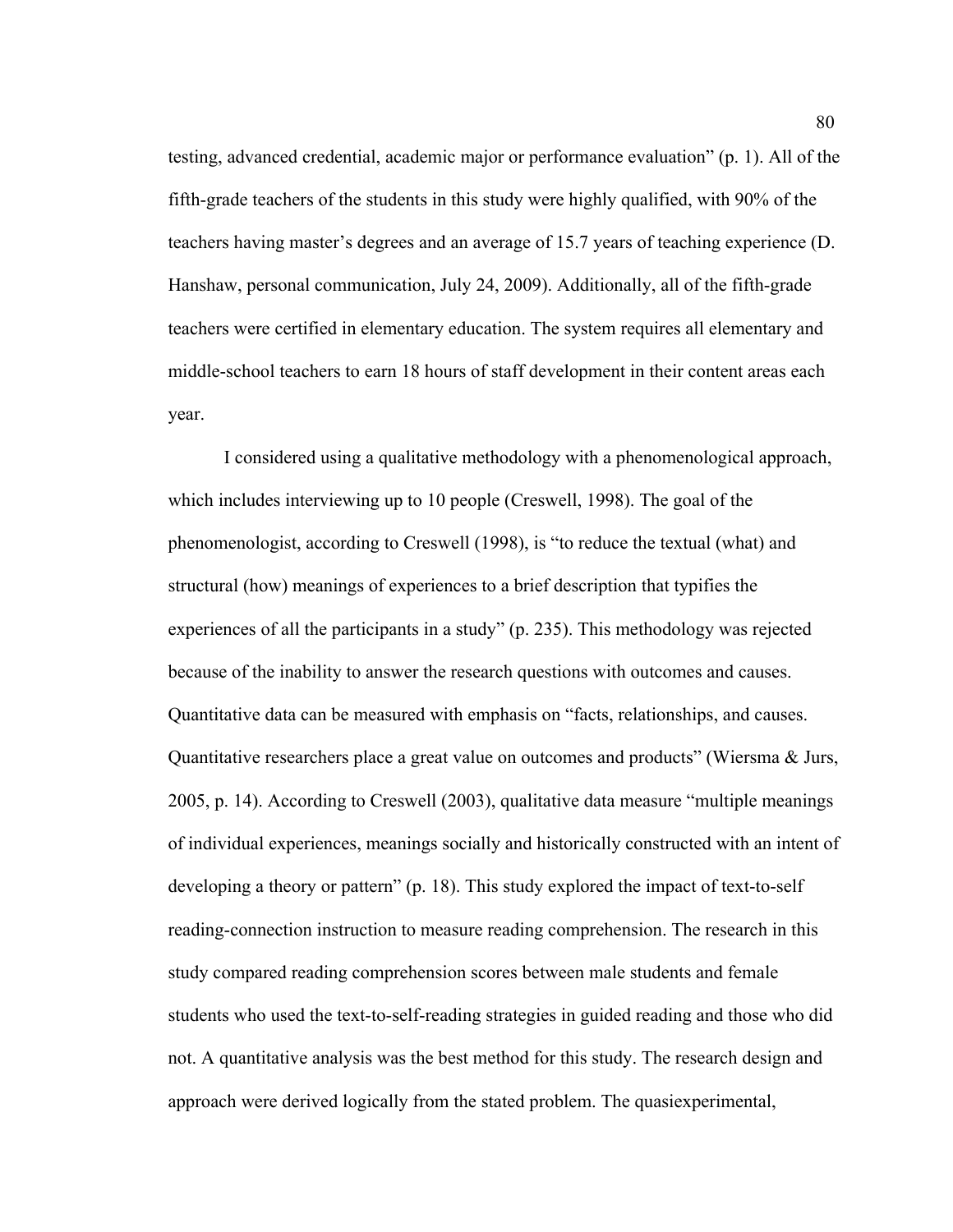pretest–posttest, nonequivalent control design is illustrated in Table 1 (Wiersma & Jurs, p. 135).

# Setting and Sample

The research study was conducted during the 2008–2009 academic year. The total student population for the district was 4,114. The pupil/teacher ratio was 13.4, and the average class size is 20.4. The participants consisted of two rural middle schools located in a district of the mid-Atlantic region with a population of 302 students in School X and 573 in School Y. Both middle schools in the present study had similar demographics. Approximately 57% of the total population of School X received free or reduced-price meals; 99% of the students were White; 24% of the students received special-education services. In School Y, approximately 52% of the total population received free or reduced-priced meals; 98% of the students were White; and 20% of the students received special-education services. Both middle schools in the present study had no students receiving services for Limited English Proficiency (LEP; State Department of Education, 2008c). The target population consisted of two sixth-grade language-arts/reading classes in School X, a lower-socioeconomic middle school in a mid-Atlantic state. The experimental group consisted of 48 students in two language arts classes; 26 were heterogeneously grouped sixth-grade students in Teacher A's language-arts/reading class. Fifteen of those students were male, 12 were female, and 6 of the 27 students were students receiving special-education services. Four of the special-education students were male and 2 were female. The second class consisted of 25 heterogeneously mixed sixthgrade students enrolled in Teacher B's language-arts/reading class. Ten of those students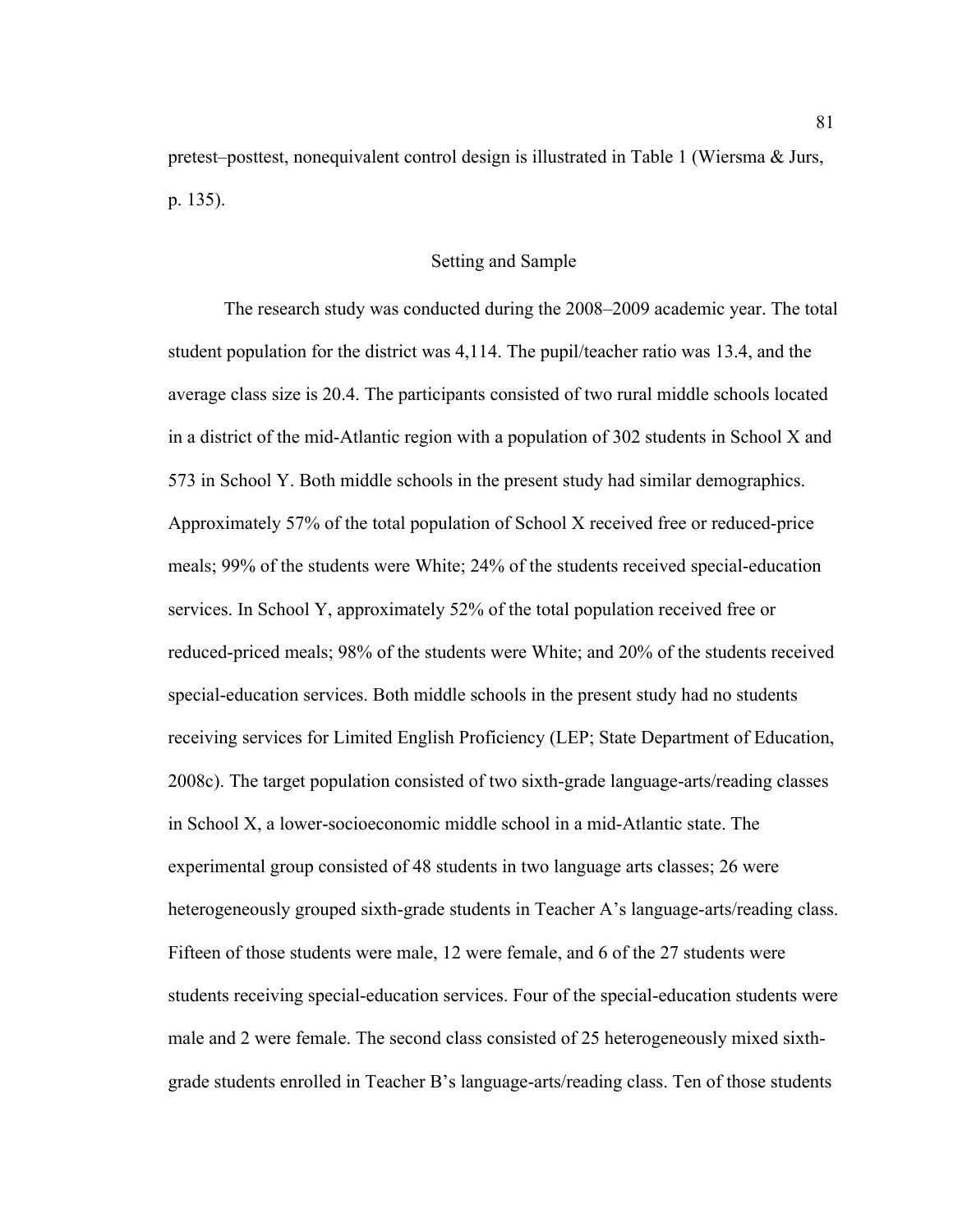were male, 15 were female, and 9 of the 25 were students who received special-education

services: 5 male, and 4 female students.

Table 1

*Diagram of Pretest–Posttest, Nonequivalent Control Group Design with Two Experimental and Control Groups*

| Fifth grade $2007-2008$                     | Sixth grade $2008 - 2009$                        |
|---------------------------------------------|--------------------------------------------------|
| Group 1 experimental                        | Group 1 experimental                             |
| End of year WESTEST used as pretest<br>2008 | End of the year WESTEST used as posttest<br>2009 |
| Text-to-self reading                        |                                                  |
| Group 2 (control)                           | Group 2 (control)                                |
| End of year WESTEST used as pretest<br>2008 | End of year WESTEST used as posttest<br>2009     |
| <b>Novels</b>                               |                                                  |

*Note.* From *Research Methods in Education,* by J. Wiersma & S. Jurs, 2005, Boston: Pearson.

The control group of this study consisted of two language-arts/reading classes in School Y, a lower socioeconomic middle school in a mid-Atlantic state. There were 44 heterogeneously grouped students in two language arts classes. Teacher C's class consisted of 22 students; 16 students were male, 6 were female, and 10 of the 22 students received special-education services. Six special-education students were male, and 4 were female. There were 26 heterogeneously grouped students in Teacher D's class; 11 were males, 15 were females. Nine of the 26 were students who received special-education services, 5 were male and 4 were female. All four classes in School X and Y were inclusion classrooms with a special-education teacher serving the needs of students with disabilities. Students in this study who were classified with learning disabilities must, by definition, be functioning intellectually in the average range (RESA IV, 2008).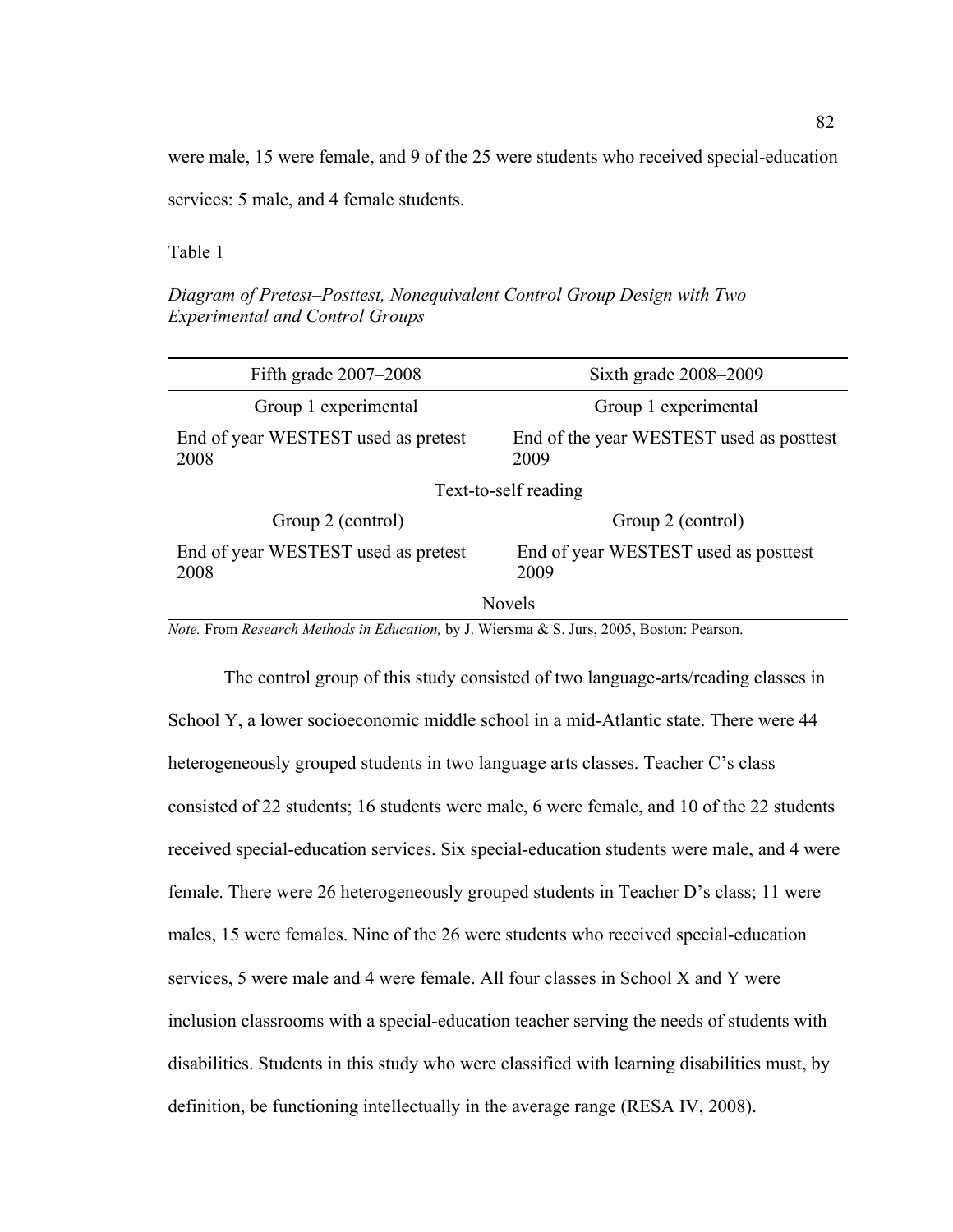In their chapter on inferential statistics, Wiersma and Jurs (2005), suggested sample sizes of 30 per group is appropriate for comparing group means, such as ANCOVA, or an ANOVA. In the proposed study, there were 48 students in the experimental group and 44 in the control group. A power analysis was conducted and revealed that with a significance level of .05 and a large effect size of .5, the minimum number of participants of 24, was met (Wiersma & Jurs). The GPower computer program generated this analysis; therefore, the proposed sample size is sufficient for this study (Faul, 2008). For statistical significance, reading instruction strategies for middle-school students can be a large effect size of 0.60 (Lipsey & Wilson, 1993).

The sampling size was a convenience sample because the classes in both schools had been previously scheduled by the school administration. Creswell (2003) concluded, "A convenience sample makes it difficult to randomly assign individuals to groups, a hallmark of a true experiment" (p. 164). The principals in both schools randomly scheduled students with a computer matrix at the beginning of the school year. Students with disabilities were scheduled according to their Individual Education Plan. The role of special education in both schools was to support students with individual education objectives and modifications. These students were at least one to two years below grade level in reading comprehension. There were varying levels of reading comprehension of the participants in this study. In this quasiexperiment, the control and experimental groups received the same amount of guided reading instruction in the double block of reading and language classes with 45 minutes for each class in School X and School Y. Additionally, students in both schools were scheduled for a 45 minute flex class. I used an analysis of covariance because this statistical test controls for differences in pretest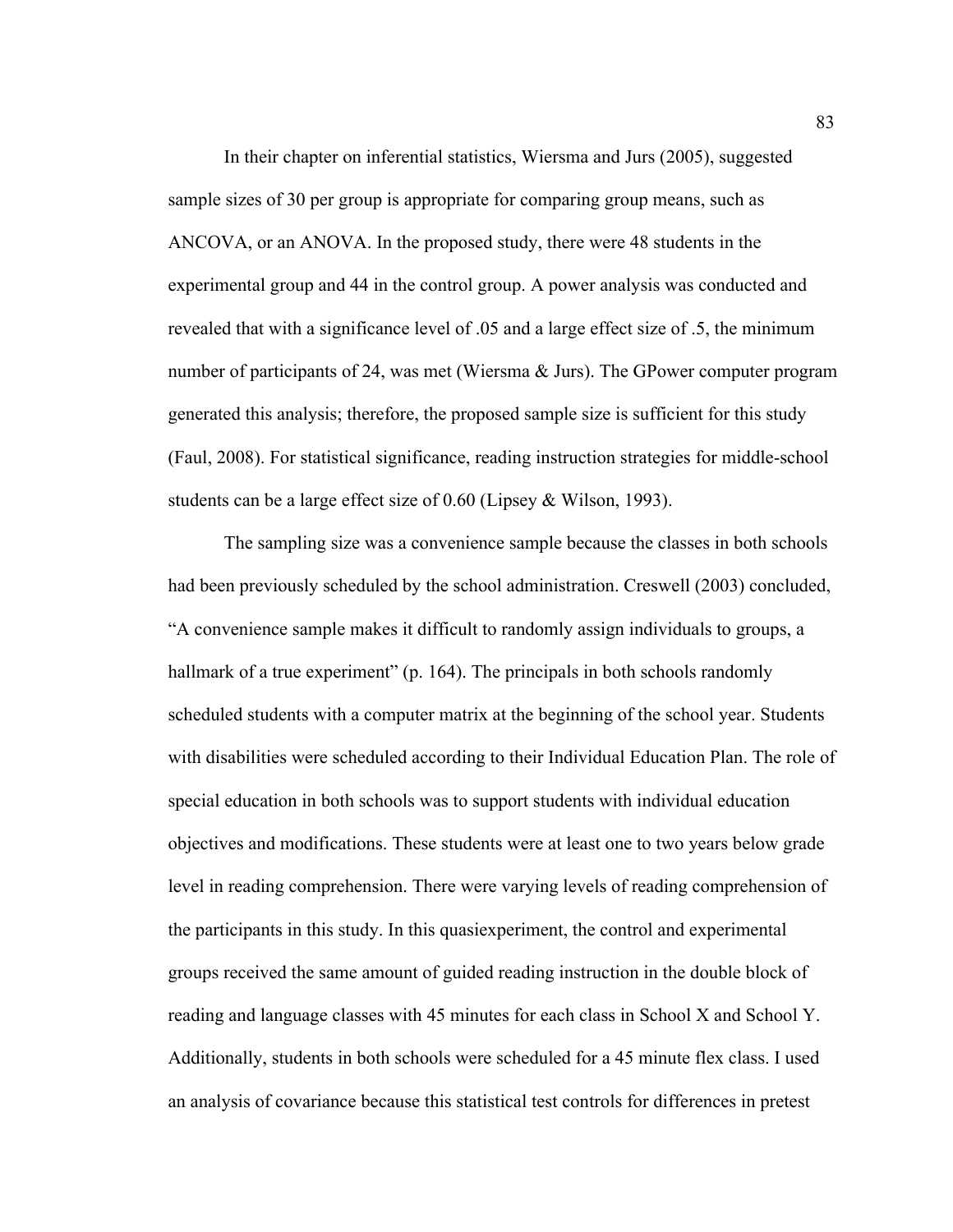abilities that can be found in a sample such as students with learning difficulties or gifted and talented students. Additional information on this topic can be found in the in the dataanalysis portion of this chapter.

The method for teaching all classes in language arts/reading was guided reading with comprehension strategies. The philosophy of the school district exemplified the use of guided reading with direct instruction in order to improve the effectiveness of students' basic reading skills (Cunningham & Allington, 2007; Fountas & Pinnell, 2001; McDougal Littell, 2002). Guided reading includes small, flexible group instruction based on each student's reading level. It focuses on strategies used before, during, and after reading. Minilessons on explicit decoding and comprehension skills were provided during guided reading. Guided writing included the use of minilessons with opportunities for flexible grouping (Fountas  $\&$  Pinnell). Guided reading was used by the teacher for students—whole group, small group, or individual—to guide them through an activity designed to help them apply their word identification and/or comprehension strategies (Cunningham & Allington). Students in the two middle schools were scheduled for a double block of language arts combined with reading for a 90-minute block of time. Additionally, students in both schools were scheduled for a daily 45-minute flex class. Students received extra assistance from the reading/language-arts teacher in the flex class with reading, written language, or other assignments. Teachers in each team alternated the flex classes at the end of each quarter. In this school district, students in the two middle schools received a daily total of 135 minutes of reading and written-language instruction. The two middle-school principals in this district scheduled a 90-minute block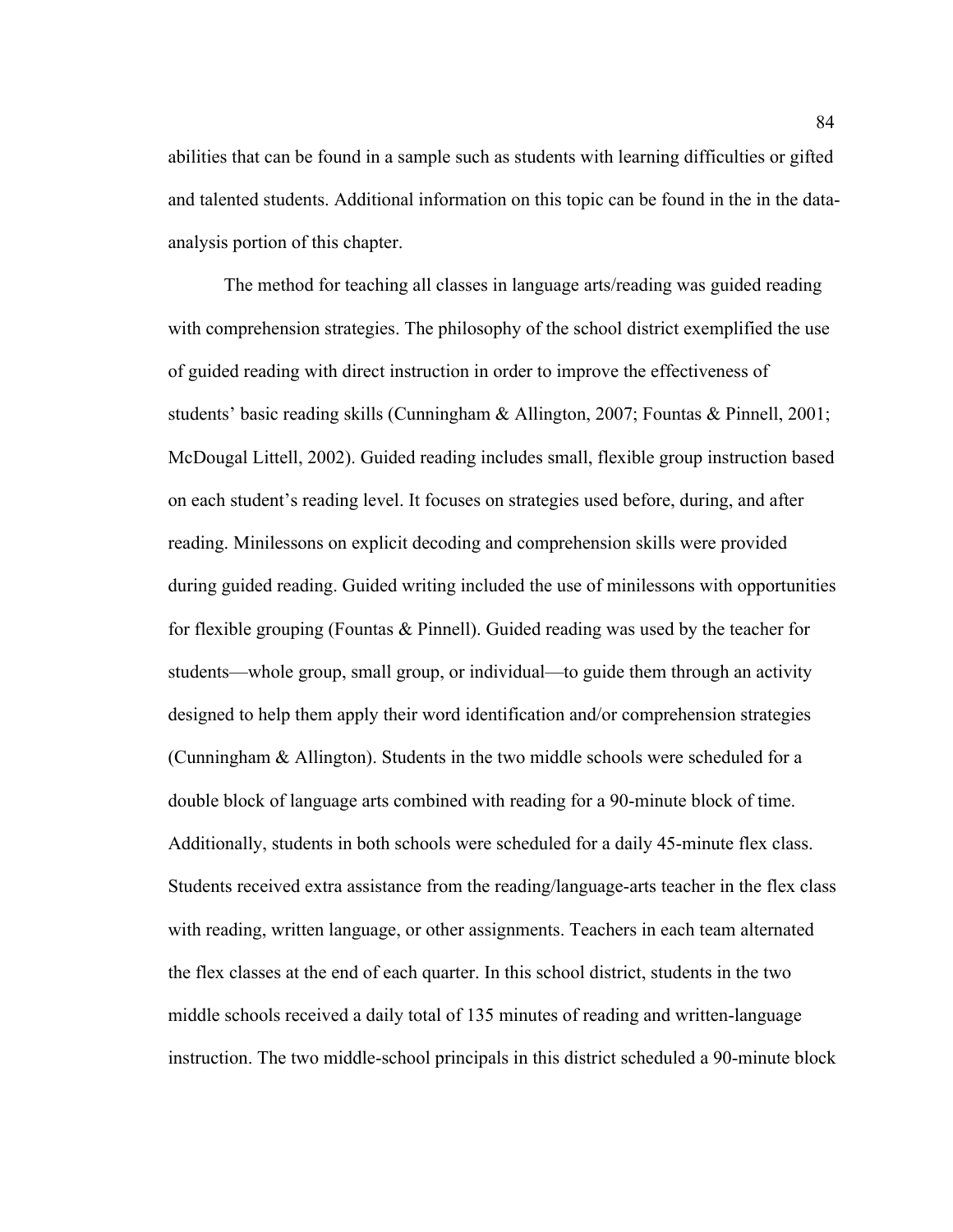for reading/language arts and a 45-minute flex class to assist students in added reinforcement and interventions in reading/written language.

# Experimental Group: School X

The experimental group in this study consisted of two sixth-grade language-arts classes in a small, middle school located in a mid-Atlantic state. This study examined the results for teaching strategies of text-to-self reading connections, using the McDougal Littell basal series with guided reading and reading comprehension using novels. Teachers in both language-arts classrooms used the text-to-self reading-connection strategies for approximately one year. The text-to-self reading connections were included in each guided reading lesson. The text-to-self reading connection occurs when the student connects reading to past experiences and prior knowledge and highlights a sentence, making connections to other texts. Text-to-world occurs when the student makes connections with a person or event in the text (Harvey & Goudvis, 2000).

The McDougal Littell consisted of explicit instructions to teachers for modeling reciprocal teaching strategies (guided reading), vocabulary development, and comprehension strategies. Guided reading includes a daily small, flexible group instruction according to the student's instructional level, which focuses on strategies before, during, and after reading. The McDougal Littell basal reading series includes minilessons on reading strategies, and vocabulary skills that are used during guided reading (McDougal Littell, 2002, p. 47). Guided writing includes the use of minilessons with opportunities for flexible grouping (Fountas  $\&$  Pinnell, 2001, p. 13). The prereading strategies include previewing the text, building background, and setting the purpose for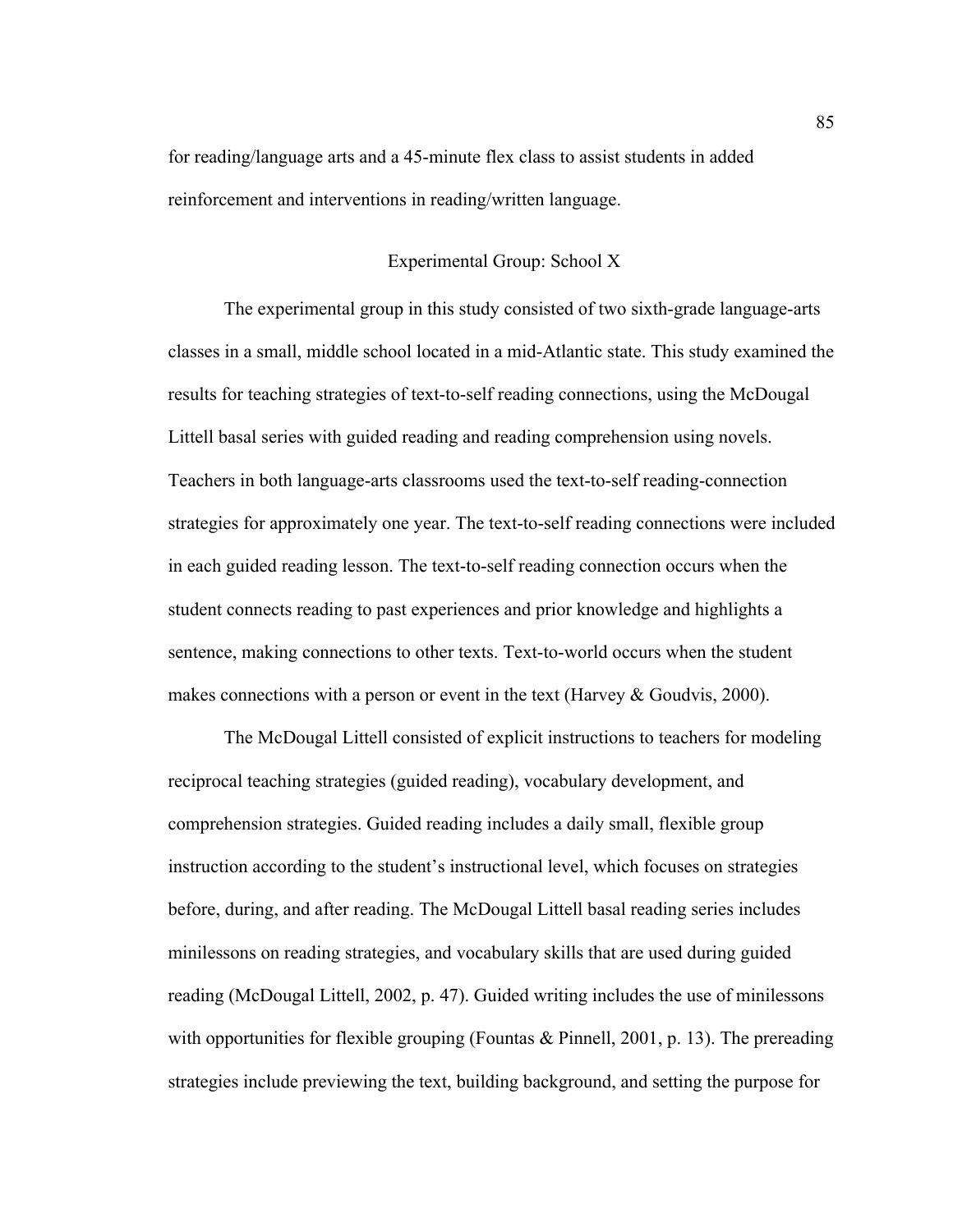reading (McDougal Littell, 2002, p. 34). Students are encouraged while reading to check for understanding, to use active reading strategies, to integrate new concepts with existing knowledge, and to make connections to their own life and experiences (McDougal Littell, 2002, p. 34). Additionally, in the "after reading" strategy, students summarize "what has been read, evaluate the ideas, and make applications of the ideas" (McDougal Littell, 2002, p. 34). Teachers used direct instruction, modeling, guided practice, demonstration, and differentiation of instruction using the McDougal Littell reading basal. Scripted lessons were included for each story in the McDougal Littell (2006) teacher's manual that includes strategies for teaching reading and making connections with the text. Reading connections (text-to-self reading connections) were included in the lesson plans. There were graphic organizers to aid in teaching reading, in reading comprehension, and in making connections (F. Amick, personal communication, January 8, 2009).

The system required all elementary and middle-school language teachers to earn 18 hours of staff-development credit in their content areas each year. As part of the staff development, the two teachers in the experimental group were required to participate in a 1-day training session on teaching the McDougal Littell Reading and Language Arts Program provided by McDougal Littell reading/language art experts in the teaching of reading-comprehension strategies. Teachers received instruction on using the McDougal Littell Reading Toolkit in order to teach guided reading with reading comprehension, vocabulary skills, and making connections (text-to-self reading strategies) to engage readers. Ongoing staff development using the McDougal Littell reading program was provided by the principal in weekly team meetings. The principal reviewed and approved weekly lesson plans (F. Amick, personal communication, October 7, 2009).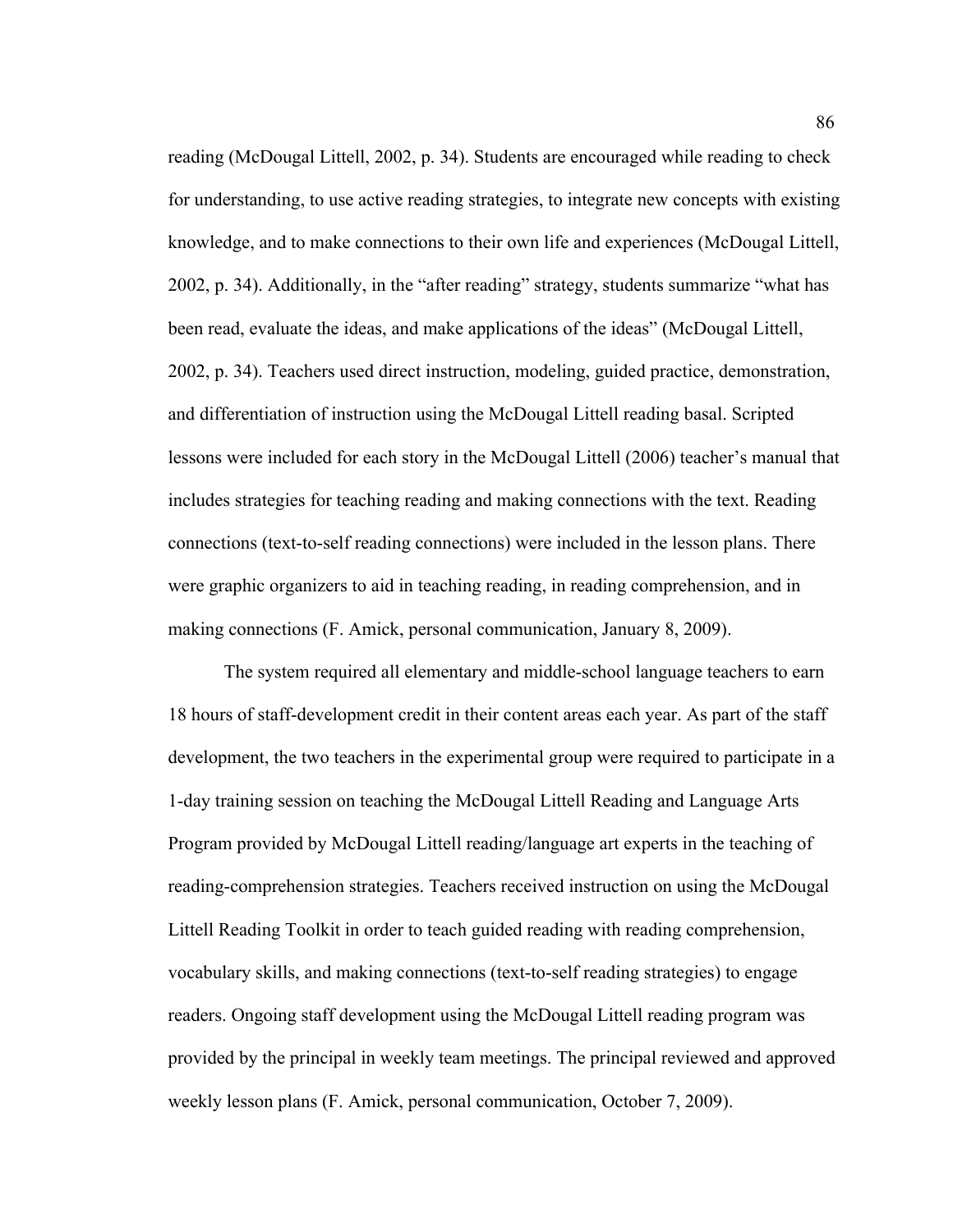Teachers were required to take 6 hours of online continuing education on pedagogical practices with emphasis in teaching reading and written language (F. Amick, personal communication, October 7, 2009). Teachers in both middle schools participated in bimonthly Instructional Staff Enrichment and staff development that focused on curriculum issues related to teaching reading and written language in the content areas. Language-arts teachers in both middle schools were also required to meet daily with other language arts/reading teachers on their teams to plan and differentiate lessons. Additionally, the middle-school teachers in both schools were required to meet weekly with the principal to analyze student data and review individual student progress (F. Amick, personal communication, October 7, 2009).

Teachers in the experimental group had previously reviewed and continued to have access to the McDougal Littell Reading Toolkit (F. Amick, personal communication, October 7, 2009). The McDougal Littell Toolkit offers a rationale and overview of research and staff development for teaching in the McDougal Littell Reading and Language Arts Program. The Toolkit gave detailed information on teaching guided reading with direct instruction, ongoing assessment, and details on how to make connections across the curriculum (McDougal Littell, 2002). Basic comprehension tools, graphic organizers, building vocabulary, and standardized test preparation were available in the McDougal Littell Reading Toolkit (McDougal Littell, 2002). Proof that the intervention for the McDougal Littell Reading Language Arts Program was used appropriately, was confirmed by the principal's daily observations, weekly team meetings, and evaluations of teacher's performance (F. Amick, personal communication, January 8, 2009).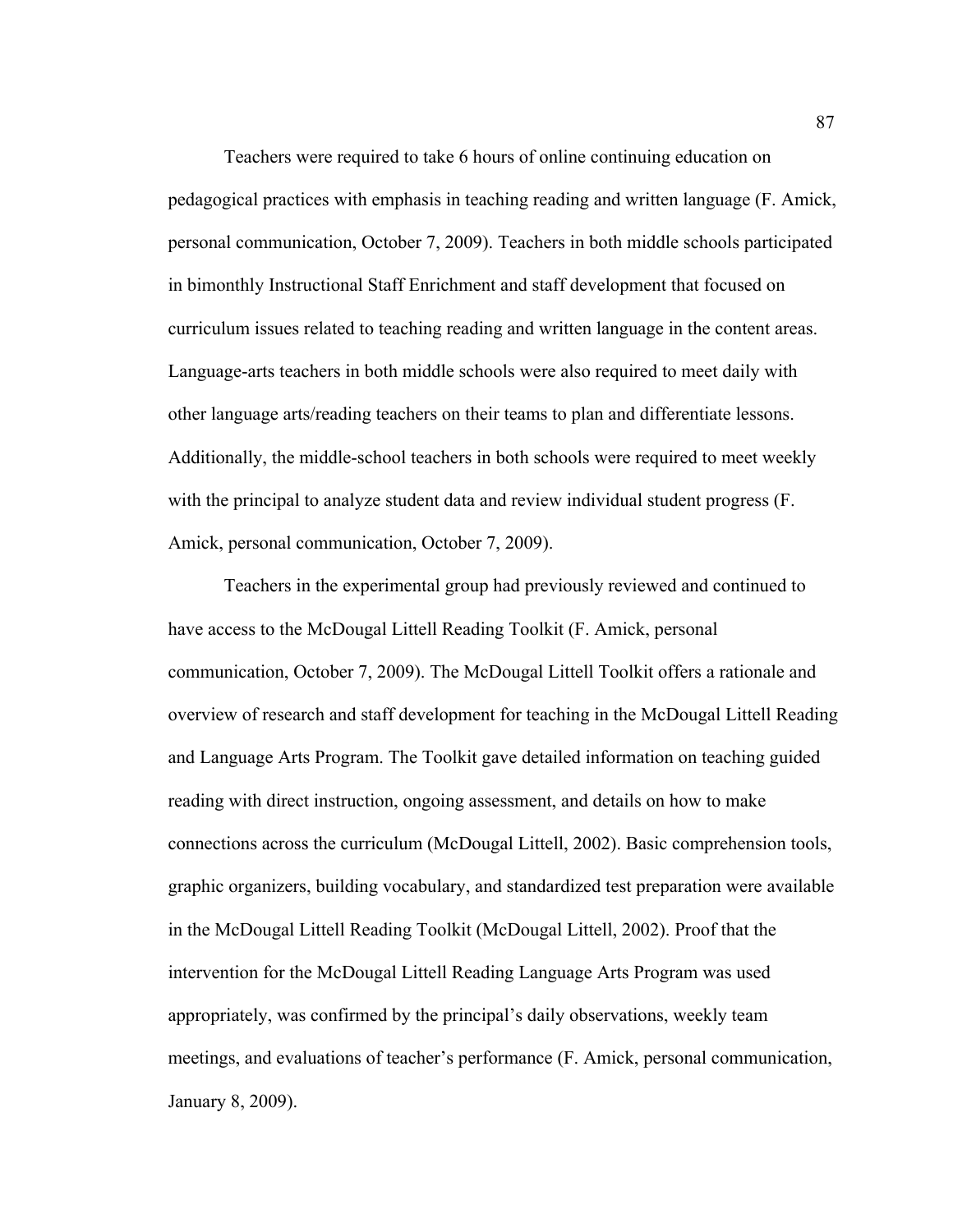## Control Group: School Y

The control groups consisted of two traditional sixth-grade language-arts classes in a small middle school in a mid-Atlantic state. The method for teaching literacy was guided reading, including reading comprehension, writing, vocabulary development, and reading of novels (Cunningham & Allington, 2007). The students in both language-arts classes chose their own vocabulary words for word study and were instructed with gradelevel novels on their instructional level according to their reading ability. Students were scheduled for a 90-minute double block of language arts. Additionally, students were scheduled for a daily 45-minute flex class advisory period, and 45 minutes for social studies. Students in Teacher C's social studies and language-arts classes received assistance in the flex class with reading, written language, and mathematics assignments. Teacher D's students received assistance with written language in their flex class.

## Instrumentation and Materials

The standardized end-of-year test, the State School Assessment (WESTEST), was administered at the end of the year and was used to compare reading-comprehension scores. The WESTEST is a criterion-referenced test that is aligned to the content standards and objectives in reading, language arts, mathematics, science, and social studies in Grades 3 through 8 and Grade 10 (State Department of Education, 2008a). The WESTEST measures reading and language arts in comprehension, vocabulary development, gaining information, performing tasks, and reading for literary experience (State Department of Education, 2008a). For the purpose of this study, the reading/language-arts scale score was used.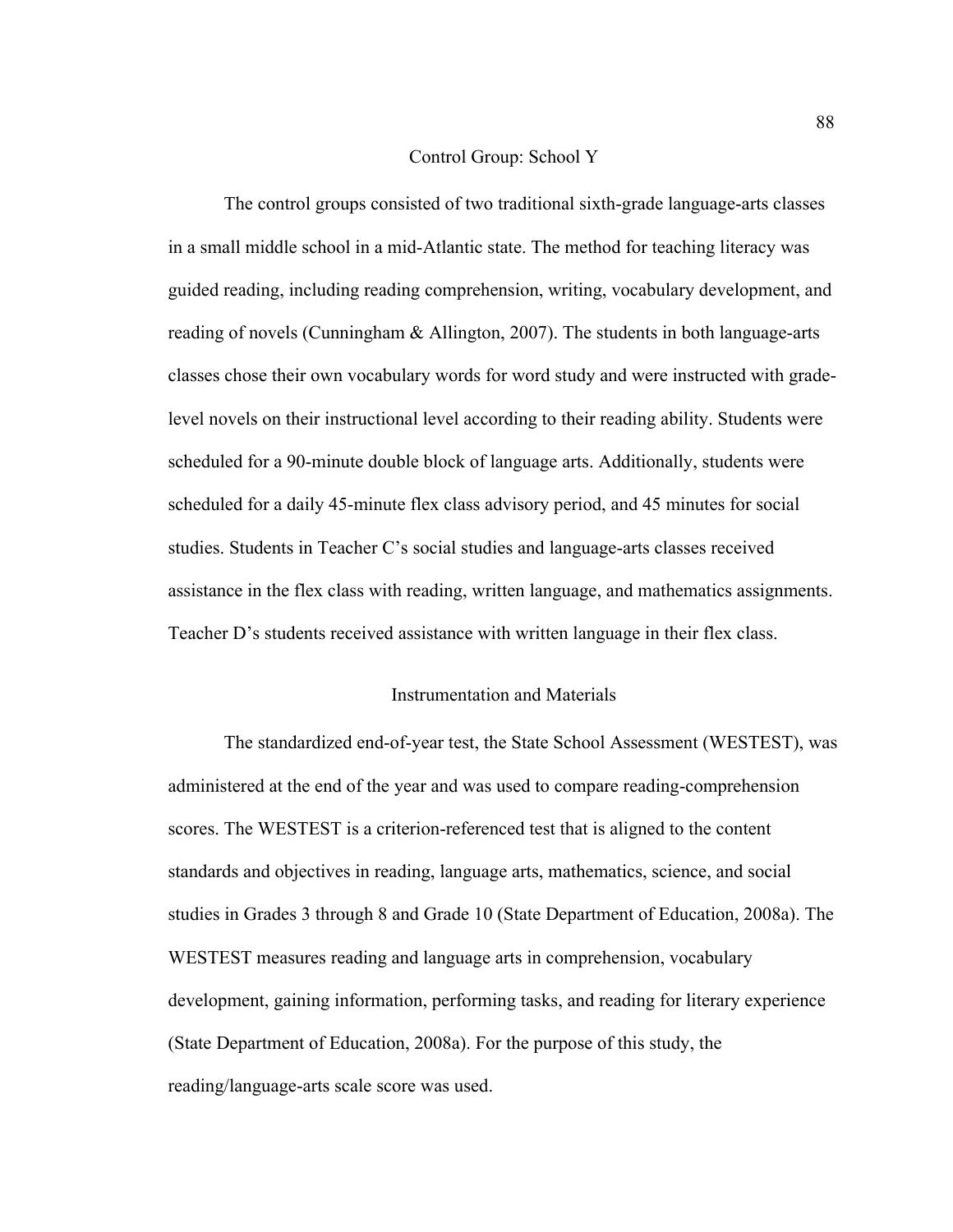According to the State Department of Education (2008a), the five levels of

student achievement have been defined for the WESTEST: Distinguished, Above

Mastery, Mastery, Partial Mastery, and Novice. A general description of each of these

levels is listed below (State Department of Education, 2008a).

Distinguished: Student demonstrates knowledge, comprehension, application, analysis, synthesis, and evaluation of skills, which exceed the standard.

Above Mastery: Student demonstrates knowledge, comprehension, application, and analysis of skills, which exceed the standard.

Mastery: Student demonstrates knowledge, comprehension, and application of skills, which meet the standard.

Partial Mastery: Student demonstrates knowledge and recall of skills toward meeting the standard.

Novice: Student does not demonstrate knowledge and recall of skills needed to meet the standard. (pp. 6–7)

An overall global score for reading/language arts was used to represent the five levels of

student achievement as illustrated in Table 2.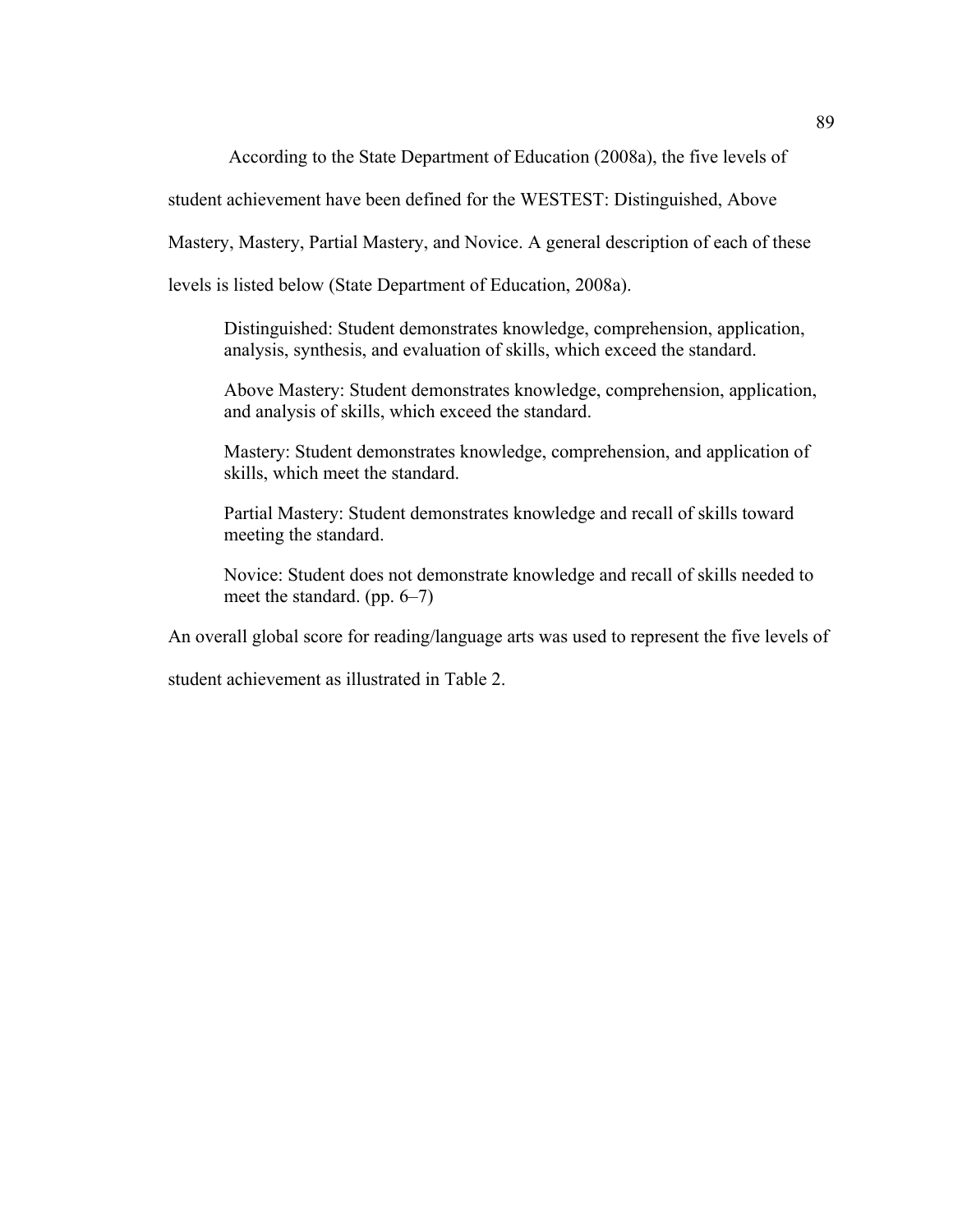## Table 2

Sixth grade Fifth grade Distinguished Scale score range: 705–810 Scale score range: 701–800 Above mastery Scale score range:  $681-704$  Scale score range:  $676-700$ Mastery Scale score range:  $644-680$  Scale score range:  $640-675$ Partial mastery Scale score range:  $607-643$  Scale score range:  $601-639$ Novice Scale score range: 505–606 Scale score range: 495–600

*Diagram of Performance Level Results for WESTEST in Reading/Language Arts*

*Note.* Adapted from *Westest 2,* by West Virginia Educational Standards Test 2, 2009, retrieved January 31, 2010 from http://wvde.state.wv.us/oaa/pdf/sample%20westest2 %20reports/StudentReport.3.4.09.pdf

#### Reliability

Reliability refers to replicability, consistency of methods, conditions, and results (Wiersma & Jurs, 2005, p. 9). The State Technical Report Supplement (2008) reported that the WESTEST has reliability with the internal construction of the test (State Department of Education, 2008e). This report suggests that an interpretation of a test score be carefully considered. According to the State Department of Education (2008e), the WESTEST is statistically valid and reliable. The WESTEST had been previously developed and standardized for reliability and validity with the State Department of Education (2008e). The developers of the WESTEST, CTB McGraw-Hill and the State Department of Education have proven reliability and validity (CTB McGraw-Hill, 1997). The State Technical Report Supplement 2008 from the State Department (2008e) stated that all reliability coefficients (Cronbach's alpha) were higher than .90 (p. 5). According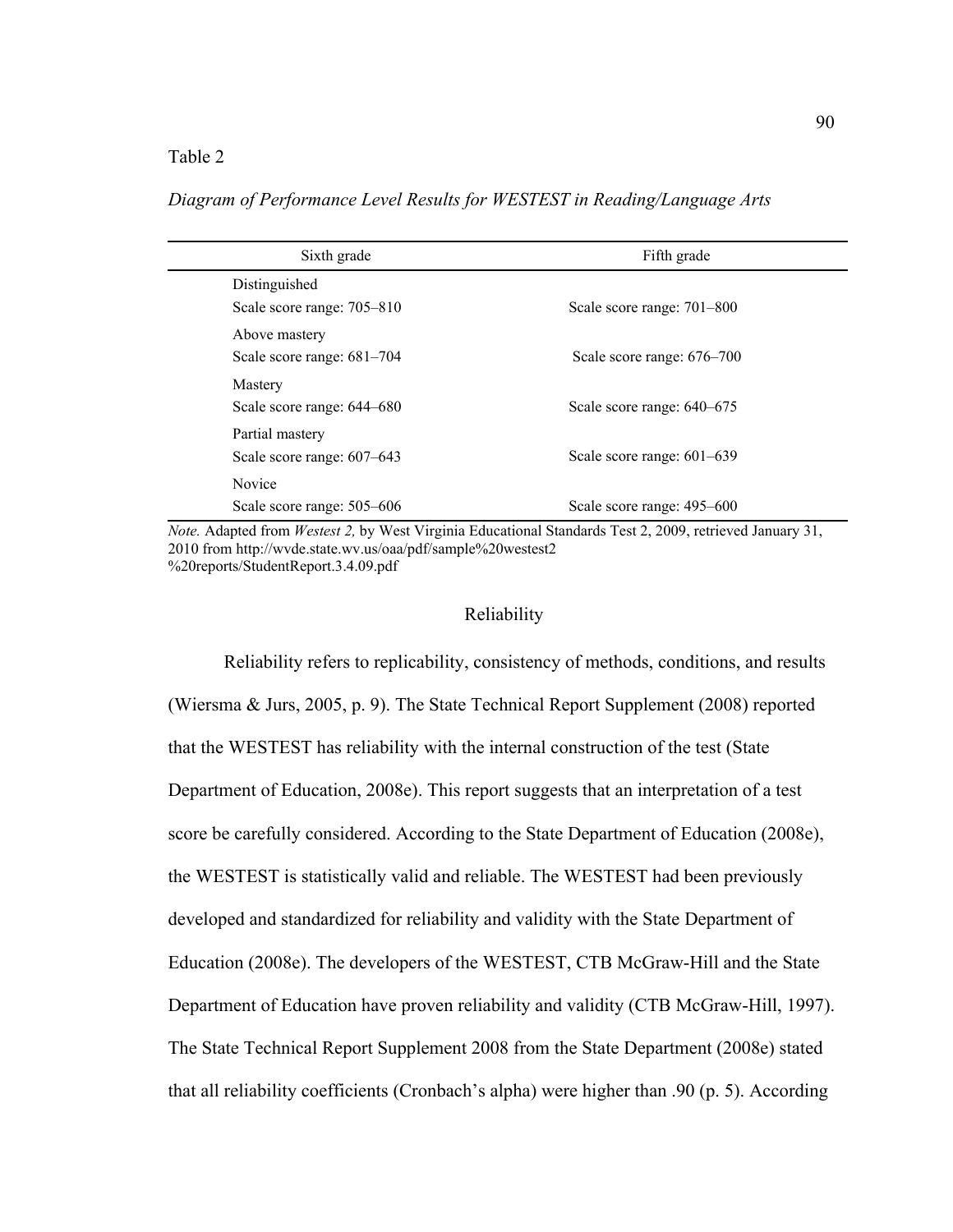to The State Technical Report Supplement (State Department of Education 2008e), "The WESTEST's internal consistency reliability coefficients indicated that tests with constructed-response and selected-response questions can be quite reliable. These coefficients are computed on all the students tested in each year the WESTEST has been operational" (State Department of Education, 2008e). The reliability coefficient refers to a test characteristic, accuracy of measurement, and is a concept usually applied to individual scores. The internal consistency coefficients describe test characteristics, the Standard Error of Measurement based on Item Response Theory. This provides evidence for reliability on the WESTEST (State Department of Education, 2008e). "The [Item Response Theory ]-based Standard Error of Measurement indicates the expected standard deviation of observed scores if an examinee were tested repeatedly under unchanged conditions" (State Department of Education, 2008e, p. 6). According to The State Technical Report Supplement (2008e,) State Department of Education, the WESTEST has test–retest reliability.

Previous studies conducted by St. John (2009) and O'Byrne, Securro, Jones, and Cadle (2006) used the WESTEST as a dependent variable to measure student achievement. St. John compared the relationship between teachers' perceptions and their principals' leadership style, measured by the Leader Behavior Analysis II and student achievement in mathematics and reading as measured by the WESTEST. The results of this study indicated that there was not a significant difference between leadership styles of principals and student achievement. O'Byrne et. al. also used the WESTEST to measure the dependent variables, reading and language arts, science, and social studies to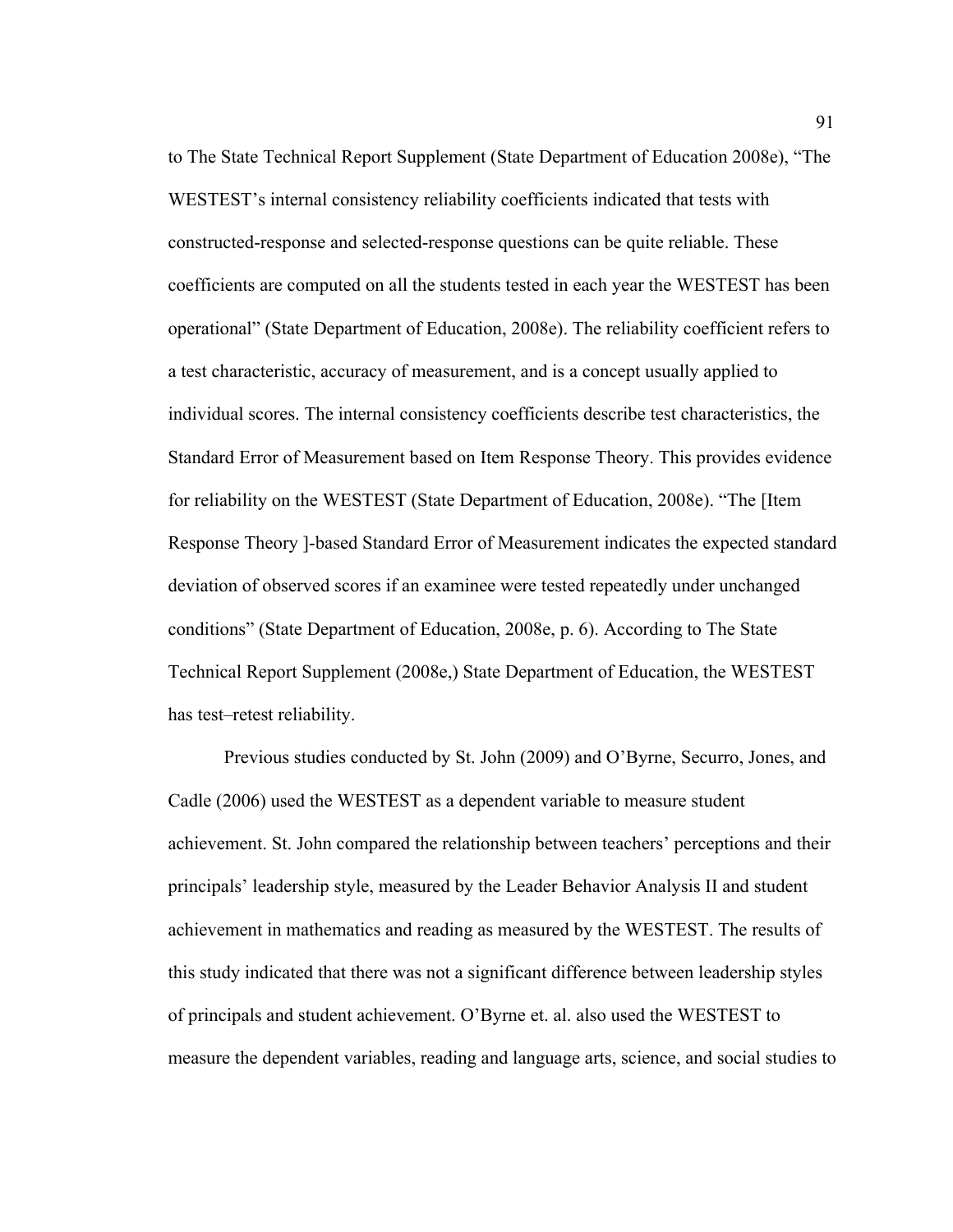investigate the impact of Merit literacy software. The results of this study showed

improvement in reading and written language skills for low-achieving students.

According to Paine (2008), the reliability of the accountability system

determinations are ensured through the following:

uniform averaging of scale scores across grade levels within the school and [Local Education Agency] to produce a single school or LEA score. Multiple year averages are used to determine reading/language arts and mathematics proficient levels of performance for rating public schools. Two years of data (2003–04 and 2004–05 WESTEST and [the state Alternate Performance Task Assessment) were used as the baseline for determining a starting point. [This state] established the trajectory of intermediate goals and all annual objectives beginning in 2005–2006 and extending through 2013–14. Statistical tests were used to support the minimum "n" decision. (p. 48)

# Validity

Validity refers to the extent to which an instrument measures what it was

designed to measure (Field, 2009). The State Technical Report Supplement reported

evidence for validity in the purpose and interpretation-of-scores of the WESTEST (State

Department of Education, 2008e, p. 4). The report stated that the purpose of the

WESTEST is to demonstrate student ability in mathematics, reading/language arts,

science, and social studies in a mid-Atlantic state. The State Technical Report

Supplement concluded the following:

It is intended by the developers of the WESTEST that WESTEST scores be interpreted to mean that students who have higher scores on the WESTEST subject area tests have acquired more knowledge and skills taught in the mid-Atlantic classroom in those subjects. (State Department of Education, 2008e, p. 4)

The state department contracted with Dr. Norman Webb of the Wisconsin Center for Education Research to conduct an independent and external alignment study for the 2004 WESTEST and 2008 WESTEST 2, which provided evidence of content validity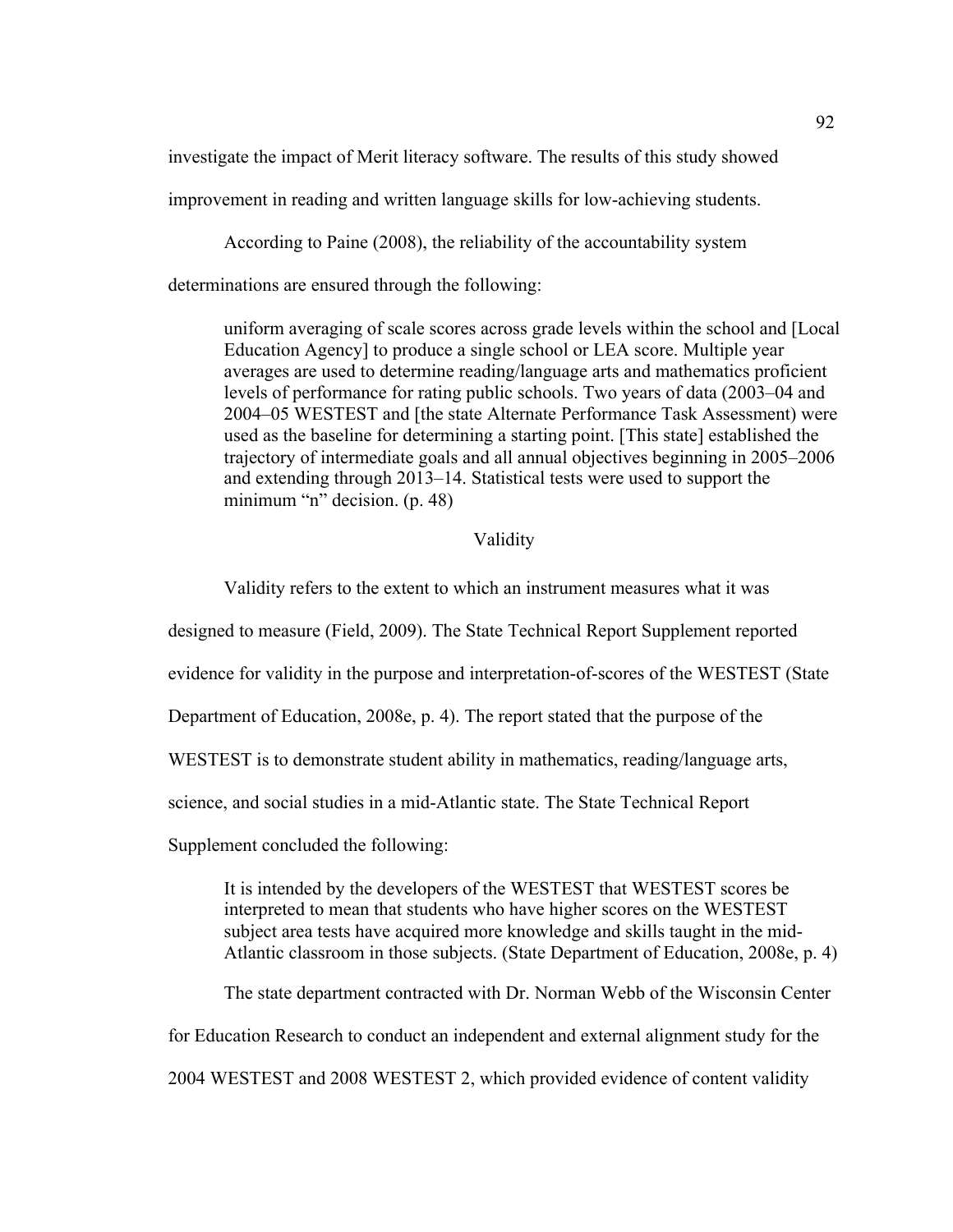(Council of Chief State School Officers, 2009). According to the Norm-Referenced Tests in State Assessment, the state department also contracted with CTB McGraw-Hill with selected "[norm-referenced test] items which aligned to the [Curriculum Standard Objectives] with anchor items on the WESTEST" (Council of Chief State School Officers, p. 6). Thom (2006) cited, "The scale on which the WESTEST scores are reported is based on a standardized achievement test (*TerraNova)* which makes it possible to report national percentile scores in addition to the criterion-referenced scale scores of the WESTEST" (p. 54).

#### Threats to Internal and External Validity

There are threats to internal and external validity that were considered for the present study. D. Campbell and Stanley (1963) and Wiersma and Jurs (2005) in their description of the quasiexperimental design, listed eight threats to internal validity. These included history, maturation, testing, instrumentation, statistical regression, experimental mortality, and selection-maturation interaction (Wiersma & Jurs). D. Campbell and Stanley (1963) concluded that if these variables are "not controlled in the experimental design, it might produce the effect of the experimental stimulus" (p. 8). Areas of weakness that may influence the present study with internal validity included selection, mortality, and interaction of selection and maturation (D. Campbell & Stanley, 1963; Wiersma & Jurs, 2005).

In order to address external validity and generalizability of the study, conclusions of this study were reviewed carefully. Wiersma and Jurs (2005) stated that "external validity deals with the issue of whether or not independent researchers can replicate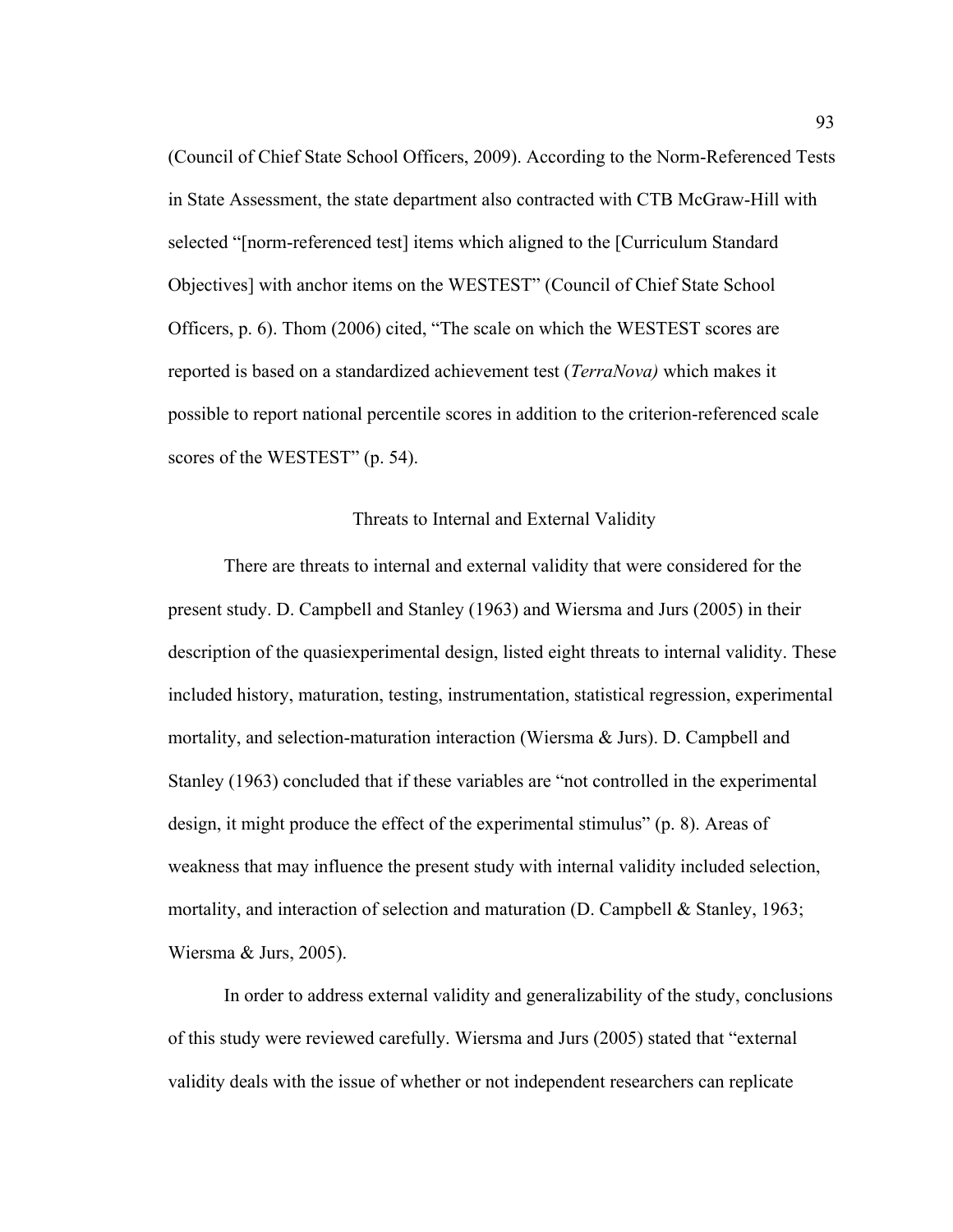studies in the same or similar settings" (p. 9). The results of this study may be generalized to middle schools with similar populations and similar reading programs in the mid-Atlantic state in Grade 6.

## Role of the Researcher

The role of the researcher was to analyze the data from the two schools. The researcher obtained the WESTEST data from the assistant superintendent of schools for both schools participating in this study. Additionally, I was responsible for setting up the research design and approach, setting and sample, data collection, analysis, and taking measures to protect participants' rights with the school system. To protect student identity, no names or district identification numbers were requested or supplied by the school district.

# Data Collection and Analysis

The present study used an ANCOVA to compare the pretest and posttest WESTEST scale scores to determine if differences in reading achievement existed among reading programs and genders. The test items were not the same for each grade. The standardized scores (scale scores) were not vertically equated and were not compared in a pretest and posttest design. Because of this, the fifth-grade (pretest) and the sixth-grade (posttest) scale scores were converted into *z*-scores in order to standardize the scale scores; thus, facilitating comparisons between the groups. The researcher collected and analyzed data. The researcher (a) obtained permission from the district to conduct the study; (b) requested that files contain a record for each student, including school code, teacher code, gender, Grade 5 WESTEST scale score, and Grade 6 WESTEST scale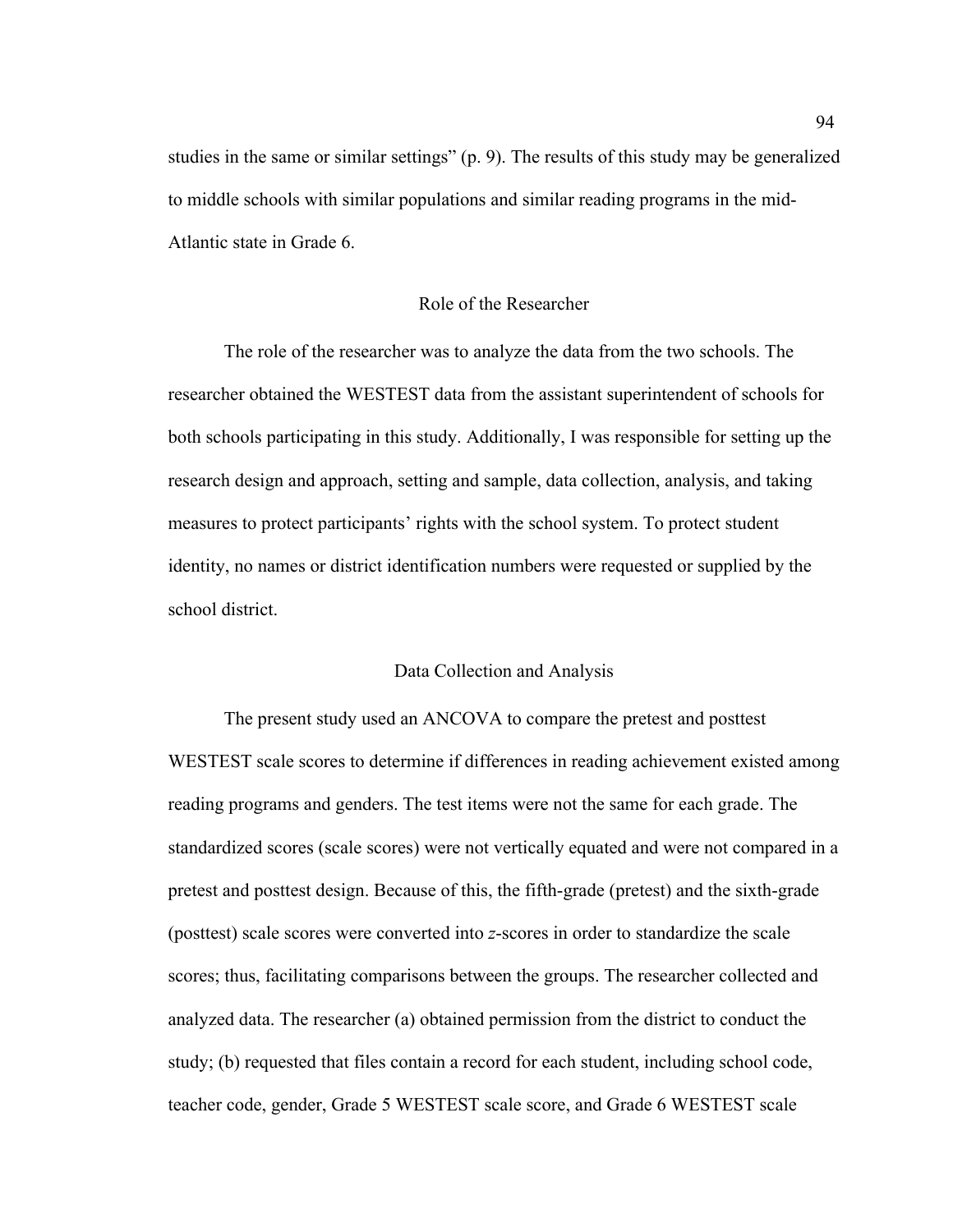score; (c) collected data in an Excel file format; (d) imported data into SPSS Version 17 for coding and analysis; (e) generated *z*-scores for the Grade 5 and Grade 6 WESTEST scale scores; (f) generated descriptive statistics for the two schools and programs; (g) generated histograms and normality tests to ensure data meet the parametric assumptions for the ANCOVA; and (h) ran an ANCOVA for each of the research questions.

In addition to the assumption of normality, ANCOVA also requires (a) independence of covariate and treatment effect, and (b) homogeneity of regression slopes (Field, 2009). In the first assumption, it is important that the covariate (Grade 5 WESTEST scores) is not confounded nor highly related to the main effects (reading or gender). When this happens, "the covariate will reduce (statistically speaking) the experimental effect because it explains some of the variance that would otherwise be attributable to the experiment" (Field, p. 397). Field recommended conducting a *t*-test, using the covariate as the dependent variable and levels of the effects as the independent variables. Therefore, two *t*-tests were conducted using the Grade 5 WESTEST scores as the dependent variables for both tests. The first *t*-test compared the two types of reading strategies, and the second *t*-test compared the two gender categories. If the tests are statistically insignificant ( $p > 0.05$ ), then this assumption will be met.

The second assumption, homogeneity of regression slopes, assumes that the relationship between the dependent variable and the covariate are similar for each of the levels of effects (Field, 2009). Therefore, the Tests of Between-Subject Effects *F*-test of the interaction between reading strategies and Grade 5 WESTEST scores should not be significant ( $p > .05$ ). Similarly, the Between-Subject Effect *F*-test of the interaction between genders and the Grade 5 WESTEST scores should not be significant (*p* > .05). If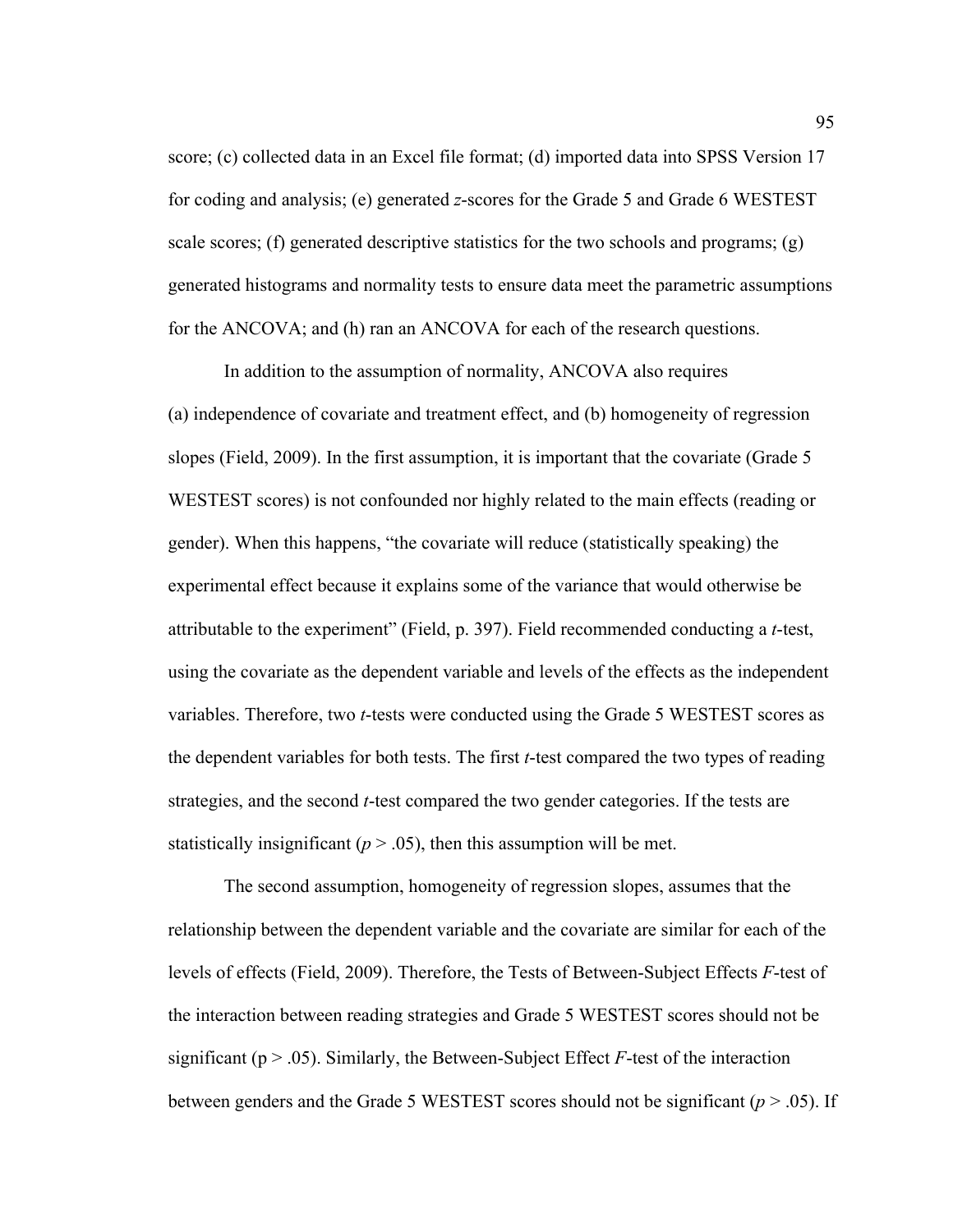either one of these two assumptions is violated, a repeated-measures mixed design would have used (Field).

The study was guided by five research questions with a statement of hypotheses:

*Question 1*. Is there a statistically significant group mean difference in readingcomprehension posttest scores between students who participate in the use of text-to-self reading-connection strategies in guided reading using the McDougal Littell Reading (2002) basal series and students who use the guided-reading approach using novels?

*Null hypothesis 1*. There is no statistically significant group mean difference in reading-comprehension posttest scores between students who participate in the use of text-to-self reading connection strategies in guided reading using the McDougal Littell Reading basal series and students who use the guided-reading approach using novels.

*Alternative hypothesis*: There is a statistically significant group mean difference in reading-comprehension posttest scores, while controlling for pretest scores between students who participate in the use of text-to-self reading connection strategies in guided reading using the McDougal Littell Reading basal series and students who use the guided-reading approach using novels.

*Question 2.* Is there a statistically significant group mean difference in readingcomprehension posttest scores, while controlling for pretest scores between male students who participate in the use of text-to-self reading connection strategies in guided reading using the McDougal Littell Reading basal series and male students who use the guidedreading approach using novels?

*Null hypothesis 2:* There is no statistically significant group mean difference in reading-comprehension posttest scores between male students who participate in the use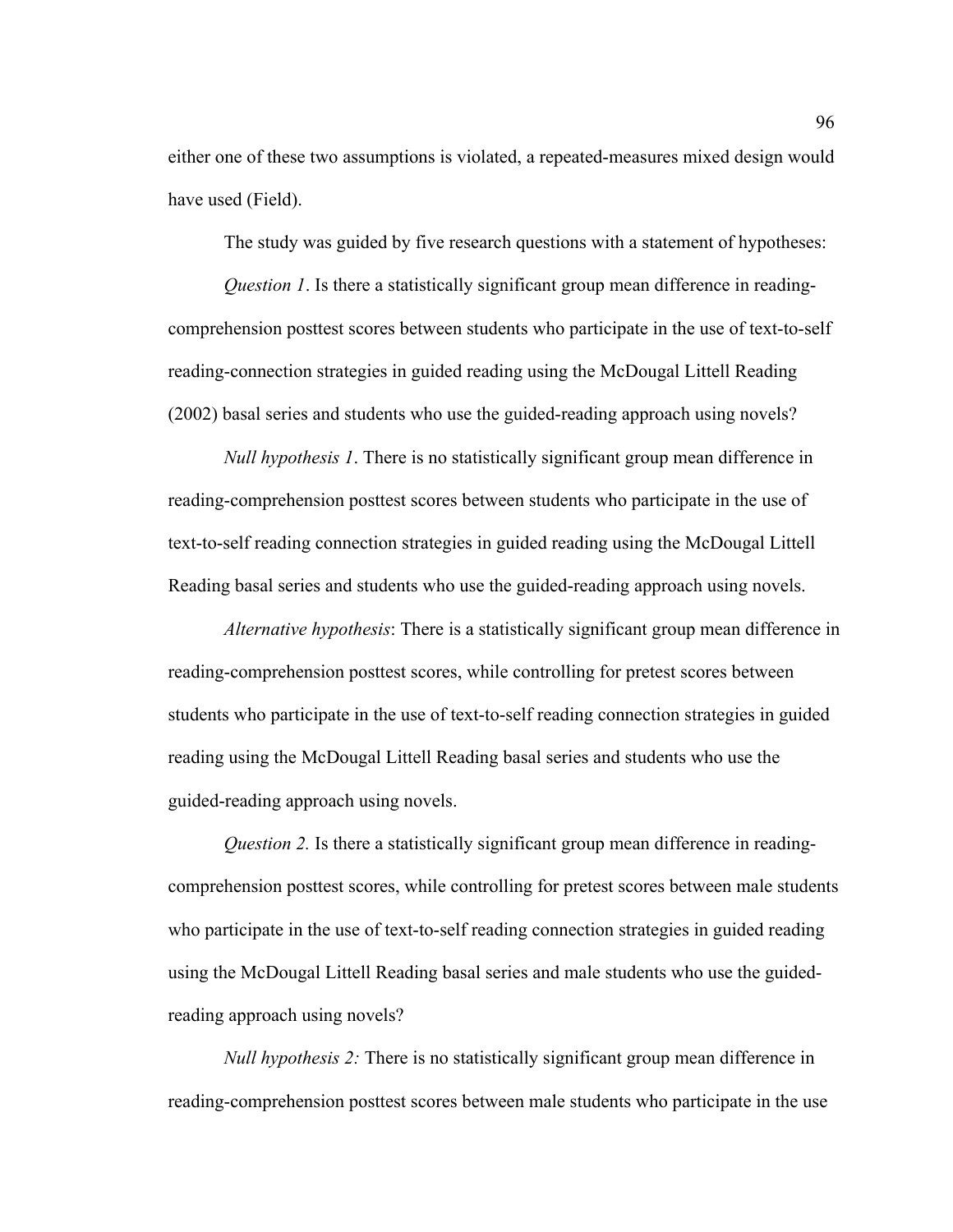of text-to-self reading connection strategies in guided reading using the McDougal Littell Reading basal series and male students who use the guided-reading approach using novels.

*Alternative hypothesis*: There is a statistically significant group mean difference in reading-comprehension posttest scores between male students who participate in the use of text-to-self reading connection strategies in the guided reading using the McDougal Littell Reading basal series and male students who use the guided-reading approach using novels.

*Question 3*. Is there a statistically significant group mean difference in readingcomprehension posttest scores between female students who participate in the use of textto-self reading connection strategies in the guided reading using the McDougal Littell Reading basal series and female students who use the guided-reading approach using novels?

*Null hypothesis 3*. There is no statistically significant group mean difference in reading-comprehension posttest scores between female students who participate in the use of text-to-self reading connection strategies in the guided reading using the McDougal Littell Reading basal series and female students who use the guided-reading approach using novels.

*Alternative hypothesis*: There is a statistically significant group mean difference in reading-comprehension posttest scores between female students who participate in the use of text-to-self reading connection strategies in the guided reading using the McDougal Littell Reading basal series and female students who use the guided-reading approach using novels.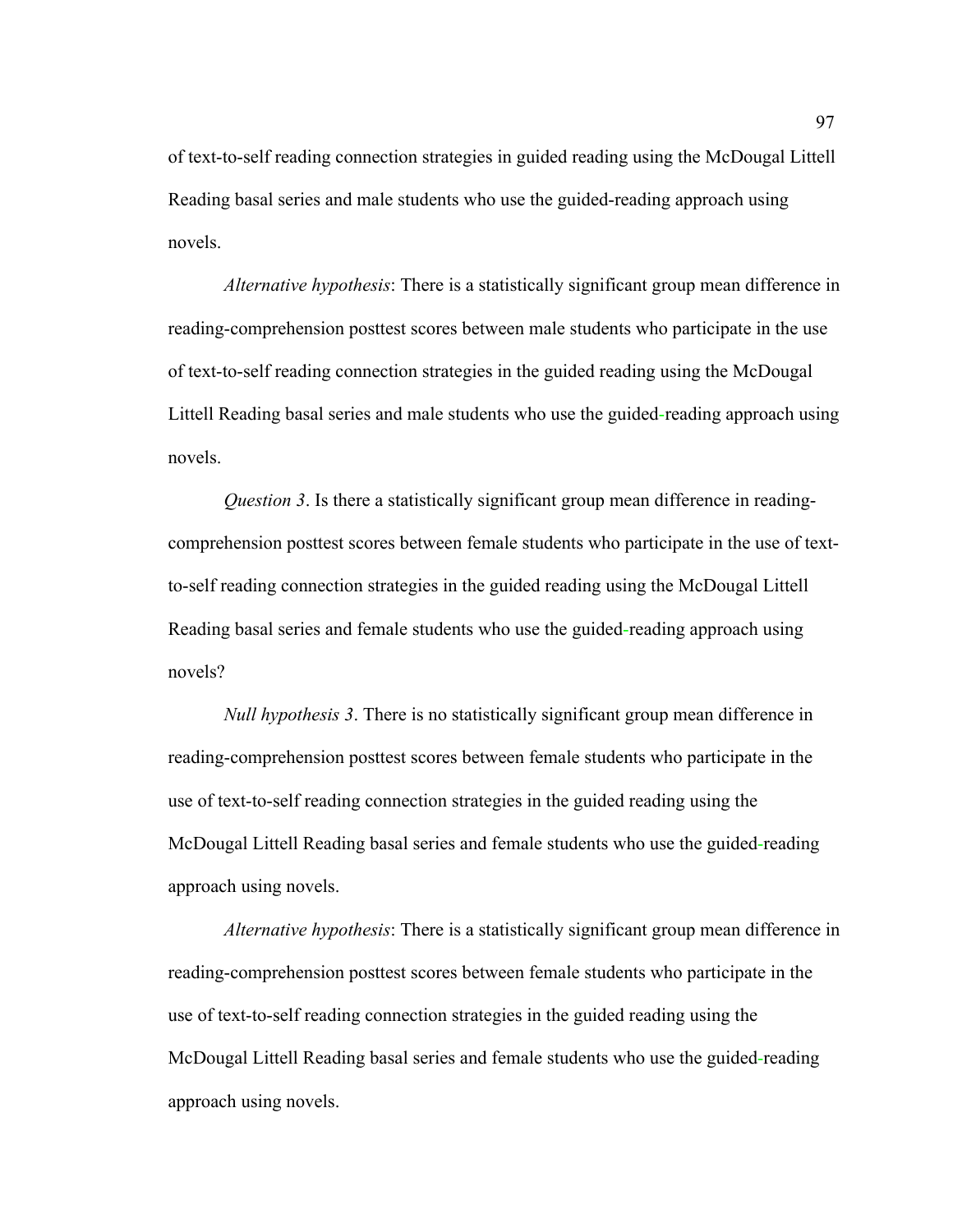*Question 4.* Is there a statistically significant group mean difference in readingcomprehension posttest scores between male and female students who participate in the use of text-to-self reading connection strategies in guided reading using the McDougal Littell Reading (2002) basal series?

*Null hypothesis 4.* There is no statistically significant group mean difference in reading-comprehension posttest scores between male and female students who participate in the use of text-to-self reading connection strategies in guided reading using the McDougal Littell Reading (2002) basal series.

*Alternative hypothesis*: There is a statistically significant group mean difference in reading-comprehension posttest scores between male and female students who participate in the use of text-to-self reading connection strategies in guided reading using the McDougal Littell Reading (2002) basal series.

*Question 5.* Is there a statistically significant group mean difference in readingcomprehension posttest scores between male and female students who use the guidedreading approach using novels?

*Null hypothesis 5.* There is no statistically significant group mean difference in reading-comprehension posttest scores between male and female students who use the guided-reading approach using novels.

*Alternative hypothesis*: There is a statistically significant group mean difference in reading-comprehension posttest scores between male and female students who use the guided-reading approach using novels.

ANCOVA was used because it is the best statistical procedure for pretest–posttest comparisons of more than two groups (Field, 2009). The ANCOVA is an extension of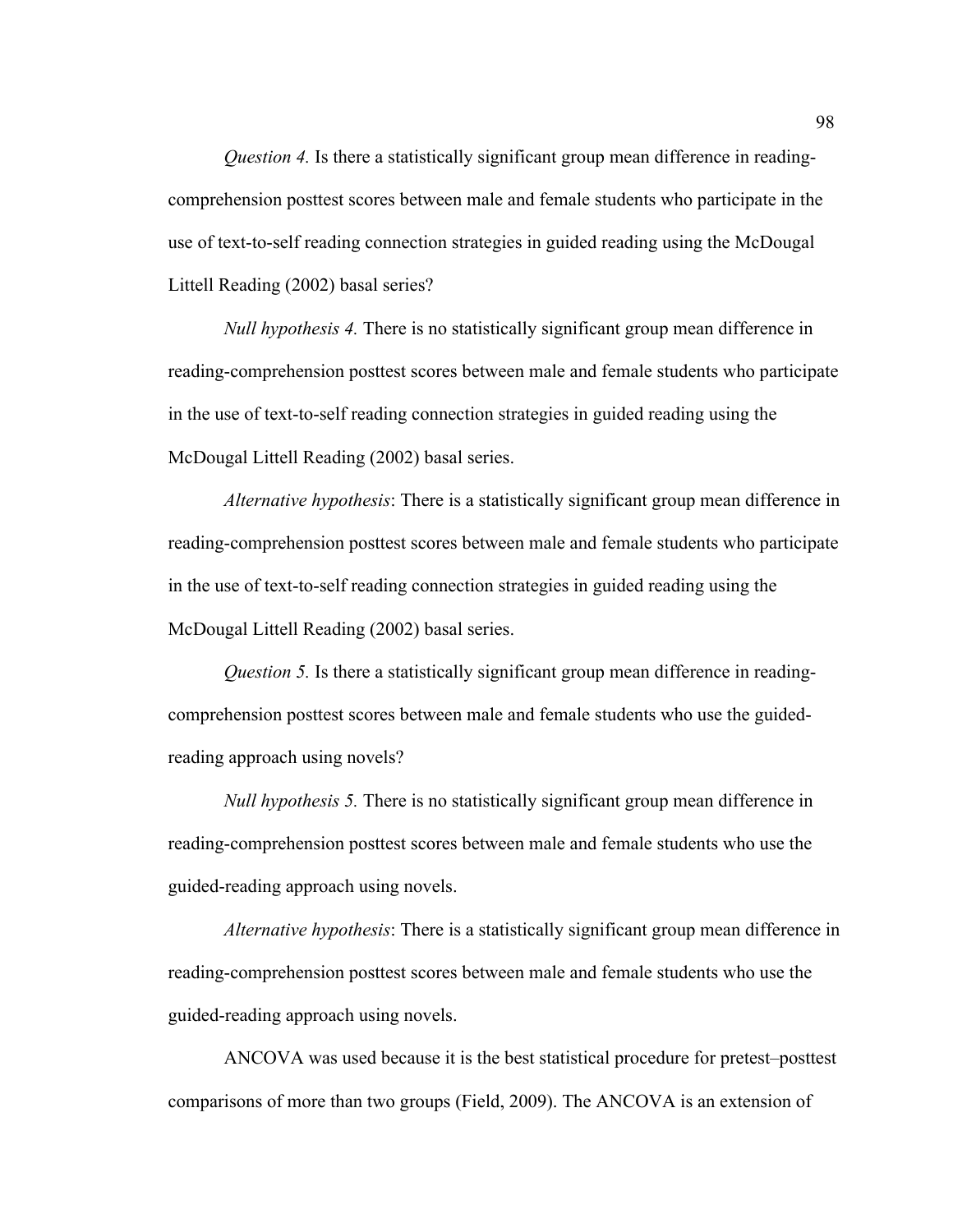analysis of variance methods that compares the means of two or more groups. The ANCOVA allows the researcher to include covariates or variables that may be related to the dependent variable. In this study the covariate was the Grade 5 WESTEST score and the dependent variable will be the Grade 6 WESTEST score. The Grade 5 score was the baseline score from which growth was measured using the Grade 6 score.

I used the .05 level of statistically significant differences to accept or reject the null hypotheses. This level was selected because it is an acceptable level for educational research (Wiersma & Jurs, 2005).

Effect sizes were calculated for each statistical test. The effect size is normally used to make a judgment as to whether the difference between the means is not only statistically significant, but educationally significant (Thompson, 2002). It can be possible to obtain statistical significance  $(p < .05)$  by having large sample sizes or other factors. The effect size provides an objective measure and another indication that there truly is an effect of the text-to-self reading strategies. The partial eta squared was used to estimate the effect size with the ANCOVA. This statistic was generated for the main effects and the covariate. The equation that was used is

Partial 
$$
\eta^2 = \frac{SS \text{ effect}}{SS \text{ Effect} + SS \text{ Residual}}
$$

I used Cohen's (1992) guidelines for interpreting effect size:  $r = .10$  is a small effect;  $r = .30$  is a medium effect; and  $r = .50$  is a large effect. Hopkins (2002) cited that "the usual interpretation of this statement is that anything that is greater than 0.5 is large, 0.50-0.3 is moderate, and 0.3-0.1 is small" (p. 1). According to Lipsey and Wilson (1993), reading instruction strategies for elementary and secondary students can be large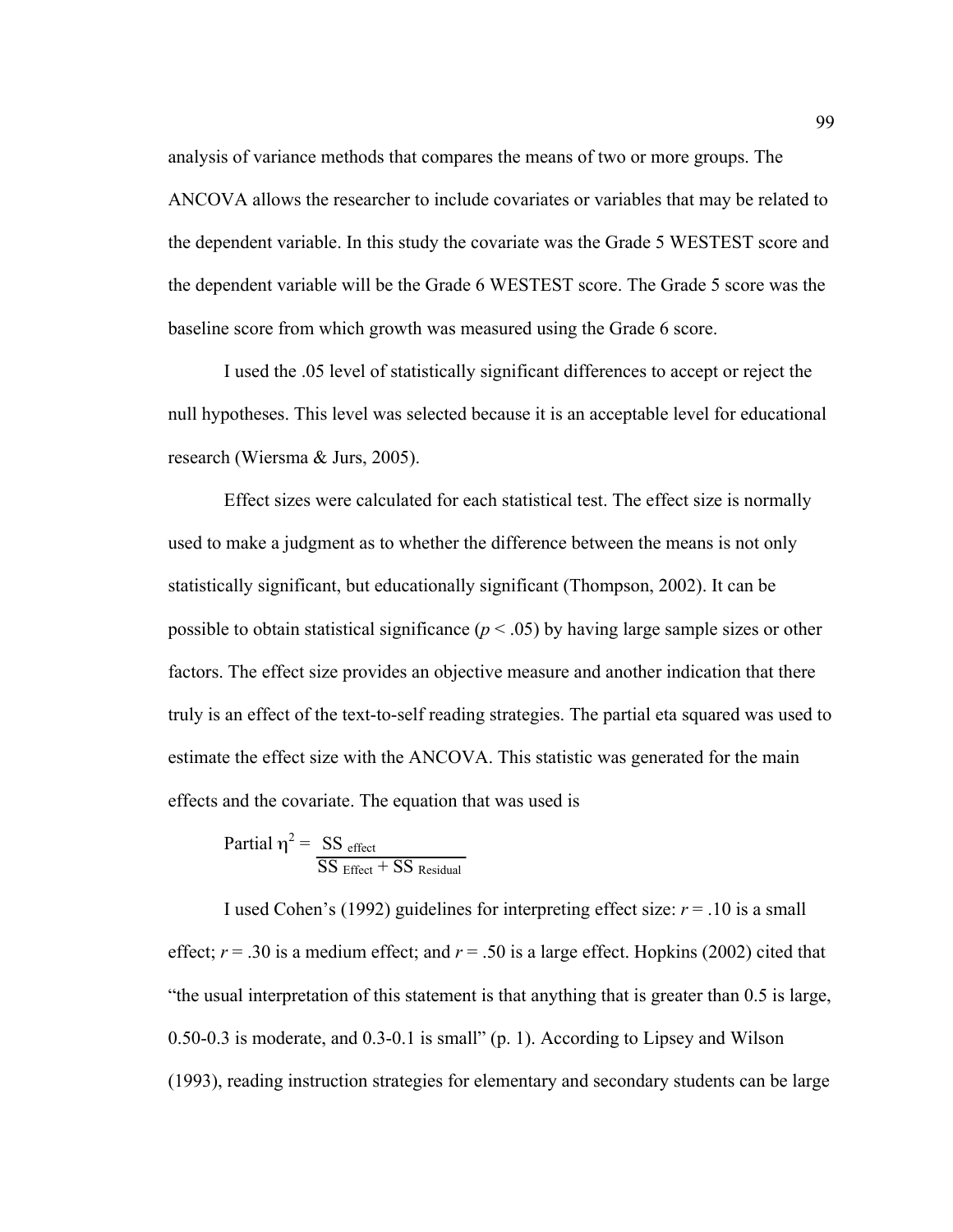with a statistical significance of 0.60. Garson (2009) posited that Cohen's correlation  $r =$  $d/[(d^2+4)^{.5}]$ . Garson stated that

the larger the d (which may exceed 1.0), the larger the treatment effect or effect of a factor. Cohen considered d=.2 to correspond to a small effect, .4 to a medium effect, and .8 or higher to a large effect. (p. 36)

Therefore, I used a .05 level of significance (alpha equals .05) in the present study (Garson; Hopkins; Lipsey & Wilson).

The researcher presented the  $R^2$ , also known as shared variance, for the ANCOVA analysis. According to Field (2009), when  $R^2$  is multiplied by 100, it represents the percentage of the variation in the outcome variable (sixth-grade scores) that can be explained by the fifth grade scores. It provided an overall indication of the fit of the regression part of the ANCOVA analysis. Higher  $R^2$  values indicate higher associations between the fifth grade and the sixth grade scores.

 In summary, the *p*-value of the statistical tests and the effect size were used in determining which hypothesis to retain, the null or the alternative. The statistical computer program SPSS version 17 was used to conduct the ANCOVA, determine statistical significance, and calculate effect size for each research question. SPSS was used to generate descriptive statistics such as frequencies, histograms, means, and standard deviations.

## Participants Rights and Ethical Considerations

After the approval of the dissertation proposal by the research committee and Walden University's Institutional Review Board, the researcher requested permission from the district's superintendent of schools to conduct this research study. I considered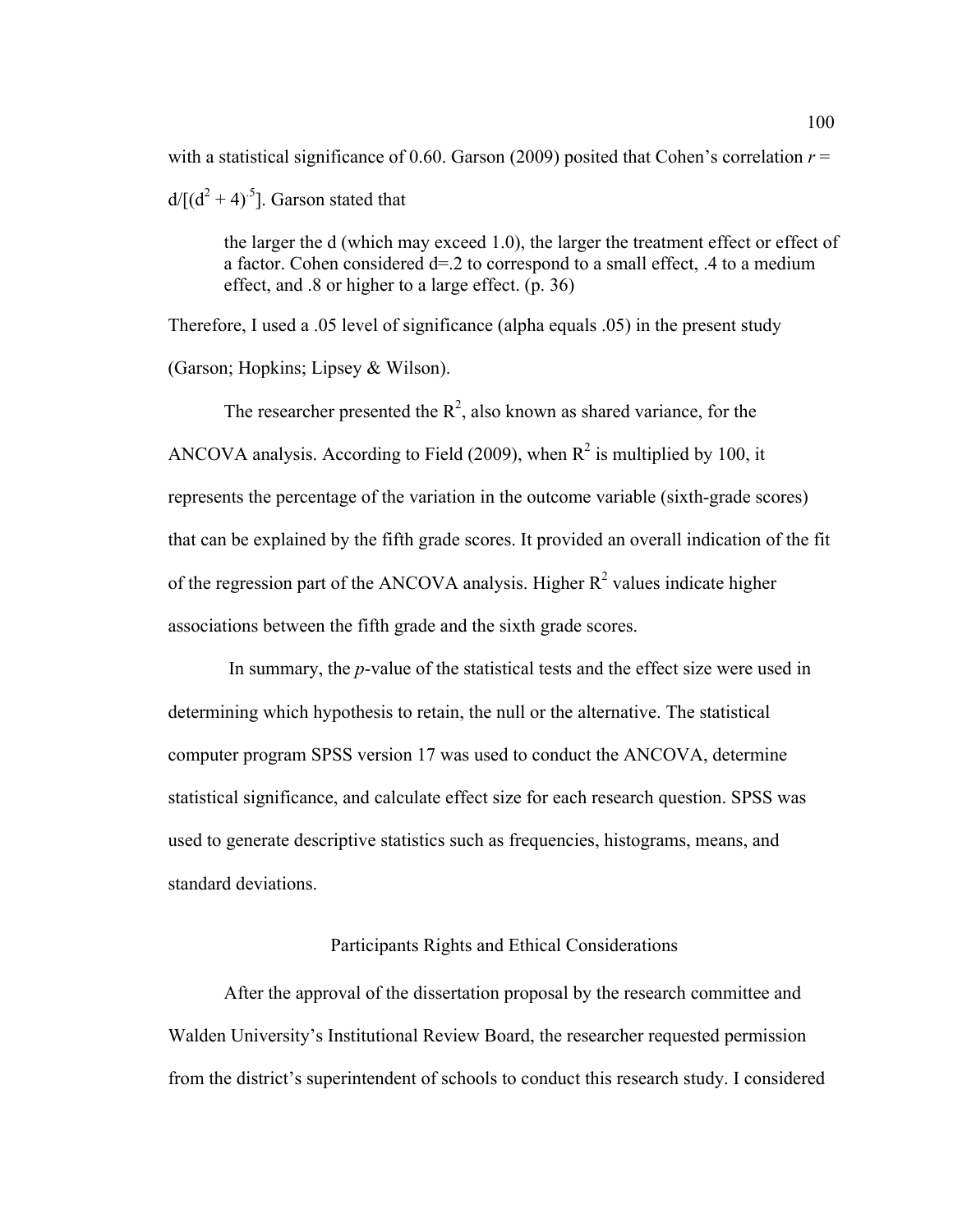all risks and benefits to the participants and stakeholders associated with this study. The text-connection strategies were part of the guided-reading curriculum of the McDougal Littell basal reading series. Teachers already used personal connections to engage students' learning using prior knowledge in their daily instruction. The benefits associated with text-to-self reading-connection strategies were that students will be able to use reading-comprehension strategies to assess prior understanding and knowledge. Text-to-self reading connections help students relate meaning to their own lives. There were no conflicts of interest for the researcher with the participants or stakeholders.

Precautions were taken to protect all students. I protected the anonymity of the participants. Students were assigned numbers that were matched on the pretest and postposttest responses on the WESTEST. No identifiers were obtained for this study. I will share any generalizations from the present study with staff, school administrators, and reading specialists in the schools.

#### Summary

This chapter provided an overview of the quantitative research design and approach using a pretest–posttest, quasiexperimental design and the specific research questions guiding the study. Chapter 3 described a two-way ANCOVA using a factorial design to determine if there were a significant main effect for text-to-self and novel reading independent variable (group), and a significant main effect for the second independent variable (gender), or a significant interaction between the two variables. The setting and sample of two middle schools in the mid-Atlantic state, the instrumentation and materials of the WESTEST, and data collection and analysis were described. This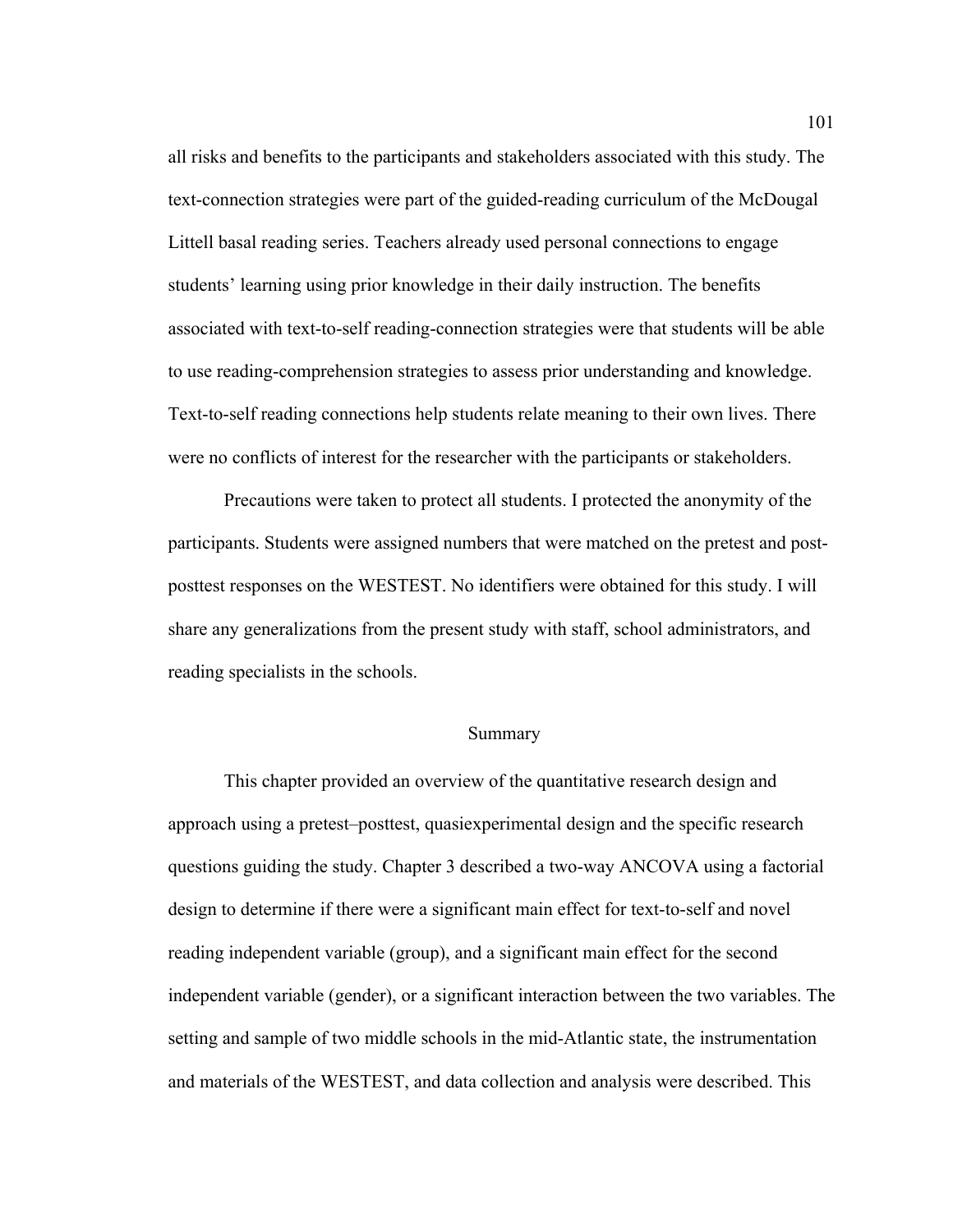chapter concluded with the protection of participants' rights, and the justification for the methodology. Chapter 4 presents the findings and conclusions for each research question. Finally, chapter 5 presents the interpretations and analysis of research findings and addresses the implications and recommendations for social action, and suggestions for future research.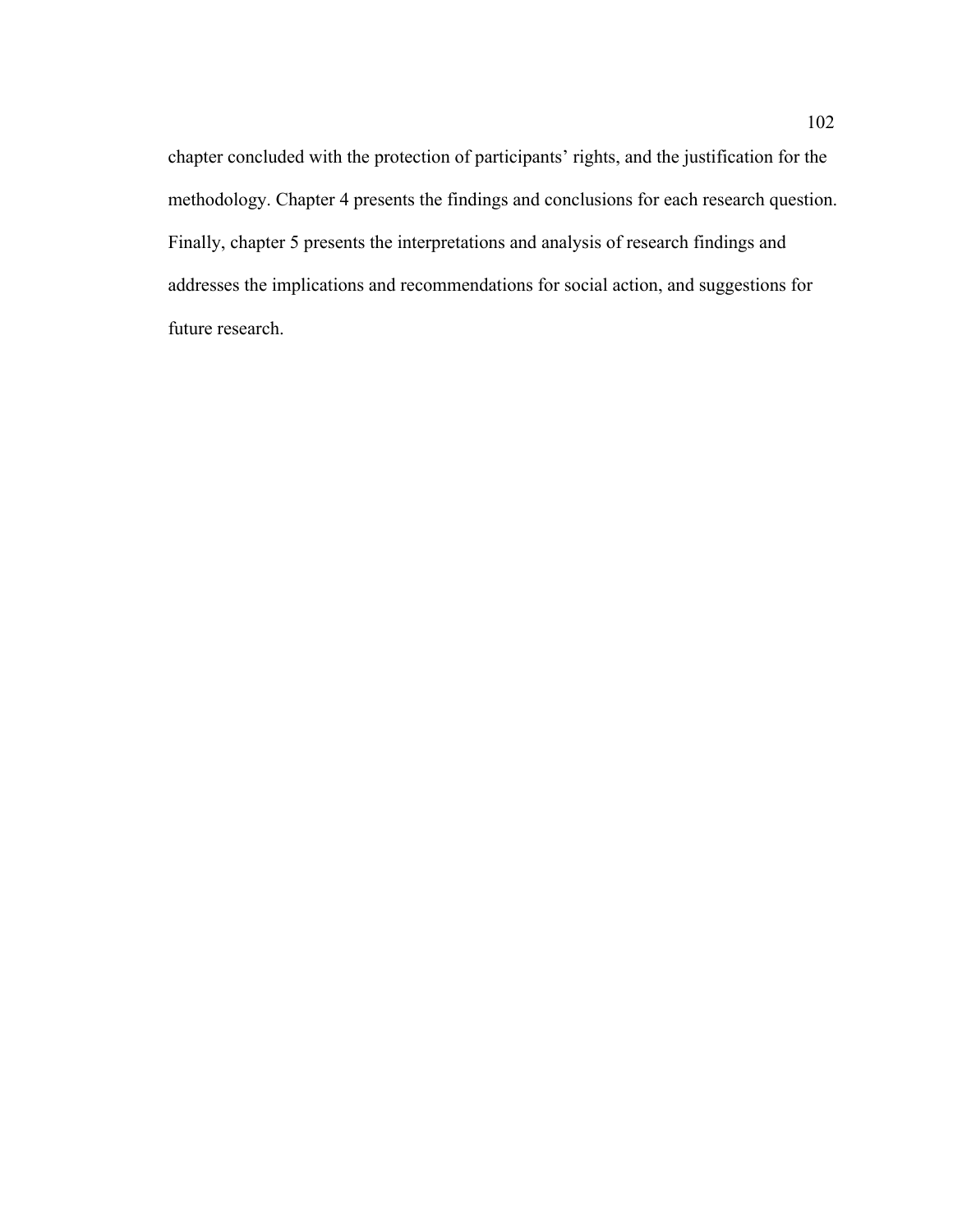### CHAPTER 4:

### RESULTS

### **Introduction**

This chapter is structured around the research questions, research hypotheses, research tools, data collection and analyses, and the findings. The data-collection analysis includes tables and figures, a summary of the findings, and a conclusion. The purpose of this study was to evaluate the effectiveness of text-to-self reading instruction and to measure comprehension achievement (scores) of male and female students in sixth-grade reading and language-arts classes with and without text-to-self reading instruction.

### Details of Treatment

 This study employed a quantitative methodology using a pretest–posttest, quasiexperimental design and a two-way factorial ANCOVA to compute the statistical differences between the reading comprehension means and gender of the experimental and control groups of students. The four groups in both schools had been previously selected by the assistant superintendent and scheduled by the principals. Both middle schools had similar demographics. The experimental group consisted of 48 students in two language arts classes. There were 44 students in two language arts classes in the control group. The present study used archival data (ex post facto analyses) of the state standardized WESTEST to compare end-of-year fifth-grade reading/language results for 2007–2008, and end-of-year sixth-grade results for 2008–2009. Text-to-self reading connections were taught directly in two experimental classrooms in conjunction with the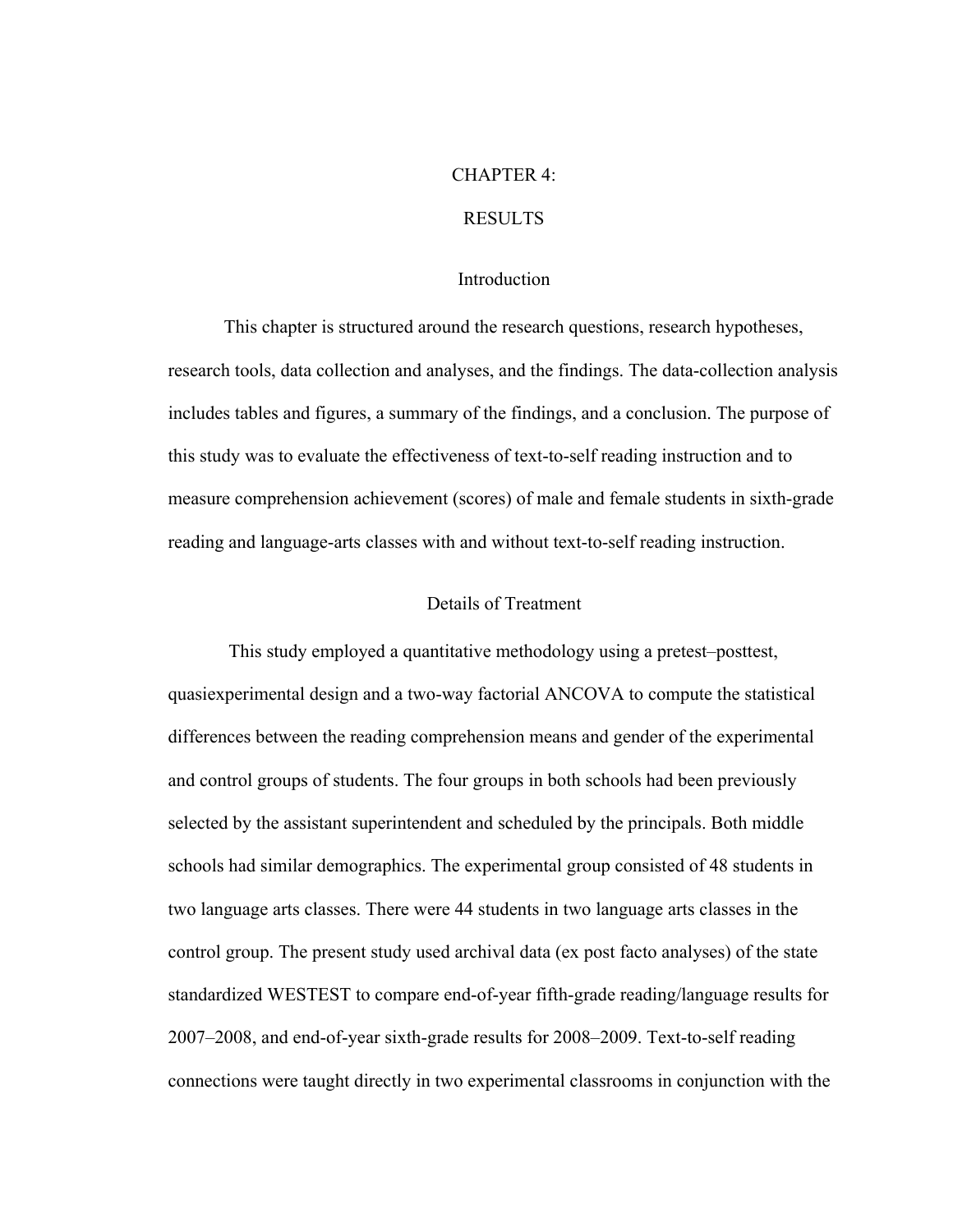McDougal Littell Reading basal series. The students' scores were compared to students in a control group who were taught in two classrooms using a balanced-literacy approach with guided reading, self-selected reading, and vocabulary development with novels. The scores of both male students and females students in the experimental and control groups were compared.

Teachers in the experimental group reviewed and had access to the McDougal Littell Reading Toolkit (F. Amick, personal communication, October 7, 2009). The McDougal Littell Toolkit offered a rationale and overview of research and staff development for teaching the McDougal Littell Reading and Language Arts Program. The Toolkit gave detailed information on teaching guided reading with direct instruction using scripted lessons, ongoing assessment, and details on how to make connections across the curriculum (McDougal Littell, 2002). Basic comprehension tools, graphic organizers, building vocabulary, and standardized test preparation were available in the McDougal Littell Reading Toolkit (McDougal Littell, 2002).

Programs were identical for both groups, with the exception of text-to-self reading connection strategies in the experimental group compared to self-selected novels in the control group. The experimental group in this study consisted of two sixth-grade language-arts classes that used text-to-self-strategies to help students make personal connections with the text based on their own experiences. Students in both groups were scheduled for a double block of language arts combined with reading for a 90-minute block of time. Students in both schools were scheduled for a daily 45-minute flex class. Students received extra assistance from the reading/language-arts teacher in the flex class with reading, written language, or other assignments. The four sixth-grade teachers in this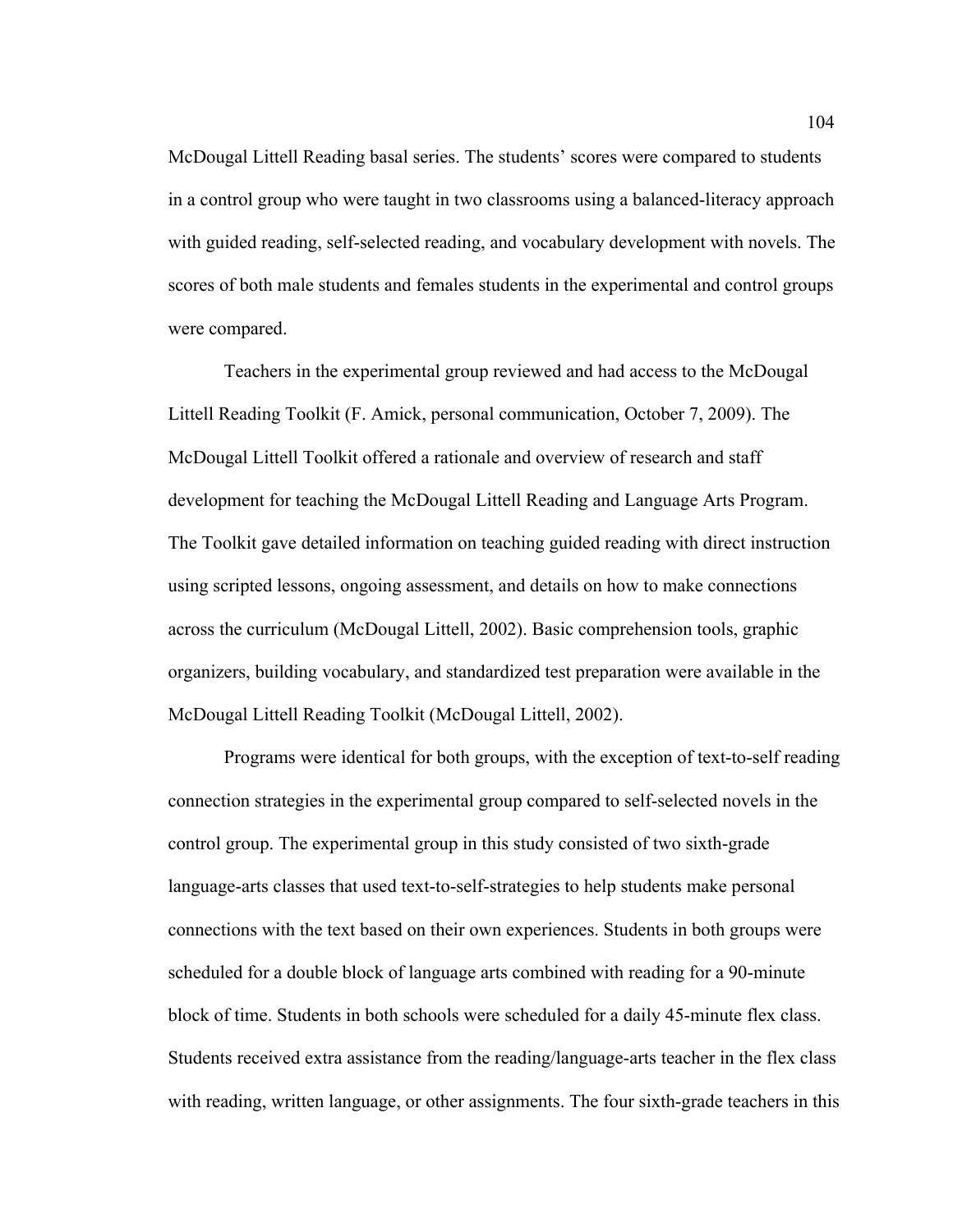study had at least five years of experience, and fifty percent had master's degrees with certification in reading and language arts in middle school. Ongoing staff development was provided by the principals in weekly team meetings that included the review of lesson planning and the assessment of student work samples in both schools, as required by the school district.

The researcher was not present to observe the daily instruction; therefore, this might have been a possible limitation. Because the present study used archival data (ex post facto analyses), a possible limitation was that observational data by the researcher of the teachers' instruction could not be part of this study. Other instructional variables which may have been limitations included student motivation and teachers' methods of teaching. Based on the state requirements for teacher and principal certification, the teachers' years of experience, and the principal's observations and planning workshops; observational data by the researcher, would have had little or no impact on the findings of this study. Principals reported that teachers taught the appropriate reading strategy in the experimental and the control groups. The principals in this study were considered reliable sources of the fidelity for the implementation of the literacy programs. Possible competing explanations for the results obtained in this study would not apply because of (a) reliability of teachers' honesty on the implementation of literacy programs; (b) weekly team meeting with principals; (c) weekly observations by principals of teachers' implementation; and (d) staff enrichment and development for reading and written language.

Descriptive statistics on gender and number of students for the two schools and programs are presented in Table 3.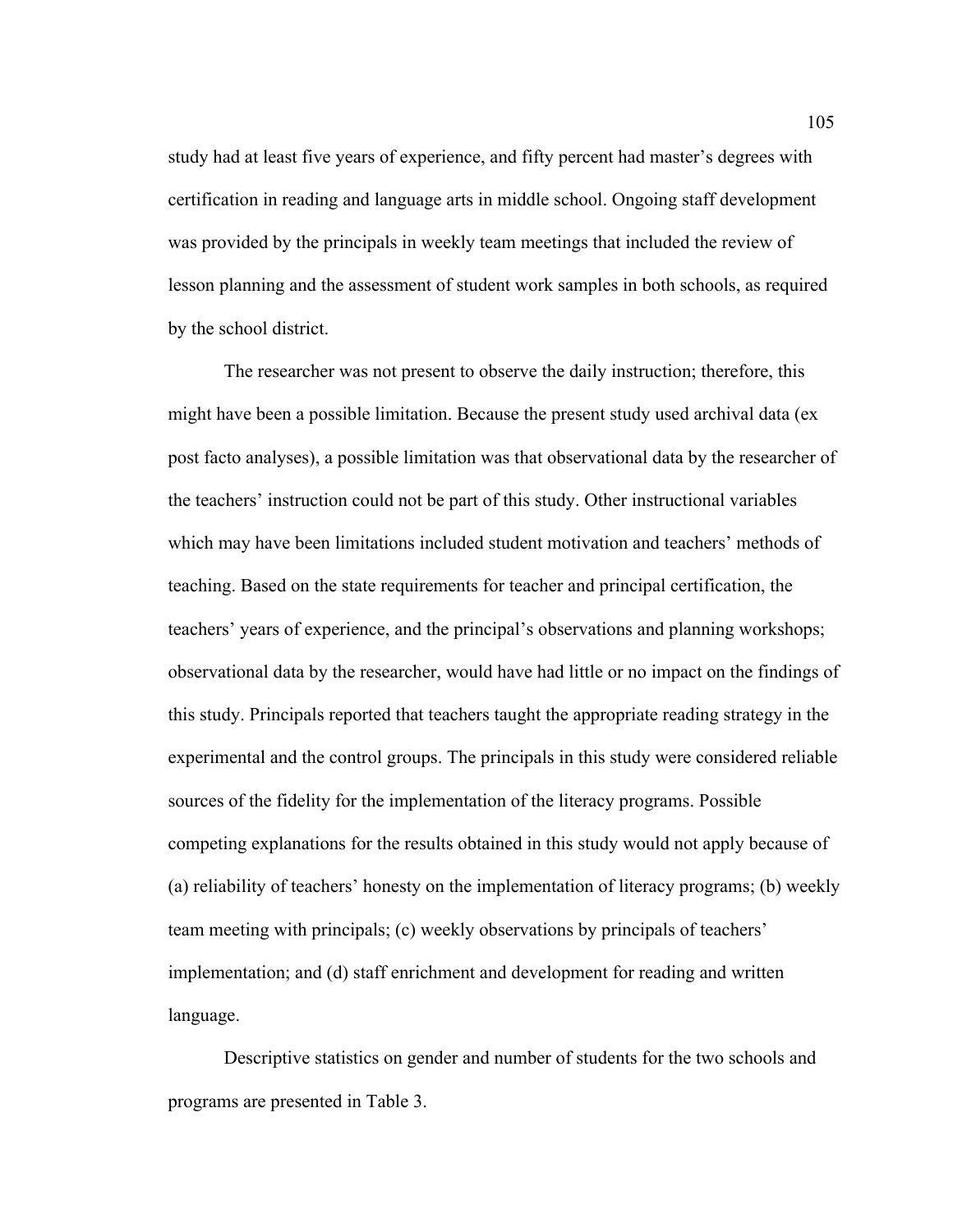## Table 3

|                 |                      | Gender |        |       |
|-----------------|----------------------|--------|--------|-------|
|                 |                      | Male   | Female | Total |
| Reading program | Text-to-self reading | 25     | 23     | 48    |
|                 | Control group        | 24     | 20     | 44    |
| Total           |                      | 49     | 43     | 92    |

#### *Number of Participants in the Study Sample by Gender and Program*

#### Assumptions of ANCOVA

A two-way factorial ANCOVA was used to test statistical procedures for the pretest–posttest comparisons of the two groups using SPSS software. According to Pallant (2007), "the scores of the pre-test are treated as the covariate to 'control' for preexisting differences between the groups. Preliminary checks of the data were conducted to test the ANCOVA assumptions of (a) normality, (b) linearity, (c) homogeneity of variances, (d) homogeneity of regression slopes, and (e) reliable measurement of the covariate (Pallant, 2007).

*Normality*. Histograms were generated for the study to examine the assumption of normality. Histograms resemble a symmetrical bell-shaped curve when a distribution is normal. The histogram in Figure 2 depicts the fifth-grade *z-*scores, and it does not resemble a symmetrical curve; therefore, it is not normally distributed. Conversely, the histogram of the sixth-grade *z-*scores did resemble a symmetrical bell-shaped curve. The Kolmogorov-Smirnov (KS) test indicate that the fifth-grade scores were not normally distributed (KS) = .110,  $df = 92$ ,  $p = .008$ ) and the sixth-grade scores were normally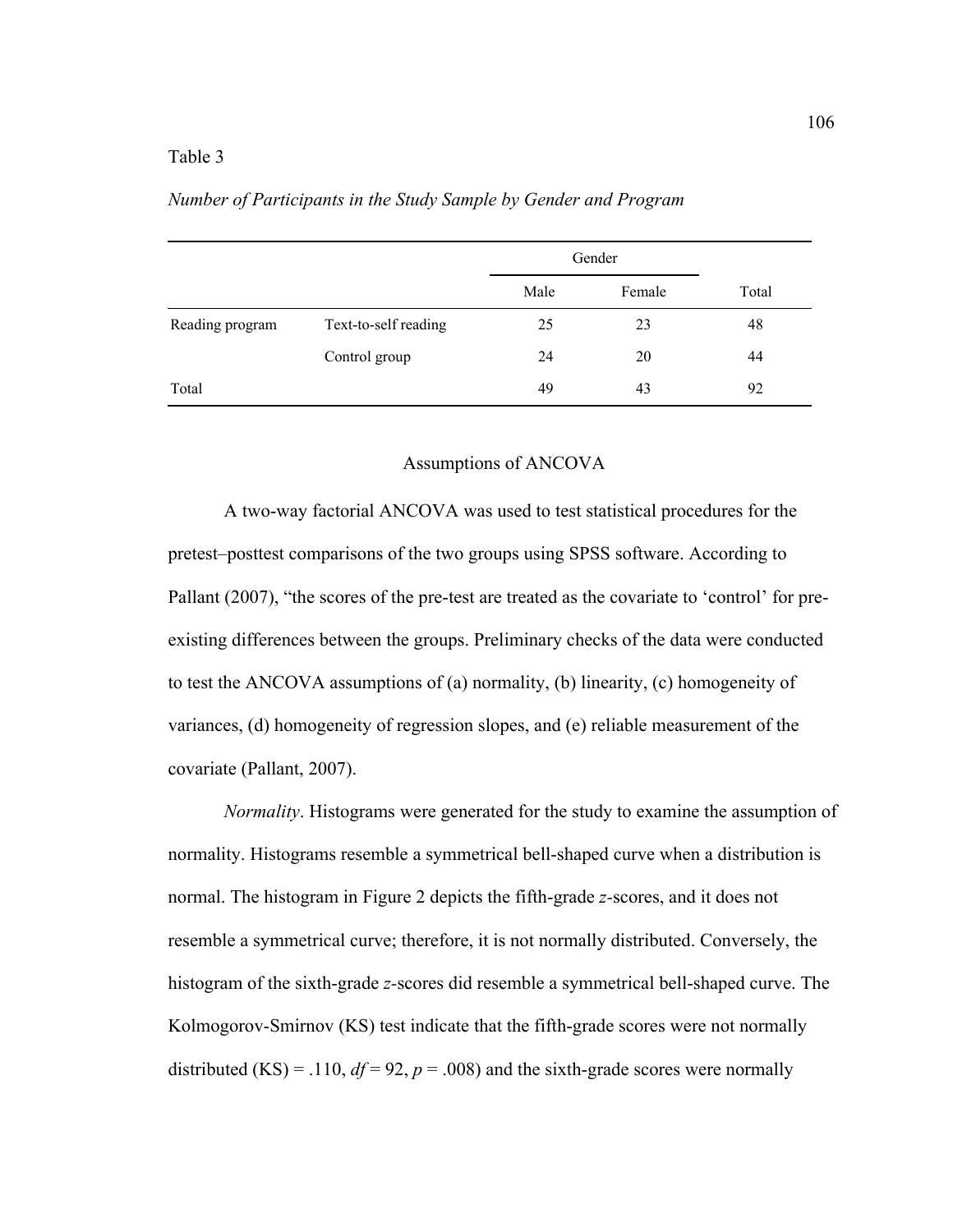distributed (KS = .071,  $df = 92$ ,  $p = .200$ . The nonnormality of the fifth-grade scores does not violate the assumption of the ANCOVA method, because the fifth-grade scores are the covariate. To summarize, the assumptions of the ANCOVA were met with the exception of the fifth-grade *z*-scores according to the KS test. This violation was minimal since the fifth grade z-scores were the covariate and not the dependent variable.



*Figure 2.* Histograms for fifth-grade and sixth-grade students.

*Lin*earity. Linearity is a relationship "between two variables such that a straight line can be fitted to the points of the scattergram; the scatter of points will cluster elliptically around a straight line rather than some type of curve" (Wiersma & Jurs, 2005, p. 489). The scatter plot of the covariate and the dependent variables in Figure 3 depict a linear trend in the data. The Pearson correlation coefficient was .664 and was statistically significant ( $p < .001$ ). Figure 3 shows a modest degree of linearity between the variables; therefore, this assumption of the ANCOVA was met.

*Homogeneity of Variance*. The two-way ANCOVA with the Levene's Test of Equality of Error Variance was used to check that the assumption of equality of variance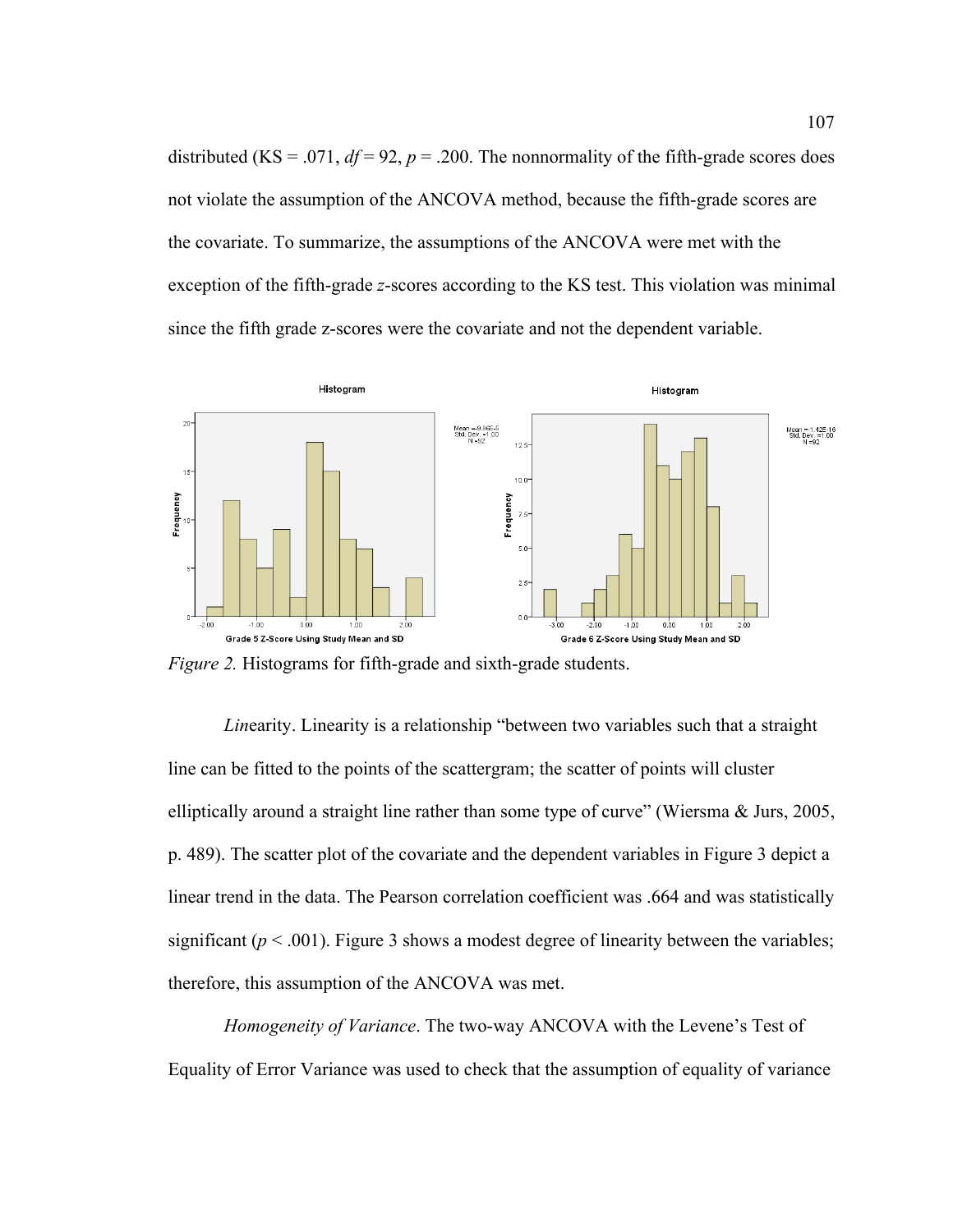was met (Pallant, 2007). According to Pallant, the significant value should be greater than .05. Pallant asserted that if "this value is smaller than .05 (and therefore significant), this means your variances are not equal and that you have violated the assumption" (p. 308). In this study, the assumption was met. The significance was .102, which is greater than .05.



*Figure 3.* Scatter plot using fifth-grade and sixth-grade *z*-scores.

*Homogeneity of Regression Slopes*. Field (2009) recommended a *t*-test for the fixed factors using the covariate as the dependent variable. There was no significant difference on the covariate fifth-grade *z*-scores between male students and female students ( $t = 1.493$ ,  $df = 90$ ,  $p = .139$ ). This assumption was met for the gender variable. Similarly, there were no significant differences on the covariate fifth-grade *z*-scores between reading programs ( $t = .564$ ,  $df = 90$ ,  $p = .574$ ). The means and standard deviations that were used in these t-tests were presented in Tables 4 and 5.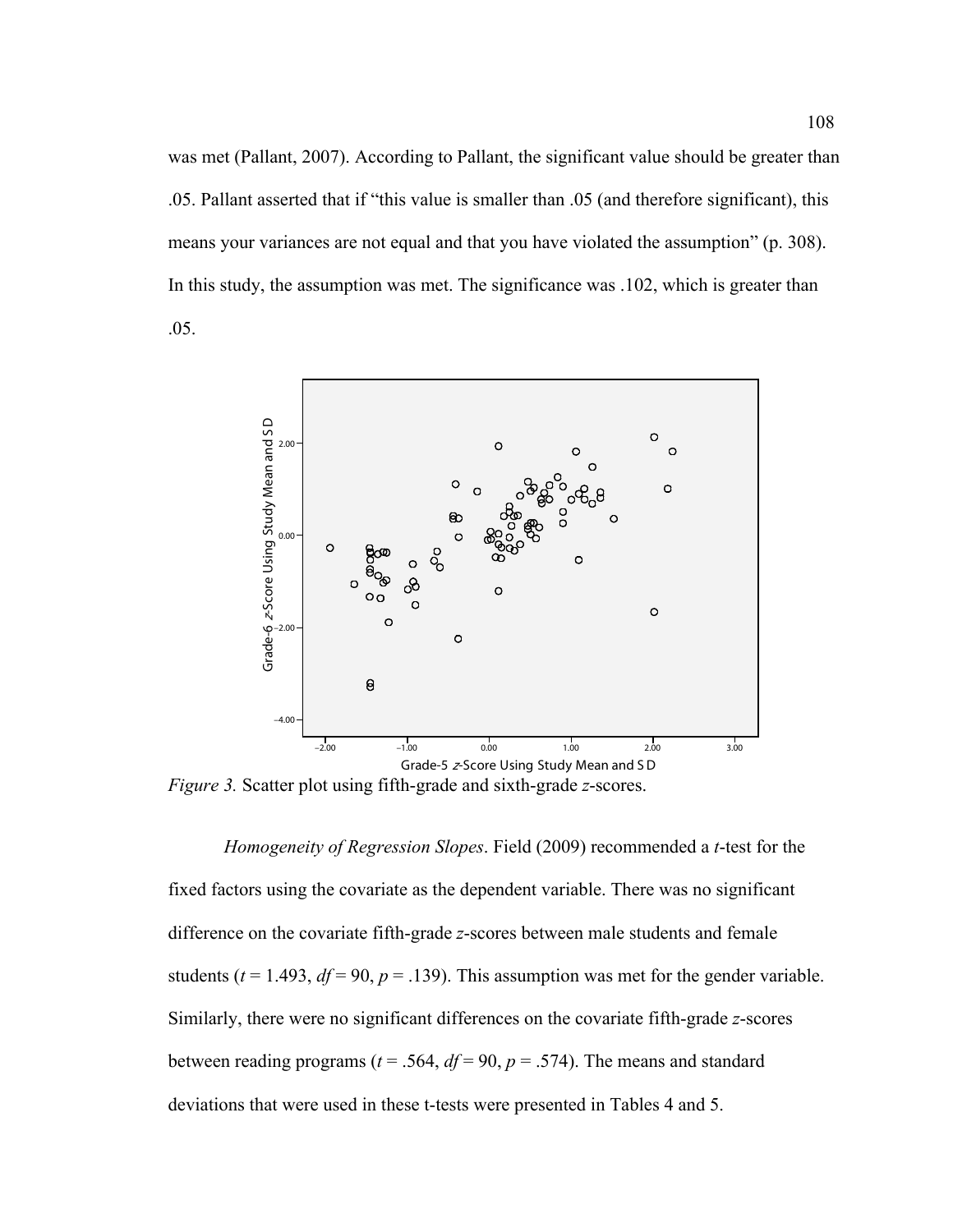## Table 4

*Means and Standard Deviations of Fifth Grade Students by Gender*

|                       | Gender | N  | Mean   | Std. Deviation | Std. Error Mean |
|-----------------------|--------|----|--------|----------------|-----------------|
| Grade 5 z-Score Using | Male   | 49 | - 1449 | 1.05924        | .15132          |
| Study Mean and SD     | Female | 43 | .1649  | .91215         | .13910          |

## Table 5

*Means and Standard Deviations of Fifth Grade Students by Reading Program*

|                                            | Reading program      | N  | Mean     | Std. Deviation | Std. Error Mean |
|--------------------------------------------|----------------------|----|----------|----------------|-----------------|
| Grade 5 z-score using<br>study mean and SD | Text-to-self reading | 48 | .0564    | .92698         | .13380          |
|                                            | Control group        | 44 | $-.0617$ | 1.08147        | .16304          |

#### Research Findings

## *Analysis of Hypothesis for Research Question 1*

*Question 1*. Is there a statistically significant group mean difference in readingcomprehension posttest scores between students who participate in the use of text-to-self reading-connection strategies in guided reading using the McDougal Littell Reading (2002) basal series and students who use the guided-reading approach using novels?

*Null hypothesis 1*. There is no statistically significant group mean difference in reading-comprehension posttest scores between students who participate in the use of text-to-self reading connection strategies in guided reading using the McDougal Littell Reading basal series and students who use the guided-reading approach using novels.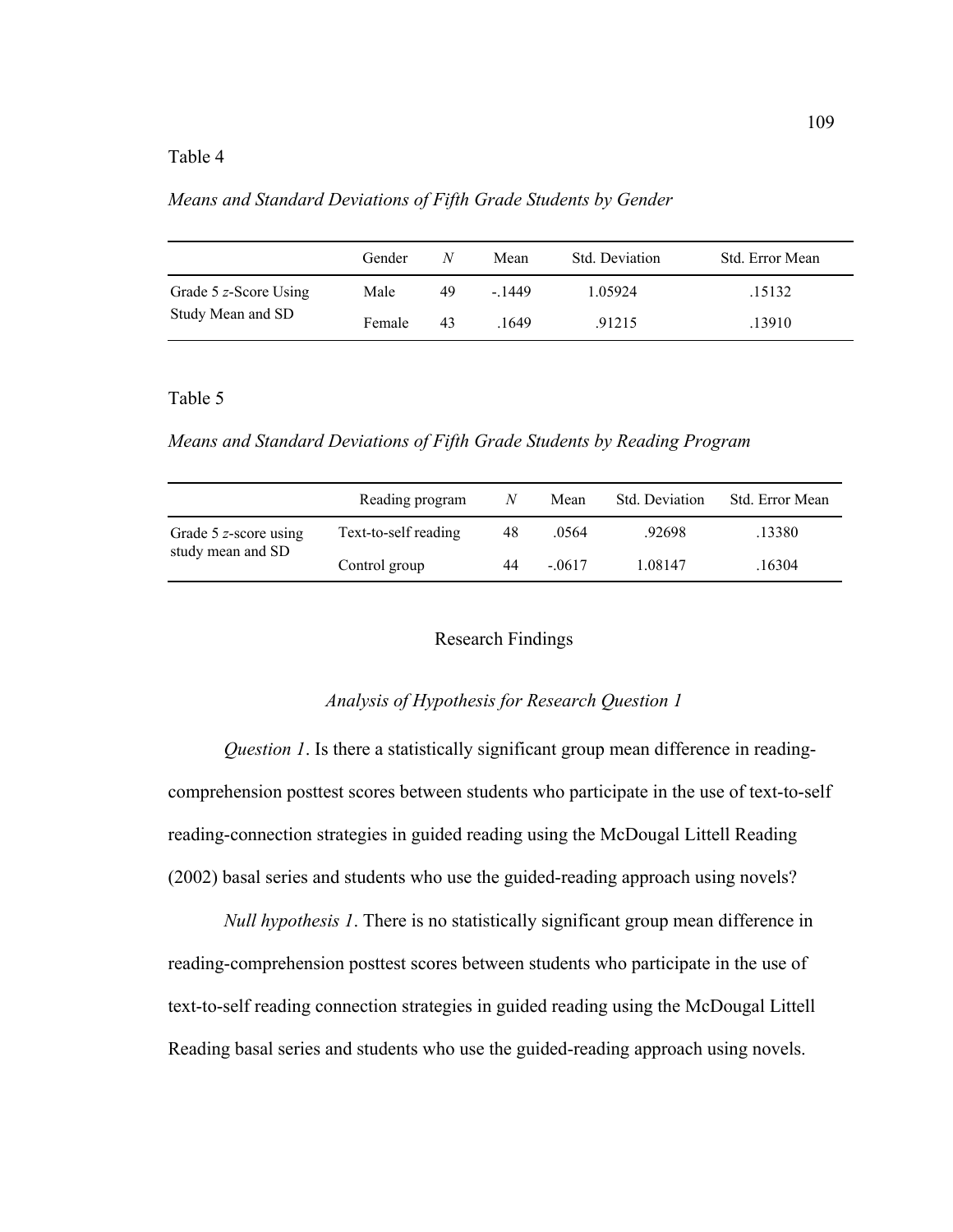*Alternative hypothesis*: There is a statistically significant group mean difference in reading-comprehension posttest scores between students who participate in the use of text-to-self reading connection strategies in guided reading using the McDougal Littell Reading basal series and students who use the guided-reading approach using novels.

An ANCOVA was used to analyze the reading strategy main effect. The independent variable was reading strategy, with two levels, guided reading using text-toself instruction and guided reading using novels. The dependent variable was the posttest score on the WESTEST Grade 6 Reading Scale *z*-Score. The pretest score on the WESTEST Grade 5 Reading Scale *z*-Score was the covariate. The results were significant  $F(1, 90) = 10.071$ ,  $p = .002$ . The effect size, measured by eta-squared was .104, indicating that 10 percent of the variance in the dependent variable was accounted for by reading strategy, after controlling for WESTEST scores. The means and standard deviations and statistics are presented in Table 6. The results of the analysis support rejecting the null hypothesis of no difference, and accepting the alternative hypothesis of a statistically significant difference favoring the text-to self reading program.

### Table 6

*Text-to-Self and Control Group Means and Standard Deviations and F test for Sixth-Grade*

| Group        | Mean    | Std. Dev | <b>Statistic</b>               |
|--------------|---------|----------|--------------------------------|
| Text-to-self | 2560    | .89971   | $F(1, 90) = 10.071, p = .002,$ |
| Control      | $-2793$ | 1.0851   | Partial eta squared $= .104$   |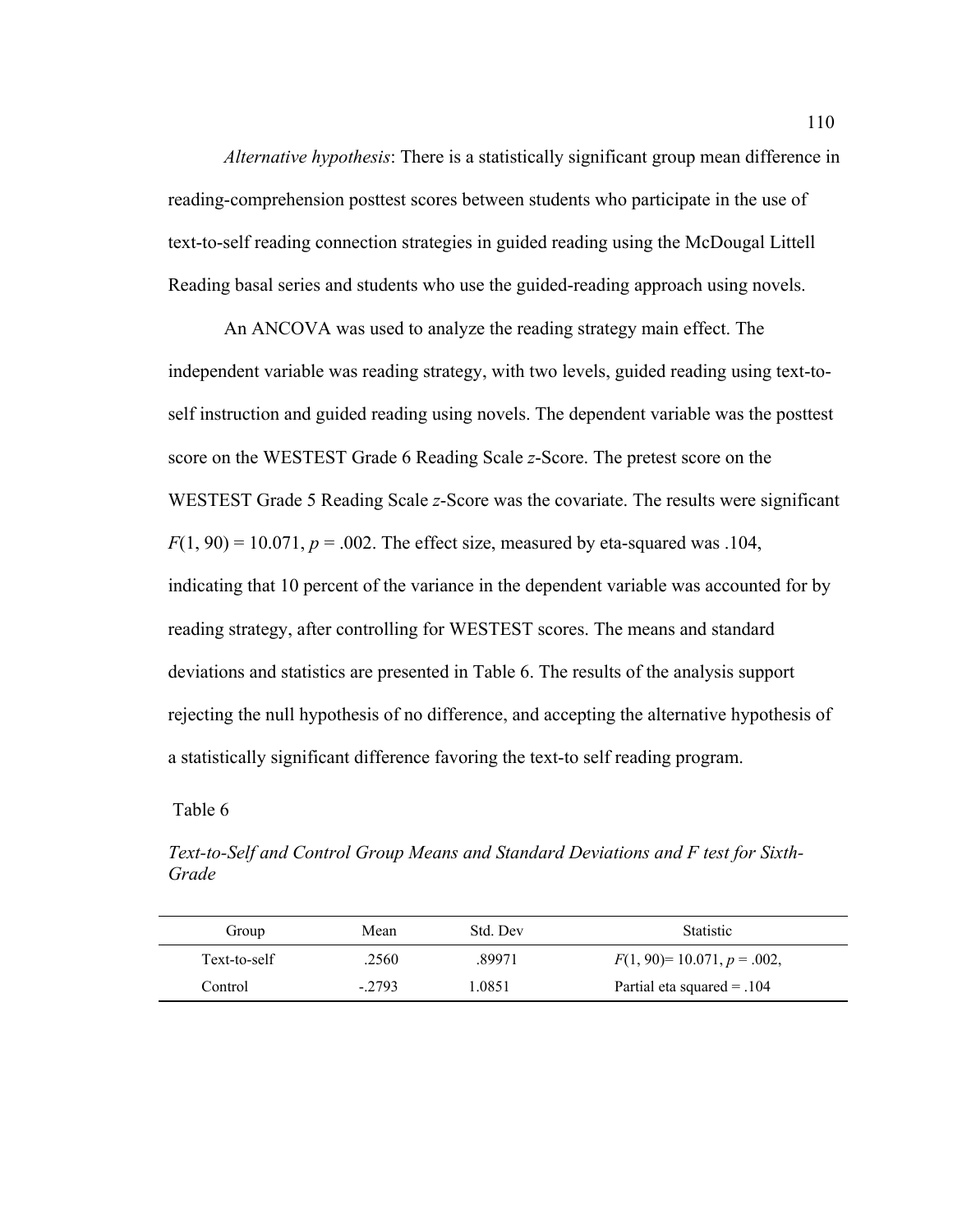### *Analysis of Hypothesis for Research Question 2*

*Question 2.* Is there a statistically significant group mean difference in readingcomprehension posttest scores between male students who participate in the use of textto-self reading connection strategies in guided reading using the McDougal Littell Reading basal series and male students who use the guided-reading approach using novels?

*Null hypothesis 2:* There is no statistically significant group mean difference in reading-comprehension posttest scores between male students who participate in the use of text-to-self reading connection strategies in guided reading using the McDougal Littell Reading basal series and male students who use the guided-reading approach using novels.

*Alternative hypothesis*: There is a statistically significant group mean difference in reading-comprehension posttest scores between male students who participate in the use of text-to-self reading connection strategies in the guided reading using the McDougal Littell Reading basal series and male students who use the guided-reading approach using novels.

An ANCOVA was used to analyze the reading strategy main effect for male students. The independent variable was reading strategy, with two levels, guided reading using text-to-self instruction and guided reading using novels. The dependent variable was the posttest score on the WESTEST Grade 6 Reading Scale *z*-Score. The pretest score on the WESTEST Grade 5 Reading Scale *z*-Score was the covariate. The results were significant,  $F(1, 46) = 1.104$ ,  $p = .299$ . The effect size, measured by eta-squared was .023, indicating that 2 percent of the variance in the dependent variable was accounted for by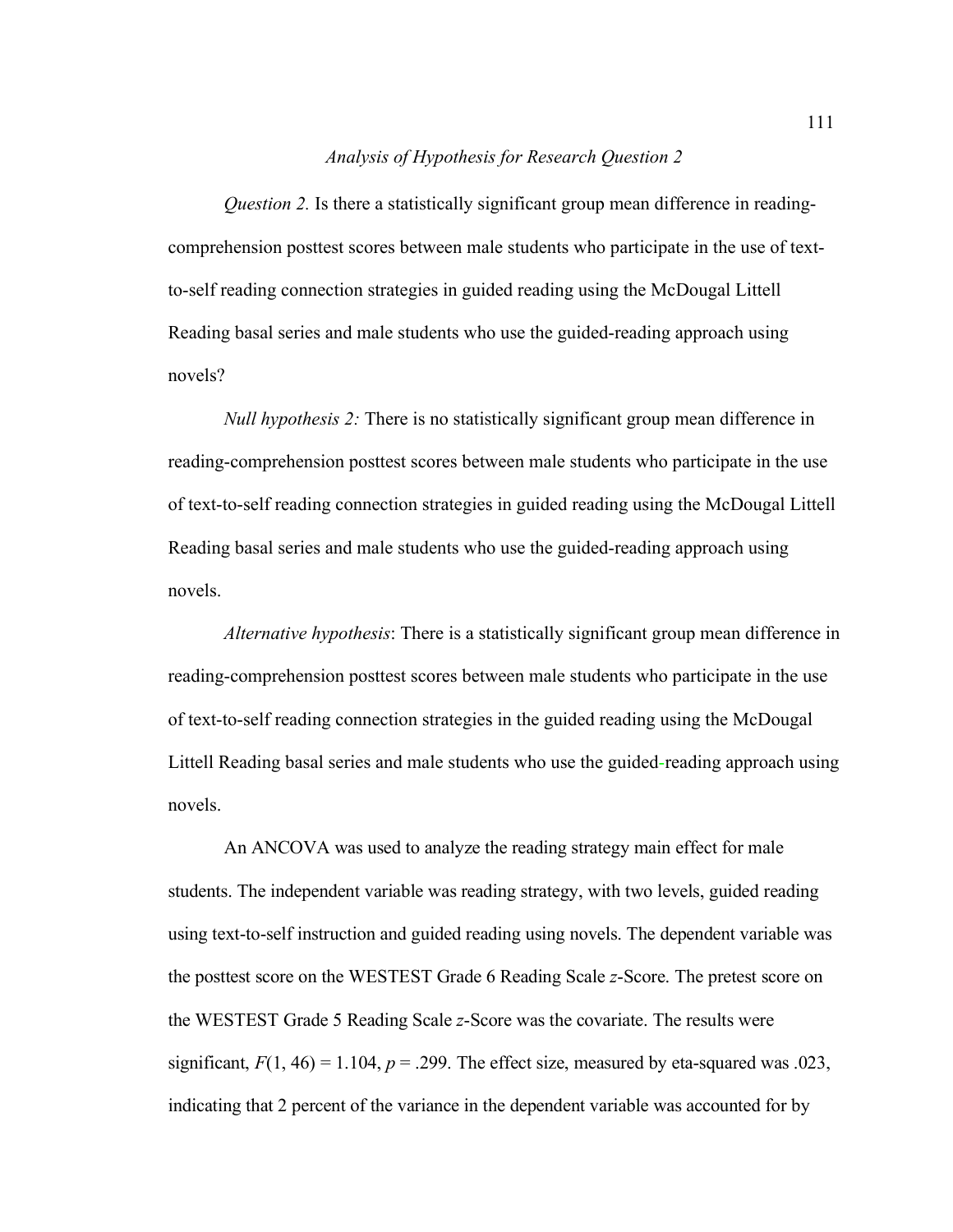reading strategy, after controlling for the WESTEST Grade 5 Reading Scale *z*-Score. The means and standard deviations and statistics are presented in Table 7. The data show that there was no statistically significant difference in the means between the male students in the experimental and control groups. Therefore, the null hypothesis was accepted.

Table 7

*Male Students' Text-to-Self and Control Group Means and Standard Deviations and F Test for the ANCOVA*

| Group               | Mean    | Std. Dev. | <b>Statistic</b>              |
|---------------------|---------|-----------|-------------------------------|
| Text-to-self males  | .0593   | .9414     | $F(1, 46) = 1.104, p = .299,$ |
| Control group males | $-5731$ | 157       | Partial eta squared $= .023$  |

# *Analysis of Hypothesis for Research Question 3*

*Question 3*. Is there a statistically significant group mean difference in readingcomprehension posttest scores between female students who participate in the use of textto-self reading connection strategies in the guided reading using the McDougal Littell Reading basal series and female students who use the guided-reading approach using novels?

*Null hypothesis 3*. There is no statistically significant group mean difference in reading-comprehension posttest scores between female students who participate in the use of text-to-self reading connection strategies in the guided reading using the McDougal Littell Reading basal series and female students who use the guided-reading approach using novels.

*Alternative hypothesis*: There is a statistically significant group mean difference in reading-comprehension posttest scores between female students who participate in the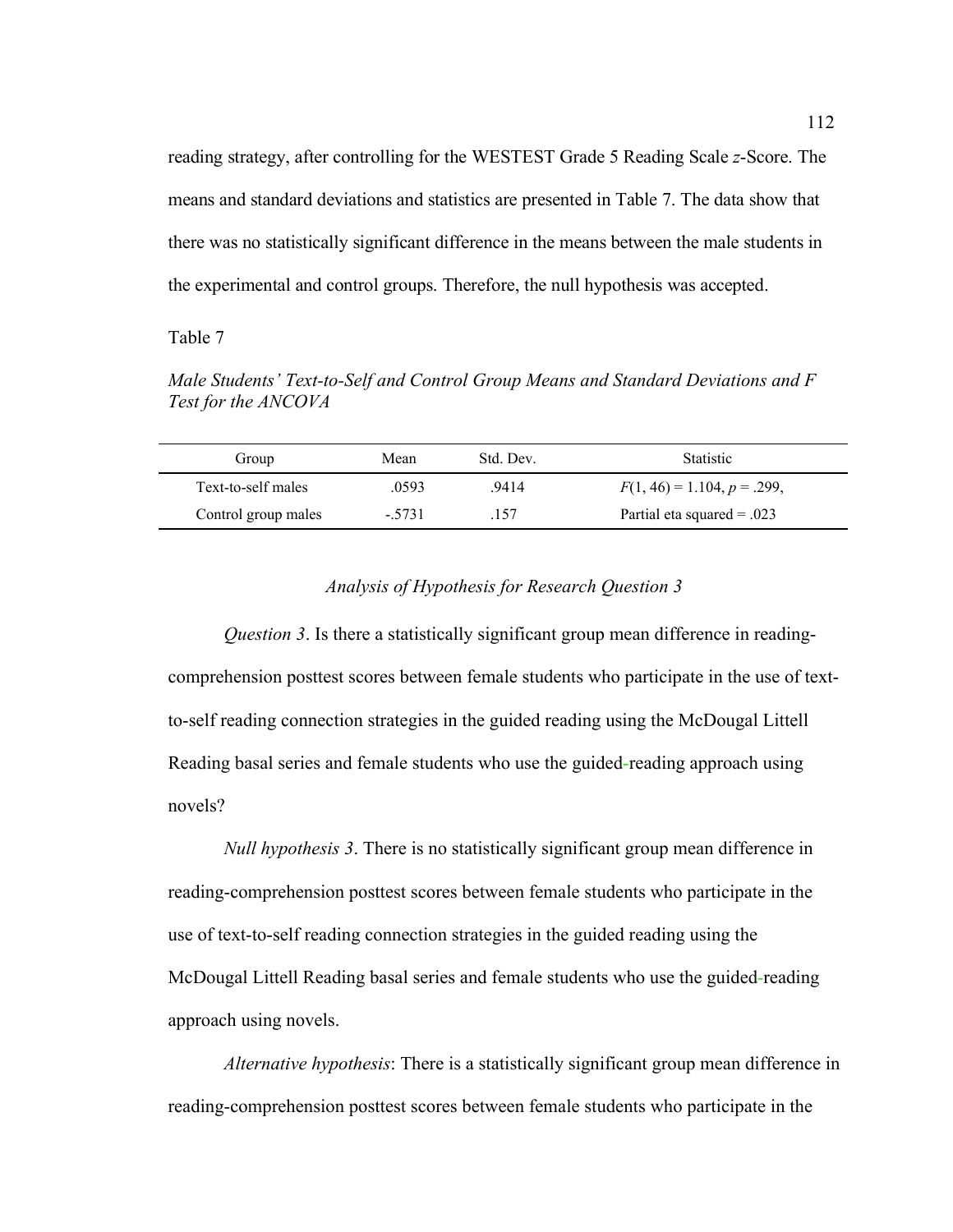use of text-to-self reading connection strategies in the guided reading using the McDougal Littell Reading basal series and female students who use the guided-reading approach using novels.

An ANCOVA was used to analyze the reading strategy main effect for female students. The independent variable was reading strategy, with two levels, guided reading using text-to-self instruction and guided reading using novels. The dependent variable was the posttest score on the WESTEST Grade 6 Reading Scale *z*-Score. The pretest score on the WESTEST Grade 5 Reading Scale *z*-Score was the covariate. The results were significant,  $F(1, 40) = 20.484$ ,  $p = .001$ ) The effect size, measured by eta-squared was .339, indicating that 34 percent of the variance in the dependent variable was accounted for by reading strategy, after controlling for WESTEST Grade 5 Reading Scale *z*-Score. The means and standard deviations are presented in Table 8. The data displayed in Table 8 show that the null hypothesis should be rejected and the alternative hypothesis should be accepted. The female students in the text-to-self group had a statistically significant higher mean than the female students in the control group. The alternative hypothesis was accepted.

Table 8

.

*Female Students' Text-to-Self and Control Group Means and Standard Deviations and F Test for the ANCOVA*

| Group                 | Mean     | Std. Dev. | <b>Statistic</b>             |
|-----------------------|----------|-----------|------------------------------|
| Text-to-self females  | .4698    | 81904     | $F(1, 40)=20.484, p=.001$    |
| Control group females | $-.0733$ | .76239    | Partial eta squared $= .339$ |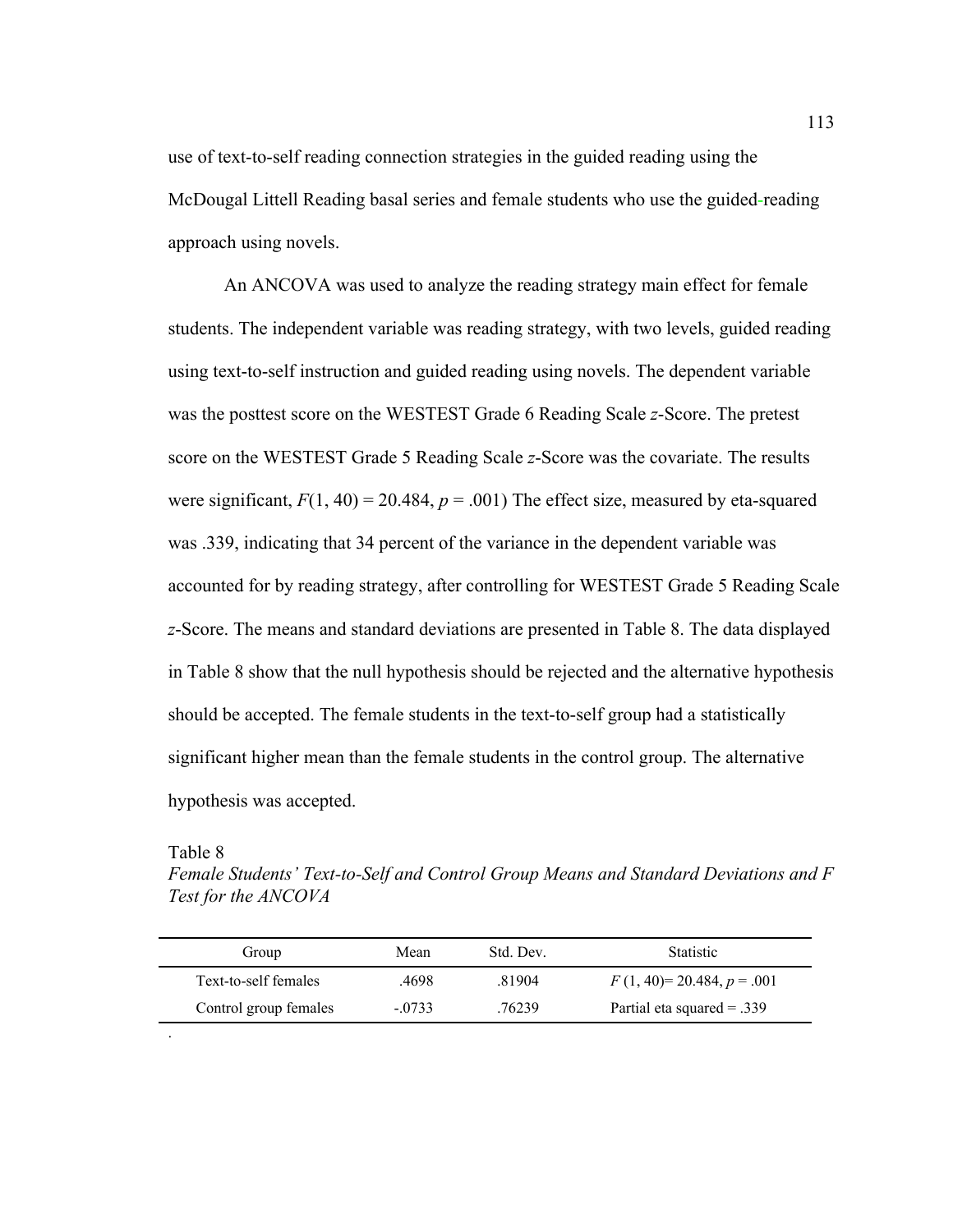### *Analysis of Hypothesis for Research Question 4*

*Question 4.* Is there a statistically significant group mean difference in readingcomprehension posttest scores between male and female students who participate in the use of text-to-self reading connection strategies in guided reading using the McDougal Littell Reading (2002) basal series?

*Null hypothesis 4.* There is no statistically significant group mean difference in reading-comprehension posttest scores between male and female students who participate in the use of text-to-self reading connection strategies in guided reading using the McDougal Littell Reading (2002) basal series.

*Alternative hypothesis*: There is a statistically significant group mean difference in reading-comprehension posttest scores between male and female students who participate in the use of text-to-self reading connection strategies in guided reading using the McDougal Littell Reading (2002) basal series.

An ANCOVA was used to analyze the gender effect of male and female students in the text-to-self reading connection strategies instructional group. The independent variable was gender, with two levels, male and female. The dependent variable was the posttest score on the WESTEST Grade 6 Reading Scale *z*-Score. The pretest score on the WESTEST Grade 5 Reading Scale *z*-Score was the covariate. The results were significant,  $F(1, 44) = 7.024$ ,  $p = .011$ ) The effect size, measured by eta-squared was .135, indicating that nearly 14 percent of the variance in the dependent variable was accounted for by reading strategy, after controlling for WESTEST Grade 5 Reading Scale *z*-Score. The means and standard deviations are presented in Table 9. The data displayed in Table 9 show that the null hypothesis should be rejected and the alternative hypothesis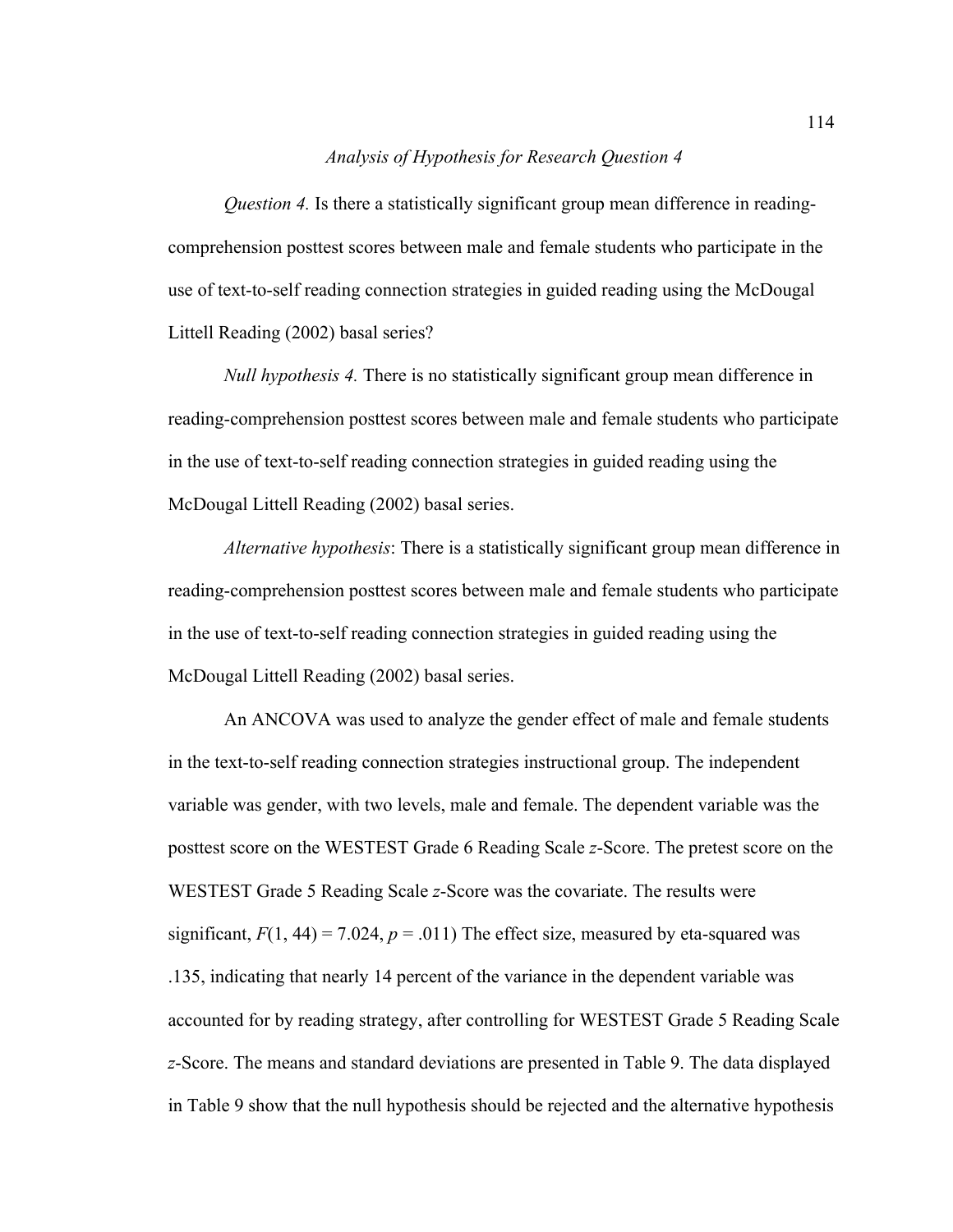should be accepted. There was a statistically significant difference in the mean score of male students and female students. The female students had a statistically significant higher mean than the male students in the text-to-self group.

Table 9

*Female and Male Students' Text-to Self Group Means and Standard Deviations and F Test for the ANCOVA*

| Group                | Mean  | Std Dev | <b>Statistic</b>              |
|----------------------|-------|---------|-------------------------------|
| Text-to-self males   | 0593  | 9414    | $F(1, 44) = 7.024, p = .011,$ |
| Text-to-self females | .4698 | 81904   | Partial eta squared $= .135$  |

### *Analysis of Hypothesis for Research Question 5*

*Question 5.* Is there a statistically significant group mean difference in readingcomprehension posttest scores between male and female students who use the guidedreading approach using novels?

*Null hypothesis 5.* There is no statistically significant group mean difference in reading-comprehension posttest scores between male and female students who use the guided-reading approach using novels.

*Alternative hypothesis*: There is a statistically significant group mean difference in reading-comprehension posttest scores between male and female students who use the guided-reading approach using novels.

An ANCOVA was used to analyze the gender effect of male and female students in the control group using the guided reading approach with novels. The independent variable was gender, with two levels, male and female. The dependent variable was the posttest score on the WESTEST Grade 6 Reading Scale *z*-Score. The pretest score on the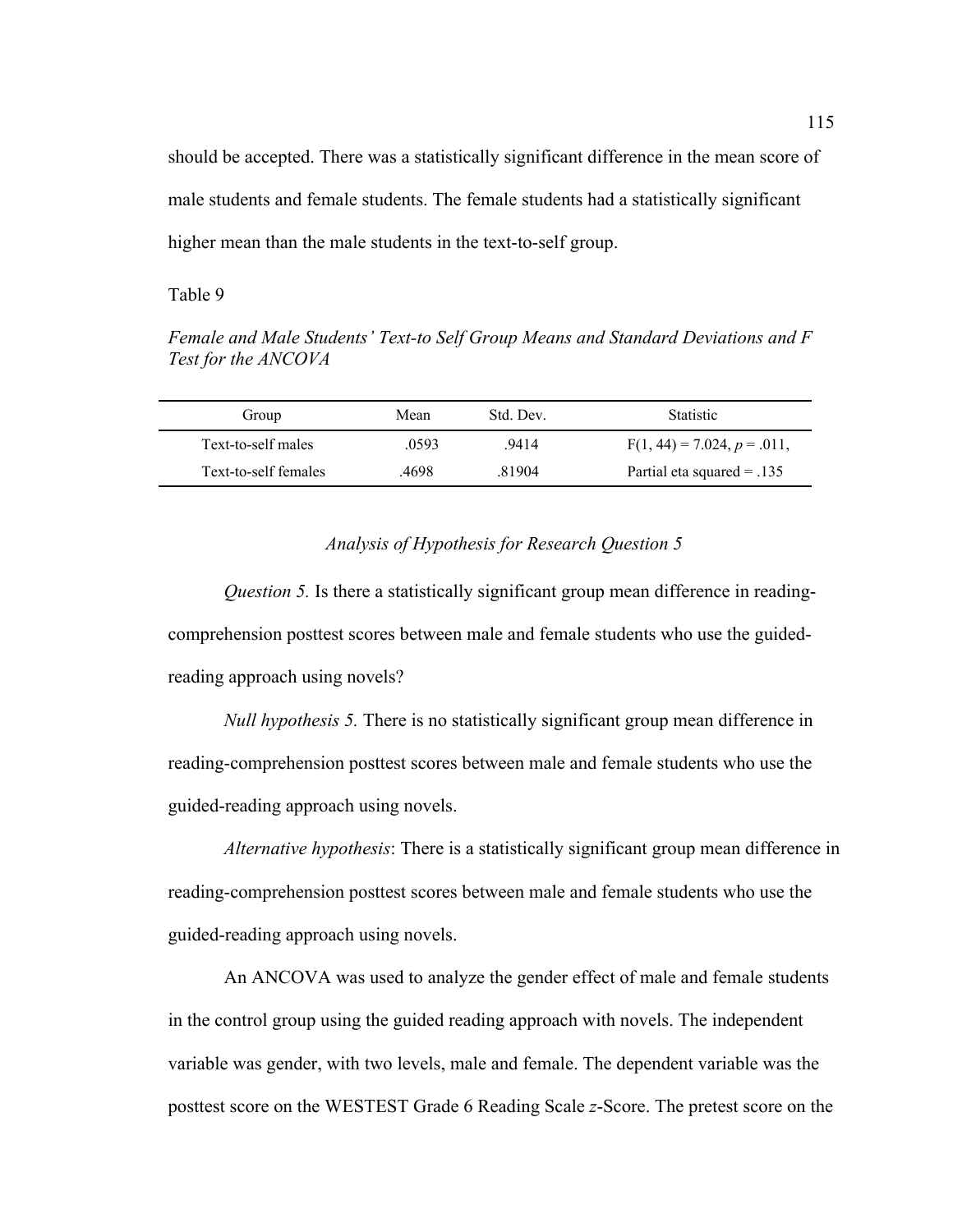WESTEST Grade 5 Reading Scale *z*-Score was the covariate. The results were significant,  $F(1, 41) = 070$ ,  $p = .793$ ). The effect size, measured by eta-squared was .002, indicating that less than one percent of the variance in the dependent variable was accounted for by reading strategy, after controlling for the WESTEST Grade 5 Reading Scale *z*-Score. The means and standard deviations are presented in Table 10. The data displayed in Table 10 show that the null hypothesis should be accepted. There was no statistically significant difference between the male and female students in the control group.

Table 10

*Female and Male Students' Control Group Means and Standard Deviations and F Test for the ANCOVA*

| Group           | Mean     | Std. Dev. | <b>Statistic</b>             |
|-----------------|----------|-----------|------------------------------|
| Control males   | $-5731$  | .157      | $F(1, 41) = .070, p = .793,$ |
| Control females | $-.0733$ | .76239    | Partial eta squared $= .002$ |

#### Summary of Findings

The present study used a two-way factorial ANCOVA to compare the pretest and posttest WESTEST scale scores to determine if differences in reading achievement existed among reading programs and genders. The fifth-grade (pretest) and the sixthgrade (posttest) scale scores were converted into *z*-scores in order to standardize the scale scores; thus, facilitating comparisons between the groups. The assumptions of the ANCOVA were met with the exception of the fifth-grade *z*-scores according to the Kolmogorov-Smirnov (KS) tests. This violation was minimal since the fifth grade zscores were the covariate and not the dependent variable.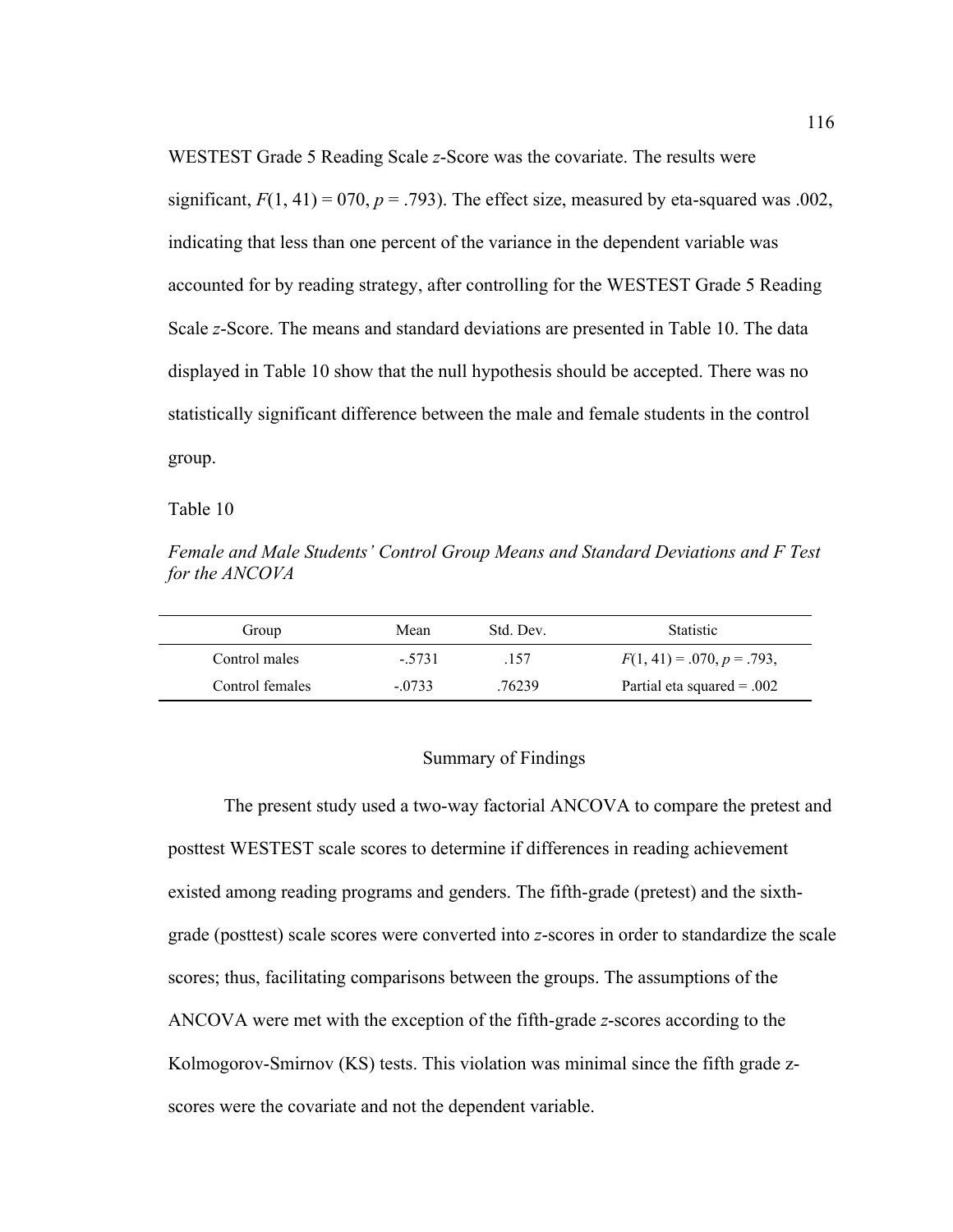Programs were identical for both groups with the exception of text-to-self reading connection strategies in the experimental group compared to self-selected novels in the control group. The results of this study, using ANCOVA, show that the text-to-self reading group had a statistically significant higher mean than the control group. The results of the ANCOVA also show that sixth-grade female students in the text-to-self reading program had statistically significant higher levels of reading comprehension than the male students.

Male and female students responded differently to the reading programs. There was a significant difference for female students in the text-to-self reading in sixth-grade reading and language-arts classes with guided-reading instruction and those in the control group using guided reading with novels. All students made gains in the experimental group of text-to-self reading instruction as compared to the control group using novels. The female students in the text-to-self reading program had a higher mean than the male students in text-to-self reading instruction. There was no statistically significant difference between male students in the text-to-self group and the control group. Female students in the text-to-self reading program had a higher mean than the female students in the control group. The female students in the control group using guided reading and novels had a slightly higher mean than the male students, but it was not statistically significant. The alternative or null Hypotheses are displayed in Table 11 and show the findings that were accepted or rejected.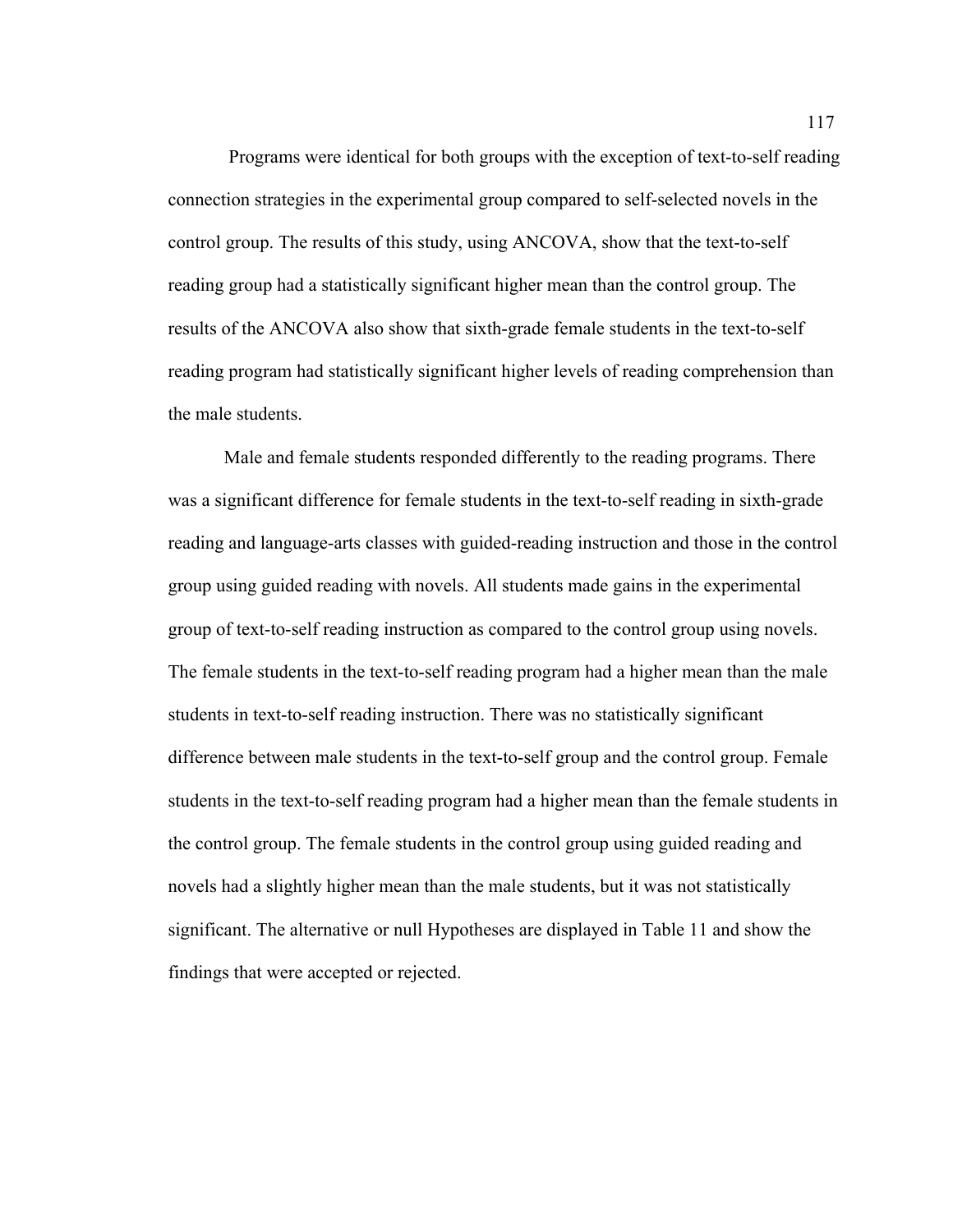## Table 11

| <b>RQ</b>      | Groups                                            | Findings                                                        | <b>Hypothesis Accepted</b> |
|----------------|---------------------------------------------------|-----------------------------------------------------------------|----------------------------|
|                | Text-to-self vs. control                          | $F(1, 90) = 10.071, p = .002,$<br>Partial eta squared $= .104$  | Alternative                |
| $\mathfrak{D}$ | Text-to-self males vs.<br>Control group males     | $F(1, 46) = 1.104, p = .299,$<br>Partial eta squared = .023     | Null                       |
| 3              | Text-to-self females vs.<br>control group females | $F(1, 40) = 20.484, p < .001$ ,<br>Partial eta squared $= .339$ | Alternative                |
| 4              | Text-to-self males vs.<br>text-to-self females    | $F(1, 44) = 7.024, p < .011,$<br>Partial eta squared $= .135$   | Alternative                |
| 5              | Control males vs.<br>control females              | $F(1, 41) = .070, p < .793,$<br>Partial eta squared = .002      | Null                       |

*Results of Hypotheses*

# Conclusion

The purpose of this chapter was to evaluate the effectiveness of text-to-self reading instruction and to measure comprehension achievement (scores) of male students in sixth-grade reading and language-arts classes with and without text-to-self reading instruction. Results for Hypothesis 1 indicated that there was a significant difference between the text-to-self reading group and the control group. Results for Hypothesis 2 indicated there was not a significant difference between male students in the text-to-self reading group and the control group. Results for Hypothesis 3 showed there was a significant difference between female students in the text-to-self reading group and the control group. Results for Hypothesis 4 indicated there was a significant difference between male and female students in the text-to-self group. Results for Hypothesis 5 indicated there was not a significant difference between male and female students for guided reading using novels in the control group. The data seem to indicate that text-to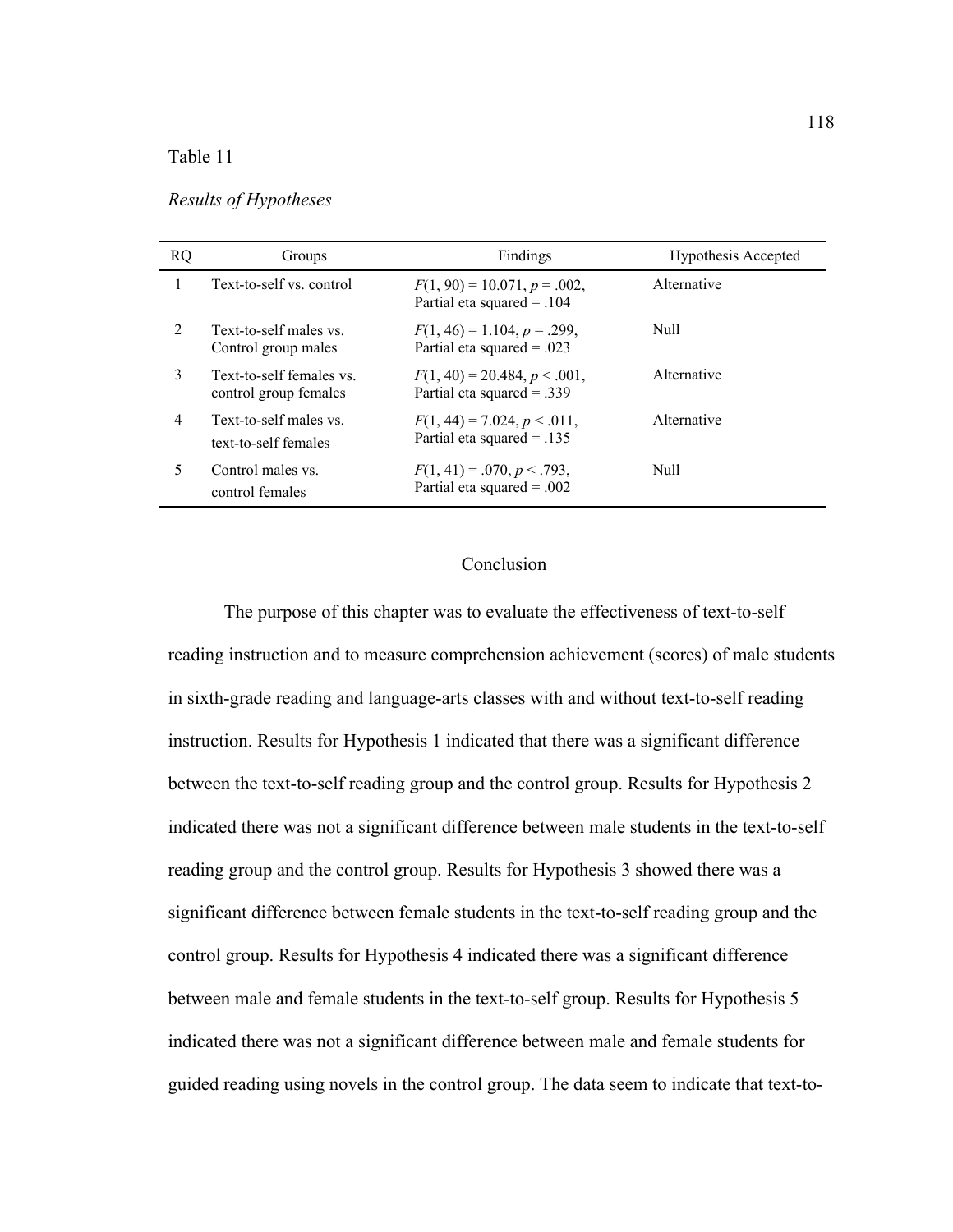self-reading strategies help students make connections with their texts. Additionally, this chapter described the findings and data analysis of the research. Chapter 5 presents the conclusions, interpretation of findings, implications for social change, recommendations for further actions, recommendations for further study, and a summary.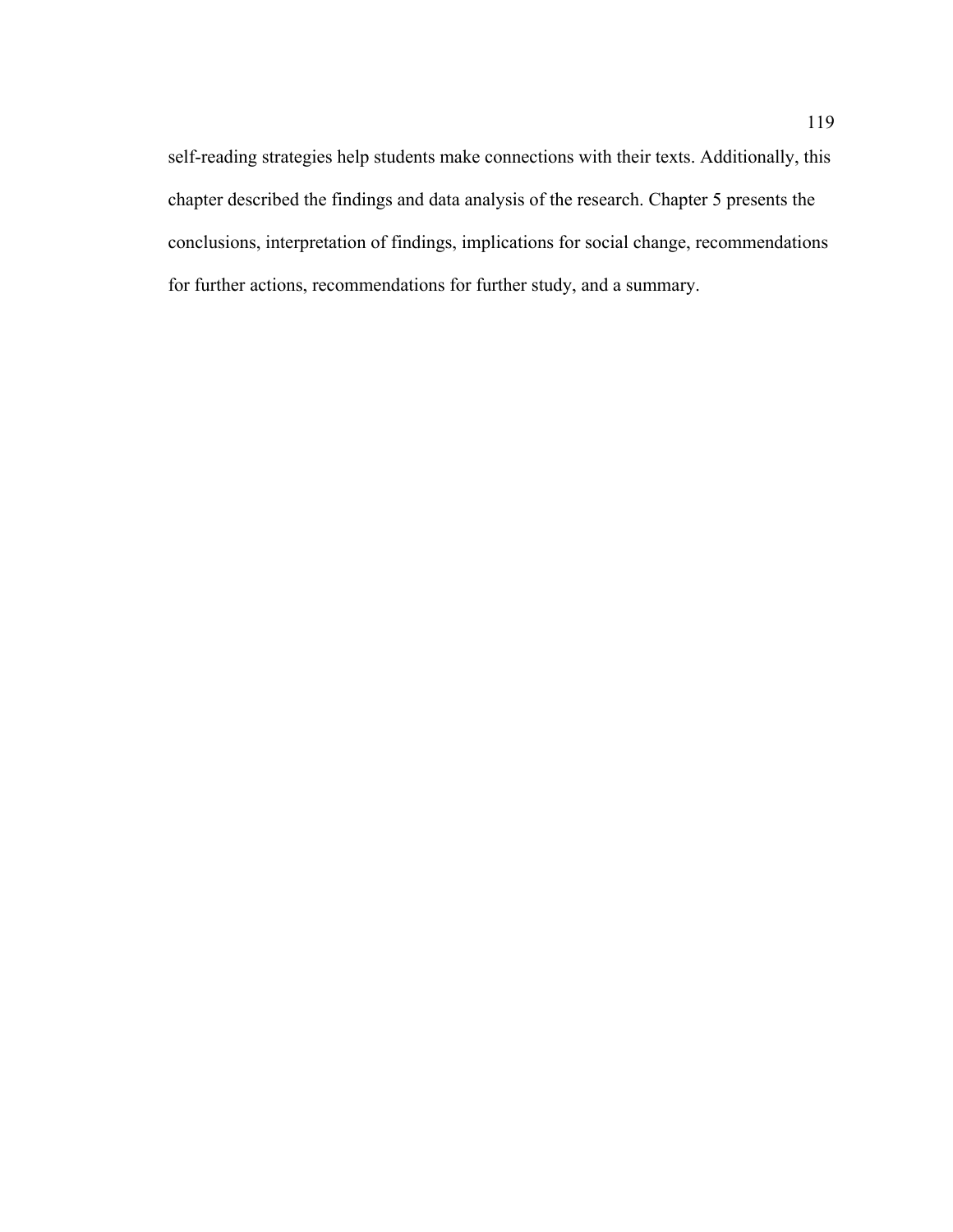### CHAPTER 5:

### SUMMARY, CONCLUSION, AND RECOMMENDATIONS

The purpose of this quantitative study was to evaluate the effectiveness of text-toself reading instruction and to measure comprehension achievement (scores) of male students in sixth-grade reading and language-arts classes with and without text-to-self reading instruction using archival data (ex post facto analyses) of the state standardized WESTEST. The study compared end-of-year fifth-grade reading/language arts results for 2007–2008 and end-of-year sixth-grade results for 2008–2009.

Students in two sixth-grade language arts classes participating in text-to-self reading strategies used the McDougal Littell reading basal series were compared to students in two sixth-grade language arts classes participating in guided reading with the use of novels. The theoretical framework used in this study was the constructivist approach of Dewey's pragmatist philosophy, Piaget's developmental theory, and Vygotsky's theory of Zone of Proximal Development and sociocultural theory. These constructivists introduced the concept of learning using reading comprehension and guided-reading strategies.

## Summary of Findings

## *Question 1*

Is there a statistically significant group mean difference in reading-comprehension posttest scores between students who participate in the use of text-to-self reading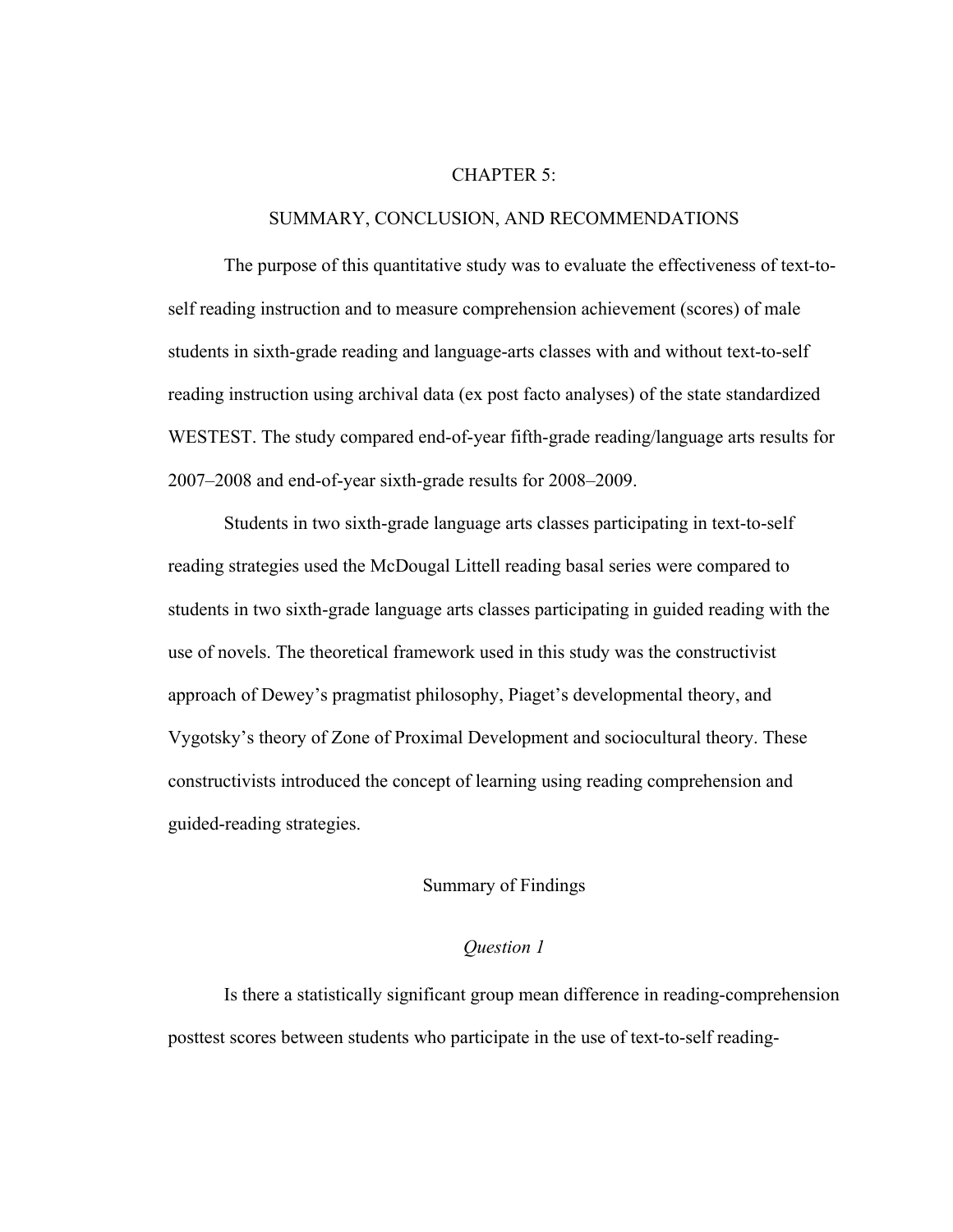connection strategies in guided reading using the McDougal Littell Reading (2002) basal series and students who use the guided-reading approach using novels?

 The results of this study could indicate that text-to-self-reading strategies help students make connections with texts based on their own experiences, thus making connections with their own lives (Harvey  $\&$  Goudvis, 2000), which aids in the activation of prior knowledge and meaningful frameworks in order to comprehend texts (Levin & Presley, 1981; Ryan & Anstey, 2003; Tovani, 2000). The study found that the results of the ANCOVA, using pretest data as the covariate, showed that the text-to-self reading group had a statistically significant higher mean than the control group  $F[(1, 90) =$ 10.071,  $p = 0.002$ , Partial eta squared = .104].

# *Question 2*

Is there a statistically significant group mean difference in reading-comprehension posttest scores between male students who participate in the use of text-to-self readingconnection strategies in guided reading using the McDougal Littell Reading basal series and male students who use the guided-reading approach using novels?

The findings of this study show that the male students in the text-to-self group had a higher mean than the control group, but the difference was not statistically significant  $F[(1, 46) = 1.104, p = .299,$  Partial eta squared = .023. I expected the male students in the text-to-self experimental group to make significant gains compared to those in the control group. Research has shown that female students generally outperform male students in literacy activities involving fluency or word generation and use of verbal memory (Jensen, 2000; King & Gurian, 2006). This may be due to differences between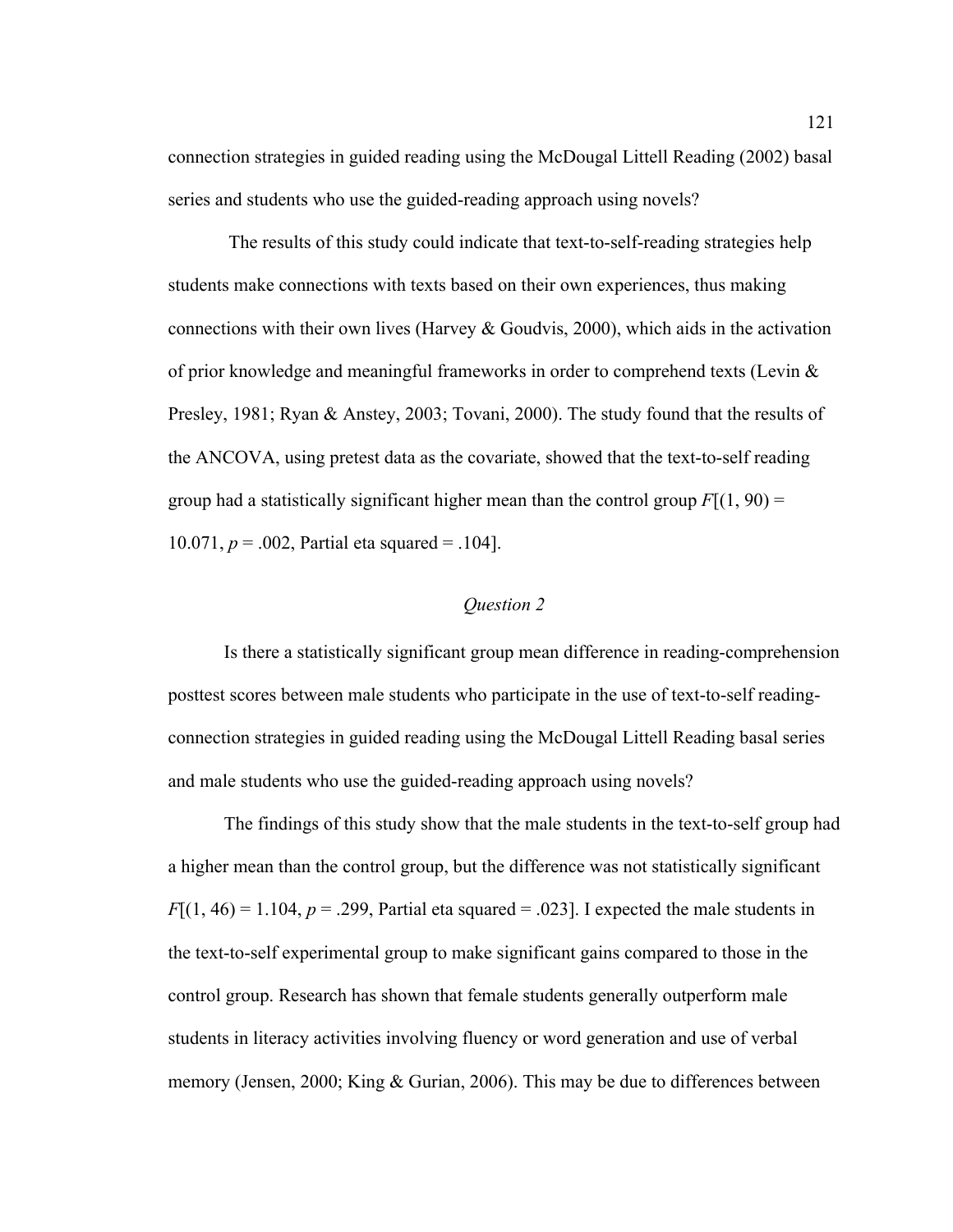the male and female brains (Gurian & Stevens, 2005; Jensen, 2000; Kommer, 2006; Sax, 2005).

# *Question 3*

Is there a statistically significant group mean difference in reading-comprehension posttest scores between female students who participate in the use of text-to-self readingconnection strategies in the guided reading using the McDougal Littell Reading basal series and female students who use the guided-reading approach using novels?

The findings of this study showed that female students in the text-to-self group had a higher mean than the control group, which was statistically significant  $F[(1, 40) =$ 20.484,  $p < .001$ , Partial eta squared = .339]. This study seems to indicate that the text-toself strategies used in the experimental group were beneficial for female students.

# *Question 4*

Is there a statistically significant group mean difference in reading-comprehension posttest scores between male and female students who participate in the use of text-toself reading- connection strategies in guided reading using the McDougal Littell Reading (2002) basal series?

Results of this study indicated there was a statistically significant difference between male and female students. The female students had a higher mean than the male students  $F[(1, 44) = 7.024, p < .011,$  Partial eta squared = .135]. Consistent with the previous research (Clark et al., 2008; Driessen, 2007; Goldberg & Roswell, 2002; King & Gurian, 2006; Kommer, 2006; Newkirk, 2000; Weaver-Hightower, 2003), this study indicates there is an achievement gap between male and female students in literacy. This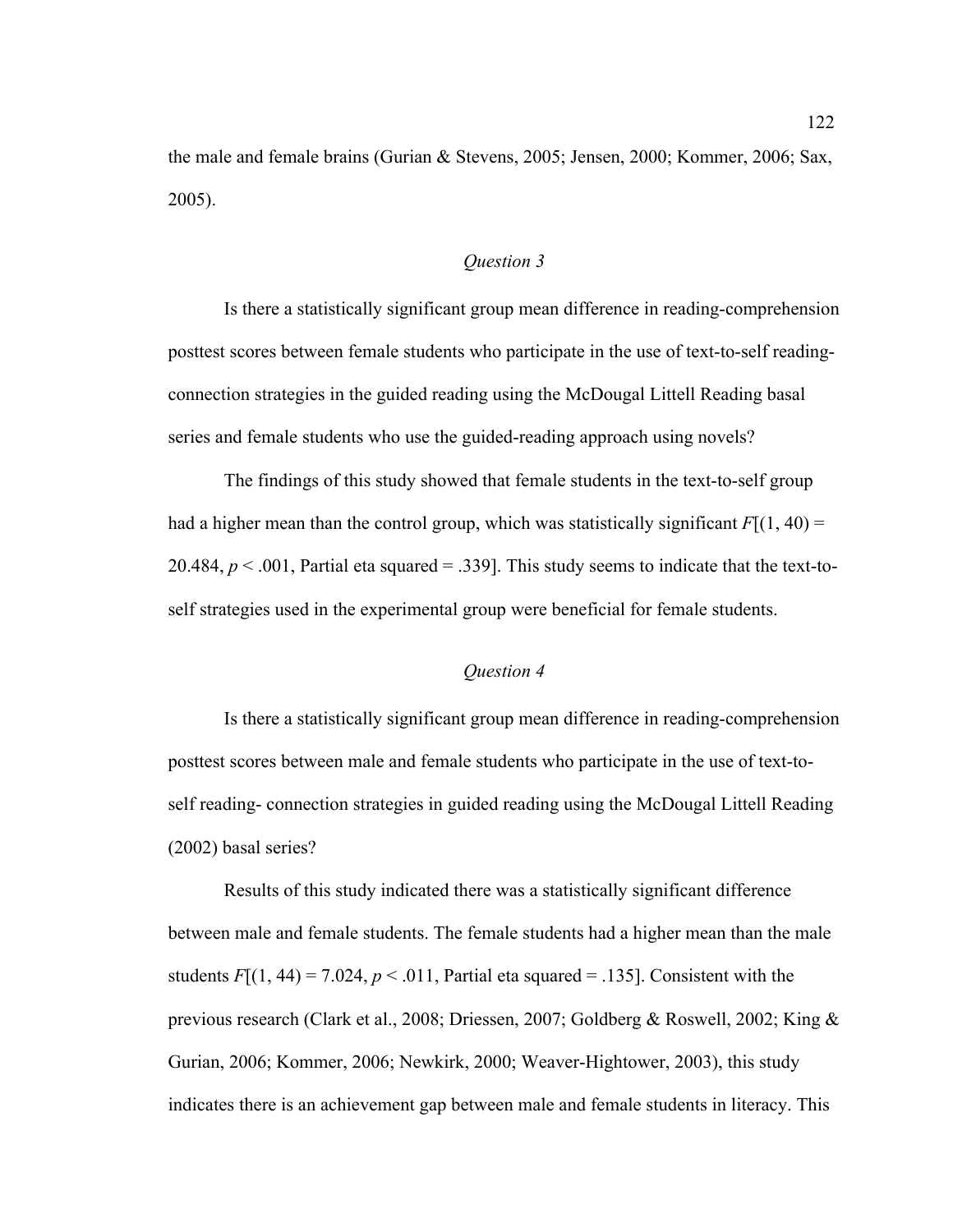study supports the research of Clark et al. (2008), King and Gurian (2006), and Wilhelm (2008). Educators may need to consider learning styles to structure lessons that capitalize on motivation and interest for all students using different techniques (R. Caine  $\&$  Caine, 1990; Lombardi, 2008).

Adolescent male students need kinesthetic movement with energy-release activities and need a positive environment that is gender neutral (Kommer, 2006). Female students generally outperform male students in literacy activities involving fluency or word generation and use of verbal memory (Jensen, 2000; King & Gurian, 2006). This may be due to differences between the male and female brains (Gurian  $\&$  Stevens, 2005; Jensen, 2000; Kommer; Sax, 2005). Therefore, educators should be aware of the differences in the male and female brains and their impact on middle-school literacy.

### *Question 5*

Is there a statistically significant group mean difference in reading-comprehension posttest scores between male and female students who use the guided-reading approach using novels?

There was no statistically significant difference between male and female students in the control group  $F[(1, 41) = .070, p < .793$ , Partial eta squared = .002]. The female students had a slightly higher mean than the male students, but it was not statistically significant. This lack of growth for both male and female students could indicate that more techniques and strategies need to be implemented for students using novels and guided reading. The research suggests that the text-to-self techniques appear to be equally effective for males and female students.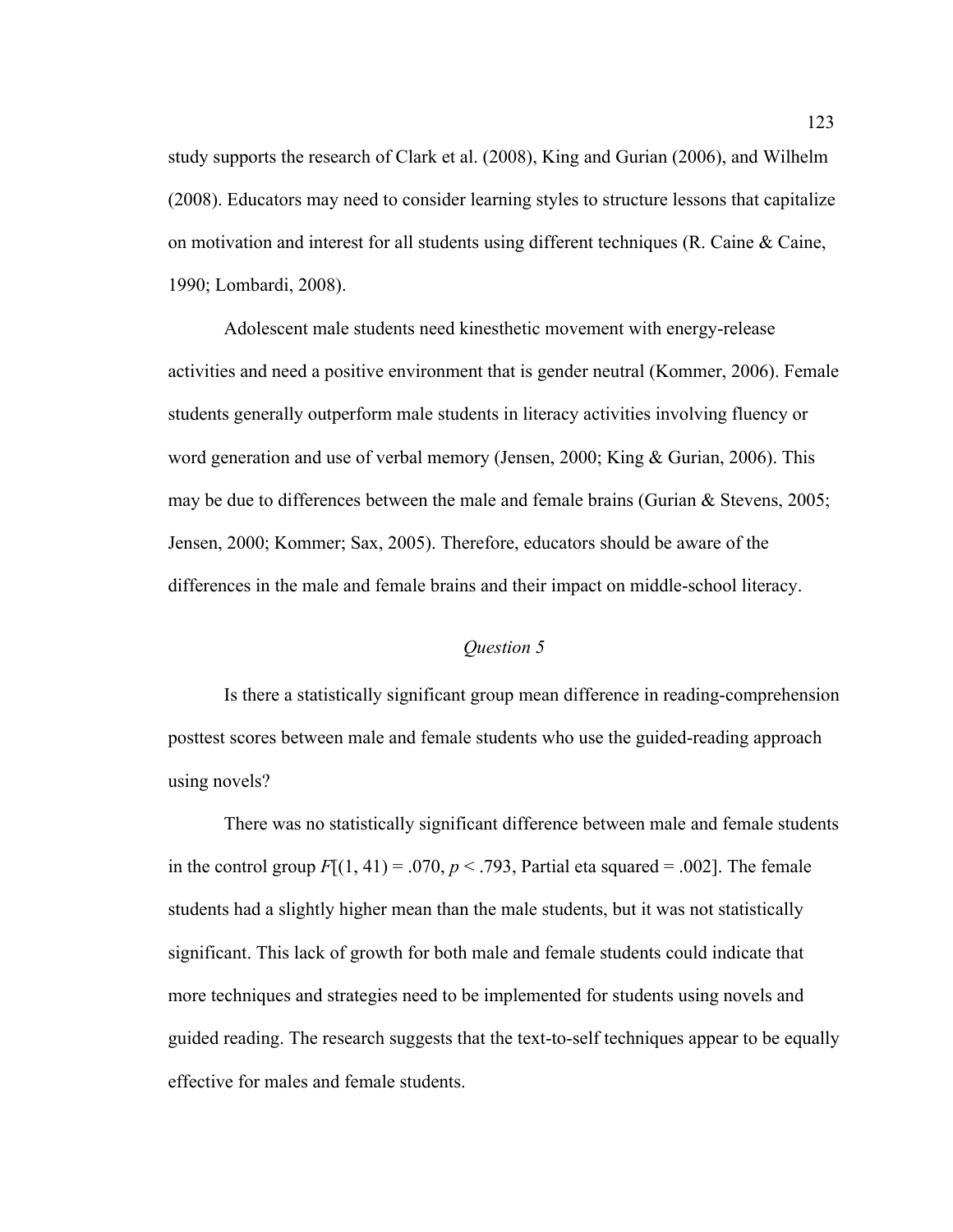#### Study Placement in the Research

The findings of this study add support to previous research on the use of text connection strategies (Harvey & Goudvis, 2000; Levin & Presley, 1981; Ryan & Anstey, 2003; Tovani, 2000). Additionally, these findings suggest that students need to activate prior knowledge by using reading connections and experiences in order to create meaningful frameworks to comprehend texts. This study demonstrated that students in the text-to-self reading group benefited from using reciprocal teaching structures that include making personal connections, predictions, questioning, and evaluations (McDougal Littell, 2002; Willis, 2008).

Text-to-self-reading strategies help students make connections with the text based on their own experiences and aid in the activation of prior knowledge (Harvey  $\&$ Goudvis, 2000). Meaningful frameworks are established in order to comprehend texts (Levin & Presley, 1981; Ryan & Anstey, 2003; Tovani, 2000). A review of the literature showed that students make progress when they have meaningful, purposeful, and real-life connections (King & Gurian, 2006; Merisuo-Storm, 2006). Consistent with the research of Blackburn (2003), M. Smith and Wilhelm (2006), Snow (2002), and Wilhelm (2002), students who are given choices such as challenging tasks and collaborative learning structures increase their motivation to read and comprehend texts.

A review of the literature showed neurological differences between males' and females' brains that have contributed great insights into areas of the brain related to specific learning and reading comprehension (Gurian & Stevens, 2005; Jensen, 2000; King & Gurian, 2006; Sax, 2005). Educators should be aware that learning tasks should be adjusted to accommodate each student's learning style (Gregorc, 1979; Jensen, 2000;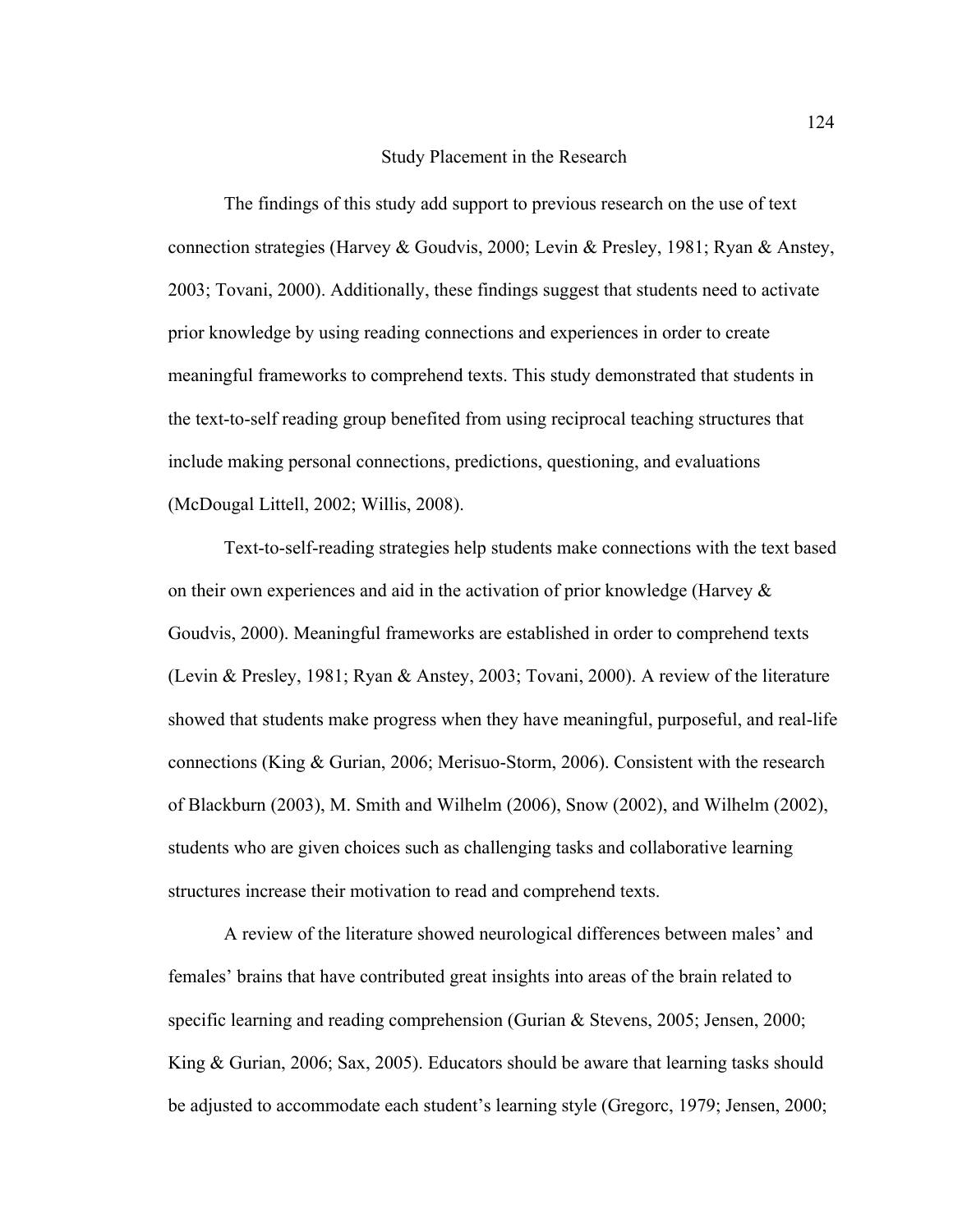Kommer, 2006). Students learn best when provided opportunities for the use of both hemispheres of the brain (Jensen, 2000; Kommer). Previous studies have been conducted with guided-reading strategies used in the present study that include reciprocal teaching structures and reinforcement in reading-comprehension skills (Cunningham & Allington, 2007; Ford & Opitz, 2008; Iaquinta, 2006; McDougal Littell, 2002; Willis, 2008). Based on these concepts and the results of research, I concluded that text-to-self reading strategies using the McDougal Littell reading basal series and guided reading benefit adolescent students, especially female students. The male students in the text-to-self group in this study had a higher mean than male students in guided reading using novels; however, this difference was not significant.

### Implications for Social Change

There are several implications for social change in the present study. The social implications are (a) This study could serve as a basis to assist teachers and policymakers in the development of programs for the improvement of reading comprehension and literacy for secondary students; (b) Teachers need to be provided with strategies to address the gap in research and practice in reading comprehension and literacy for adolescent students; (c) Teacher training and undergraduate and graduate programs need to incorporate strategies for increased reading comprehension and an increased understanding of gender differences in brain-based learning; (d) Educational interventions for adolescent students need to be implemented because many secondary students, especially male students, have withdrawn from school due to inadequate literacy skills; (e) These students contributed to a populace inadequately educated to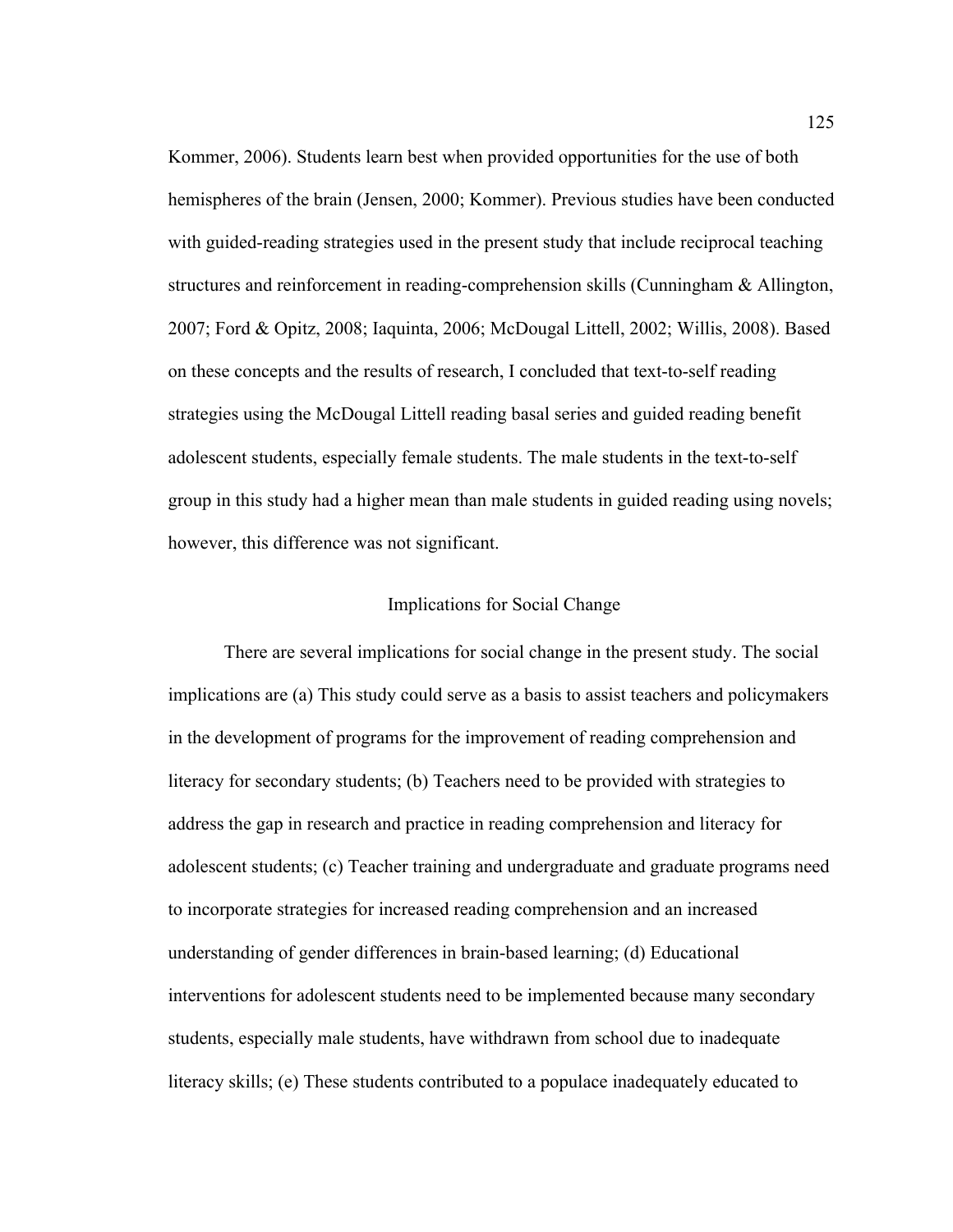function effectively in society; and (f) They do not have the reading capability to decode their textbooks or to comprehend the content in secondary education. Consistent with previous research, this study indicated that male students continue to lag significantly behind female students in literacy, and they have greater difficulty with reading.

Because male students in this study did not experience significant growth in either group, social implications are that educators need to be aware of male students' different methods of learning and comprehension in order to alter their teaching strategies to and close gaps in reading and writing. The implications are that if students are well-prepared with targeted literacy instruction, they will be better able to meet the demands of college and the work force (International Reading Association, 2007).

#### Recommendations for Action

The literature review and this study suggest that middle-school male adolescent students face a disadvantage in reading comprehension compared to female students in the educational system; therefore, equipping middle schools with literacy coaches and teacher mentors will, to some extent, address this problem. Poor reading skills impact student achievement and the ability to succeed in postsecondary school. This study has the potential to benefit teachers in developing strategies for improvement of reading comprehension of adolescent male and female students. Based on this study, a recommendation is that those who determine policy must provide staff-development workshops and literacy coaching.

The implications are that policymakers and district administrators can provide inservice training and staff development for explicit literacy and comprehension strategies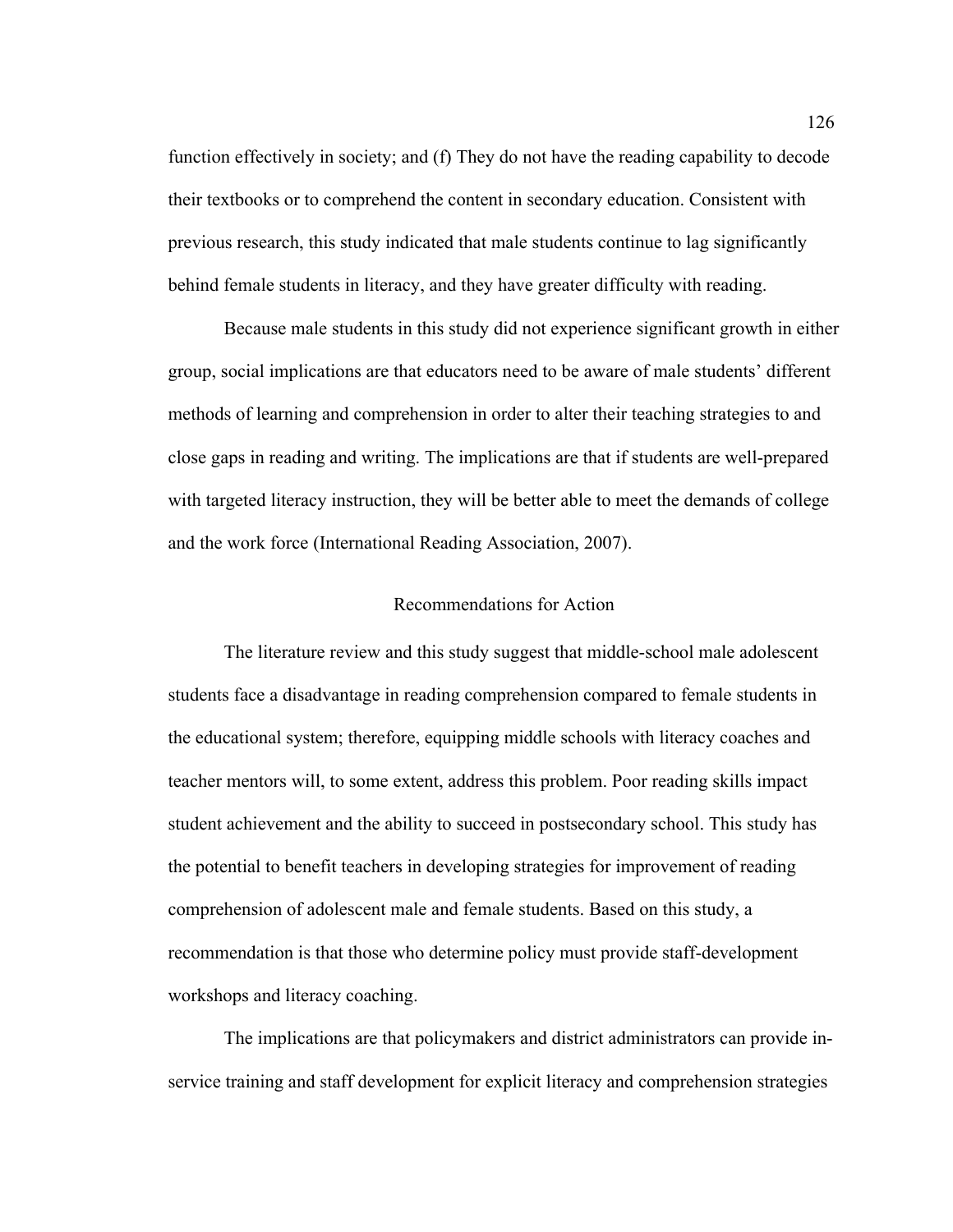to help secondary students succeed in school. Previous research that teachers who increased experiential and kinesthetic learning opportunities to accentuate males' neurological strengths and to provide for physical movement, found these techniques to be effective. Sousa (1998) cited that administrators should "maintain ongoing staff development that will help teachers update their knowledge base that includes brain research" (p. 28).

Because findings from this study indicate that adolescent male students did not make significant gains in reading comprehension, literacy coaches may be used to address poor literacy skills connected to reading comprehension by middle school male students. Literacy coaches could use brain-based research strategies to assist teachers in content area instruction. Reflection on educational practices in the delivery of literacy instruction is an integral component of literacy coaching (Garmston, 1987; Ness, 2007). Teachers' professional development should include ongoing training to facilitate use of literacy strategies. The research of Blamey, Meyer, and Walpole (2008); Cassidy and Cassidy (2008); the International Reading Association (2007); D. Peterson, Taylor, Burnham, and Schock (2009); and Ness (2007) found that literacy coaching can improve teachers' instruction with staff development in reading, writing, and communication skills. Literacy coaches can help language-arts teachers and content-area teachers with reading strategies that aid in reading comprehension for secondary students (International Reading Association, 2007). Cassidy and Cassidy (2008) defined coaching as follows:

a literacy coach or reading coach that is a reading professional that focuses on providing staff development in reading/language arts to teachers. Literacy coaches or reading coaches do this by modeling appropriate strategies, observing in classrooms, conferring with teachers, and conducting staff development seminars. (p. 3)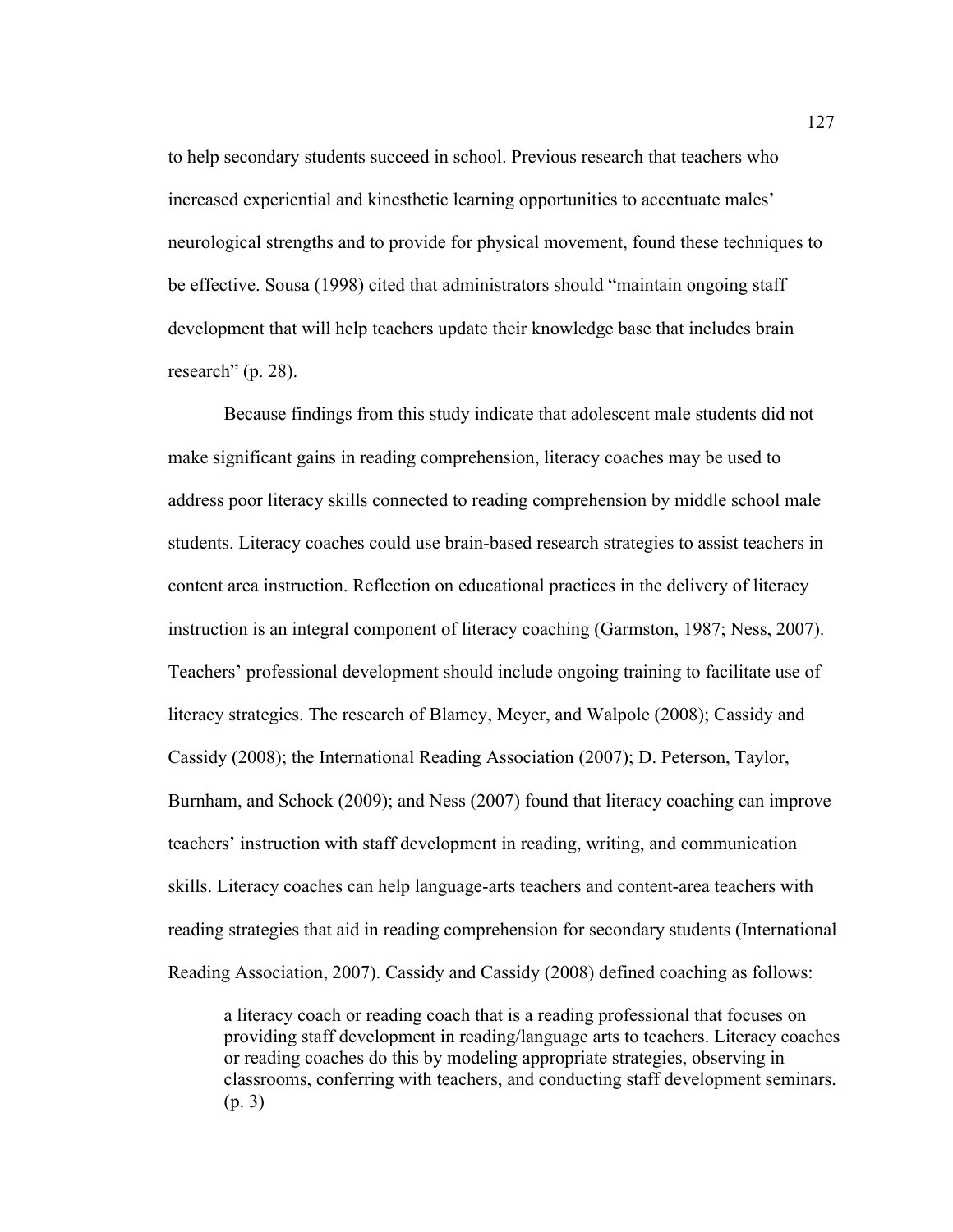In order for successful literacy programs to be effective, principals need to be involved with defined roles and responsibilities. Literacy coaches must be teacherleaders (International Reading Association, 2007; Taylor, Moxley, Chanter, & Boulware, 2007). Garmston, Linder, and Whitaker (1993) cited that "cognitive coaching can help teachers expand their repertoire of teaching styles, exploring untapped resources within themselves" (p. 57). Garmston (1987) stated that "coaching assumes feedback given in a nonthreatening and supportive climate and can improve teaching performance" (p. 20). Teacher mentees can benefit from observing veteran teachers as well as having regular face-to-face meetings (Flynn & Nolan, 2008). According to Rosemary and Feldman (2009), "the coach continues to provide feedback on comprehension instruction, discusses problems of implementation, and helps the teachers assess student learning using both formal and informal assessments" (p. 3). Blamey et al. (2008) concluded that "mentors and coaching networks provide much needed ongoing support" (p. 323). Principals and policymakers must provide ongoing staff development for optimal results.

In order to disseminate the results of this study, I will share these findings with the superintendent and assistant superintendent of the district in which the study was conducted. The research findings of the study may be shared with teachers in workshops and with parents in Parent–Teacher Association meetings related to reading comprehension and brain-based strategies to assist adolescent male and female students. In addition, I intend to submit proposals to professional organizations to present the findings. I will attempt to disseminate results through scholarly journals and local newspapers.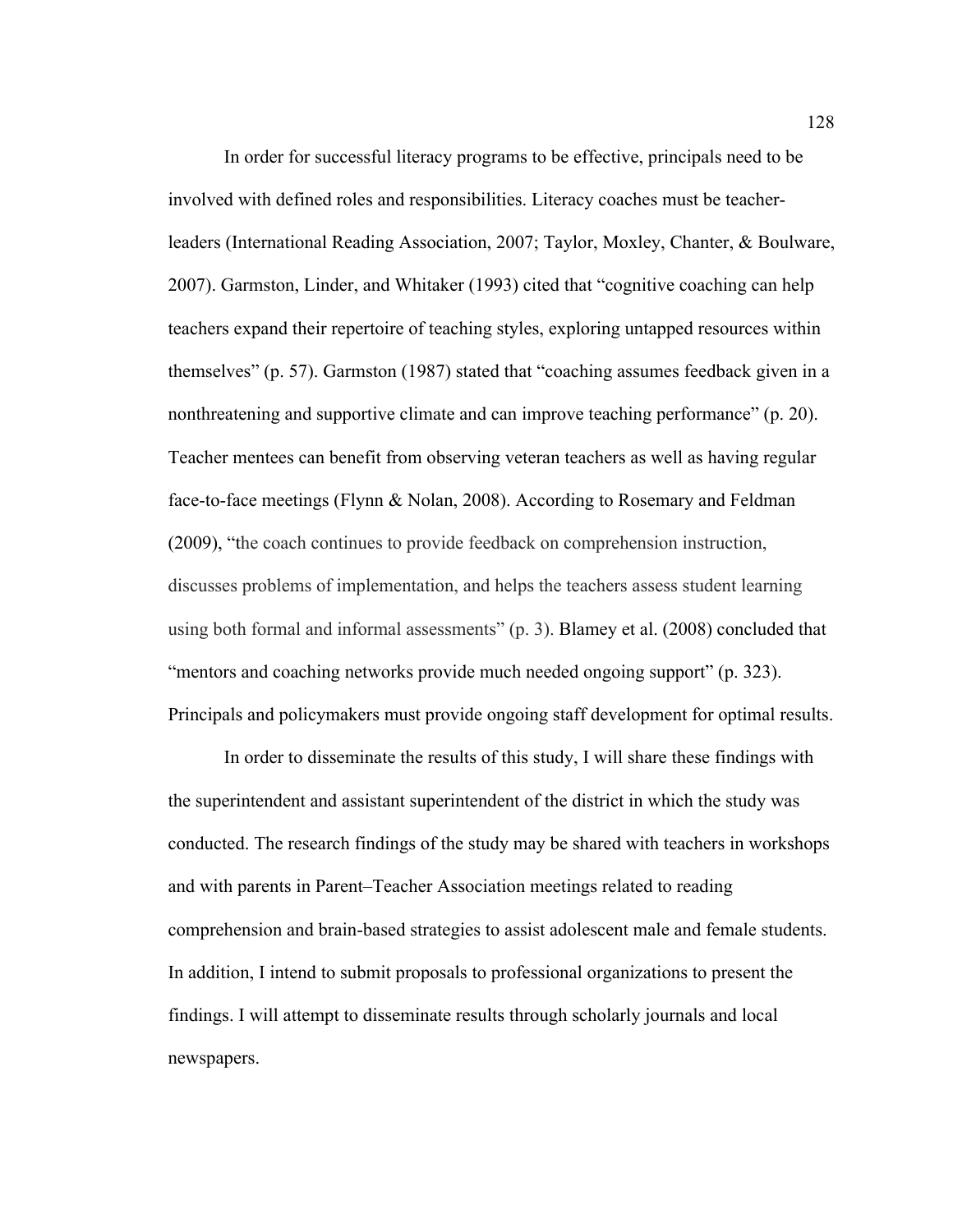In addition, the results of this study could impact teacher training and professional development in graduate and undergraduate programs that incorporate strategies for increased reading comprehension and increased understanding of gender differences in brain-based learning. In addressing literacy, Wong-Fillmore and Snow (2003) recommended teacher preparation and professional development in order for teachers to meet the needs of children from different cultural, social, and linguistic backgrounds. Undergraduate preparation in the teaching of middle-school literacy should include guided reading, and making connections with the activation of prior knowledge that includes reciprocal teaching structures and reinforcement in reading-comprehension skills as well as use of brain-based strategies.

Another implication of this study involves the use and training of mentor teachers. The present study indicates that teachers need support and staff development with reading/literacy strategies for adolescent students. Teachers, especially beginning teachers, should be given guidance with a master mentor in scaffolding and curriculum development, advice with lesson planning, encouragement, and feedback (Birkeland & Johnson, 2003; Flynn & Nolan, 2008; T. Smith & Ingersoll, 2004). A setting designed for learning requires the "involvement of a more knowledgeable and skilled person who can assist the learning of another through deliberate and supportive interactions" (Rosemary & Feldman, 2009, p. 1; Vygotsky, 1978).

Policymakers and administrators need to ensure that beginning teachers receive strong support with direct, explicit instruction in order to be successful with middleschool literacy (Biancarosa, 2007; Johnson & Birkeland, 2003). The school division in this study already has a teacher mentoring program in place; therefore, the researcher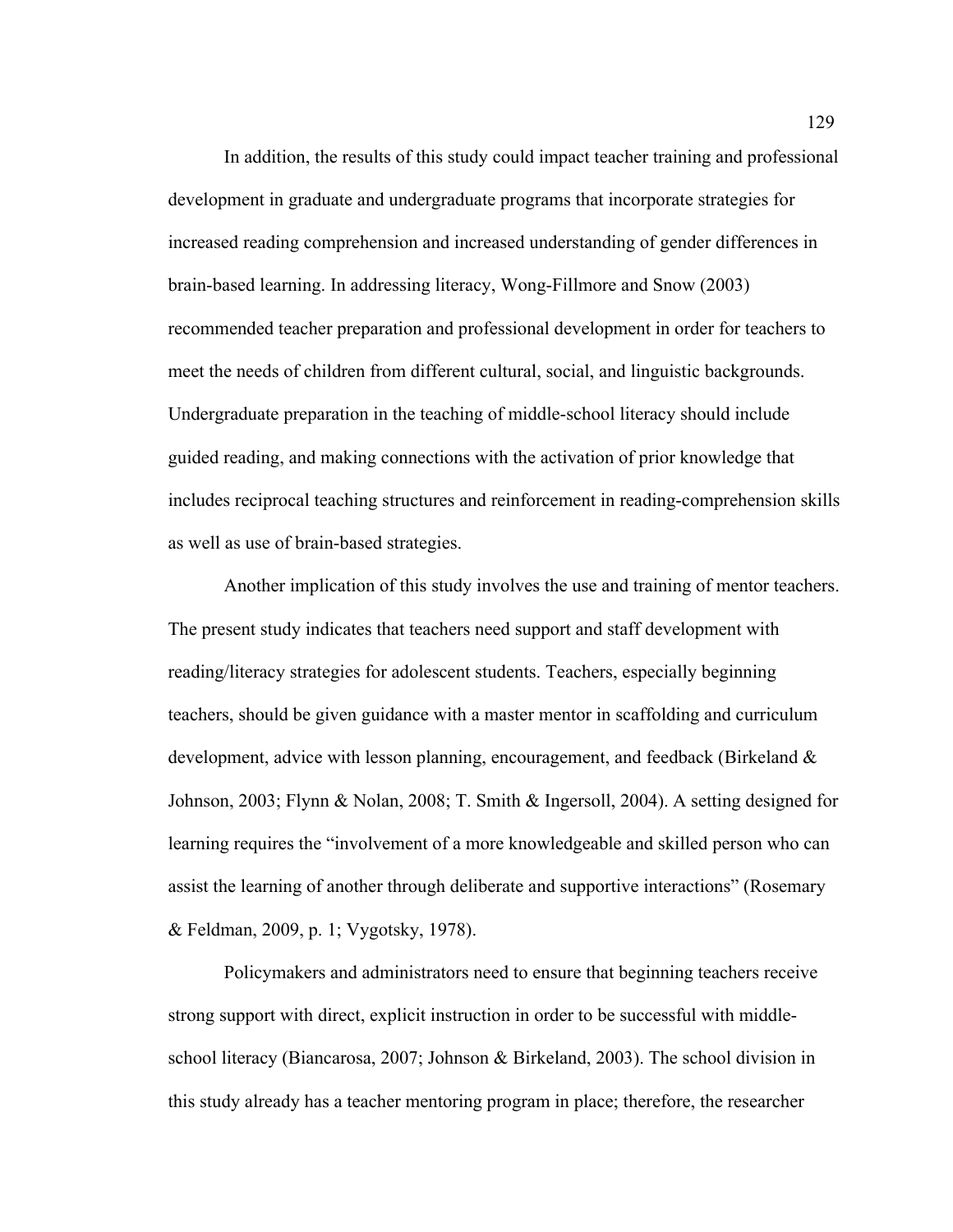recommends that this practice continue. Further recommendations include pairing a new teacher with a master teacher to ensure that beginning teachers of literacy succeed (Boreen & Niday, 2000). Allen et al. defined mentoring as a "dynamic, reciprocal relationship in a work environment between an advanced career incumbent (mentor) and a beginner (protégé) aimed in promoting the career development of both" (p. 177). Beginning teachers benefit from lesson planning in both long- and short-term planning with a mentor (Boreen & Niday). Lumpkin (2010) recommended that beginning teachers have the support of a mentor for the first two years of employment in order "to support teachers in providing instructional guidance, especially in areas where a new teacher is struggling" (p. 73). Boreen and Niday concluded:

Preservice teachers would have felt more of a personal link if each could have had one-on-one correspondence with their own veteran teacher. While this would require us to find a large number of veteran teachers willing to participate, it would likely engender success. (p. 10)

In order to facilitate a successful mentoring program, administrators should schedule common planning time in the mentor teacher's and beginning teacher's schedule for collaboration and planning (Hargreaves, 1994; T. Smith & Ingersoll, 2004). Another important component of this type of professional development is providing meaningful in-service opportunities, providing time to complete paperwork, and providing adequate technology and materials for teachers (Flynn & Nolan, 2008; Hargreaves).

Mentors should be trained to serve as instructional coaches, to model lessons, to give feedback, and to provide strategies for classroom management (Garmston, 1987). The implications are that principals and administrators at the central office level must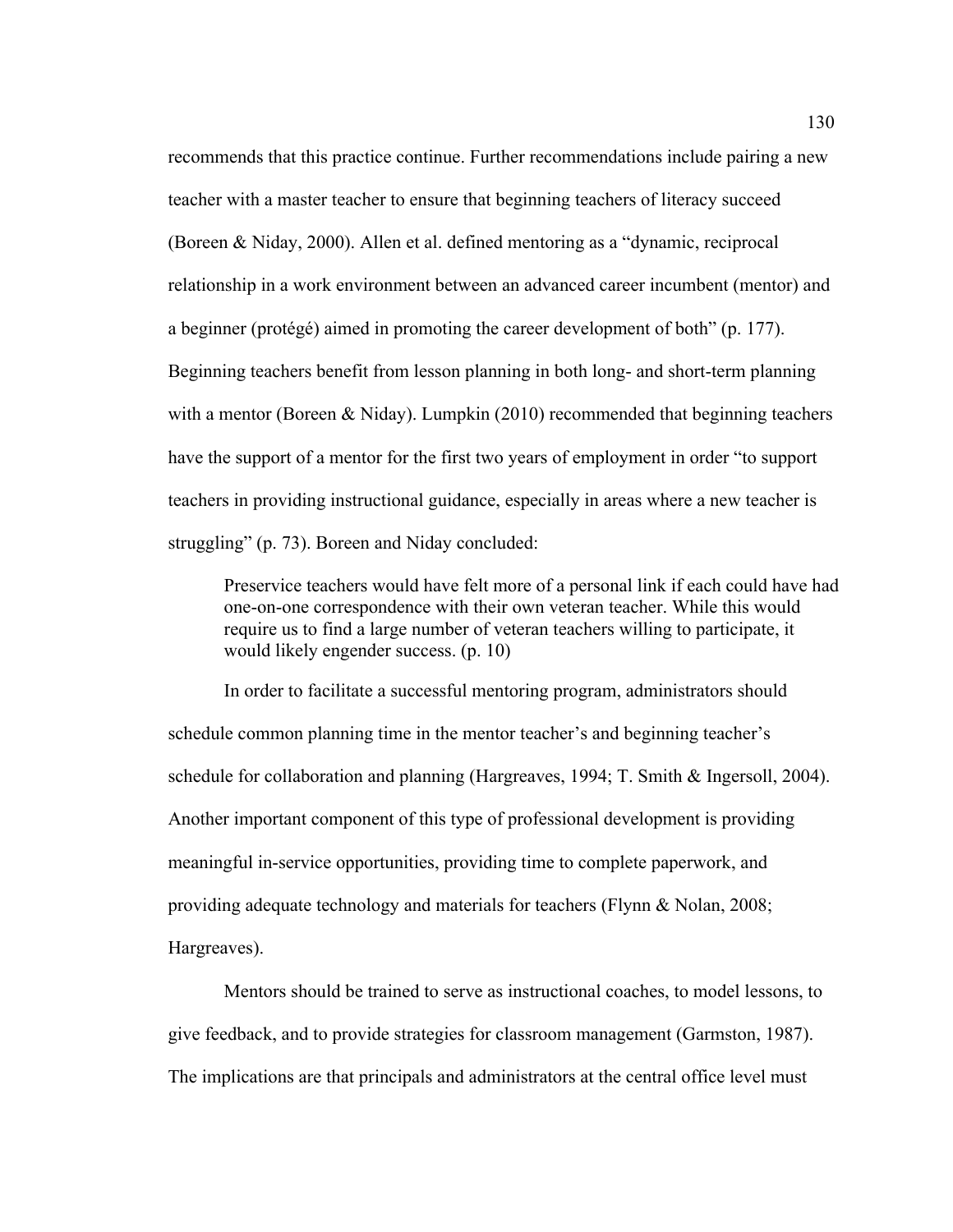provide staff development for beginning teachers to formalize mentoring and coaching with experienced colleagues so that they can deliver effective literacy instruction for middle-school students (International Reading Association, 2007). Finally, Arnau, Kahrs, and Kruskamp (2004) concluded that peer coaching or mentoring is a "differentiated form of instructional supervision" (p. 2).

#### Recommendations for Further Study

This study focused on text-to-self reading-instruction strategies using guided reading with the McDougal Littell Reading basal series and guided reading with the use of novels. Although this study focused on a small sample, this could be replicated using a larger population and different demographics. Teachers need to use strategies in the implementation of guided reading and practices with different contexts to improve reading comprehension. Few studies were found in support of literacy and guided reading in middle school. Although studies were conducted in early grades, the implications are the same for middle-school students. Based on the current literature review, there are different methods that elementary teachers use in the implementation of guided reading and practices with different contexts in the elementary grades  $(A, Fisher, 2008; Ford &$ Opitz; Skidmore et al., 2003).

Teachers have different perceptions of guided reading and its purpose as well as the best method for grouping students. Elementary and middle school teachers' understanding in their use of leveled texts and understanding of guided reading needs to be explored, and the purpose of guided reading needs to be clearly defined. Middle school students benefit from small groups with guided-reading instruction. Ford and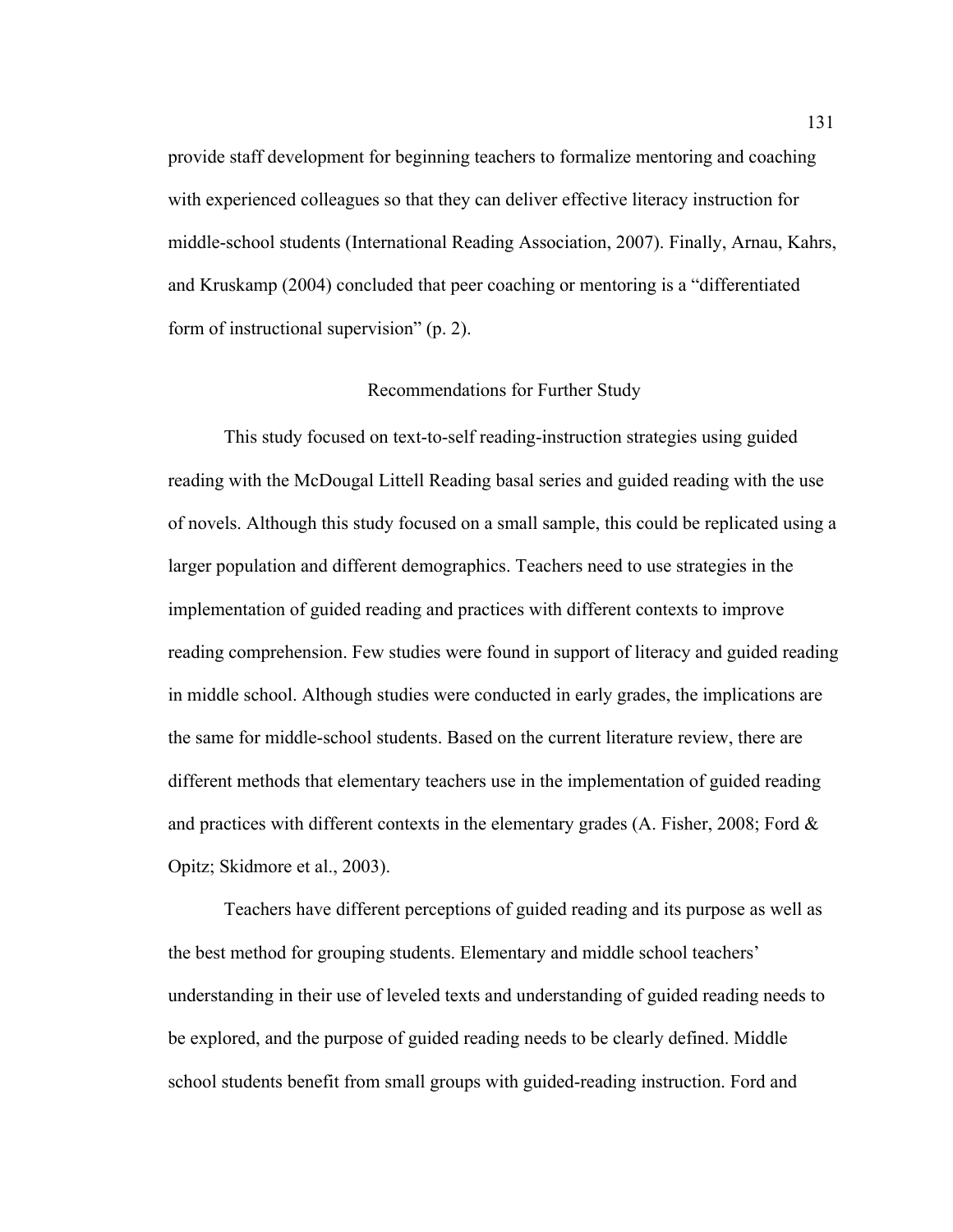Opitz (2008) found that teachers indicated lack of understanding of the purpose of guided reading. Skidmore et al. (2003) found that more research is needed in guided reading with the "dynamics of teacher–pupil dialogue in a small group, closing frame discussions of literary texts, and the educational effects of different patterns of interaction for the development of pupils' power of comprehension" (p. 47). It is recommended that a study be conducted with guided reading in middle and high schools using a more diverse population. Further research could be conducted to compare text-to-self- connection strategies and guided reading in a qualitative study with surveys and observational data. Additionally, research could be conducted to investigate the causality of the difference in scores between reading comprehension among male and female adolescent students.

Blamey et al. (2008) stated that "future research could expand understandings of the roles of secondary literacy coaches found in their study through triangulation of selfreport data, observation, and participant interviews" (p. 323). While research has been conducted on the elementary level, few studies have addressed literacy coaching at the secondary level (Blamey et al.). Blamey et al. also posited that "important questions remain regarding the appropriateness of the coaching model for the secondary setting and the balance between literacy and content expertise a secondary coach should possess" (p. 323). Few research studies have been conducted for literacy coaching and its impact on student achievement (Blamey et al.; International Reading Association, 2007). Another recommendation is that literacy coaches be trained to assist teachers with reading and literacy in middle and high schools.

Based on these findings, questions for further study could include the following: (a) How do teachers group students for guided reading and literacy instruction for all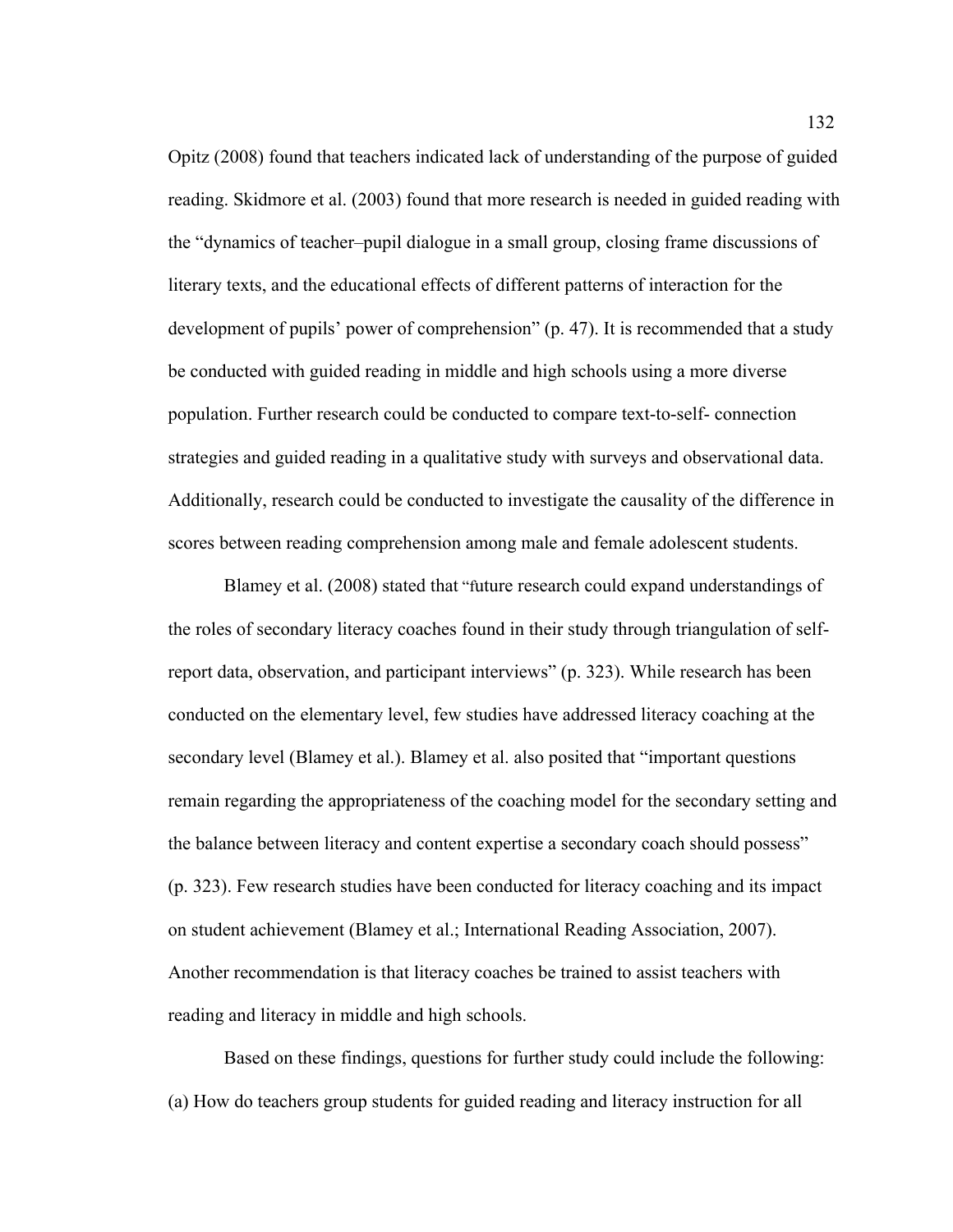adolescent students? (b) What is the definition and purpose of guided reading? (c) How should guided reading be used in secondary schools? (d) What is the process of guided reading and how should it be taught? (e) What is the most efficient method of training coaches in literacy in secondary schools? (f) What are possible causes of the lack of significant growth for the male students in reading/literacy in reading comprehension?

#### Summary

This study justifies the need for teaching reading comprehension strategies to adolescent students as evidenced by the following findings: (a) The text-to-self reading group did better than the control group; (b) Male students improved slightly over the control group while using the text-to-self strategies; (c) Female students improved more than male students while using the text-to-self strategy; and (5) Both male and female students had a lack of growth in the control group. The present study supported the importance of text-to-self reading-connection instruction with reading comprehension. Participants in this study, especially female students, made significant gains in reading comprehension with the use of text-to-self reading-connection instruction with reading comprehension using the McDougal Littell Reading basal series.

Policymakers and teachers should consider constructivist strategies of learning using reading comprehension and guided-reading strategies in literacy. An effective education needs to be based on experience, participation, and kinesthetic learning opportunities to accentuate males' neurological strengths and to provide for movement in learning activities. Constructivist theorists have found that children learn through the schema that describes cognitive development as the gradual acquisition of knowledge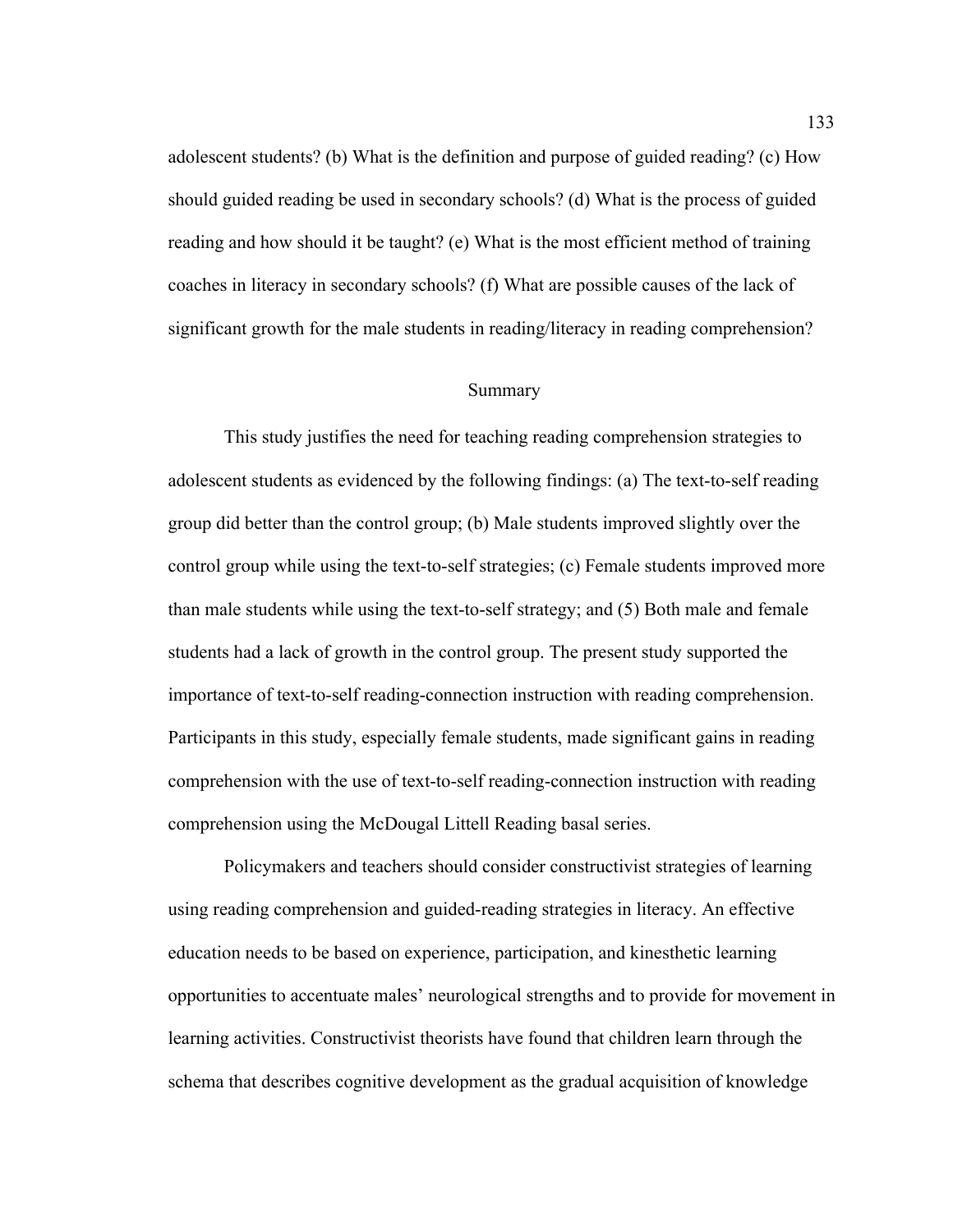through experience (Reed  $&$  Johnson, 2000). Teachers must be aware that middle-school students are at the concrete operational stage of development and beginning the formal operational stage in their learning (Rippa, 1997). At this stage, students may be able to use inferences as well as abstract reasoning in literacy activities.

In addition, research has found that there are structural differences in the brain that may account for behavioral, developmental, and cognitive processing differences between male and female students. Female students have lesser known bundles of interhemispheric fibers, called the anterior commissure. This may allow female students to have an advantage over male students with both verbal and nonverbal information. Some male students are 1 to 2 years behind female students in language skills (Jensen, 2000). As research indicates, there are implications that principals and district administrators need to provide meaningful staff-development opportunities and teacher mentoring/coaching so that teachers can address diverse student needs in academic literacy. Teacher mentors and literacy coaches can provide teachers with support to capitalize on the motivation and interest of all students.

Adolescent male and female students can make progress when they have meaningful, purposeful, and real-life connections in their reading programs (King  $\&$ Gurian, 2006; Merisuo-Storm, 2006). Harvey and Goudvis asserted that "good readers make connections between the texts they read and their own lives" (p. 3). When male students begin to use prior knowledge with the content of their texts, the achievement gap in literacy between male and female students could be narrowed in middle school. Using the text-to-self reading-connection instruction for reading comprehension, students can activate prior knowledge with reading-connections and personal experiences. Adolescent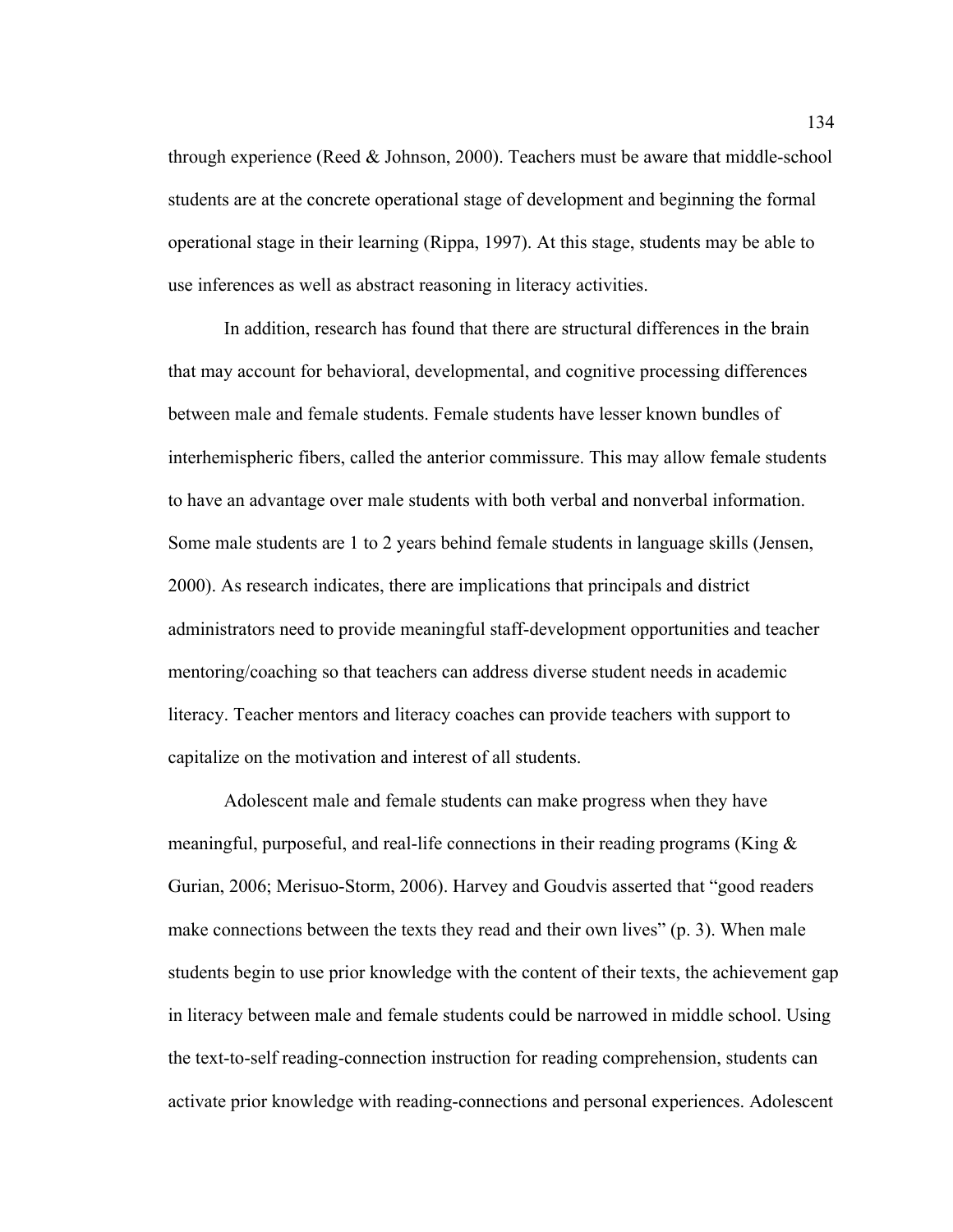students will be able to mediate meaningful frameworks to comprehend texts and to become proficient readers. All students must be able to extract meaning from the text, connect learning to previous experience, and expand upon ideas present in the text in order to be successful in middle school (Harvey & Goudvis, 2000; Ivey & Fisher, 2006; Robb, 2000; Ryan & Anstey, 2003; Tovani, 2000). Instructional leaders must examine their own perceptions of both male and female students with regard to students' school achievement and communication, fostering positive attitudes and high expectations for all students. Educators, instructional leaders, and policymakers can ensure that all students become literate by providing targeted literacy instruction to meet the demands of college and the work force.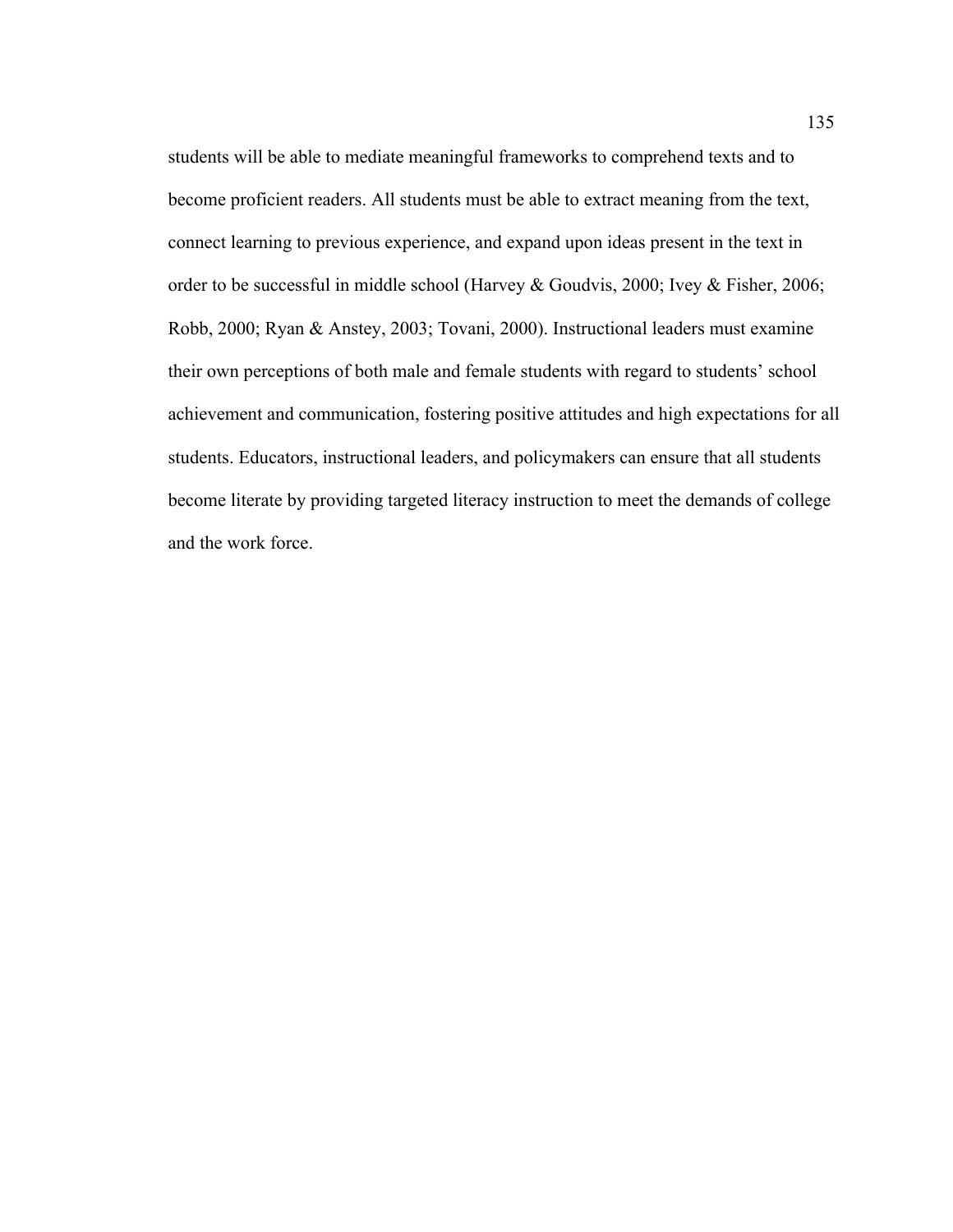#### REFERENCES

- Ainley, M., Hidi, S., & Berndoff, D. (2002). Interest, learning, and the psychological processes that mediate their relationship. *Journal of Educational Psychology, 94*, 545–561.
- Allen, D., Cobb, J., & Danger, S. (2003). Inservice teachers aspiring teachers. *Mentoring and Tutoring, 11,* 177–182.
- Allington, R. (1994). The schools we have. The schools we need. *Reading Teacher, 48*, 14–29.
- Allington, R. (2002). What I've learned about effective reading instruction. *Phi Delta Kappan, 83,* 740–746.
- Allington, R. (2004). Setting the record straight. *Educational Leadership, 61(*60), 22–25.
- Allington, R., & Cunningham, P. (1996). *Schools that work, where all children read and write*. New York: Harper Collins College.
- Armstrong, T. (2004). Making the words roar. *Educational Leadership, 61*(6)*,* 78–81.
- Armstrong, T., Kennedy, T., & Coggins, P. (2002). Summarizing concepts about teacher education, learning and neuroscience. *Northwest Passage, 2*(1), 9–13.
- Arnau, L., Kahrs, J., & Kruskamp, B. (2004). Peer coaching: Veteran high school teachers take the lead on learning. *NASSP, 86*(639), 1–26.
- Arnold, R., & Colburn, N. (2005). Encore! Encore! There's a good reason why kids love to hear the same story over and over. *School Library Journal, 4,* 55.
- Baughman, M. (2005). *Scott Foresman reading street benchmark item-validation study 2006* from May 3, 2009 http://www.pearsoned.com/ RESRPTS\_FOR\_POSTING/READING\_RESEARCH\_STUDIES/SF Reading Street Benchmark Item-Validation Study.pdf
- Berrill, D., & Martino, W. (2002). Pedophiles and deviants: Exploring issues of sexuality, masculinity and normalization in male teacher candidates' lives. In R. Kissen (Ed.), *Waiting for Benjamin: Sexuality, curriculum and schooling* (pp. 59–68). Boulder, CO: Rowan& Littlefield.
- Biancarosa, G. (2007). After third grade, The research base points to nine key instructional strategies for improving literacy for older students. *Educational Leadership, 63*(2), 16–22.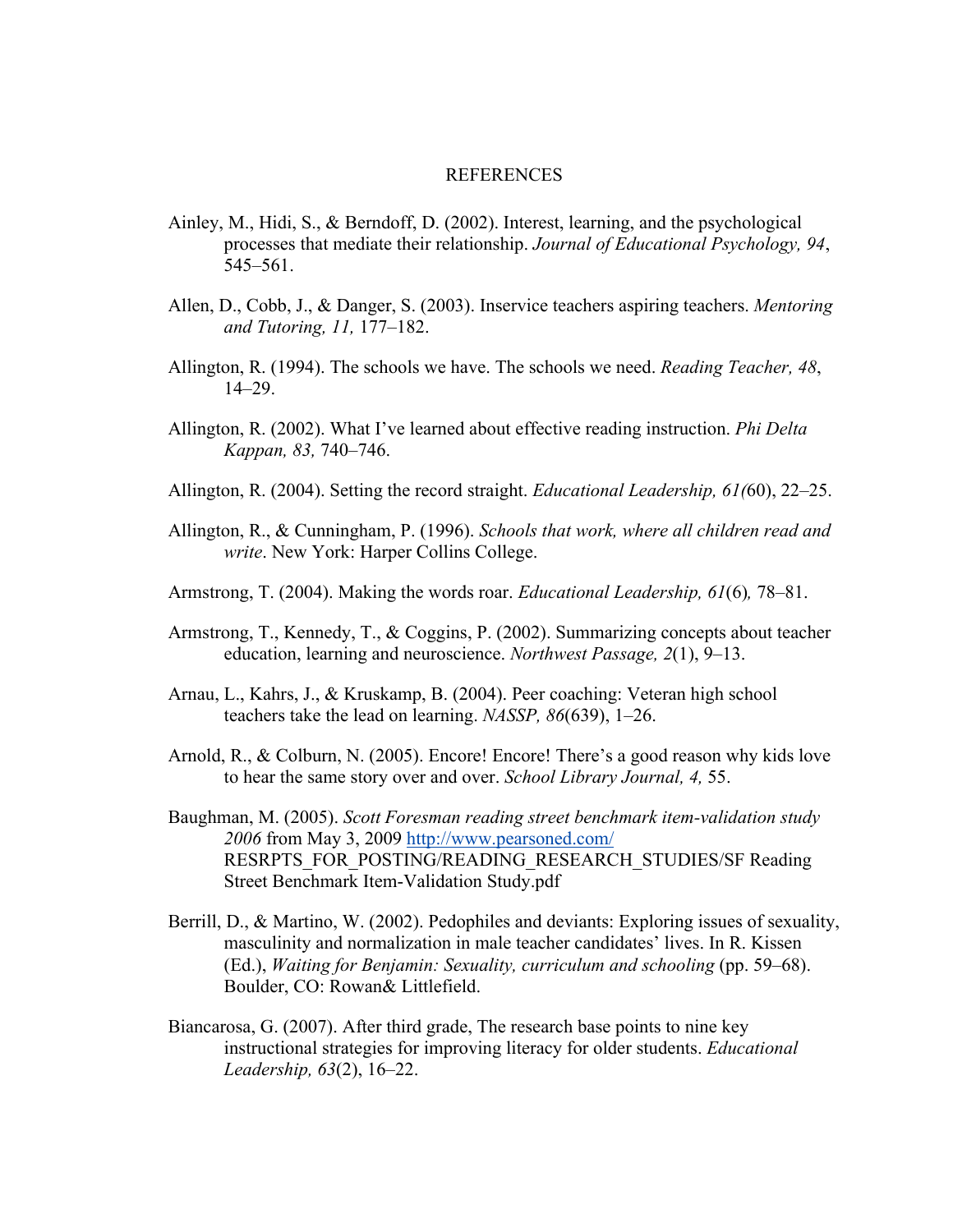- Biancarosa, G., & Snow, C. E. (2006). *Reading next: A vision for action and research in middle and high school literacy. A report to the Carnegie Corporation of New York*. Washington, DC: Alliance for Excellent Education.
- Blackbeard, D., & Lindegger, G. (2007). Building a wall around themselves: Exploring adolescent masculinity and abjection with photo-biographical research. *South African Journal of Psychology, 37*, 25–46.
- Blackburn, M. (2003). Boys and literacies: What differences does gender make? *Reading Research Quarterly, 38*(2), 276–287.
- Blamey, K., Meyer, C., & Walpole, S. (2008). High school coaches: A national survey. *Journal of Adolescent & Adult Literacy, 52,* 310–323.
- Boeree, G. (2000). *Jean Piaget and cognitive development*. Retrieved December 30, 2009, from http://webspace.ship.edu/cgboer/genpsypiaget.html
- Boreen, J., & Niday, D. (2000). Breaking through the isolation: Mentoring beginning teachers. *Journal of Adolescent and Adult Literacy, 44*, 1–12.
- Brimley, V., & Garfield, R. (2008). *Financing education in a climate of change*. Boston: Pearson.
- Brooks, J., & Brooks, M. (1993). *The case for constructivist classrooms*. Upper Saddle River, NJ: Merrill.
- Brookshire, R. (1992). *An introduction to neurogenic disorders*. St. Louis, MO: Mosby Year Book.
- Bruer, J. (1999). In search of … brain-based education. *Phi Delta Kappa, 80*, 648–654, 656–657.
- Burns, M. (2007). Reading at the instructional level with children identified as learning disabled: Potential implications for response-intervention. *School Psychology Quarterly, 22*, 297–313.
- Caine, G., & Caine, R. (1997). Natural joyful, meaningful learning. *ZipLine: The Voice for Adventure Education, 31,* 11–16.
- Caine, G., & Caine, R. (2006). Meaningful learning and the executive functioning of the brain. *New Directions for Adult and Continuing Education, 2006*(110), 53–61. doi: 10.1002/ace.219
- Caine, R., & Caine, G. (1990). Understanding a brain-based approach to learning and teaching. *Educational Leadership, 48*(2), 66–70.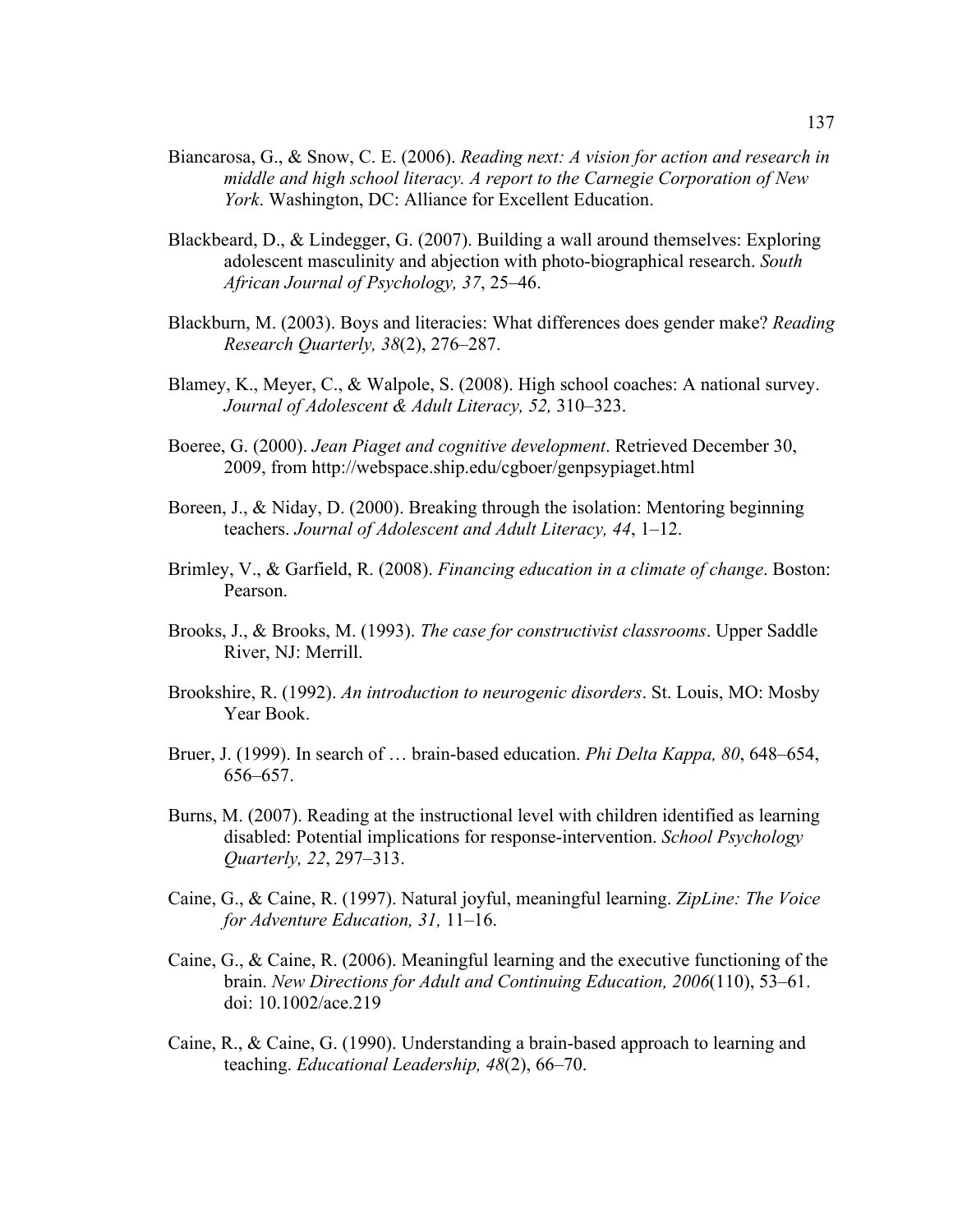- Campbell, D., & Stanley, J. (1963). *Experimental and quasi-experimental design for research*. Boston: Houghton Mifflin.
- Campbell, R. (2001). *Studies in reflecting abstraction.* Hove, UK: Psychology Press.
- Caskey, M., & Ruben, B. (2003). Research for awakening adolescent learning. *Education Digest, 69*(4), 36–37.
- Cassidy, J., & Cassidy, D. (2008). What's hot for 2008. *Reading Today, 25*(4), 1, 6–11.
- Chesterfield, R., & Enge, K. (1998). Gender, cognitive categorization, and classroom interaction patterns of Guatemalan teachers. *Human Organization, 57*, 108–116.
- Clark, M., Lee, S., Goodman, W., & Yacco, S. (2008). Examining male underachievement in public education. Action research at the district level. *NASSP Bulletin, 92*(2), 111–130.
- Clark, M., Oakley, E., & Adams, H. (2006). The gender achievement gap challenge. *ASCA School Counselor, 43*(3), 20–25.
- Coelho, E. (2004). *Teaching and learning in multilingual classrooms*. Toronto, Ontario: Pippin.
- Cohen, J. (1992). A power primer. *Psychological Bulletin*, *112*, 155–159.
- Costa, A., & Garmston, R. (2002). *Cognitive coaching: A foundation for renaissance schools*. Norwood, MA: Christopher Gordon.
- Council of Chief State School Officers. (2008). *Norm-Referenced Tests in State Assessment System: Roles, Utility and Issues.* Retrieved August 9, 2009, from http://www.ccsso.org/content/PDFs/53\_Barth.pdf
- Creswell, J. (1998). *Qualitative inquiry and research design: Choosing among five traditions*. Thousand Oaks, CA: Sage.
- Creswell, J. W. (2003). *Research design: Qualitative, quantitative and mixed methods approaches*. Thousand Oaks, CA: Sage.
- Cunningham, P., & Allington, R. (2007). *Classrooms that work: They can all read and write*. Boston: Pearson.
- Dahl, K., & Freppon, P. (1995). A comparison of innercity children's interpretation of reading and writing in early grades in skills-based and whole-language classrooms. *Reading Research Quarterly, 30*(1), 50–74.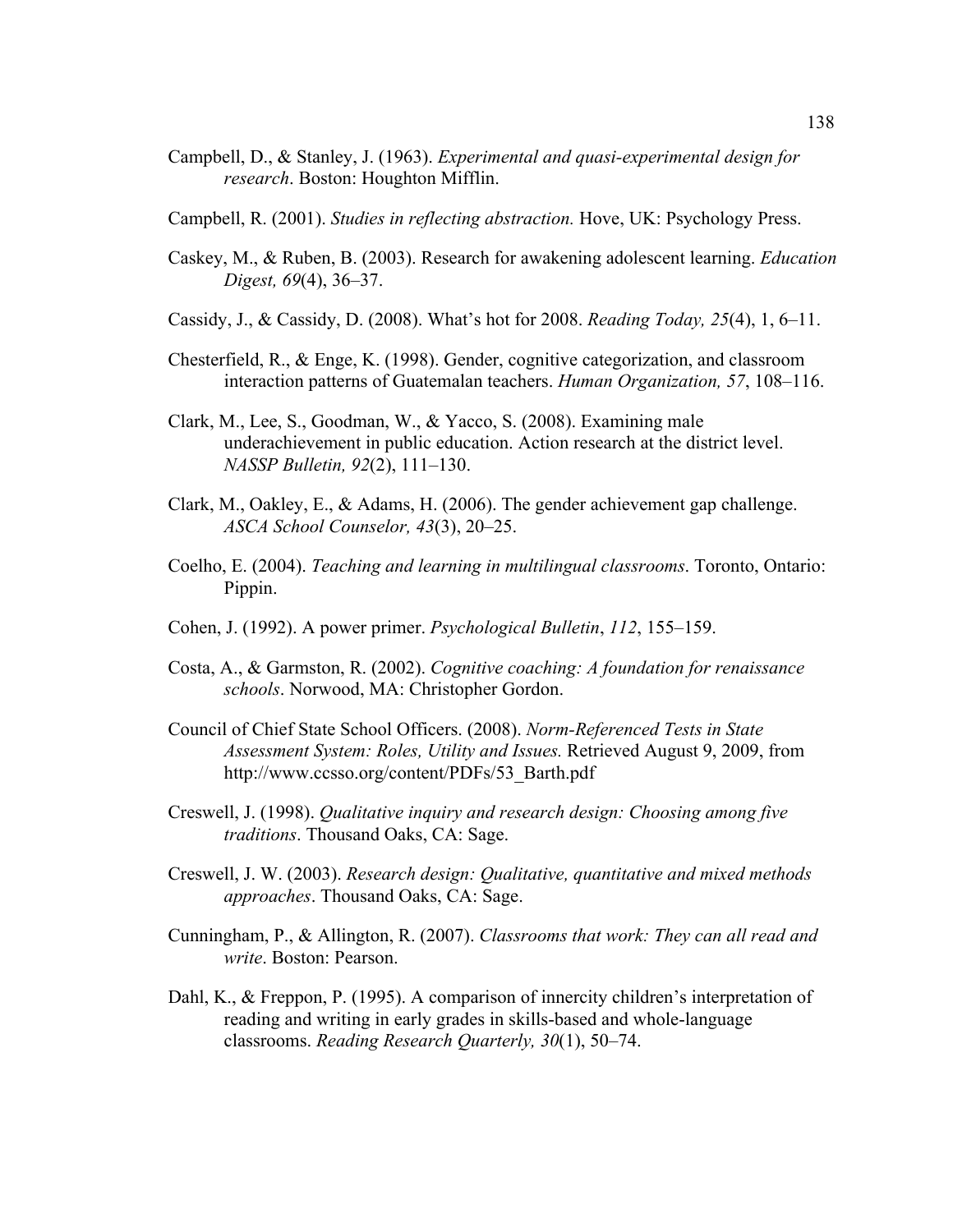- Dahl, S. (2001). *Communications and culture transformation: Cultural diversity, globalization and culture divergence*. Retrieved March 16, 2009 from http://stephweb.com/capstone
- Davies, A., & Elder, C. (2006). *The handbook of applied linguistics*. Oxford, UK: Blackwell.
- Deacon, T. (1997). *The symbolic species. The co-evolution of language and the brain*. New York: W.W. Norton.
- Dewey, J. (1916). *Democracy in education*. New York: Macmillan.
- Dickson, S., Simmons, D., & Kame'enui, E. (1998) Text organization: Instructional and curricular basics and implications. In D. C. Simmons & E. J. Kame'enui (Eds.), *What reading research tells us about children with diverse needs: Bases and basi*cs (pp. 279–294). Mahwah, NJ: Erlbaum.
- Dowson, M., McInerney, D., & Nelson, G. (2006). An investigation of the effects of school context and sex differences of students' motivational goal orientations. *Educational Psychology, 26*, 781–811.
- Driessen, G. (2007). The feminization of primary education: Effects of teachers' sex on pupil achievement, attitudes and behaviour. *International Review of Education, 53,* 183–203.
- Duman, B. (2007). *"Celebration of the neurons": Application of brain based learning in classroom environments*. Paper presented at the Illinois Education Technology Conference, 7th Nicosia, Turkish Republic of Northern Cyprus.
- Ekwall, E., & Shanker, J. L. (1983). *Diagnosis and remediation of the disabled reader.* Boston: Allyn and Bacon.
- Faul, F. (2008). *G power (Version 3.0.10)* [Computer software]. Kiel, Germany: University of Kiel.
- Field, A. (2009). *Discovering statistics using SPSS.* Los Angeles: Sage.
- Fielding, L., & Pearson, D. (1994). Reading comprehension that works. *Educational Leadership, 51*(5), 62–68.
- Fisher, A. (2008). Teaching comprehension and critical literacy: Investigating guided reading in three primary classrooms. *Literacy, 42*, 19–28.
- Fisher, D., & Frey, N. (2008). What does it take to create skilled readers? Facilitating the transfer and application of literacy strategies. *Voices From the Middle, 15*(4), 16– 23.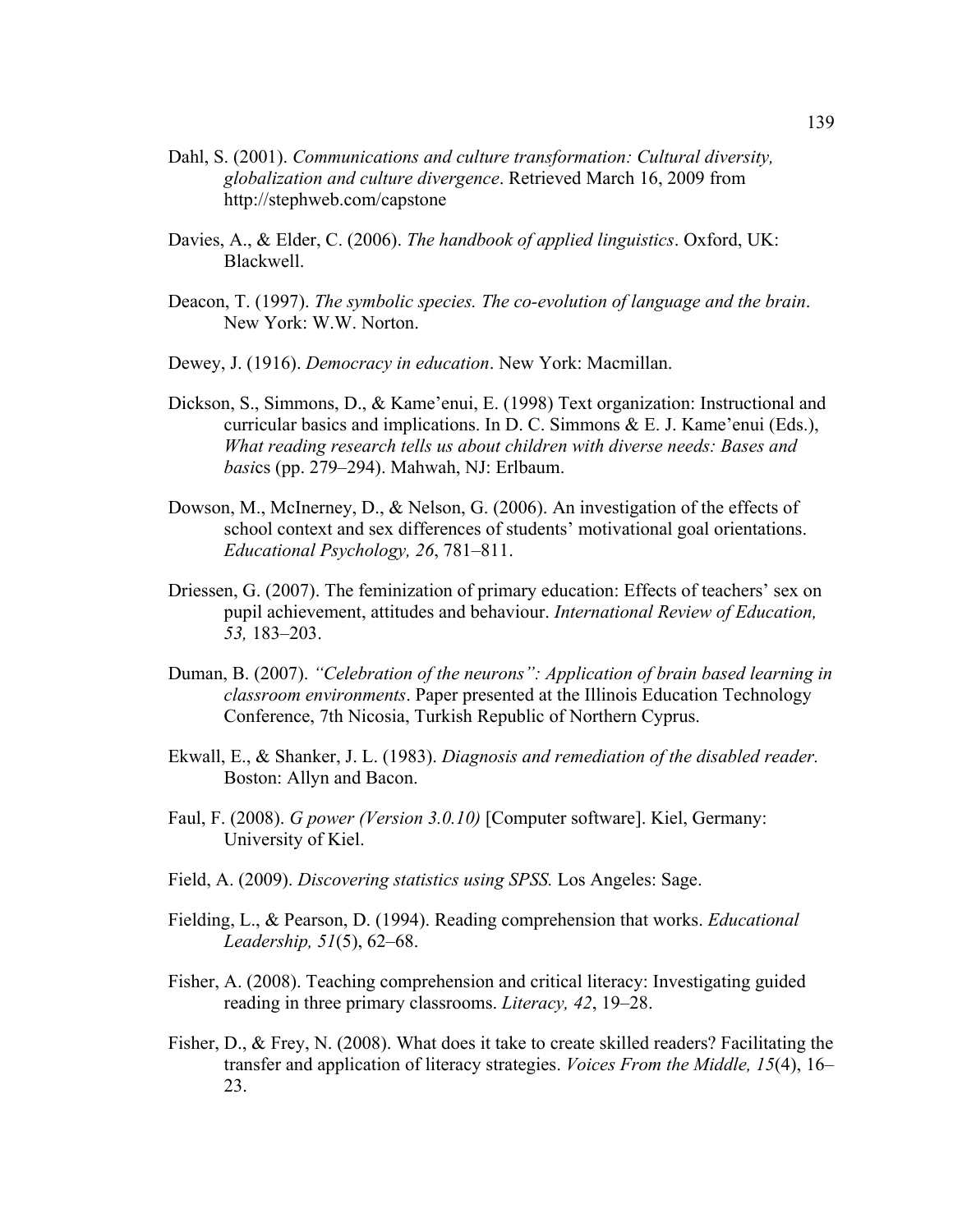- Flynn, V., & Nolan, B. (2008). The rise and fall of a successful mentor program: What lessons can be learned? *Clearing House, 81,* 173–179.
- Flynt, E., & Cooter, R. (2005). Improving middle-grades reading in urban schools: The Memphis Comprehension Framework. *International Reading Association, 58*, 774–780.
- Ford, M., & Opitz, M. (2008). A national survey of guided reading practices: What we can learn from primary teachers. *Literacy Research and Instruction, 47*, 309–331.
- Fountas, I., & Pinnell, G. (2001). *Guiding readers and writers grades 3–6: Teaching comprehension, genre, and content literacy*. Portsmouth, NH: Irene Fountas and Gay Su Pinnell.
- Franzak, J. (2006). Zoom: A review of the literature on marginalized adolescent readers, literacy, theory, and policy implications. *Review of Educational Research, 76*, 209–248.
- Funderstanding. (2007). *Piaget.* Retrieved December 30, 2009, from http://www .funderstanding.com/piaget.cfm
- Funderstanding. (2008). *Vygotsky and social cognition*. Retrieved December 30, 2008, from http://www.funderstanding.com/content/vygotsky-and-social-cognition
- Gardner, H. (2006). *Changing minds*. Boston: Harvard Business School Press.
- Garmston, R. (1987). How administrators support peer coaching. *Educational Leadership, 44*(5), 9–14.
- Garmston, R., Linder, C., & Whitaker, J. (1993). Reflections on cognitive teaching. *Educational Leadership, 5*(2), 57–60.
- Garson, D. (2009). *Univarate GLM, ANOVA, and ANCOVA*. Retrieved September 5, 2009, from http://faculty.chass.ncsu.edu/garson/PA765/anova.htm
- Gaskins, I. (2004). Word detectives. *Educational Leadership, 61*(6), 70–71.
- Giles, G. (2008). Wanted, male models: there's a good reason why boys don't read. *School Library Journal.* Retrieved January 12, 2009, from http://www.school libraryjournal.com/article/CA6617663.html?q=Wanted%3A+Male+models
- Goldberg, G., & Roswell, B. (2002). *Reading, writing, and gender: Instructional strategies and classroom activities that work for girls and boys*. New York: Eye on Education.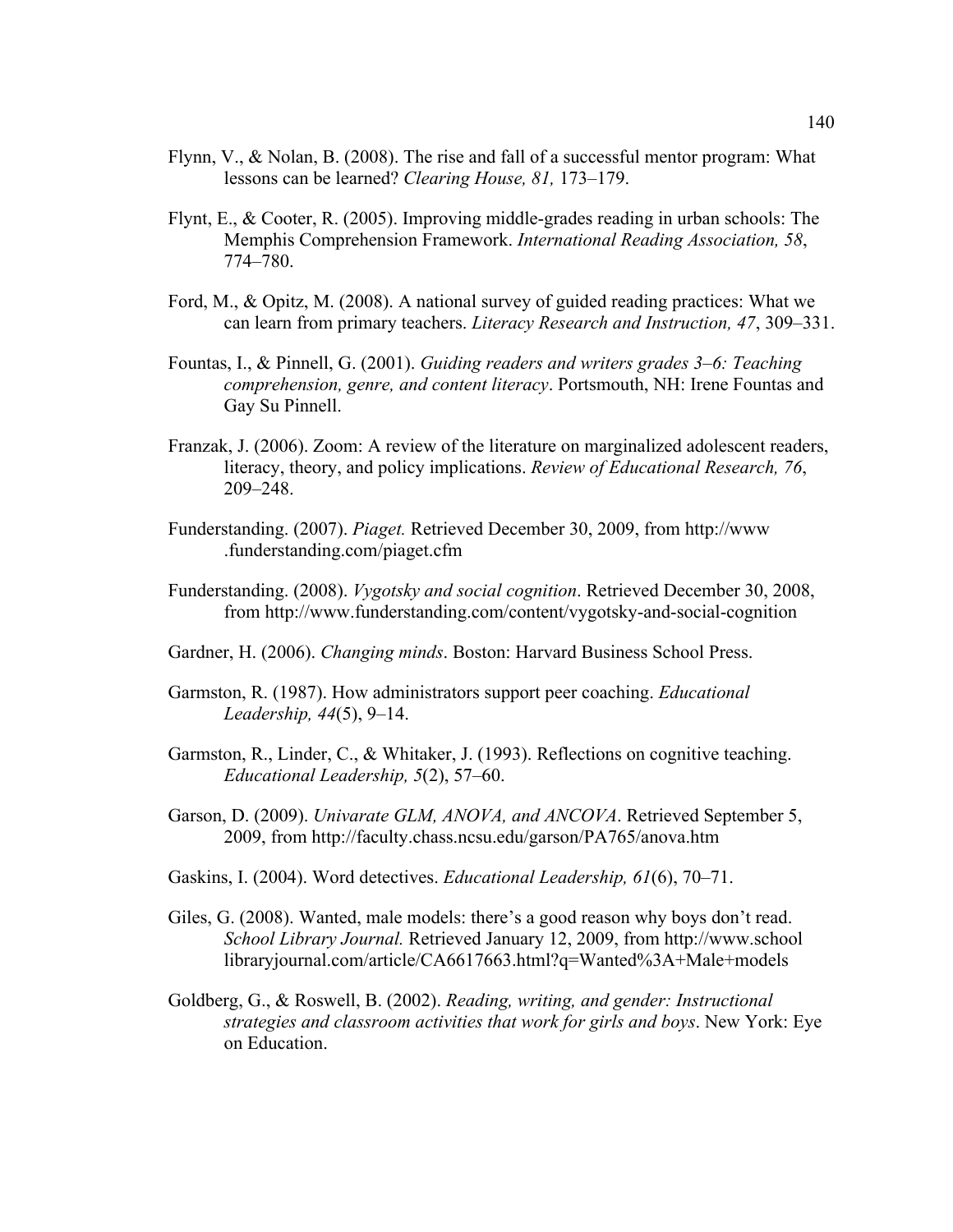- Graham, S., & Harris, K. (1993). Self-regulated strategy development: Helping students with learning problems develop as writers. *Elementary School Journal, 93*, 169–181.
- Graves, M., & Liang, L. (2008). Four facets of reading comprehension instruction in middle school. *Middle School Journal, 39*(4), 36–45.
- Gregorc, A. (1979). Learning/teaching styles: Their nature and effects. In J. W. Keefe (Ed.), *Student learning styles: Diagnosing & prescribing programs* (pp. 19–26). Reston, VA: National Association of Secondary School Principals.
- Gurian, M., & Stevens, K. (2004). With boys and girls in mind. *Educational Leadership, 62*(3), 21–26.
- Gurian, M., & Stevens, K. (2005). *The minds of boys: Saving our sons from falling behind in school and in life*. San Francisco: Jossey-Bass.
- Hall, K., Sabey, B., & McClellan, M. (2005). Expository text comprehension: Helping primary-grade teachers use expository texts to full advantage. *Reading Psychology, 26*, 211–234.
- Hargreaves, A. (1994). *Changing teachers, changing times*. New York: Teachers College Press.
- Harper, S., & Pelletier, J. (2008). Gender and language issues in assessing early literacy. *Journal of Psychoeducational Assessment, 26*, 185–194.
- Harvey, S., & Goudvis, A. (2000). *Strategies that work: Teaching comprehension to enhance understanding*. York, ME: Stenhouse.
- Hawkins, M. (2004). *Language learning and teacher education: A sociocultural approach.* Cleveland, UK: Multilingual Matters.
- Healy, J. M. (1990). *Endangered minds. Why children don't think and what we can do about it*. New York: Simon & Schuster.
- Hein, G. (1991, October). *Constructivist learning theory*. Paper presented at the International Committee of Museum Educators Conference, Jerusalem, Israel.
- Hettleman, K. (2003). *The invisible dyslexics: How public school systems in Baltimore and elsewhere discriminate against poor children in the diagnosis and treatment of early reading difficulties*. Baltimore: Abell Foundation.
- Hopkins, W. (2002). *A scale of magnitudes for effect statistics.* Retrieved September 4, 2009, from http://www.sportsci.org/resource/stats/effectmag.html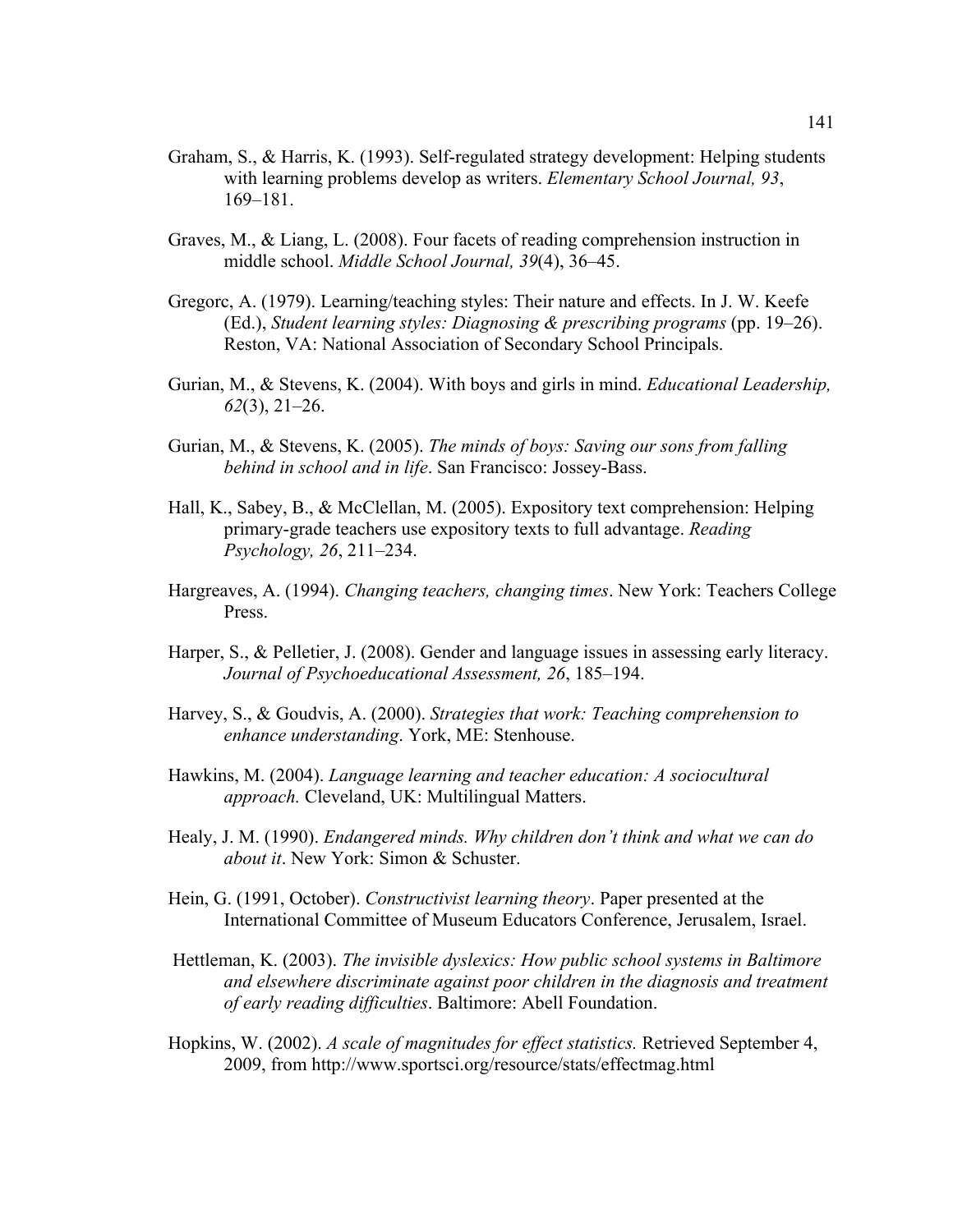- Hunt, G., Touzel, T., & Wiseman, D. (1999). *Effective teaching*. Springfield, IL: Charles C. Thomas.
- Iaquinta, A. (2006). Guided reading: A research-based response to the challenges of early reading instruction. *Early Childhood Journal, 33*, 413–418.
- International Reading Association. (2007). *Standards for middle and high school literacy coaches*. Newark, DE: Author.
- Ivey, G., & Fisher, D. (2006). Creating literacy-rich schools for adolescents. *Annals of the Association for Curriculum Development, 39*, 471–483.
- Jensen, E. (1998). *Teaching with the brain in mind.* Alexandria, VA: Association for Curriculum Development.
- Jensen, E. (2000). *Brain-based learning: The new science of teaching and training*. San Diego, CA: Brain.
- Johnson, S. M., & Birkeland, S. E. (2003). Pursuing a "sense of success": New teachers explain their career decisions. *Harvard Graduate School of Education, 40,* 595–583.
- Jones, J., & Cartwright-Fiorelli, D. (2003). Overcoming the obstacle course: Teenage boys and reading. *Teacher Librarian, 30*(2), 9–13.
- Jones, S. & Dindia, K. (2004). A meta-analytic perspective on sex-equity in the classroom. *Review of Educational Research, 74*, 443–471.
- Kamil, M. (2003). *Adolescents and literacy: Reading for the 21st century*. Washington, DC: Alliance for Education
- Katsiyannis, A., Zhang, D., Ryan, J., & Jones, J. (2007). High stakes testing and students with disabilities. *Journal of Learning Disabilities, 18*, 160–167.
- Kennedy, T. (2006). Language learning and its impact on the brain: Connecting language learning with the mind through content-based instruction. *Foreign Language, 39*, 471–483.
- King, K., & Gurian, M. (2006).Teaching to the mind of boys. *Educational Leadership, 64*(1), 56–61.
- Kinsella, E. (2006). Constructivist underpinnings in Donald Schon's theory of reflective practice: Echoes of Nelson Goodman. *Reflective Practice, 7*, 277–286.
- Kommer, D. (2006). Boys and girls together: A case for creating gender-friendly middle school classrooms. *Clearing House, 79*, 247–251.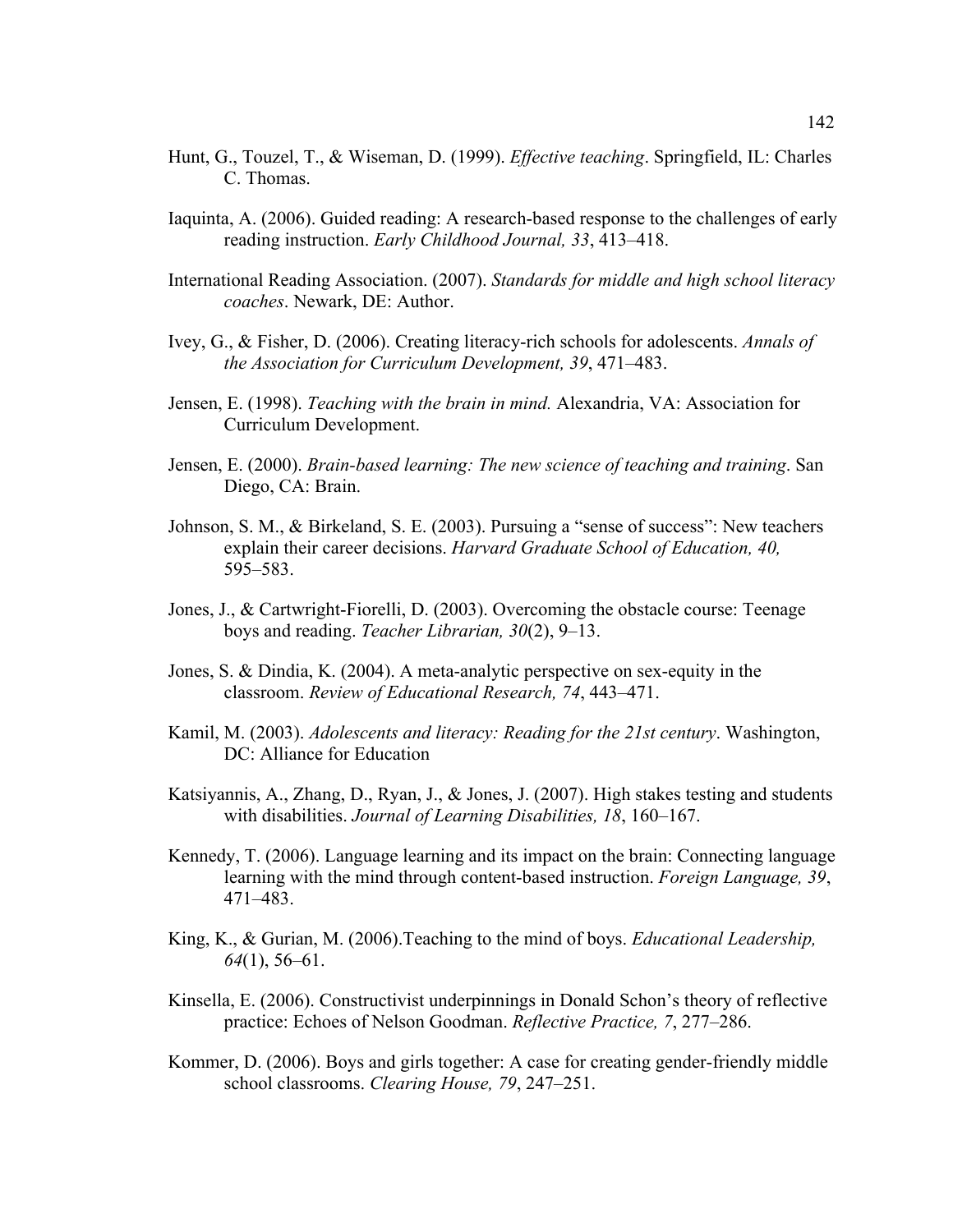- Levin, J., & Pressley, M. (1981). Improving children's prose comprehension: Selected strategies that seem to succeed. In C. M. Stanta & B. L. Hayes (Eds.), *Children's prose comprehension: Research and practice* (pp. 44–71). Newark, DE: International Reading Association.
- Lewis, A. C. (2006). *Washington scene*. Retrieved July 12, 2008 from Washington scene from http://www.eddigest.com
- Lightbrown, P., & Spada N. (2006). *How languages are learned* (3rd ed.). New York: Oxford University Press.
- Lim, J., Reiser, R. A., & Olina, Z. (2009). The effects of part-task and whole-task instructional approaches on acquisition and transfer of a cognitive skill. *Educational Technology Research & Development, 57*, 61–77.
- Lipsey, W., & Wilson, D. (1993). The efficacy of psychological, educational, and behavioral treatment. *American Psychologist, 49*, 1181–1209.
- Liuzzo, J. (1998). *Institute for multi-sensory education, sensational strategies for beginning readers*. Birmingham, MI: Institute for Multi-Sensory Education.
- Lombardi, J. (2008). Beyond learning styles: Brain-based research and English language learners. *Clearing House 81*, 219–222.
- Lumpkin, A. (2010). 10 School-based strategies for student success. *Kappa Delta Phi Record, 46,* 71–75.
- Mandigo, J., Holt, N., Anderson, A., & Sheppard, J. (2008). Children's motivational experiences following autonomy-supportive games lessons. *European Physical Education Review, 14*, 407–425.
- Martino, W., & Frank, B. (2006). The tyranny of surveillance: Male teachers and the policing of masculinities in a single sex school. *Gender and Education, 18*, 17–33.
- Marzano, R. (2004). *Building background knowledge for academic achievement*. Alexandria, VA: Association for Curriculum and Instruction.
- Marzano, R., Pickering, D., & Pollock, J. (2001). *Classroom instruction that works*. Alexandria, VA.: Association for Curriculum and Instruction.
- McDougal Littell. (2002). *Reading toolkit*. Boston: Houghton Mifflin.
- McDougal Littell. (2006). *The language of literature.* Boston: Houghton Mifflin.
- Merisuo-Storm, T. (2006). Girls and boys like to read and write different texts. *Scandinavian Journal of Educational Research, 50*, 111–125.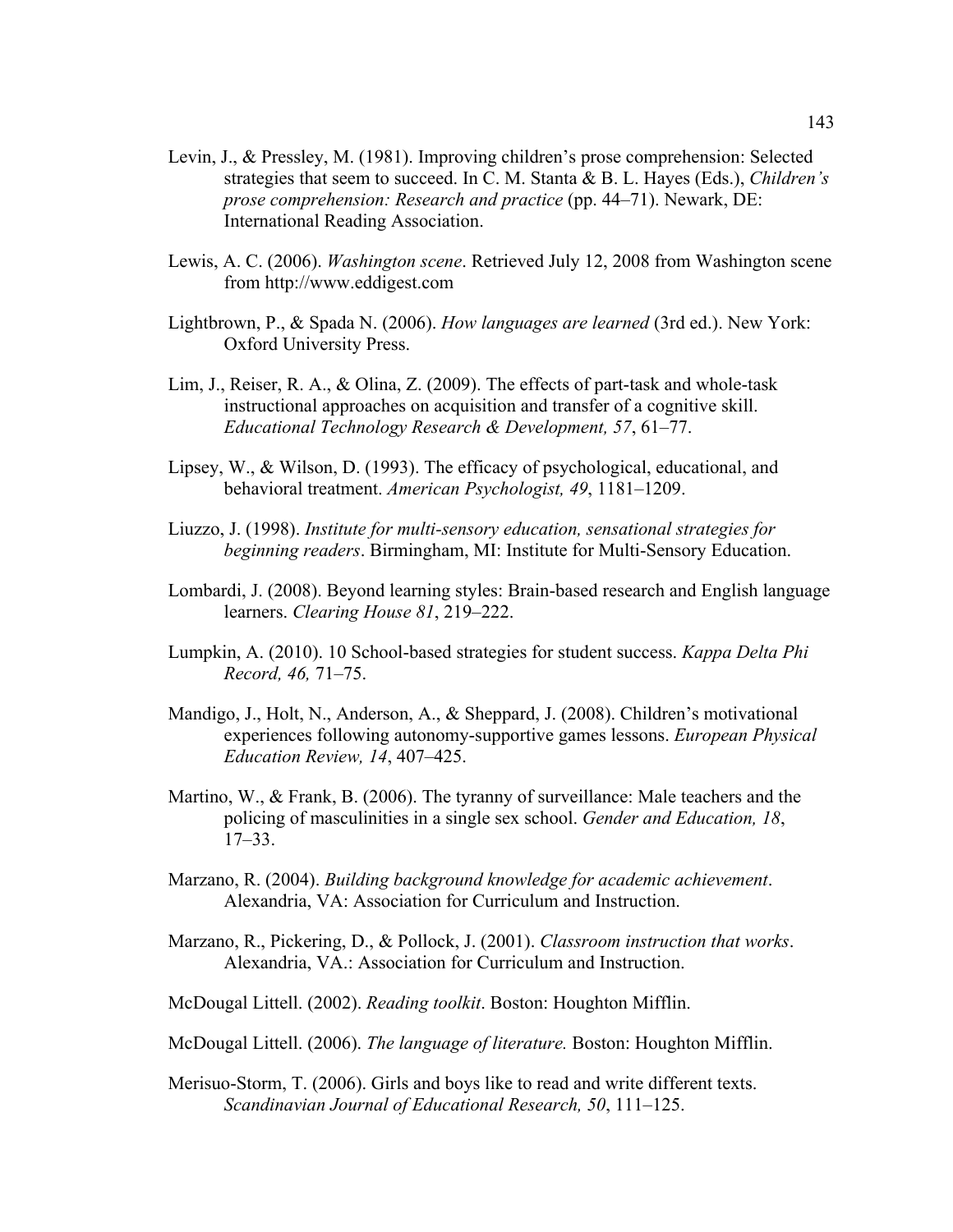- Mills, M., Martino, W., & Lingard, B. (2007). Getting boys' education "right": The Australian government's parliamentary inquiry report as an exemplary instance of recuperative masculinity politics. *British Journal of Sociology of Education, 28*, 5–21.
- Moats, L. (2003). *Language essentials for teachers of reading and spelling, Module 1.* Longmont, CO: Sopris West.
- Moore, D., Alvermann, D., & Hinchmann, K. (2000). *Struggling adolescent readers.* Newark, DE: International Reading Association.
- Morrow, L., Gambrell, L., & Pressley, M. (2003). *Best practices in literacy instruction.* New York: Guilford Press.
- Myers, L., & Botting, N. (2008). Literacy in the mainstream inner-city school: Its relationship to spoken language. *Child Language Teaching and Therapy, 24*, 95–114.
- Nash, M. (1997, February 3). Fertile minds. *Time, 149*, 49–56.
- National Center for Educational Statistics. (2007). *The nation's report card: An introduction to the National Assessment of Educational Progress (NAEP).* Retrieved March 16, 2009 from http://nces.ed.gov/pubsearch/pubsinfo.asp? pubid=2005454
- National Education Association. (2008). To read or not to read: Responses to the new NEA study*, Academic Questions, 21,* 195–220. (DOI 10.1007/s12129-008-9005- 9)
- Ness, M. (2007). Reading comprehension strategies in secondary content-area classrooms. *Phi Delta Kappan*, *89,* 229–231.
- Newkirk, T. (2000). Misreading masculinity: Speculations on the great gender gap. *Language Arts, 77*, 294–300.
- Nippold, M., Duthie, J., & Larsen, J. (2005). Literacy as a leisure activity: Free-time preferences of older children and young adolescents. *Language, Speech, and Hearing Services in Schools, 36*, 93–102.
- O'Byrne, B., Securro, S., Jones, J., & Cadle, C. (2006). Making the cut: The impact of integrated learning system on low achieving middle school students. *Journal of Assisted Learning, 22*, 218–228.
- O'Malley, S., Reynolds, M,. Stolz, J., & Besner, D. (2008). Reading aloud: Spellingsound translation uses central attention. *Journal of Exceptional Psychology, 34*, 422–429.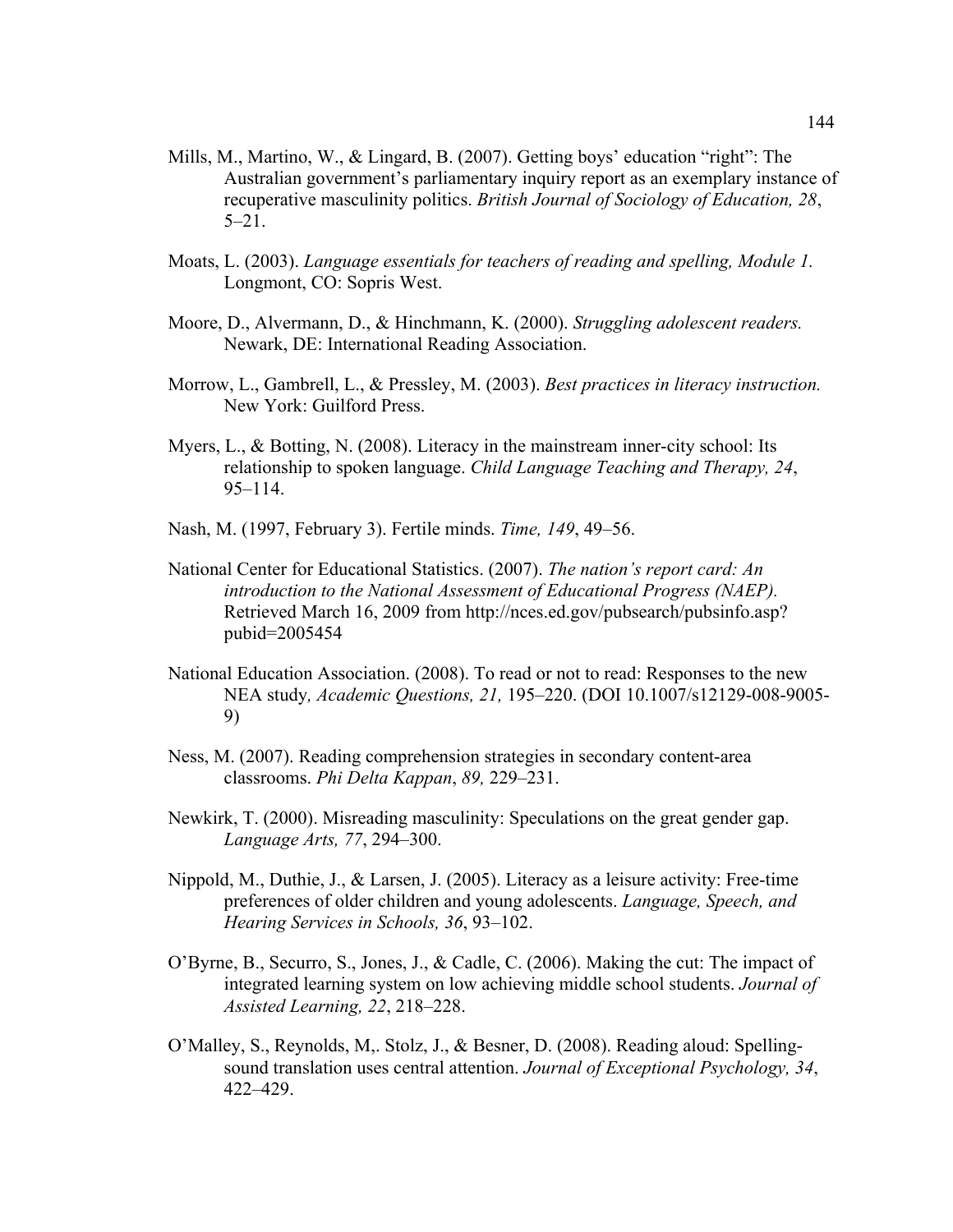- Onafowora, L. (2004). Teacher efficacy in the practice of novice teachers. *Educational Research Quarterly, 28*(4), 34–43.
- Paine, S. L. (2008). *State of West Virginia Consolidated State Application Accountability Workbook.* Retrieved from July 23, 2009 from http://wveis.k12.us/NCLB /Images/WVAYPWorkbook%20Reuse
- Pallant, J. (2007). *SPSS, survival manual.* New York: McGraw-Hill.
- Pass, S. (2007). When constructivists Jean Piaget and Lev Vygotsky were pedagogical collaborators: A viewpoint from a study of their communications. *Journal of Constructivist Psychology, 20,* 277–282.
- Perfetti, C., & Bolger, D. (2004). The brain might read that way. *Scientific Studies of Reading, 8*, 293–304.
- Peterson, D., Taylor, B., Burnham, B., & Schock, R. (2009). Reflective coaching conversations: A missing piece. *International Reading Association 62,* 500–509.
- Peterson, P., & Fennema, E. (1985). Effective teaching, student engagement in classroom activities, and sex-related differences in learning mathematics. *American Educational Research Journal, 22*, 309–335.
- Piaget, J. (1965). *Insights and illusions of philosophy*. New York: World.
- Piaget, J. (1972). Intellectual evolution from adolescence to adulthood. *Human Development, 51*(1), 40–47. doi: 10.1159/000112531
- Piaget, J. (2001). *Studies in reflecting abstraction*. Hove, UK: Psychology Press.
- Pirie, B. (2002). *Teenage boys in high school English*. Portsmouth, NH: Heinemann.
- Primont, D. (2006). Student achievement in Missouri schools and the No Child Left Behind Act. *Economics of Education Review, 25*, 77–70.
- Purdy, J. (2008). Inviting conversation: Meaningful talk about texts for English language learners. *Literacy, 42*, 44–51.
- Reed, R. F., & Johnson, T. W. (2000). *Philosophical documents in education* (2nd ed.). New York: Addison-Wesley Longman.
- Rippa, S. (1997). *Education in a free society*. New York: Addison Wesley Longman.
- Robb, L. (2000). *Teaching reading in middle school*. Jefferson City, MO: Scholastic.
- Roblyer, M. D., & Edwards, J. (2000). Integrating educational technology into teaching (3rd ed.). Upper Saddle, NJ: Prentice Hall.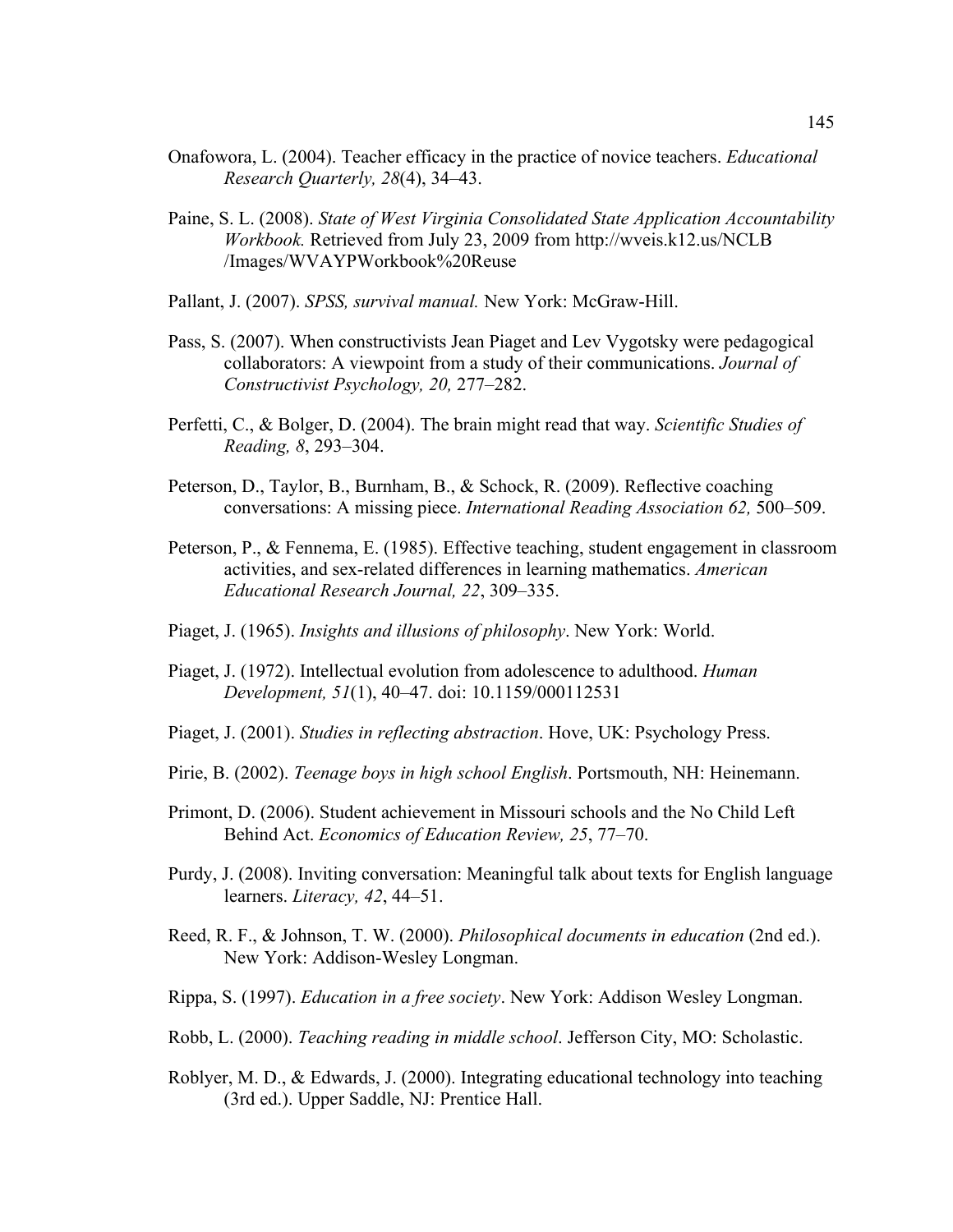- Rosemary, C. A., & Feldman, N. (2009, January 2). Professional development settings: More than time, place, activity. *Literacy Coaching Clearinghouse,* 1–5.
- Ryan, M., & Anstey, M. (2003). Identity and text: Developing self-conscious readers. *Australian Journal of Language and Literacy, 26*, 9–22.
- Salinger, T. (2003). Helping older, struggling readers. *Preventing School Failure, 47*(2), 79–85.
- Sanford, K. (2005). Gendered literacy experiences: The effects of expectation and opportunity for boys' and girls' learning. *Journal of Adolescent & Adult Literacy, 49*, 302–315.
- Santoro, L., Chard, D., Howard, L., & Baker, S. (2008). Making the very most of classroom read-alouds to promote comprehension and vocabulary. *Reading Teacher, 61*, 396–408.
- Sax, L. (2005). *Why gender matters*. New York: Doubleday.
- Scherer, M. (2006). Celebrate strengths, nurture affinities: A conversation with Mel Levine. *Educational Leadership, 64*(1), 8–15.
- Scott, K. (1986). Effects of sex-fair reading materials on pupils' attitudes, comprehension, and interest. *American Educational Research Journal, 23*, 105–116.
- Shapiro, A. (2004). How including prior knowledge as a subject variable may change outcomes of learning research. *American Educational Research Journal, 41*(1), 159–189.
- Sharma, A., & Nash, A. (2009, April). Brain maturation in children with cochlear implants. *ASHA Leader, 14*(5), 14–17.
- Shaywitz, S., & Shaywitz, B. (2004). Reading disability and the brain. *Educational Leadership. 61*(6), 7–11.
- Shepard, A. (2005). Linking formative assessment to scaffolding. *Educational Leadership, 63*(3), 66–70.
- Simon, L. (2008). "I wouldn't choose it, but I don't regret reading it": Scaffolding students' engagement with complex texts. *Journal of Adolescent and Adult Literacy, 52*, 134–143.
- Skidmore, D., Parent, M., & Arnfield, S. (2003). Teacher–pupil dialogue in the guided reading session. *Reading Literacy and Language, 37*(2), 47–53.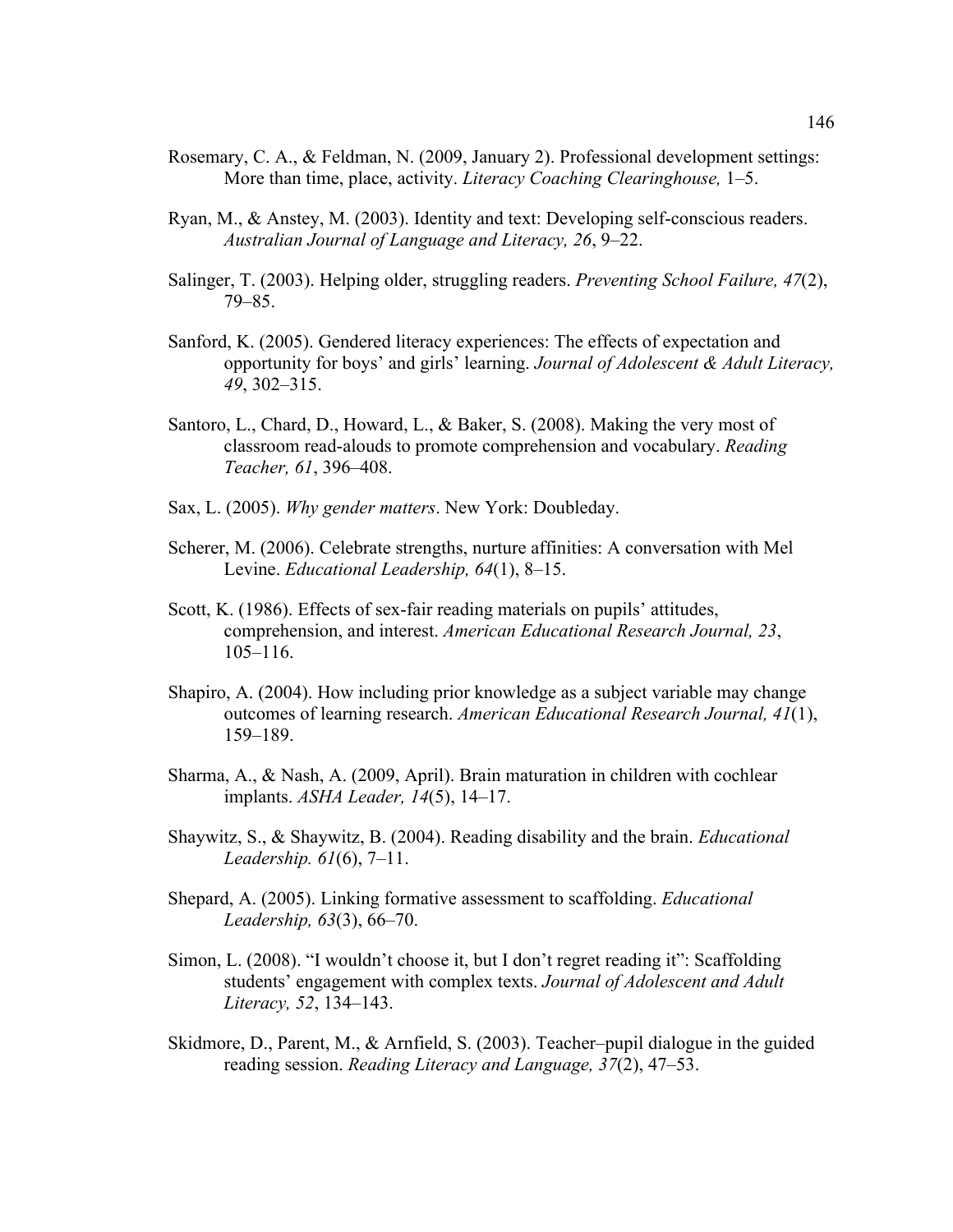- Slavin, R. E., Chamberlain, A., & Daniels, C. (2007). Preventing reading failure. *Educational Leadership, 65*(2), 22–27.
- Slavin, R. E., Cheung, A., Groff, C., & Lake, C. (2008). Effective reading programs for middle and high schools: A best-evidence synthesis. *Reading Research Quarterly, 43*(3), 290–322. doi: 10.1598/RRQ.43.3.4
- Slavin, R., Karweit, N., & Wasik, B. (1993). Preventing school failure: What works? *Educational Leadership, 50*(4), 10–18.
- Smith, M., & Wilhelm, J. (2006). *Going with the flow: How to engage boys and (girls) in their literacy learning*. Portsmouth, NH: Heinmann.
- Smith, T., & Ingersoll, R. (2004). What are the effects of induction and mentoring on beginning teacher turnover? *American Educational Research Journal, 41,* 681–714.
- Snow, C. (2002). *Reading for understanding: Toward R&D program in reading comprehension*. Santa Monica, CA: Rand Education.
- Soderman, A., Chhikara, S., Hsiu-Ching, C., & Kuo, E. (1999). Gender differences in first grade children: The U.S., India, and Taiwan. *International Journal of Early Education, 31*(2), 9–16.
- Sousa, D. (1998). *Brain research can help principals reform secondary schools*. Reston, VA: National Association of Secondary School Principals.
- State Department of Education. (2008a). *Preparing for the West Virginia Educational Standards (WESTEST).* Retrieved January 6, 2009, from http://wvde.state.wv.us /oaa/pdf/westestbrochure.pdf
- State Department of Education. (2008b). *Summary of implementation status for required elements of state accountability systems*. Retrieved March 17, 2009, from http://oepa.state.wv.us/PDFs/resources/June%202008%20Accountability%20Wor kbook.doc
- State Department of Education. (2008c). *Trend assessment data for school years 2005–2008.* Retrieved January 6, 2009, from http://wveis.k12.wv.us/nclb/pub/trend\_ data\_text.cfm?sy=08&year=08&cn=062&sn=401
- State Department of Education. (2008d). *West Virginia report cards.* Retrieved January 6, 2009, from http://wveis.k12.wv.us/nclb/pub/rpt0506/Assessment.cfm?sy  $=08$ &rp=1&year=08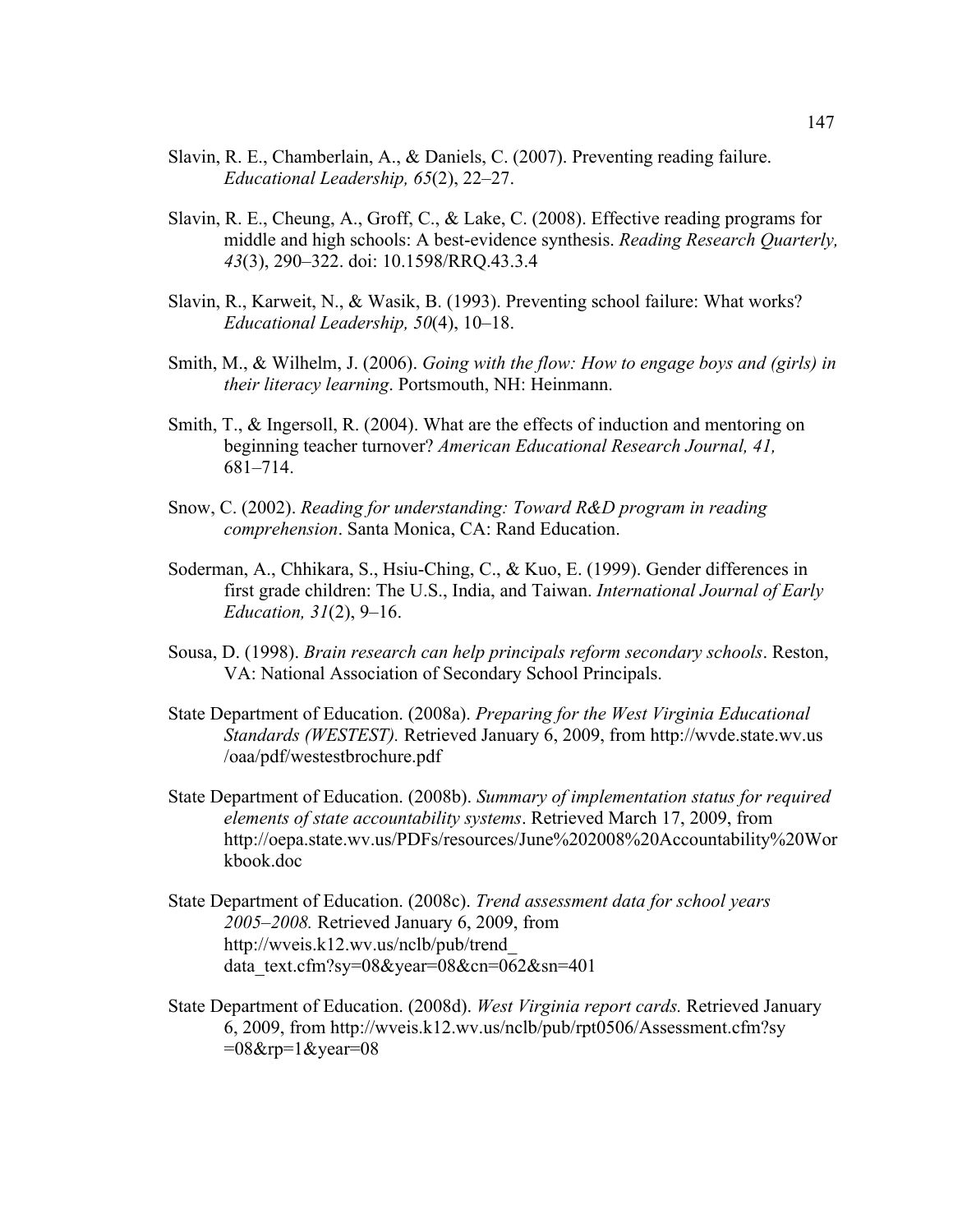- State Department of Education. (2008e). *West Virginia Technical Report 2008 Supplement.* Retrieved from July 23, 2009, from http://wvde.state.wv.us /oaa/pdf/WESTEST 2008 Supplemental Report\_3\_pdf
- State Department of Education (2009a). *WVBOE: Recognized highly qualified teachers across the state.* Retrieved July 23, 2009, from http://wvde.state.wv.us/news/1249
- Steurtevant, E., & Linek, W. (2007). Secondary literacy coaching: Macedonian perspective. *Journal of Adolescent & Adult Literacy, 51*, 240–250.
- St. John, S. (2009). Leadership styles and student achievement (Unpublished doctoral dissertation). Walden University, Minneapolis, MN.
- Sylwester, R. (1994). How emotions affect learning. *Educational Leadership, 52*(2), 60–63.
- Tannenbaum, J., Torgesen, J., & Wagner, R. (2006). Relationships between word knowledge and reading comprehension in third-grade children. *Scientific Studies of Reading, 10*, 381–398.
- Taylor, D., & Lorimer, M. (2003). Helping boys succeed: Which research-based strategies curb negative trends now facing boys? *Educational Leadership, 60*(4), 68–70.
- Taylor, T., Moxley, D., Chanter, C., & Boulware, D. (2007). Three techniques for successful literacy coaching. *Principal Leadership, 7*(6), 22–25.
- Thanasoulas, D. (2009). *Constructivist learning.* Retrieved January 12, 2008, from http://www.seasite.niu.edu/Tagalog/Teachers\_Page/Language\_Learning\_Articles/ constructivist\_learning.htm
- Thom, C. E. (2006). *A comparison effect of single-sex versus mixed classes on middle school achievement* (Unpublished doctoral dissertation). Marshall University Graduate College, Huntington, WV.
- Thompson, B. (2002). *Research news and comment. What future quantitative social science could look like: Confidence intervals for effect size.* Retrieved July 14, 2009, from aera.net/uploadedFiles/.../3103/3103\_ResNewsComThompson.pdf
- Thomson, D., & Nixey, R. (2005). Thinking to read, reading to think: Beginning meaning, reasoning and enjoyment to reading. *Literacy Today, 44*, 12–13.
- Tolman, C. (2005). Working smarter, not harder: What teachers of reading need to know and be able to teach. *Perspectives.* Retrieved January 16, 2008, from http://www.winsorlearning.com/resources/articles/teachdev/smarter.shtml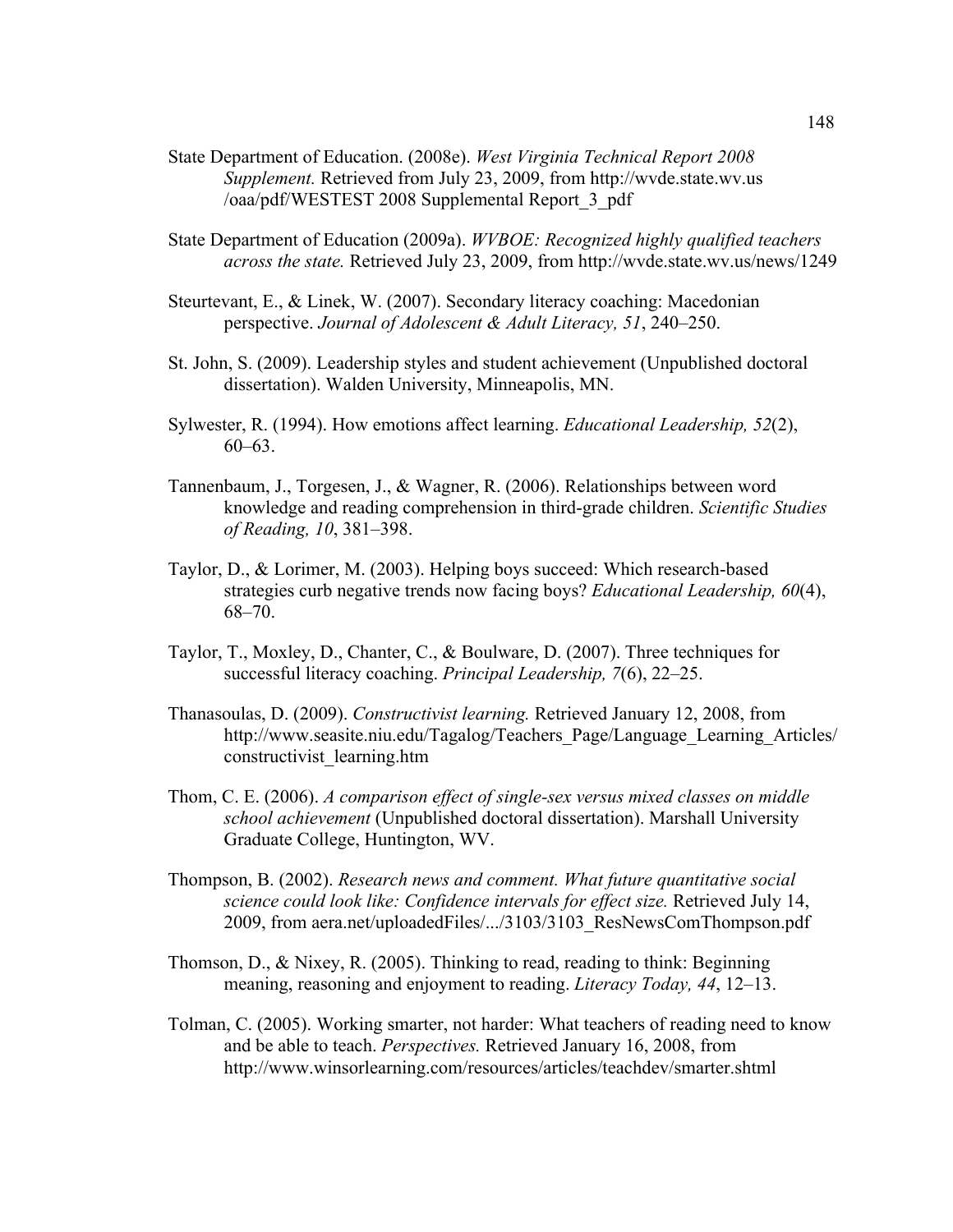- Tovani, C. (2000). *I read it, but I don't get it: Comprehension strategies for adolescent readers*. Portland, ME: Stenhouse.
- Tyre, P. (2006). The trouble with boys. *Newsweek, 147*(5), 44–52.
- Vygotsky, L. (1978). *Mind in society: The development of higher psychological processes*. Cambridge, MA: Harvard University Press.
- Weaver-Hightower, M. (2003). The "boy turn" in research on gender and education. *Review of Educational Research, 73*, 471–498.
- Webb, L. D. (2006). *The history of American education: A great American experiment.* Upper Saddle River, NJ: Person Prentice Hall.
- West Virginia Educational Standards Test 2. (2009). *WESTEST 2.* Retrieved January 31, 2010 from http://wvde.state.wv.us/oaa/pdf/sample%20westest2%20reports /StudentReport.3.4.09.pdf
- West Virginia IEP Website, RESA IV. (2008). *Notice of individual evaluation/Revaluation report.* Retrieved July 30, 2009, from http://www.resa4iep .com
- Whitehead, D. (2002). "This story means more to me now": Teaching thinking through guided reading. *Reading Literacy and Language, 36*(1), 33–37.
- Wiersma, J., & Jurs, S. (2005). *Research methods in education*. Boston: Pearson.
- Wilhelm, J. (2002). Getting boys to read, it's the context. *Scholastic Instructor*, *112*(3)*,* 16–18.
- Wilhelm, J. (2008). *You gotta be the book*. New York: Teachers College Press.
- Williams, C. (1993). *Doing women's work: Men in non-traditional occupations*. Newbury Park, CA: Sage.
- Willis, J. (2008). *Teaching the brain to read: Strategies for improving fluency, vocabulary and comprehension*. Alexandria, VA: Association for Supervision and Development.
- Wilson, E. (2004). *Reading at the middle and high school levels: Building active readers across the curriculum*. Alexandria, VA: Educational Research Service.
- Wong-Fillmore, L., & Snow, C. (2003). *What teachers need to know about language*. Washington, DC: Center for Applied Linguistics. (ERIC Document Reproduction No. ED 482 994)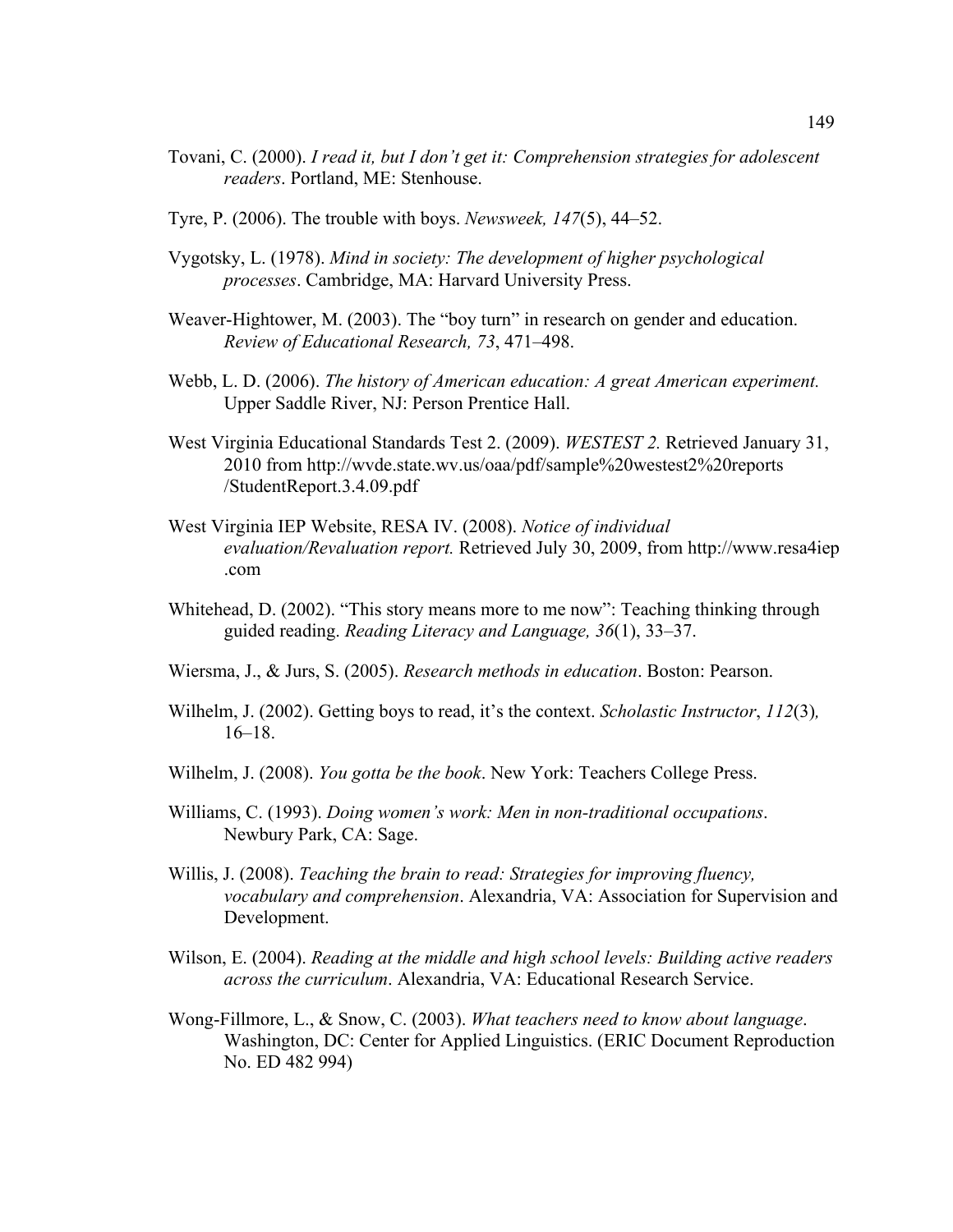Xue, Y., & Meisels, S. (2004). Early literacy and learning in kindergarten: Evidence from the early childhood longitudinal study – Kindergarten class of 1998–1999. *American Educational Research Journal, 41*, 212–222.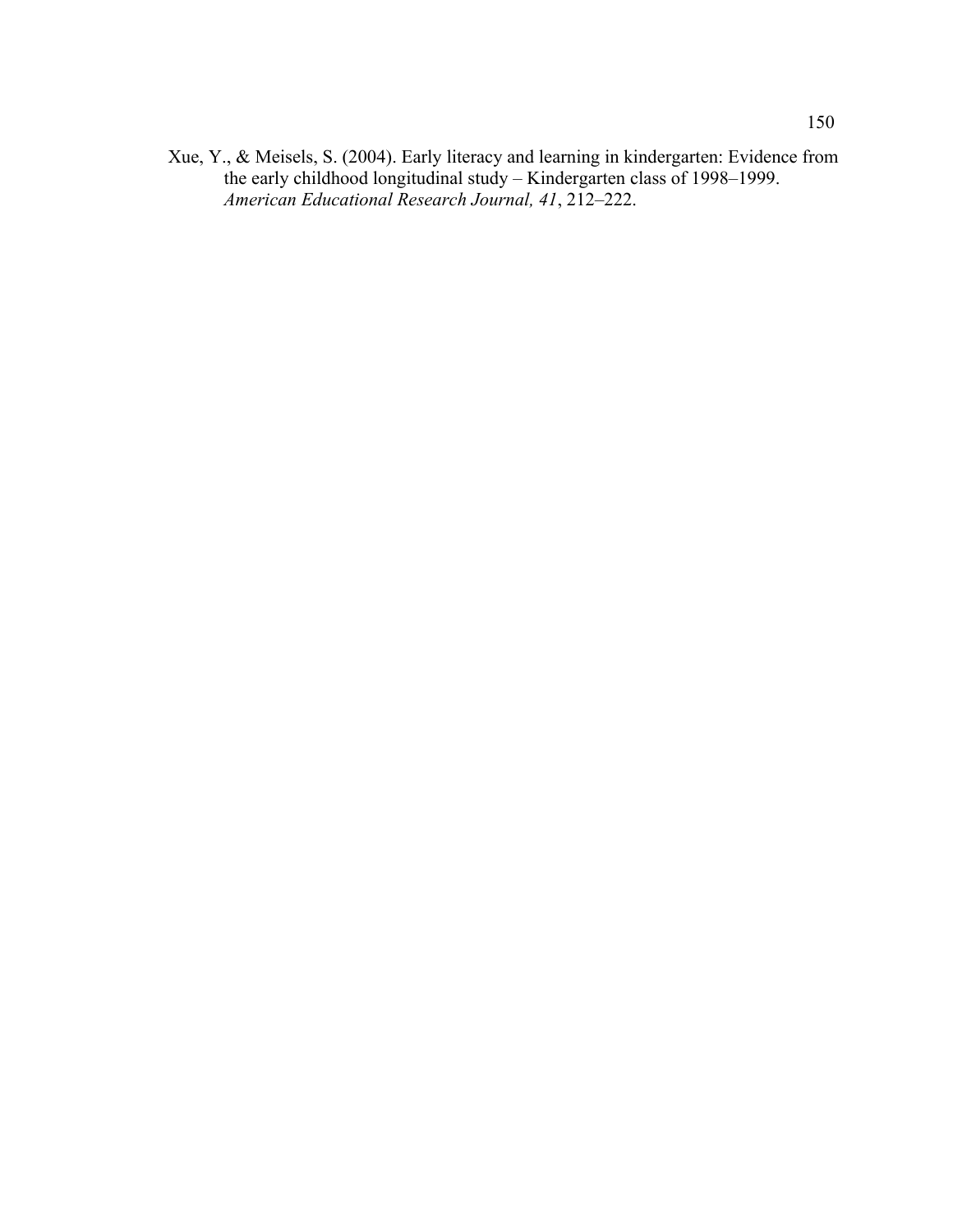## APPENDIX A: PERMISSION TO USE FIGURE OF BRAIN

Dear Cathy,

Thank you for your interest in Sopris West. I received your request for permission to use the "Areas of the Brain" diagram on Page 21, and our "Four Part Processing Systems" diagram on page 24, in LETRS: *Module 1: The Challenge of Learning to Read.* We would like to grant you permission to use the selected pages in both electronic and print formats, for no charge.

In exchange for using an excerpt, we ask that you use the following wording for reference:

Reprinted with permission from Sopris West Educational Services. LETRS *Module 1: The Challenge of Learning to Read, by Louisa Moats* | 2005.

Thank you,

Editorial Assistant Supplemental Programs Cambium Learning Sopris West 4093 Specialty Place, Longmont, CO 80504 o: (800) 547-6747 x265 f: (303) 776-5934

www.sopriswest.com

*Cambium Learning is the leading educational company focused exclusively on at-risk and special student populations.*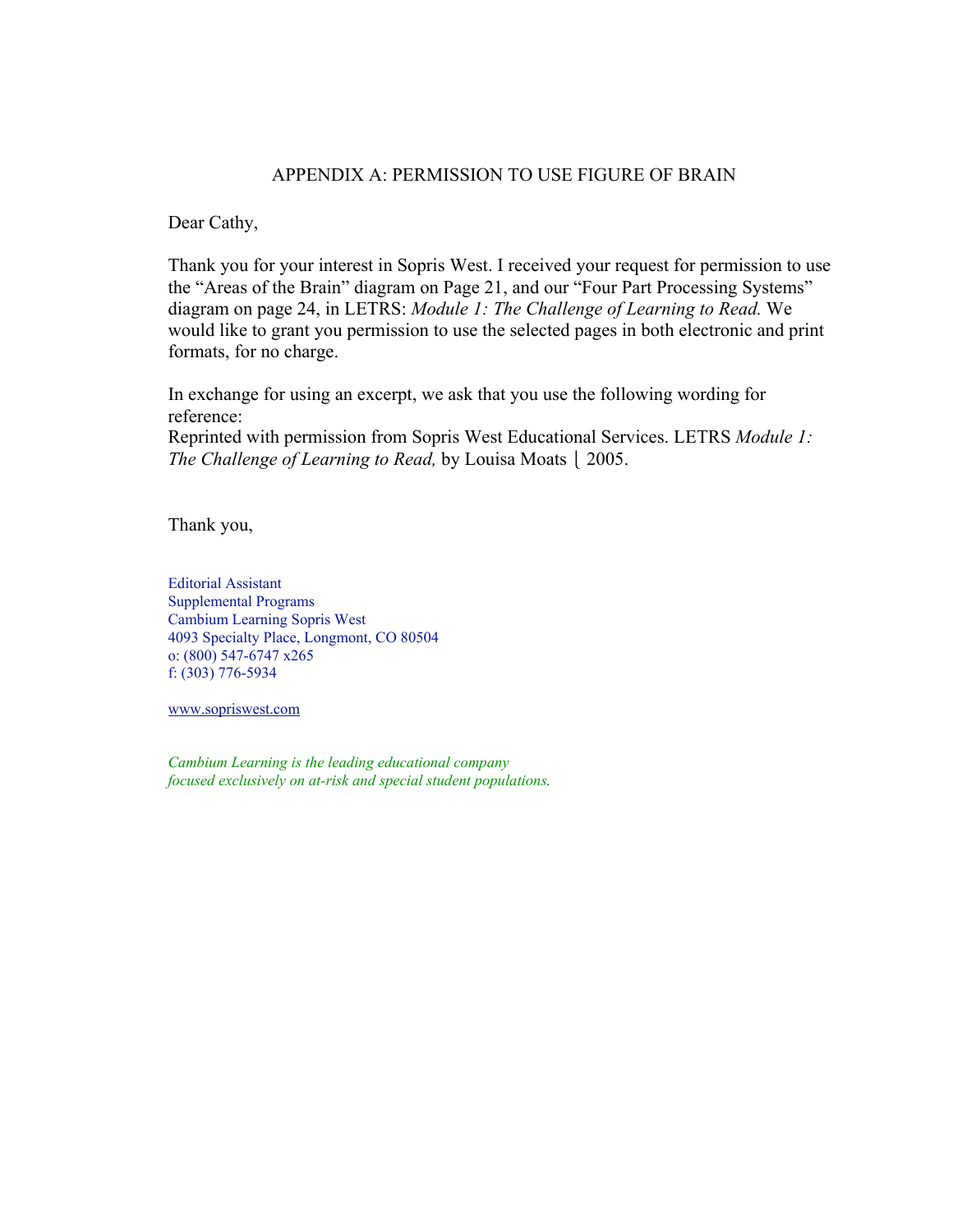#### APPENDIX B:

### REQUEST FOR PERMISSION TO USE DATA

Nicholas County Schools Assistant Superintendent/Curriculum 400 Old Main Drive Summersville, West Virginia 26651

Dear Sir,

I am writing to request permission to conduct a study using 2007-2008 and 2008- 2009 WESTEST data (archived data) from four language arts classes at two middle schools in your district. I am a doctoral student at Walden University. The title of my dissertation is The Effect of Text-to-Self Reading Strategies on Reading Comprehension. The purpose of this study is to evaluate the effectiveness of text-to-self reading instruction and to measure comprehension achievement (scores) of male students in sixth-grade reading and language-arts classes with and without text-to-self instruction using guided reading. The research has shown that there is a disconnect between teaching and practice concerning the needs of male and female students in literacy/reading in middle school. Educators can assist males in eliminating the achievement gap in middle school by introducing strategies to support learning styles to teach reading comprehension and written language skills.

The experimental group, consisting of two sixth-grade language arts classes, used text-to-self reading connection strategies in guided reading using the McDougal Littell reading basal series in one middle school. The control group in the other middle school, consisting of two sixth-grade language arts classes, used the guided reading approach using novels.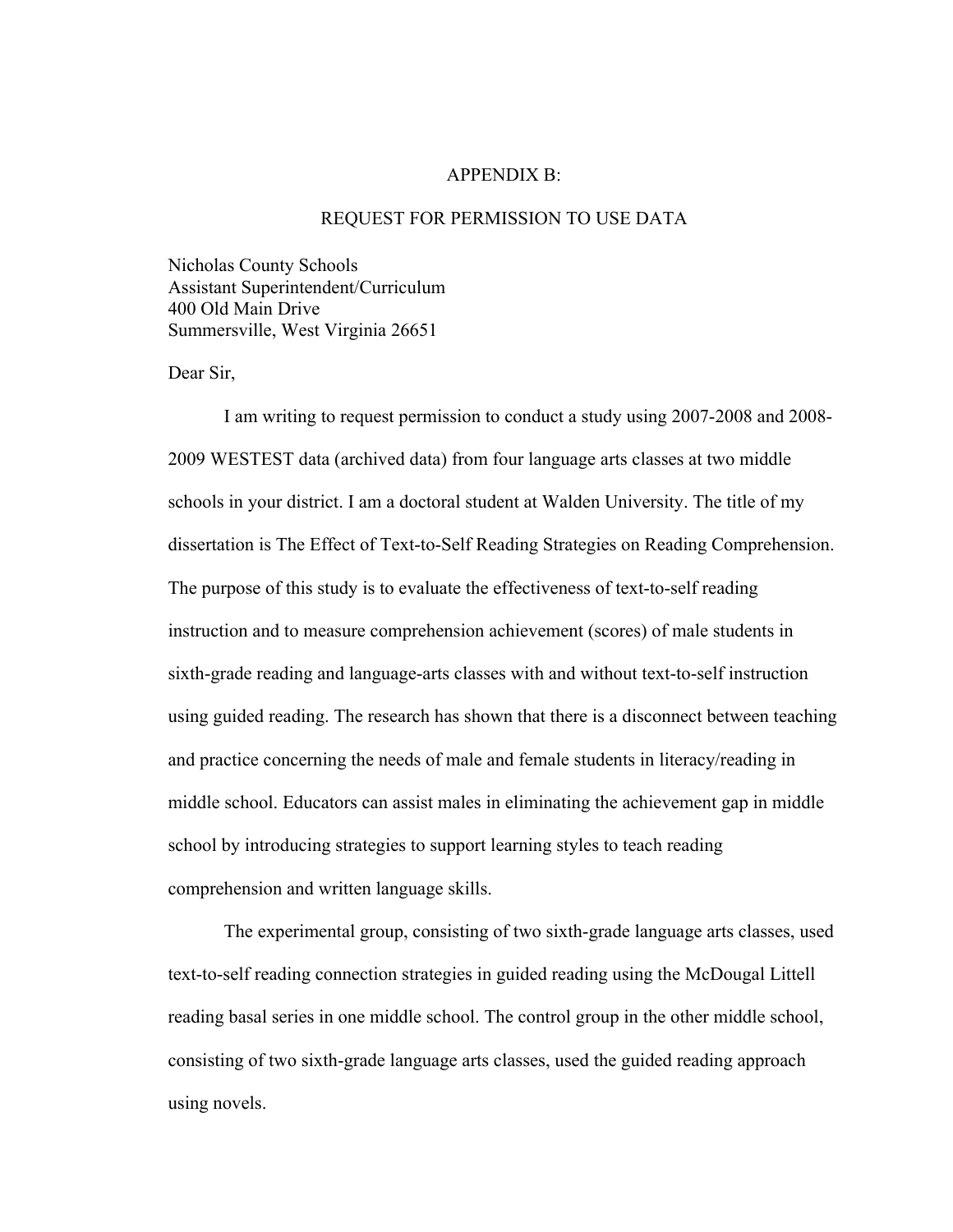The focus will be on differences in reading comprehension scores between males and females, using guided reading with text-to-self reading connections and in using guided reading of novels. The study will use a quantitative methodology using scores of a pretest for the WESTEST end-of-year fifth-grade students' reading/language arts for 2007–2008, and reading/language arts of the WESTEST posttest for end-of-year sixthgrade students for 2008-2009. The study will use a factorial ANCOVA to determine the statistical differences between the test scores of students in the two reading programs and also to determine if there are any differences between males and females.

This study has the potential to benefit teachers in developing strategies for improvement of reading comprehension of adolescent males and has the potential to be beneficial for those who determine policy in staff development workshops and literacy coaching. Research has shown that strategies that help males also help females. After approval has been granted from the researcher's committee and Institutional Review Board, data will be collected and analyzed for the doctoral dissertation.

Precautions will be taken to protect the identity of all students and teachers, and there will no impact on the participants. Participants are predetermined by class placement and current reading programs already established in your district. Students will be assigned numbers for the study, and therefore, no identifiers will be obtained for this study. Because archived data are used for the entire study, the following information will not be required for participants: (a) expected duration of subjects' participation; (b) that participation is voluntary; (c) that refusing or discontinuing participation involves no penalty; (d) no compensation was given for participation; (e) no foreseeable risks or discomforts; and (f) no need for informed consent forms. I will share information from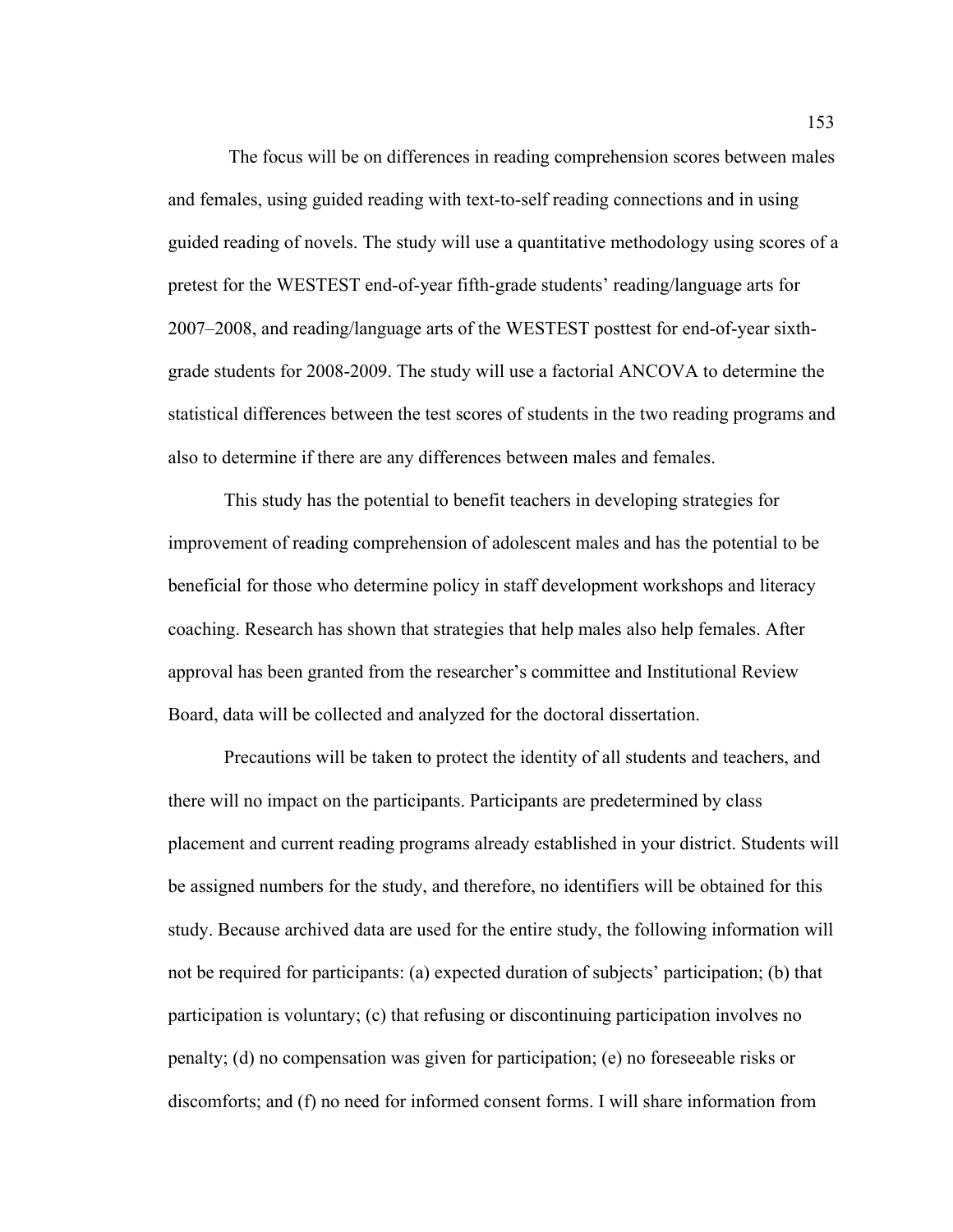the present study with the superintendent/assistant superintendent, and with Walden University.

I am asking for your school district to provide me a comma-delimited or Excel file with the following variables for students who were in the study in the two selected middle schools. The variables needed are program codes for the fifth-graders either in text-to-self or novel reading programs and the WESTEST reading scale scores (2007- 2008) and students' gender. Also, program codes are needed for those same students as sixth-graders in either text-to-self or novel reading programs and the WESTEST reading scale scores (2008-2009) and students' gender.

If you have questions, you may contact the me at 540-760-5346 or email, cutrightrl $@a$ ol.com. Your participation in this research study is voluntary. The researcher will not have contact with research participants and has no conflicts of interest. My dissertation chairman, Dr. Peter Hoffman-Kipp, can be contacted at Peter.Hoffman- $King@email.waldenu.edu$  or Walden University at  $IRB@waldenu.edu$ . Thank you in advance for your assistance.

Sincerely,

Cathy Legg Cutright Ph.D. Candidate, Walden University 540-760-5346 (Cell Phone)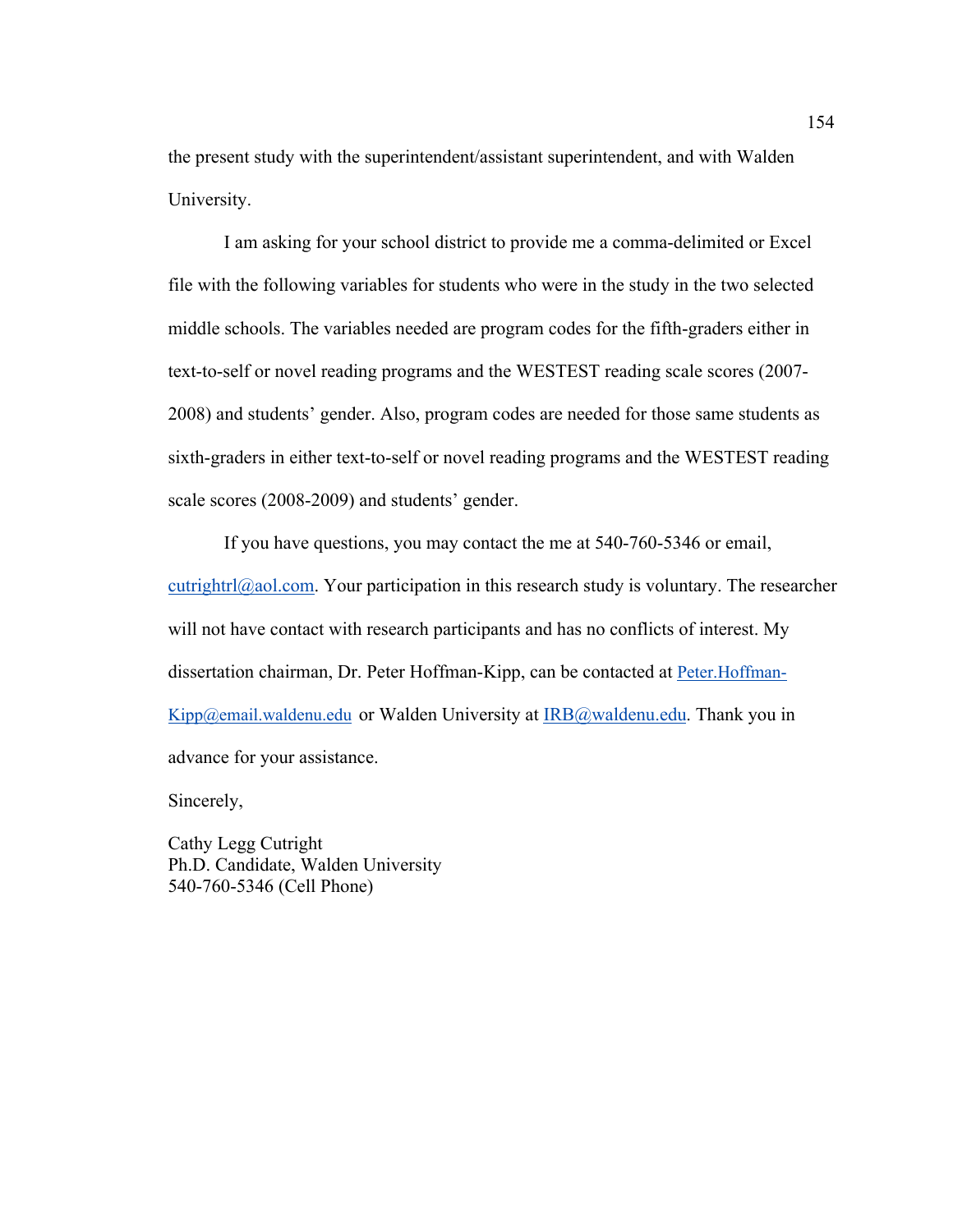# CURRICULUM VITAE

# Cathy Legg Cutright cutrightrl@aol.com

| Education                    |                                                                                                                                                              |
|------------------------------|--------------------------------------------------------------------------------------------------------------------------------------------------------------|
| 2010                         | Candidate for Doctor of Philosophy – Educational Leadership, K-12,<br>Walden University, Minneapolis, Minnesota.                                             |
| 2003                         | Certificate of Advanced Study (CASE) with emphasis in Instructional<br>Leadership and School Administration, College of Notre Dame of<br>Maryland, Baltimore |
| 1986                         | Master of Arts, Specific Learning Disabilities, Marshall University<br>Graduate School, Institute, West Virginia                                             |
| 1979                         | Bachelor of Arts, English, 7–12, West Virginia University Institute of<br>Technology, Montgomery, West Virginia                                              |
| <b>Employment Background</b> |                                                                                                                                                              |
|                              | 2008–Present Full-time student to complete Ph.D., Walden University.                                                                                         |
| 2006-2008                    | School Administration, Vice-Principal in St. Mary's County Public<br>Schools                                                                                 |
| 2004-2006                    | School Administration, Instructional Specialist in Charles County Public<br>Schools                                                                          |
| 2001-2005                    | Adjunct Graduate Instructor, College of Notre Dame of Maryland,<br><b>Baltimore</b>                                                                          |
| 2003-2004                    | School Administration, Leadership Intern at Margaret Brent Middle<br>School                                                                                  |
| 1998-2003                    | Special Education Teacher, St. Mary's County Public Schools                                                                                                  |
| 1985-1998                    | Special Education Teacher and Chairperson, Nicholas County Schools                                                                                           |
| 1990-1998                    | Special Education Teacher, Stafford County Schools                                                                                                           |
| 1988-1990                    | Chairperson and Special Education Teacher, Hanover County Public<br>Schools                                                                                  |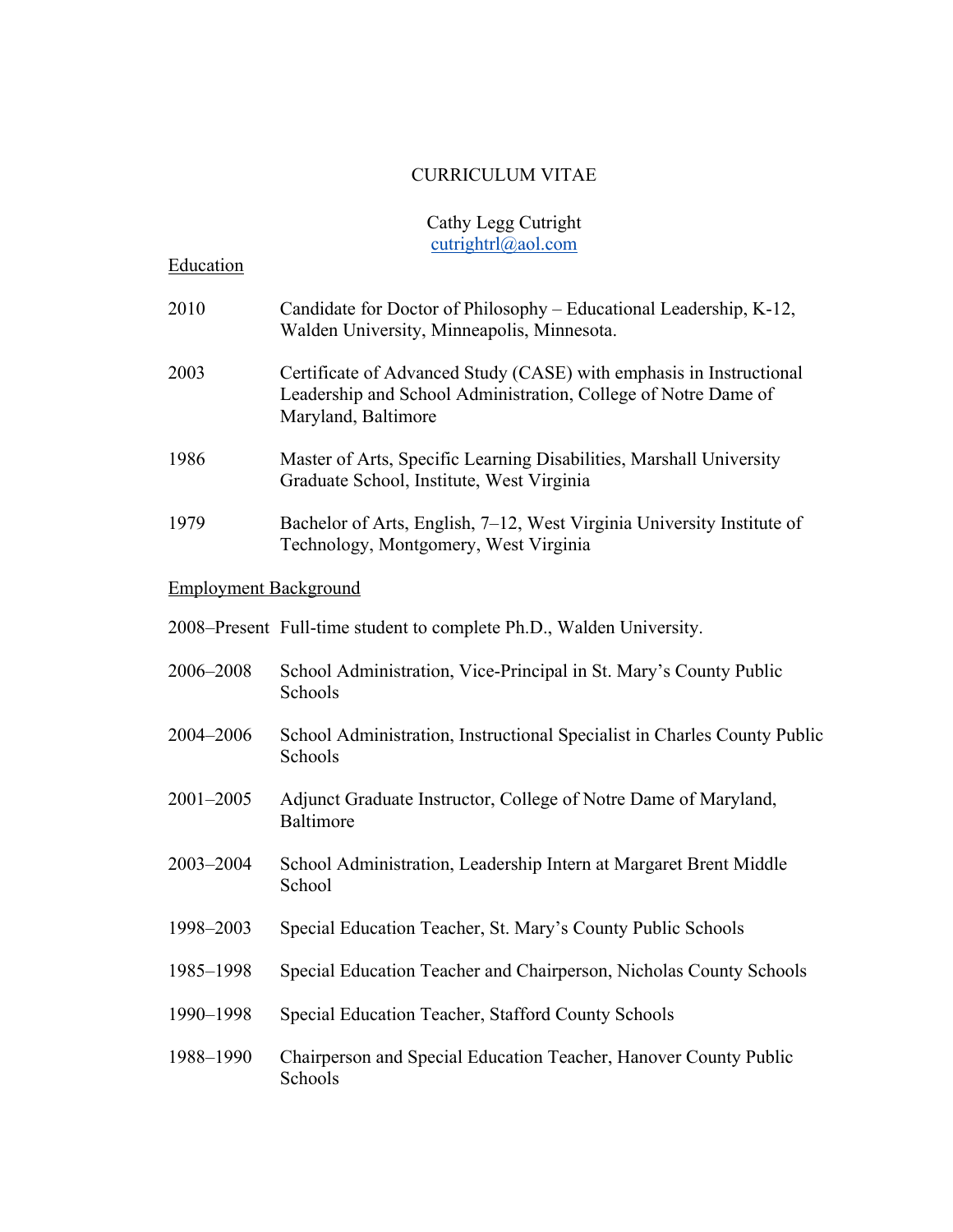- Summer 1986 Reading Teacher, West Virginia University Institute of Technology, Summer Session, Upward Bound
- 1980–1985 Language Arts Teacher, Middle and High School, Nicholas County Schools

Licenses and Certifications: All 2008

Commonwealth of Virginia: Postgraduate Professional License Elementary and Middle School Principal English Specific Learning Disabilities, K–12 Middle Education Grades, 4–8

Maryland: Educator Certificate Advanced Professional Certificate Administrator I/II English,  $7-12$ Generic Special Education, 1–8

Honors and Professional Affiliations

| <b>July 2009</b> | Initiated into International Honor Society in Education Kappa Delta |
|------------------|---------------------------------------------------------------------|
|                  | Pi (Alpha Epsilon Chapter, Walden University, Charter Member)       |

May 1994 Initiated into Phi Delta Kappa

Member of Association for Supervision and Curriculum

Presentations: Regional

| July 2006, 2007 | Coordinated teacher-mentor program at Leonardtown Middle<br>School                                                                              |
|-----------------|-------------------------------------------------------------------------------------------------------------------------------------------------|
| April–June 2007 | Facilitated professional study group for aspiring leaders,<br>Leonardtown Middle School                                                         |
| August 2006     | Conducted staff development for teacher portfolio assessment,<br>Leonardtown Middle School                                                      |
| March 1996      | Presented at Phi Delta Kappa's Conflict Mediation Conference,<br>Trained middle-school mediators to present role-plays of student<br>mediations |